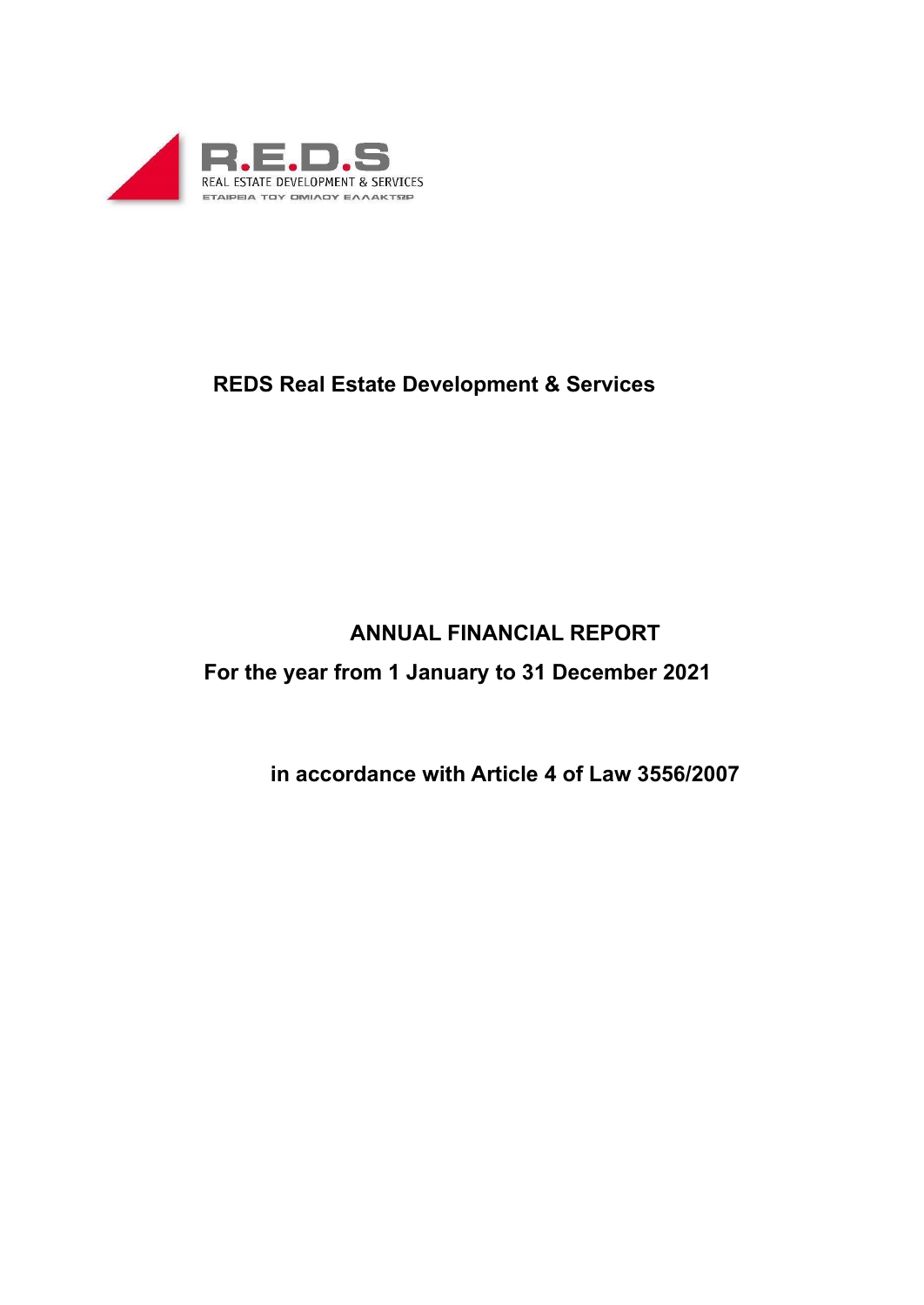## **REDS REAL ESTATE DEVELOPMENT & SERVICES**

**SOCIETE ANONYME** 25 ERMOU ST, NEA KIFISSIA - ATHENS 145 64 T.I.N.: 094007180 TAX OFFICE: ATHENS TAX OFFICE FOR COMMERCIAL COMPANIES SA Reg. No 13564/06/Β/86/123 – DOSSIER NO 340340 General Commercial Registry No.: 224701000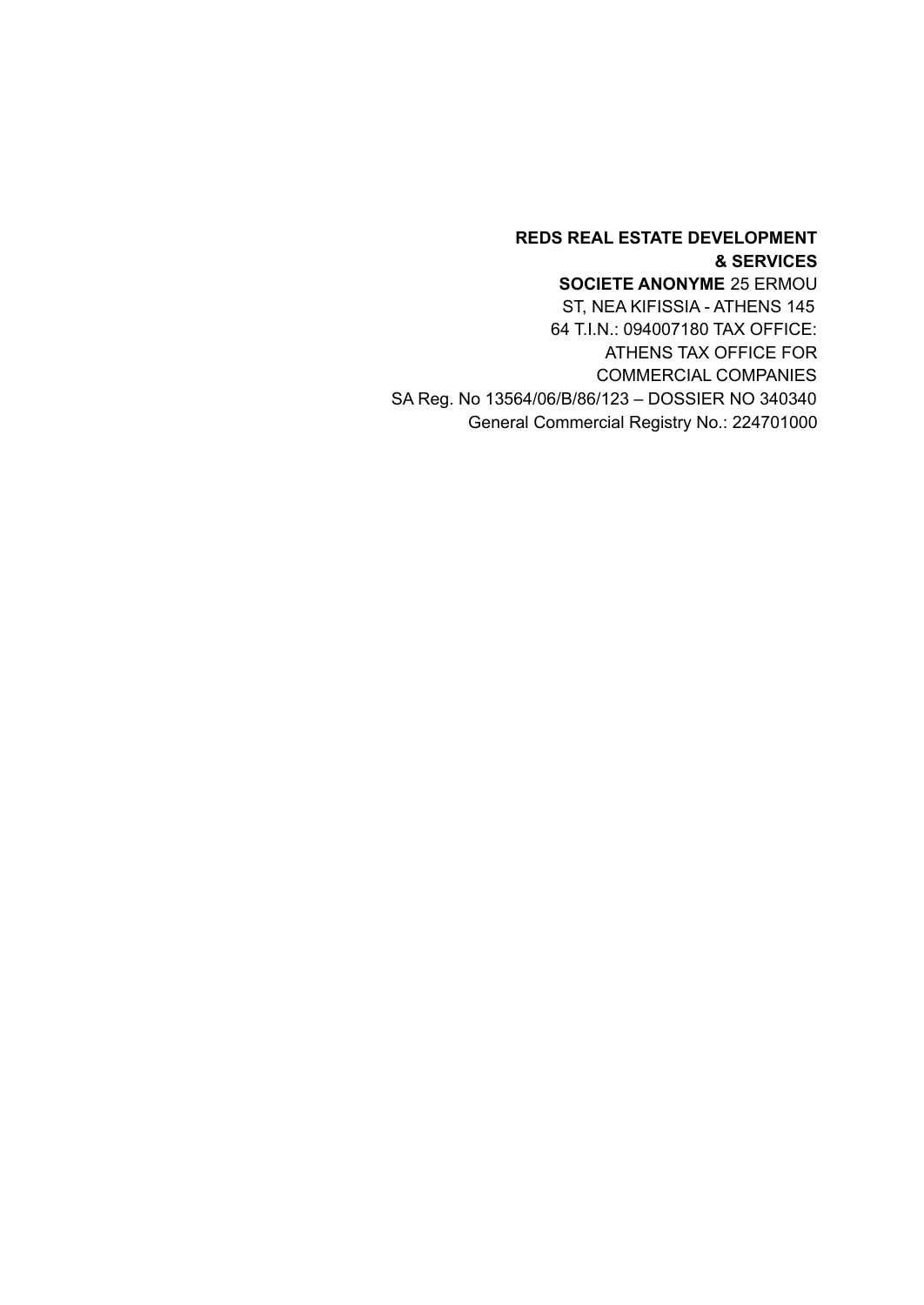

## **Contents of Annual Financial Report**

|                                                                                                                                            | $\mathbf{3}$     |
|--------------------------------------------------------------------------------------------------------------------------------------------|------------------|
|                                                                                                                                            | $\boldsymbol{4}$ |
|                                                                                                                                            | 20               |
|                                                                                                                                            | 22               |
|                                                                                                                                            | 54               |
| D. Annual Financial Statements for the fiscal year from 1 January to<br>E. Website where Corporate & Consolidated Financial Statements and | 66<br>140        |

The annual financial statements of the Group and the Company from page 66 up to and including page 140 were approved during the Board of Directors meeting on 3 May 2022.

| THE CHAIRMAN OF THE BoD                   | THE CHIEF EXECUTIVE<br>OFFICER | THE CFO             |
|-------------------------------------------|--------------------------------|---------------------|
| <b>CHRISTOS</b><br><b>PANAGIOTOPOULOS</b> | GEORGIOS KONSTANTINIDIS        | ANDREAS SKYRLAS     |
| ID CARD No AZ 126362                      | ID CARD No AK 101775           | OEE Lic. No. 119758 |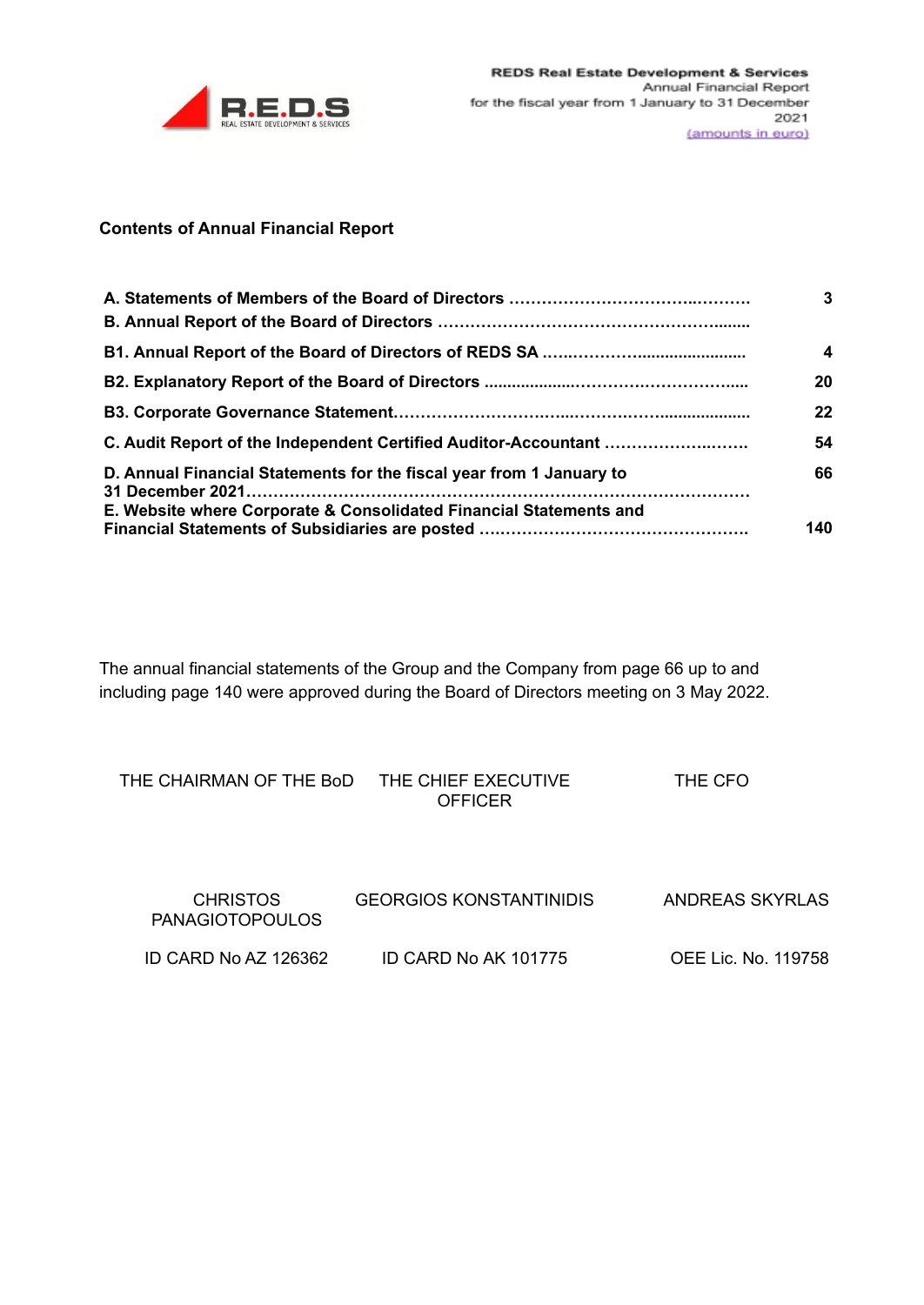

## **Α. Statements of Members of the Board of Directors**

(pursuant to Article 4 par. 2 of Law 3556/2007)

The members of the Board of Directors of the Company REDS REAL ESTATE DEVELOPMENT & SERVICES, trading as REDS SA (hereinafter the Company), with registered offices at 25 Ermou str., Kifissia, Attica:

- 1. Christos Panagiotopoulos son of Panagiotis, resident of Kifissia, Attica, 25, Ermou Street, Chairman of the Board of Directors,
- 2. Georgios Konstantinidis son of Christos, resident of Kifissia, Attica, at 25 Ermou Street, CEO
- 3. Alexandra Stavropoulou, daughter of Georgios, resident of Kifissia Attica, at 25 Ermou Street, member of the Board of Directors,

acting in our above capacity, hereby state and confirm that, to the best of our knowledge:

(a) the annual financial statements of the Company and the Group for fiscal year 01.01- 31.12.2021, which have been prepared in accordance with the applicable international accounting standards, fairly represent the assets and liabilities, the equity and the income statement of the Company, as well as of the companies included in the consolidation taken as a whole, pursuant to the provisions of Article 4 of Law 3556/2007, and

(b) the annual report of the Company's Board of Directors accurately reflects the information required under paragraph 2 of Article 4 of Law 3556/2007.

Kifisia, 3 May 2022

## THE CHAIRMAN OF THE BoDTHE MANAGING DIRECTOR THE MEMBER OF THE BOARD OF DIRECTORS

**CHRISTOS** PANAGIOTOPOULOS

**GEORGIOS** KONSTANTINIDIS ID CARD No AZ 126362 ID CARD No ΑΚ 101775 ID CARD No ΑΗ 558067

ALEXANDRA **STAVROPOULOU**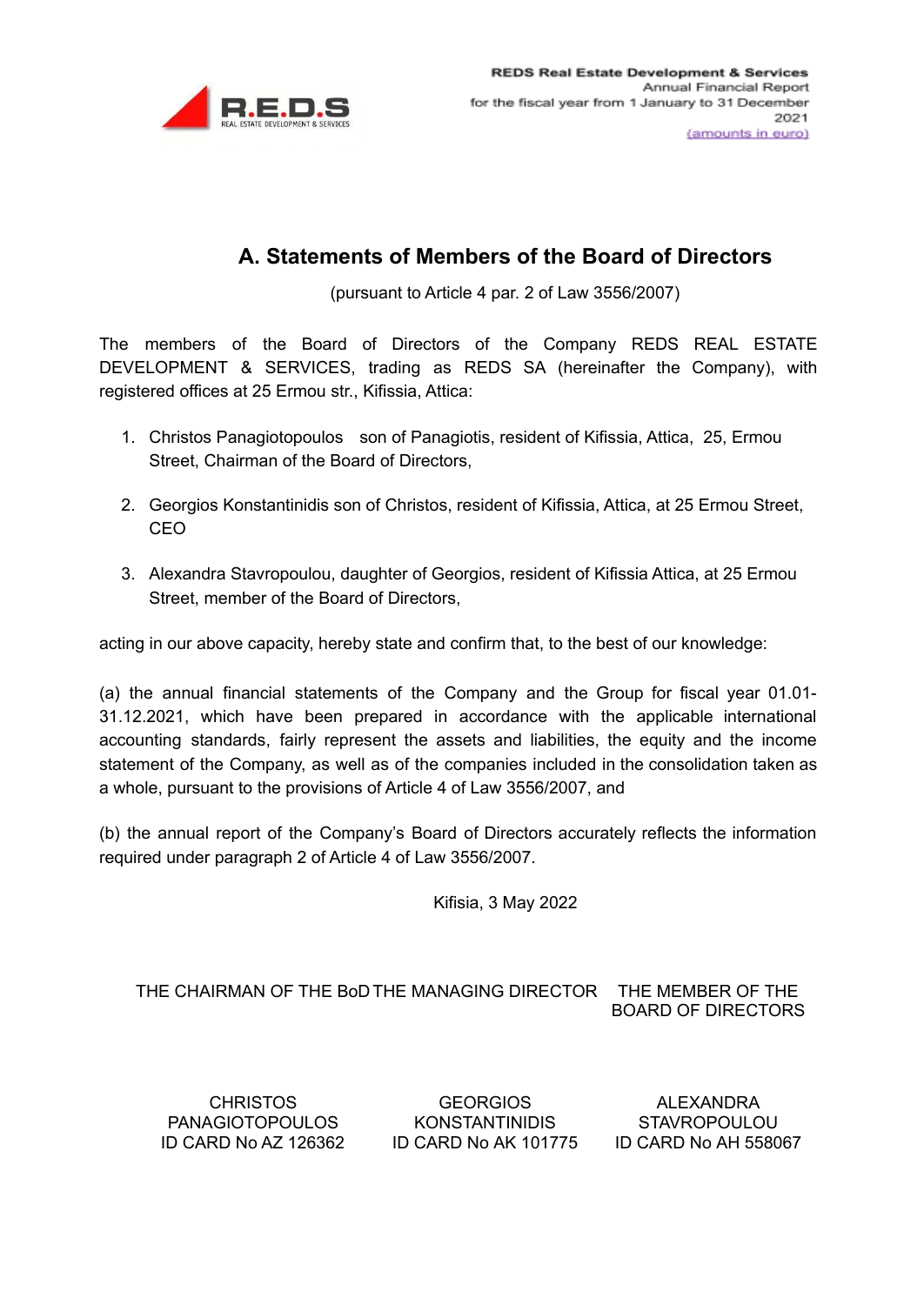

## **Β1. Annual Report of the Board of Directors**

On the consolidated and separate financial statements for the fiscal year

from 1 January to 31 December 2021

Dear Shareholders,

In accordance with the provisions of Law 3556/2007, Codified Law 2190/1920, Law 4548/2018 and the relevant decisions of the Capital Market Commission, we present the Annual Report of the Board of Directors of the company "REDS SA", which accompanies the corporate and consolidated financial statements for fiscal year 2021

This annual Report provides summary financial information about the financial standing and operations of the Company REDS SA (the "Company") and the REDS Group of Companies (the "Group"), a description of significant events which took place during this financial year, and the effect that such events had on the annual financial statements, a description of the most important risks and uncertainties for 2021, a presentation of major transactions effected between the Company and Group and related persons, as well as a presentation of qualitative information and estimates with regard to the overview of Company and Group operations during 2021.

The companies included in the consolidation, except for parent company REDS SA, are those mentioned in note 10 of the attached financial statements.

## **1. Development of activities and significant events**

In the first half of 2021, there was an outbreak of the Covid-19 coronavirus pandemic with subsequent mutations, forcing the Greek government to impose repeated lockdowns and restrictive measures in order to control its spread. It was one more particular year in which humanity was called upon to meet the challenges posed by the spread of the Covid-19 pandemic. The restrictive measures imposed and the prevailing climate of uncertainty resulted in a significant drop in economic activity.

Government interventions, which began in January and lasted until June, affected the economic activity, which during this period was greatly reduced to almost none. The reduced circulation and, consequently, demand from consumers and, respectively, the great drop in the turnover of the companies resulted in a restraint and reservation towards new investments and the holding of the companies' cash as a safeguard. In this environment of great uncertainty, the real estate sector undergoes a period of intense volatility, following the successive crises (economic, pandemic and energy), looking forward to the recovery of the economy and the rejuvenation of investment interest.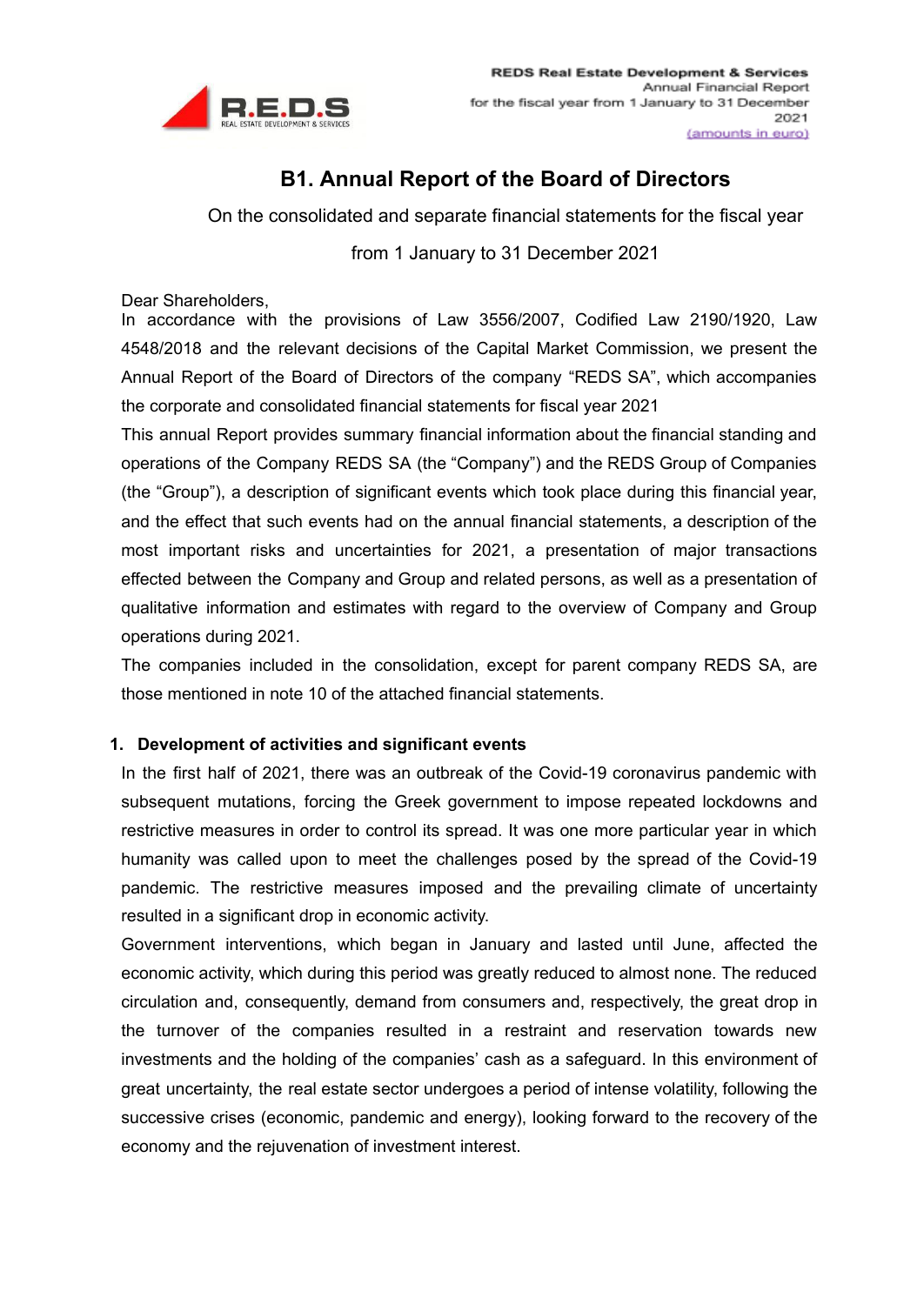

## **The most significant events and developments for the Group and the Company this past year were:**

The segment's main activity and source of revenue for this fiscal year too was the operation of the retail shopping 'Smart Park', in Yialou, Spata, Attica.

Despite the measures for the spread of the pandemic and the reservation showed by all market players, the company proceeded to the conclusion of new agreements aiming at the full coverage of leased premises after the reboot of the commercial activity of the new development (November 2019) and the completion of the construction of the Second Phase of the Commercial Park of approximately 15,200sqm.

Our subsidiary YIALOU EMPORIKI & TOURISTIKI SA in 2021 had succeeded in leasing 90% of the area of the new development while it is at a late stage of discussions with NBG and is considering the possibility of refinancing its current lending at a lower cost and on improved terms in order to enhance its financial flows.

Moreover, with regard to the Cambas Project development at Kantza in the Municipality of Pallini, which has received urban planning approval by presidential decree as a designated area for 'Organised Development of Productive/Enterprise Activities' (POAPD area) in April 2021, the Business Plan has been updated and the Master Plan is in the final stages of completion. This will now be followed by issuance of building permits within the next year so that construction works can commence, with a time horizon for completion of 3 years.

Moreover, in 2021, the company REDS SA was declared the successful bidder for development of part of the former American base in Gournes, Heraklion, Crete, a project which has been called the 'Little Hellinikon', due to similarities with the investment (*redevelopment of the old Hellinikon airport*) on the coastal front of Athens. The tender competition was conducted by the HRDH through an electronic auction procedure. The property is located on the seafront and covers 345,567 square meters. It is located 13 km from the Nikos Kazantzakis Airport and 16 km from the city of Heraklion. At the moment, procedures for transfer of the property are underway, and at the same time process of drafting a Business Plan and Master Plan have commenced. The plan under consideration for Gournes forsees a number of developments, including a casino, a tourist accommodation complex, a conference and exhibition center, shopping malls, a marina, a helipad and other facilities.

As part of the Alimos Marina development works, REDS is proceeding with execution of the design and construction contract to meet obligations, which, during the first half of 2021, demanded completion and submission of the Master Plan, the collection of proposals and architectural studies, the traffic study, and marine construction works.

With regard to properties owned by the Group in Romania, the Board of Directors is at a late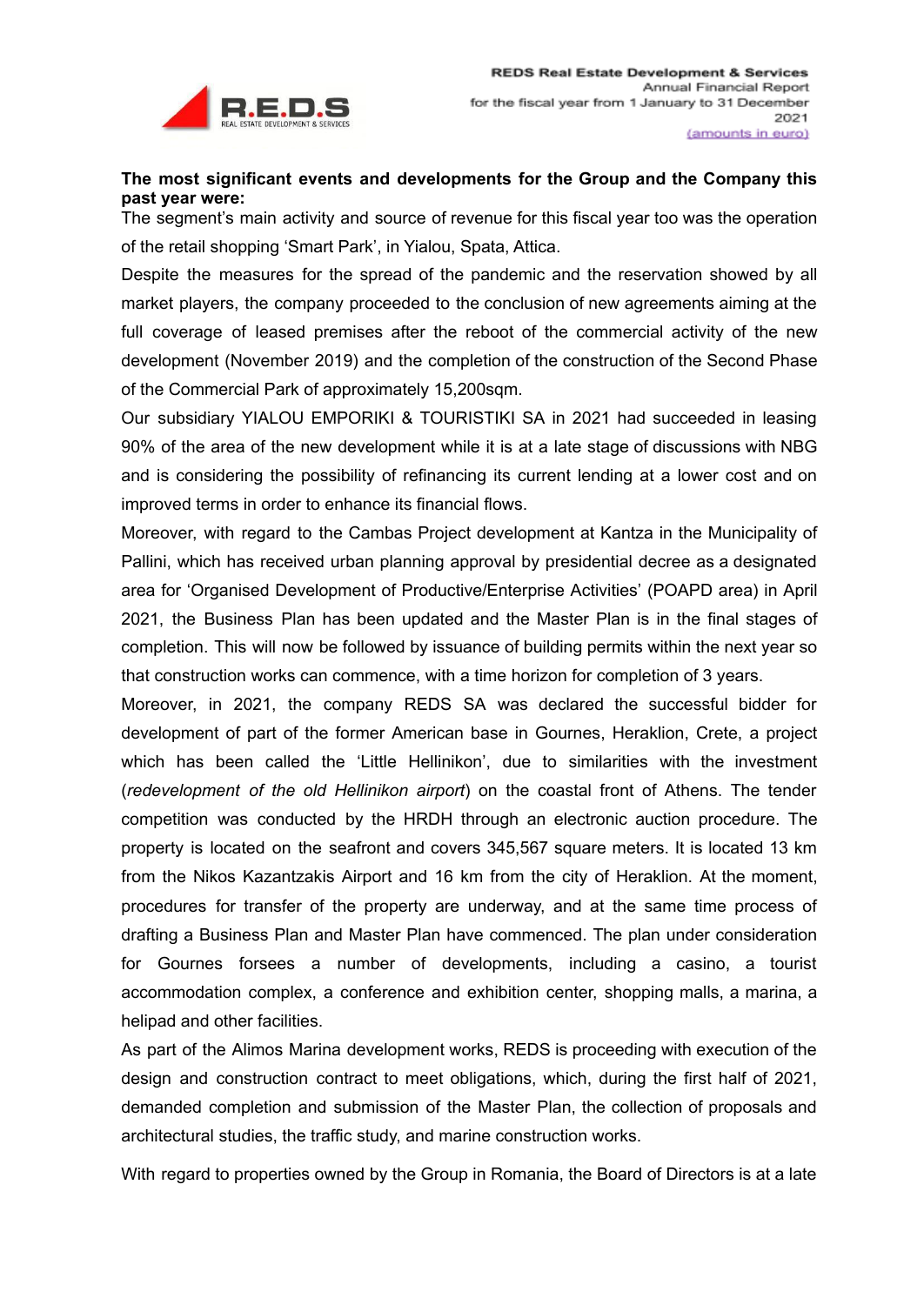

stage of discussions with co-investors and is reviewing factors affecting their utilisation.

## **Potential impact of Covid-19**

2021 was affected by the spread of the COVID-19 pandemic and the restrictive measures (lock-down) imposed by individual governments. Even today, two years later, any estimates of how long the COVID-19 pandemic will last are subject to a high degree of uncertainty as the phenomenon is still ongoing, with several new mutations of the disease having emerged. The Group's primary concern is to protect the health of workers, to limit the spread of the virus and minimise the inevitable impact on the financial performance of the Group.

As far as the Real Estate Development sector is concerned, the threat COVID-19 poses to public health has affected and continues to affect the conditions and status quo prevailing in the market. Due to measures to limit the spread of the pandemic, the government extended measures pertaining to rent reductions in sectors affected by the pandemic until June 2021, resulting in reduced rental income for our subsidiary YIALOU EMPORIKI & TOURISTIKI SA that operates the "Smart Park" Shopping Centre. Following legislative initiatives, legal persons and entities could also be reimbursed for 60% of total monthly rent. Accordingly, by making use of this measure, the total amount of the claim for compensation from the Greek State by YIALOU EMPORIKI & TOURISTIKI SA amounted to EUR 1.65 million, of which EUR 0.85 million has already been reimbursed.

## **Impact of the energy crisis**

The current energy crisis is creating a climate of uncertainty towards economic growth and investment, due to its impact on the inflationary pressures that have already emerged and the cumulative shortages of basic consumer goods.

However, the issue of energy costs, which is mainly due to the Russia-Ukraine conflict, should be considered in the light of the dilemma which, on the one hand, has been created by the need to shift the mode of production to promote the green economy and the consequent increase in energy costs (Europe, Greece) and, on the other hand, by the growth rate as every increase in the price of energy has a negative effect.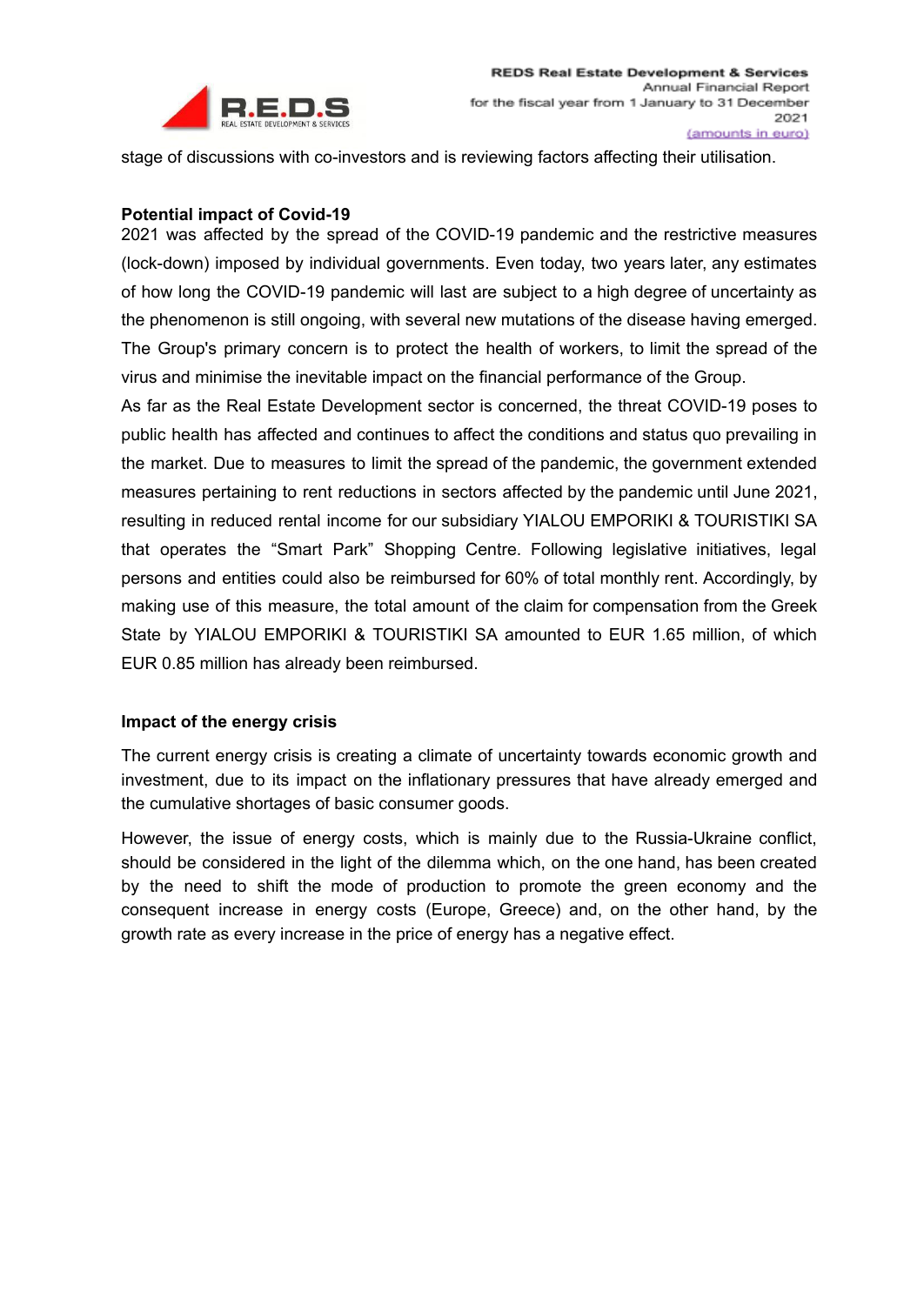

## **2.Overview of Financial Results for 2021**

As presented in accordance with the International Financial Reporting Standards, the basic financial figures for the Group and the Company during the period from 01/01/2021 to 31/12/2021 are as follows:

The Group reported revenues of  $\epsilon$ 7.5 million in 2021, compared to revenues of  $\epsilon$ 6.5 million for the fiscal year 2020. Earnings before interest, depreciation and taxes (EBITDA) amounted to €5.0 million, compared to €4.0 million in 2020. Earnings before interest and taxes (EBIT) amounted to EUR 3.2 million, compared to EUR 2.3 million in 2020, and pre-tax profits were EUR 1.3 million versus profit of EUR 0.7 million for fiscal year 2020.

Group revenues correspond to its operations in Greece, and particularly the lease of property owned by YIALOU EMPORIKI & TOURISTIKI SA.

The key financial figures for 2021 for the Company and its subsidiaries, as well as changes compared to the previous year are presented below:

The parent company REDS SA reported losses after tax of EUR 3.5 million against profits after tax of EUR 0.7 million in 2020. This change is due to the impairment of the value of the property in Akadimia Platonos due to its subjection to an expropriation process.

The company is not distributing dividends for fiscal year 2021 due to coverage of previous fiscal year losses.

The company YIALOU EMPORIKI & TOURISTIKI SA showed revenues from leases for the fiscal year of EUR 7.5 million compared to EUR 6.5 million in fiscal year 2020. Revenues increased, even though in the 1st half of the year, lockdowns along with government decisions on the exemption from the payment of rents led to negative results, as the period during which stores were exempted from the obligation to pay rents in 2021 was less than the corresponding period last year, but also the State compensated a significant part of these lost rents (by approximately EUR 1.6 million). EBITDA amounted to EUR 6.4 million compared to EUR 5.0 million in the year 2020, earnings before interest and taxes (EBIT) for the year increased to EUR 4.8 million, compared to EUR 3.4 million in 2020, while earnings before taxes increased to EUR 3.3 million compared to EUR 1.9 million in 2020.

● For the year ended, KANTZA COMMERCIAL SA showed losses after taxes of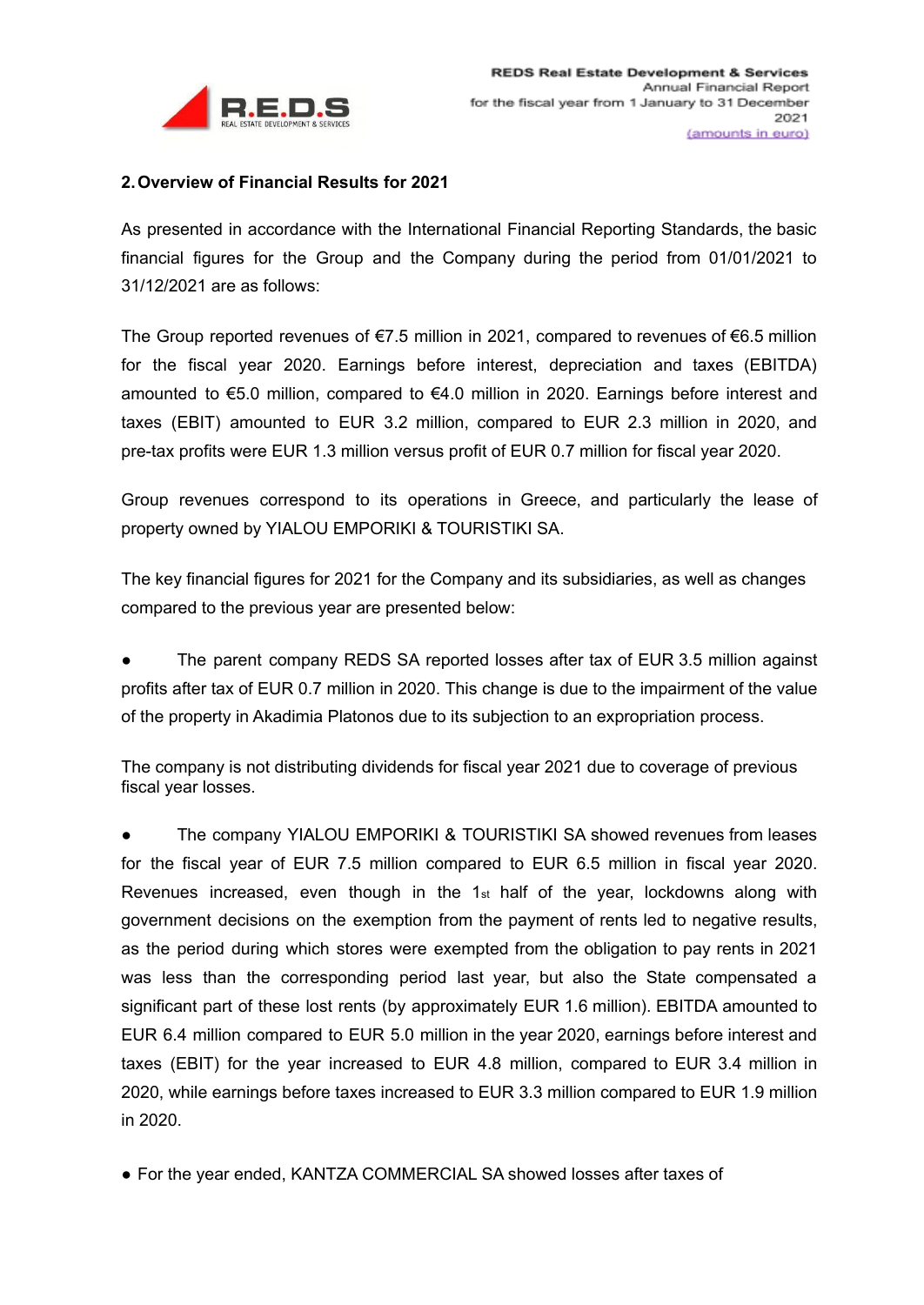

EUR 0.2 million, compared to losses of €0.2 million in 2020. During financial year 2021, profit resulted from the reversal of the impairment of the property in Kantza amounting to EUR 0.39 million.

The subsidiaries CLH ESTATE SRL and PROFIT CONSTRUCT SRL, based in Romania, reported total losses after taxes of approximately EUR 1 million for the year ended, compared to losses of EUR 0.1 million for 2020. During financial year 2021, profit resulted from the reversal of the impairment of the property of CLH ESTATE S.R.L amounting to EUR 1.1 million.

● The following tables summarise changes in the key figures of the separate and consolidated financial statements of the Company.

| amounts in $\epsilon$      |                | <b>GROUP</b>       |         |  |  |  |
|----------------------------|----------------|--------------------|---------|--|--|--|
|                            | 1/1-31/12/2021 | $1/1 - 31/12/2020$ | Change  |  |  |  |
| Turnover                   | 7,449,010      | 6,501,090          | 14.6 %  |  |  |  |
| <b>EBITDA</b>              | 4,980,530      | 4,025,417          | 23.7 %  |  |  |  |
| Operating results (EBIT)   | 3,201,624      | 2,259,344          | 41.7 %  |  |  |  |
| Profit/(Loss) before taxes | 1,338,044      | 720,530            | 85.7 %  |  |  |  |
| Profit / (loss) after tax  | 1,052,537      | 110,997            | 848.3 % |  |  |  |

| amounts in $\epsilon$              | <b>COMPANY</b> |                |             |  |  |
|------------------------------------|----------------|----------------|-------------|--|--|
|                                    | 1/1-31/12/2021 | 1/1-31/12/2020 | Change      |  |  |
| Turnover                           |                |                | 0.0 %       |  |  |
| $EBITDA (*)$                       | (4,066,734)    | (789, 669)     | 415.0 %     |  |  |
| Operating results (EBIT) (*)       | (4, 105, 729)  | (831, 182)     | 394.0 %     |  |  |
| Profits /(losses) before taxes (*) | (3,515,719)    | 684,024        | (614.0 %)   |  |  |
| Profit /(loss) after taxes (*)     | (3,527,547)    | 685,866        | $(614.3\%)$ |  |  |

(\*) A total impairment of an investment property worth approximately EUR 2.9 million is included in 2021, which concerns an expropriation decision for a property in the area of Akadimia Platonos.

## **Alternative Performance Measures (APMs)**

The Group uses Alternative Performance Measures in its decision-making processes relating to the assessment of its performance; such APMs are widely used in the segments in which it operates. The main financial structure indicators for the Group, as well as the calculation thereof are detailed follows: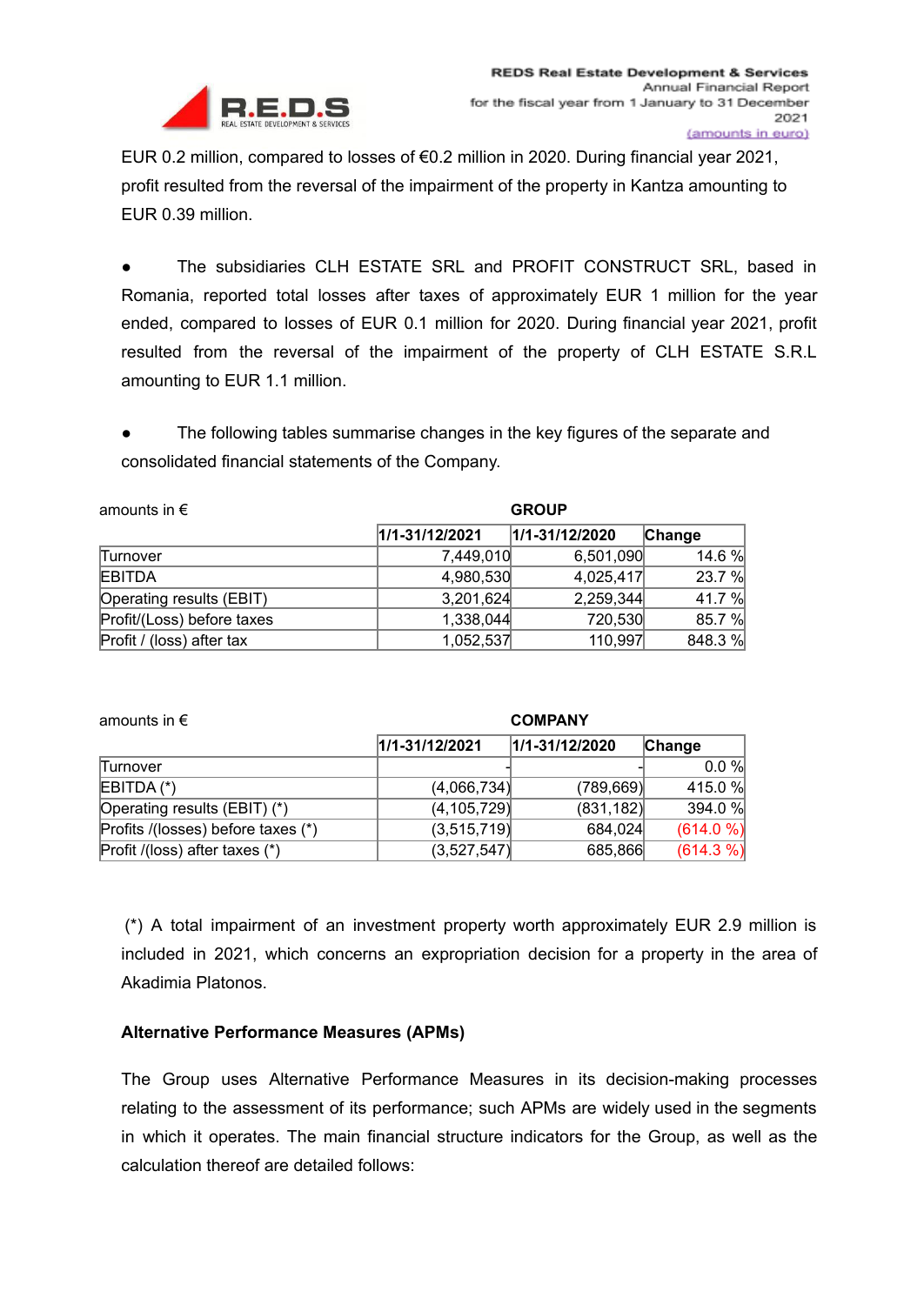

## **Efficiency ratios**

**Total consolidated earnings before interest, taxes, depreciation and amortization (EBITDA):** Ratio of consolidated operating results of the Group as established using the proportional consolidation method before interest, taxes, depreciation and amortisation (EBITDA) to turnover:

## **EBITDA**

|                    | 31-Dec-21 | 31-Dec-20 | <b>Explanation</b> |
|--------------------|-----------|-----------|--------------------|
| Group EBITDA ratio | 66.86%    | 61.92%    | EBITDA /Turnover   |

**Net Asset Value:** The Group's equity is adjusted for against deferred tax liabilities and receivables.

|                              | 31-Dec-21  | 31-Dec-20  |
|------------------------------|------------|------------|
| Net asset value of the Group | 96,813,247 | 95,364,375 |
| Change                       | 1.52%      |            |

**Return on Assets (ROA) ratio**: Profit after taxes against the Group's total assets.

|                                  | 31-Dec-21 | 31-Dec-20 | <b>Explanation</b>                   |
|----------------------------------|-----------|-----------|--------------------------------------|
| Return on Assets<br>of the Group | 0.76%l    | 0.08%     | Earnings after taxes/Total<br>Assets |

## **Return on Equity (ROE) ratio**: Earnings before taxes to equity of the Group.

|                                  | 31-Dec-21 | 31-Dec-20 | <b>Explanation</b>              |
|----------------------------------|-----------|-----------|---------------------------------|
| Return on Equity<br>of the Group | ا11%، ،   | 0.12%l    | Earnings after taxes/<br>Equity |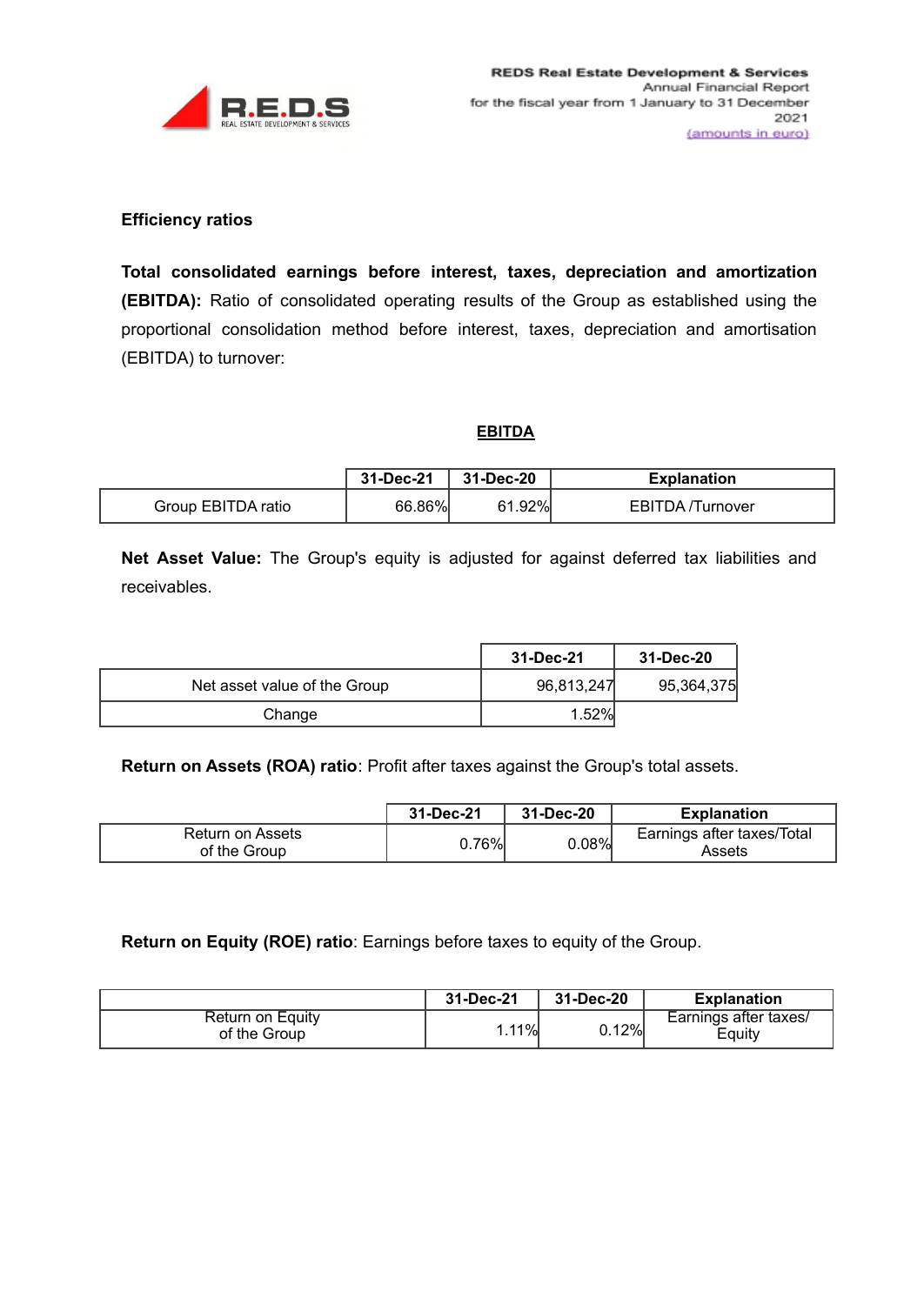

## **Liquidity Ratios**

**Gearing Ratio:** The quotient of net debt (i.e. long and short-term bank borrowings less cash and cash equivalents and restricted cash) to total capital (i.e. total equity plus net debt).

The Group's net borrowings as of 31.12.2021 are detailed in the following table:

|                                 | <b>GROUP</b> |             |
|---------------------------------|--------------|-------------|
|                                 | 31-Dec-21    | 31-Dec-20   |
| Short-term borrowing            | 5,671,588    | 3,192,889   |
| Long-term borrowing             | 27,983,700   | 33,623,527  |
| <b>Total borrowings</b>         | 33,655,288   | 36,816,415  |
| Less: Non recourse debt         |              |             |
| Total non-recourse debt         | 33,655,288   | 36,816,415  |
| Less: Committed deposits        | 9,683,445    | 6,539,990   |
| Less: Cash and cash equivalents | 960.086      | 1,661,841   |
| <b>Net Borrowing</b>            | 23,011,757   | 28,614,585  |
| <b>Total Equity</b>             | 94,897,078   | 93,793,806  |
| <b>Total Capital</b>            | 117,908,835  | 122,408,391 |
| <b>Gearing Ratio</b>            | 19.5%        | 23.4%       |

The financial ratio of capital gearing (net debt/total capital) amounted to 19.5% in 2021 and to 23.4% in 2020.

**Adjusted net borrowing/investment portfolio value (ΝΕΤ LTV):** (Borrowings less cash and cash equivalents) against (Investments in real estate and tangible assets, investments in consortiums and related company investments and inventories).

|                                                                                                                 | <b>GROUP</b> |               |  |  |
|-----------------------------------------------------------------------------------------------------------------|--------------|---------------|--|--|
|                                                                                                                 | 31-Dec-21    | 31-Dec-20     |  |  |
| Total borrowings                                                                                                | 33,655,288   | 36,816,415    |  |  |
| Less: Financial instruments at fair value                                                                       | 1,166,612    | 1,166,612     |  |  |
| Less: Cash and cash equivalents<br>/Committed deposits                                                          | 10.643.531   | 8,201,831     |  |  |
| <b>Net Borrowing</b>                                                                                            | 21,845,145   | 27,447,973    |  |  |
| Investments in real estate/ property, plant and<br>equipment/ investments<br>in joint ventures plus inventories | 123,887,024  | 125, 194, 120 |  |  |
| <b>Total Capital</b>                                                                                            | 145,732,169  | 152,642,092   |  |  |
| <b>NET LTV</b>                                                                                                  | 15.0%        | 18.0%         |  |  |

The financial ratio net debt/investment portfolio value in 2021 amounted to 15.0% and for the year 2020 to 18.0%.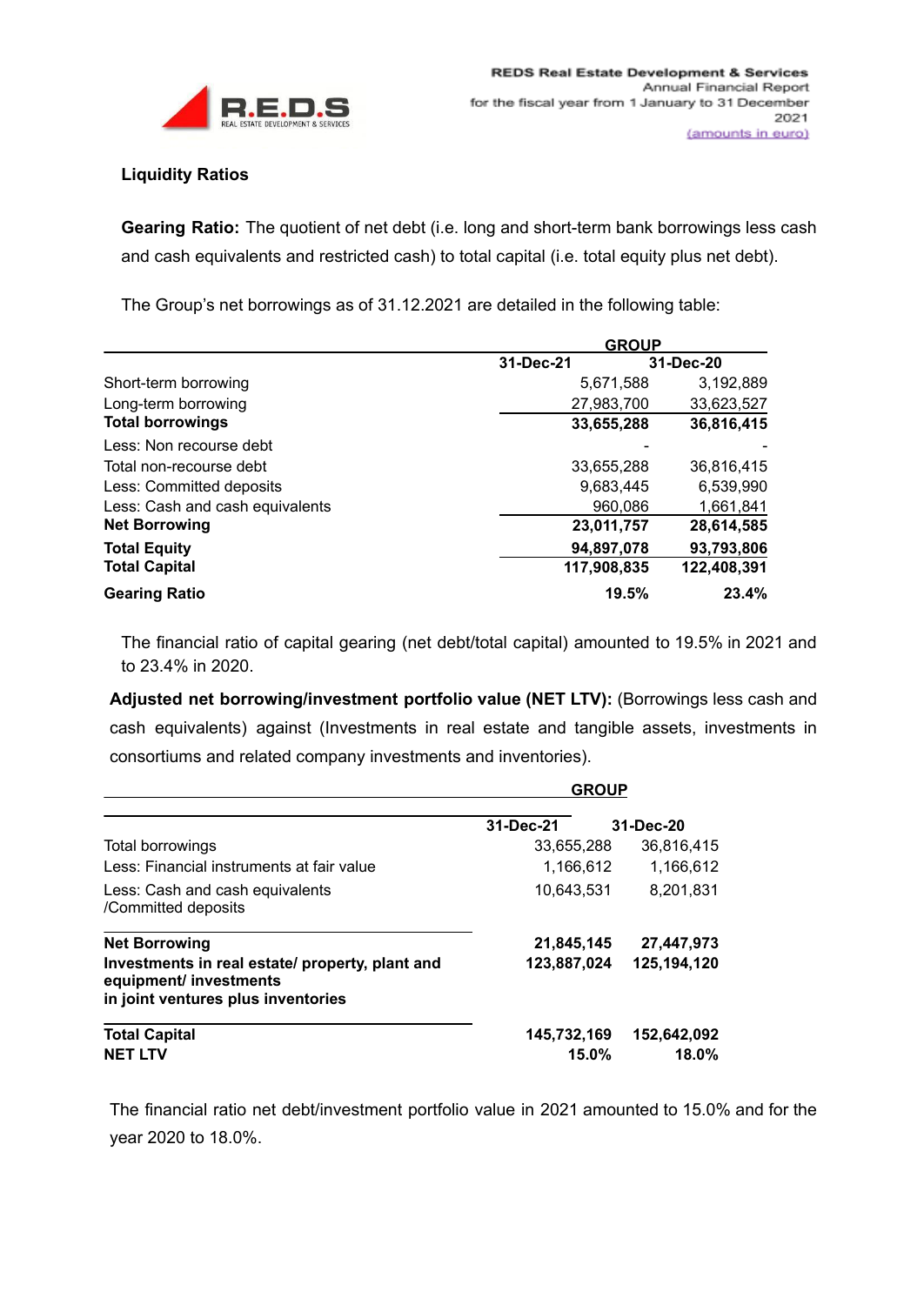

## **3. Risks and uncertainties**

The Group is exposed to various risks, such as market risk, liquidity risk, while its exposure to currency risk and interest rate risk is much lower. The following is a summary of the risks associated with receivables, cash and cash equivalents and liabilities of the Group, as well as those related to current financial circumstances and the Company's activities in Greece and Romania.

## **Special reference to the impact of Covid-19**

2021 was affected by the spread of the COVID-19 pandemic and the restrictive measures (lock-down) imposed by individual governments. Even today, two years later, any estimates of how long the COVID-19 pandemic will last are subject to a high degree of uncertainty as the phenomenon is still ongoing, with several new mutations of the disease having emerged. The Group's primary concern is to protect the health of workers, to limit the spread of the virus and minimise the inevitable impact on the financial performance of the Group.

## **Market risk**

The Group is exposed to the risk of changes in real estate prices and for this reason it moves according to strict evaluation criteria, focusing its activity on prime commercial areas or low risk areas, always in relation to the conditions prevailing in the real estate market, and considers that values can reasonably be expected to gradually improve. The Group's policy with regard to real estate investments is to value them at historical cost rather than at fair value. However, given prevailing conditions and in light of the impact of the economic situation due to the spread of the coronavirus, the energy crisis along with the geopolitical issue and the Russian-Ukrainian conflict these are likely to have an impact on the commercial values of real estate in the near future.

## **Credit risk**

The Group is exposed to credit risk in relation to its receivables from rents under operating lease agreements. The Group ensures that this risk is minimised by making agreements which protect (for so long as the conditions allow it) the owner and by selecting customers with satisfactory credit ratings. Results will be substantially affected if clients are unable to meet their obligations because of restrictions on their economic activity due to the current situation. Moreover, potential credit risk exists in cash and cash equivalents, time deposits and committed deposits. In such cases, the risk may arise from counterparty failure to fulfil their obligations towards the Group. Credit risk of these categories is considered limited, as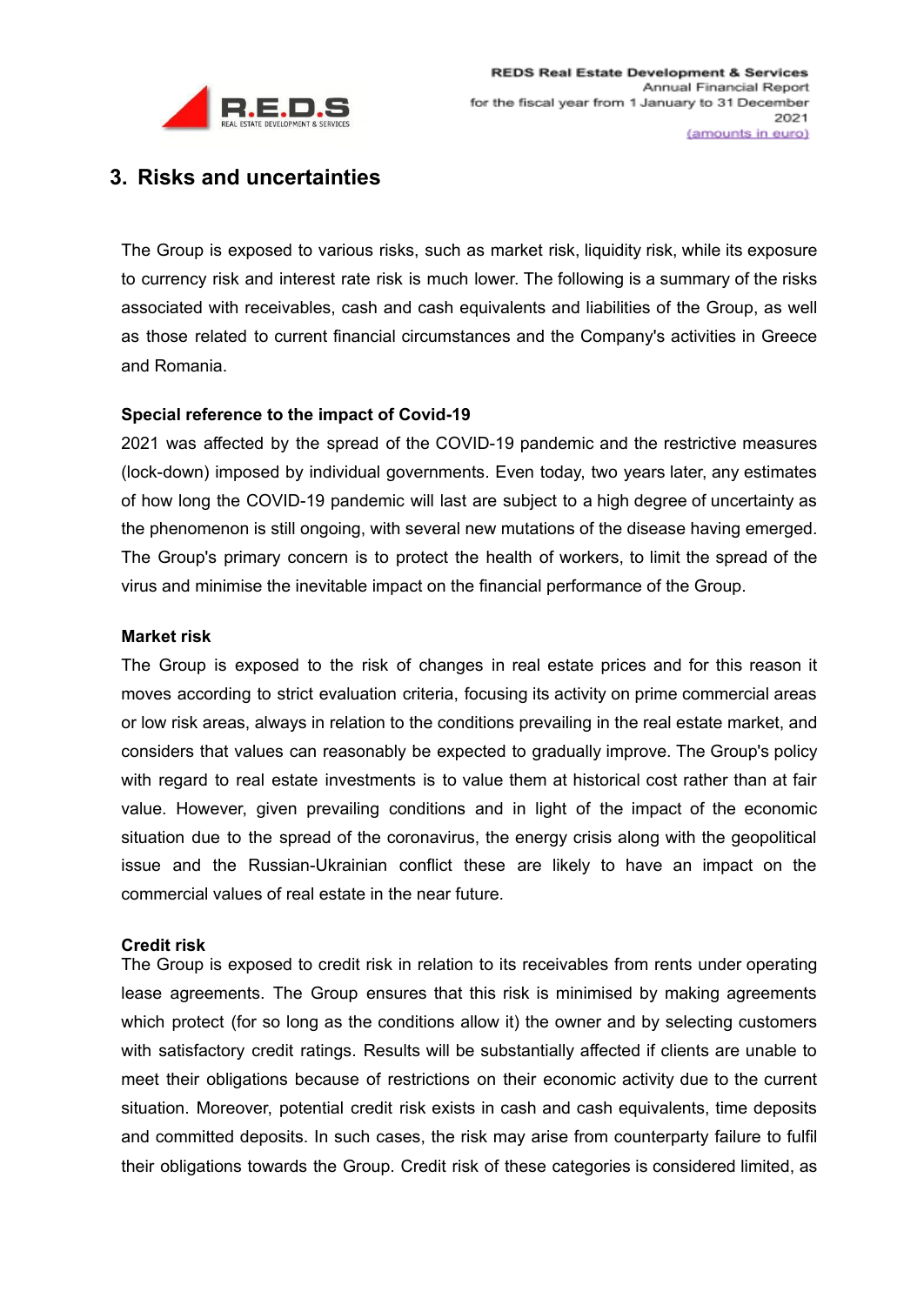

the Group chooses to deal with systemic credit institutions that have a higher credit rating.

## **Liquidity risk**

Liquidity risk relates to the Company's and the Group's potential inability to perform their financial obligations when due. The Management ensures the Group's smooth operation by prudently managing cash, carefully selecting investments and continuously monitoring liquidity. The Group is at a late stage of discussions with the banks in order to improve the existing financing conditions but also to cover additional needs that will arise (Note 19)

## **Currency risk**

The Group, having acquired property in Romania via its subsidiaries, is exposed to foreign exchange risk under its investments abroad, since prices are denominated in local currencies. The Group's exposure to such risk remains low, given that these investments represent approximately 8.5% of total investments and its activities here do not involve substantial commercial transactions.

## **Interest rate risk**

The Group has an interest-rate hedging agreement with regard to the long-term loan taken out by its subsidiary YIALOU EMPORIKI & TOURISTIKI SA, and is proceeding as far as possible with a review of the loan terms for the medium and long term in order to ensure achievement of satisfactory spreads.

## **4. Outlook**

The following activities are included in the business plan for the next year:

## ▪ **The Smart Park Shopping Centre on the property at Gialos, in Spata Attica**. The

Company will continue its efforts to lease out the full floor area available for exploitation in the shopping centre, which amounts to a total of approximately 53,000  $m^2$ . The total exploitation is already at 97%. The Group is also considering the purchase of plots (by companies of the Ellaktor Group and third parties) located around the park and, in combination with the properties of the Group, is planning additional efficient actions that will increase the number of visitors to the Shopping Centre.

## ▪ **Commercial, Business & Cultural Park on the property at Kantza, in Pallini**

**Attica.** With regard to the Cambas Project development at Kantza in the Municipality of Pallini, which has received urban planning approval by presidential decree as a designated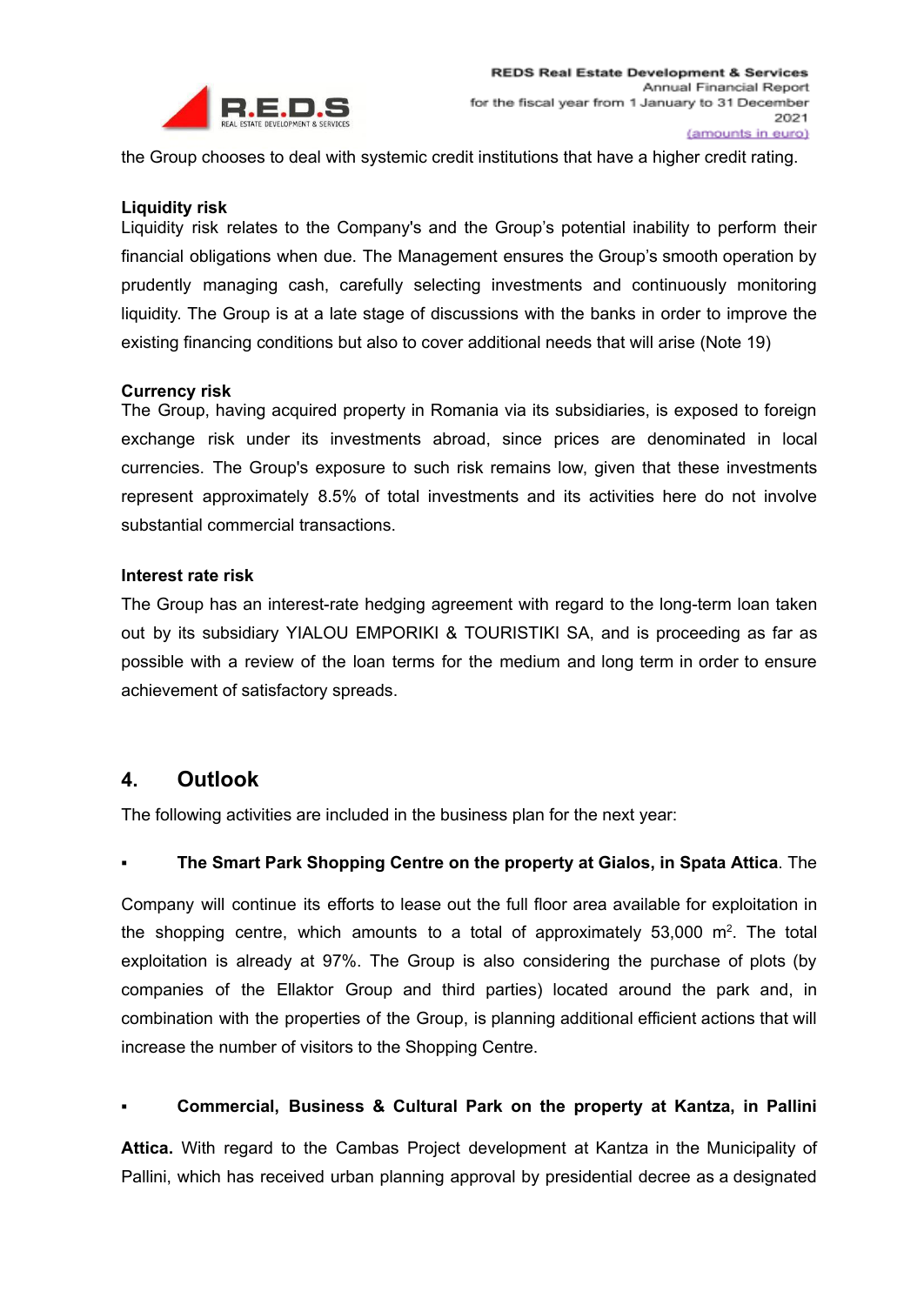

area for 'Organised Development of Productive/Enterprise Activities' (POAPD area), the Business Plan has been updated and the Master Plan is in the final stages of completion. This will now be followed by issuance of building permits within the next year so that construction works can commence, with a time horizon for completion of 3 years.

● **Plot - Building of offices in Akadimia Platonos, Athens.** Due to the long-term attachment lien on this property, the Company has filed lawsuits against the Greek State in the civil courts for financial compensation and appealed to the Council of State against the competent authorities with regard to completion of the compulsory expropriation procedure. The process is ongoing.

● **Plot of land - Mixed-use building complex in the Splaiul Unirii area of Bucharest.** The company has filed a legal claim for compensation due to unjustified urban planning delays by the Municipality of Bucharest. After the issuance of the improved building terms for the property, the street plan of the mixed-use building complex during the fiscal year closed, certain parameters for its exploitation are considered.

● **Plot of land - Mixed-use building complex in the Straoulesti-Baneasa area, Bucharest.** The property concerns a project for the construction of a residential complex comprising 72 apartments in the lakeside area of Lake Baneasa, for which the company is exploring ways to implement and develop it.

● **Gournes, Heraklion, Crete.** In 2021, the company REDS SA was declared the successful bidder for development of part of the former American base in Gournes, Heraklion, Crete, a project which has been called the 'Little Hellinikon', due to similarities with the investment (*redevelopment of the old Hellinikon airport*) on the coastal front of Athens. The tender competition was conducted by the HRDH through an electronic auction procedure. The property is located on the seafront and covers 345,567 square meters. It is located 13 km from the Nikos Kazantzakis Airport and 16 km from the city of Heraklion. At the moment, procedures for transfer of the property are underway, and at the same time process of drafting a Business Plan and Master Plan have commenced. The plan under consideration for Gournes forsees a number of developments, including a casino, a tourist accommodation complex, a conference and exhibition center, shopping malls, a marina, a helipad and other facilities.

● **Development of the New Marina of Alimos.** As part of the Alimos Marina development works, REDS is proceeding with execution of the design and construction contract to meet obligations, which, during the first half of 2021, demanded completion and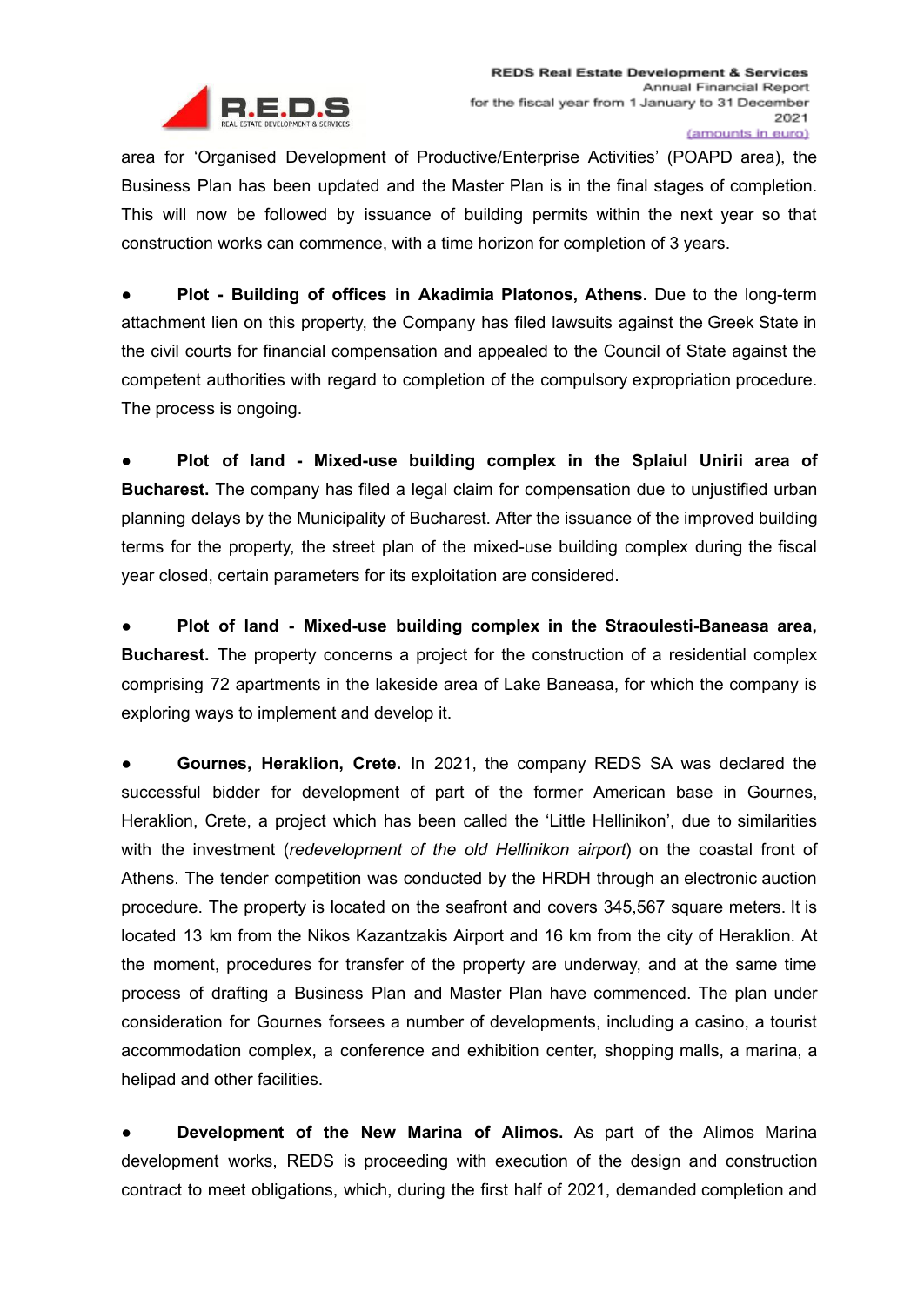

submission of the Master Plan, the collection of proposals and architectural studies, the traffic study, and marine construction works. During the fiscal year 2022, and in anticipation of the JMD, we are planning to proceed to the issuance of permits required for the commencement of works.

## **5. Significant transactions between related parties**

The most significant transactions of the Company with related parties in terms of IAS 24, regard the Company's transactions with the following subsidiaries (affiliates in terms of Law 4308/2014), as shown in the following table, and transactions with Company and Group executives:

#### **Amounts for year ended 2021**

|                                   | Intercompany transactions - amounts in € |               |                  |                    |                    |
|-----------------------------------|------------------------------------------|---------------|------------------|--------------------|--------------------|
|                                   | <b>Sales</b>                             | <b>Income</b> | <b>Procureme</b> |                    |                    |
|                                   | of goods                                 | from          | nt               |                    |                    |
| Company                           | and                                      | participation | of goods         | <b>Receivables</b> | <b>Liabilities</b> |
|                                   | services                                 | s             | and services     |                    |                    |
| <b>Parent company</b>             |                                          |               |                  |                    |                    |
| <b>ELLAKTOR SA</b>                | 4,750                                    |               | 71,808           | 5,890              | 110,680            |
| <b>Subsidiaries</b>               |                                          |               |                  |                    |                    |
| MIALOU EMPORIKI & TOURISTIKI SA   |                                          | 965,000       |                  |                    | 3,539,248          |
|                                   | 299,562                                  |               | 120,525          |                    |                    |
| KANTZA COMMERCIAL SA              |                                          |               |                  | 627,813            |                    |
| ICLH ESTATE Srl                   |                                          |               |                  | 95,000             |                    |
| <b>PROFIT CONSTRUCT Srl</b>       |                                          |               |                  | 56,000             |                    |
| P.M.S PARKING SYSTEMS SA          |                                          |               |                  | 13,973             |                    |
| Other related parties             |                                          |               |                  |                    |                    |
| AKTOR SA                          | 60,500                                   |               | 81,861           | 30,380             | 311,503            |
| ELLINIKI TECHNODOMIKI ANEMOS S.A. |                                          |               |                  |                    |                    |
| <b>AKTOR CONCESSIONS</b>          | 36,500                                   |               |                  |                    | 2,400,000          |
| OTHER RELATED PARTIES             | 66,565                                   |               | 5,410            | 102,371            | 111,466            |
| <b>TOTAL SUBSIDIARIES</b>         | 299,562                                  | 965,000       | 120,525          | 792,786            | 3,539,248          |
| <b>TOTAL RELATED PARTIES</b>      | 163,565                                  | 0             | 87,271           | 132,751            | 2,822,969          |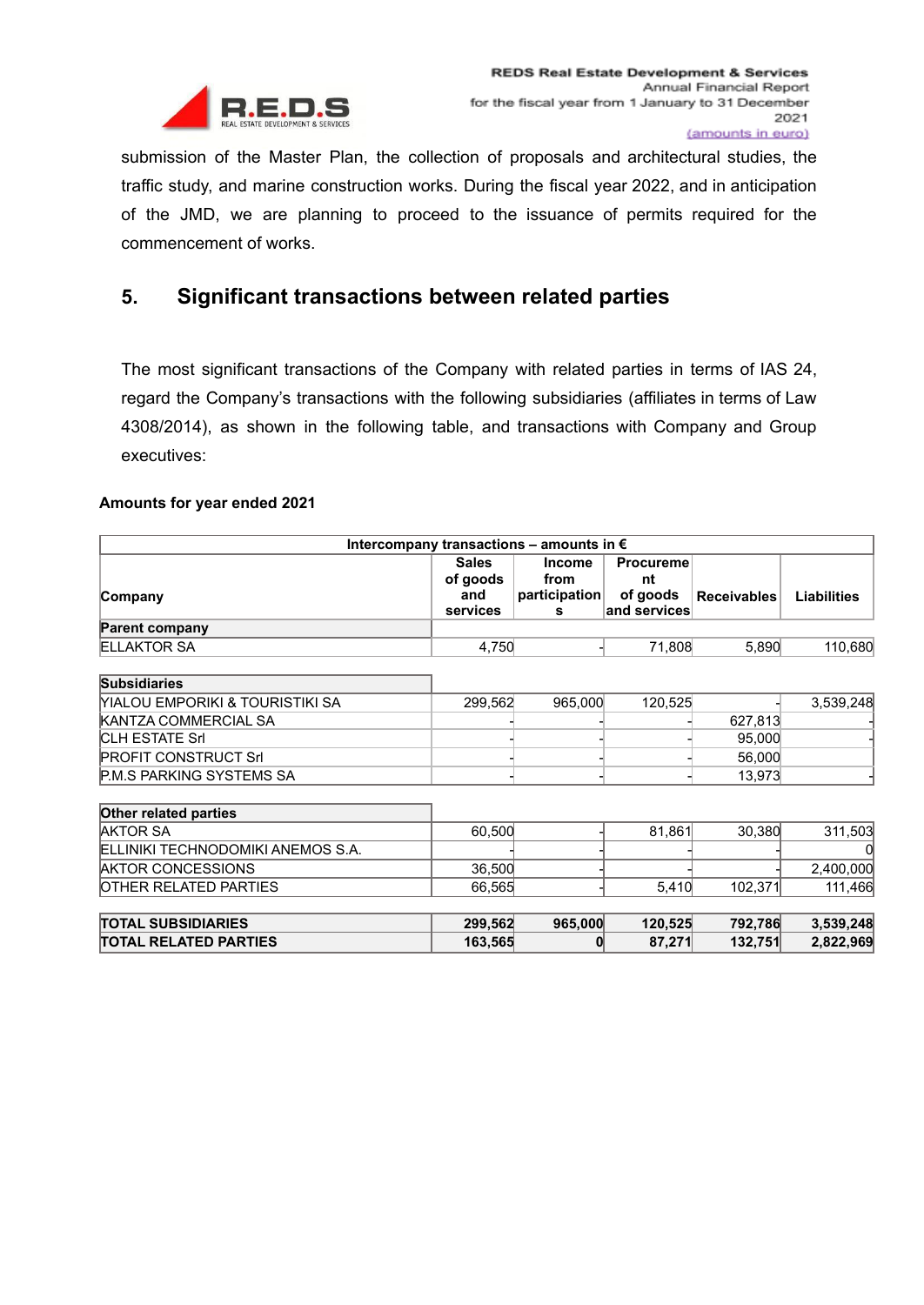

#### **Amounts for year ended 2020**

| Intercompany transactions - amounts in $\epsilon$ |                                          |                                             |                                                           |         |                    |
|---------------------------------------------------|------------------------------------------|---------------------------------------------|-----------------------------------------------------------|---------|--------------------|
| Company                                           | <b>Sales</b><br>of goods<br>and services | <b>Income</b><br>from<br>participation<br>s | <b>Procuremen</b><br>of goods and Receivables<br>services |         | <b>Liabilities</b> |
| <b>Parent company</b>                             |                                          |                                             |                                                           |         |                    |
| <b>ELLAKTOR SA</b>                                |                                          |                                             | 8,039                                                     |         | 92,392             |
| <b>Subsidiaries</b>                               |                                          |                                             |                                                           |         |                    |
| YIALOU EMPORIKI & TOURISTIKI SA                   | 116,963                                  | 1,600,000                                   | 121,390                                                   |         | 2,653,570          |
| KANTZA COMMERCIAL SA                              |                                          |                                             |                                                           | 627,813 |                    |
| <b>CLH ESTATE Srl</b>                             |                                          |                                             |                                                           | 75,000  |                    |
| <b>PROFIT CONSTRUCT Srl</b>                       |                                          |                                             |                                                           |         |                    |
| <b>P.M.S PARKING SYSTEMS SA</b>                   |                                          |                                             |                                                           | 13,973  | 16,570             |
| Other related parties                             |                                          |                                             |                                                           |         |                    |
| <b>AKTOR SA</b>                                   | 67,000                                   |                                             | 1,134                                                     |         | 228,790            |
| <b>OTHER RELATED PARTIES</b>                      |                                          |                                             | 8,048                                                     | 71,387  | 114,722            |
| <b>TOTAL SUBSIDIARIES</b>                         | 116,963                                  | 1,600,000                                   | 121,390                                                   | 716,786 | 2,670,140          |
| <b>TOTAL RELATED PARTIES</b>                      | 67,000                                   |                                             | 9,183                                                     | 71,387  | 343,511            |

With regard to the above transactions, the following points are clarified:

- The purchases of goods and services mainly concern leasing of real estate and invoicing of expenses of the Parent Company ELLAKTOR SA to REDS SA. The sales of REDS SA to the subsidiary YIALOU EMPORIKI & TOURISTIKI SINGLE-PERSON SA concern the invoicing of expenses and personnel wages and salaries arising from their involvement with leases in the "Smart Park" Shopping Centre.
- The Company's liabilities relate to the lease agreement with the parent company ELLAKTOR SA, a contract with AKTOR SA, and primarily to an intercompany loan of €1.9 million plus accrued interest with the subsidiary YIALOU EMPORIKI & TOURISTIKI SINGLE-PERSON SA, while receivables mostly concern outstanding balances arising from the provision of services of the parent company to other subsidiaries and related companies.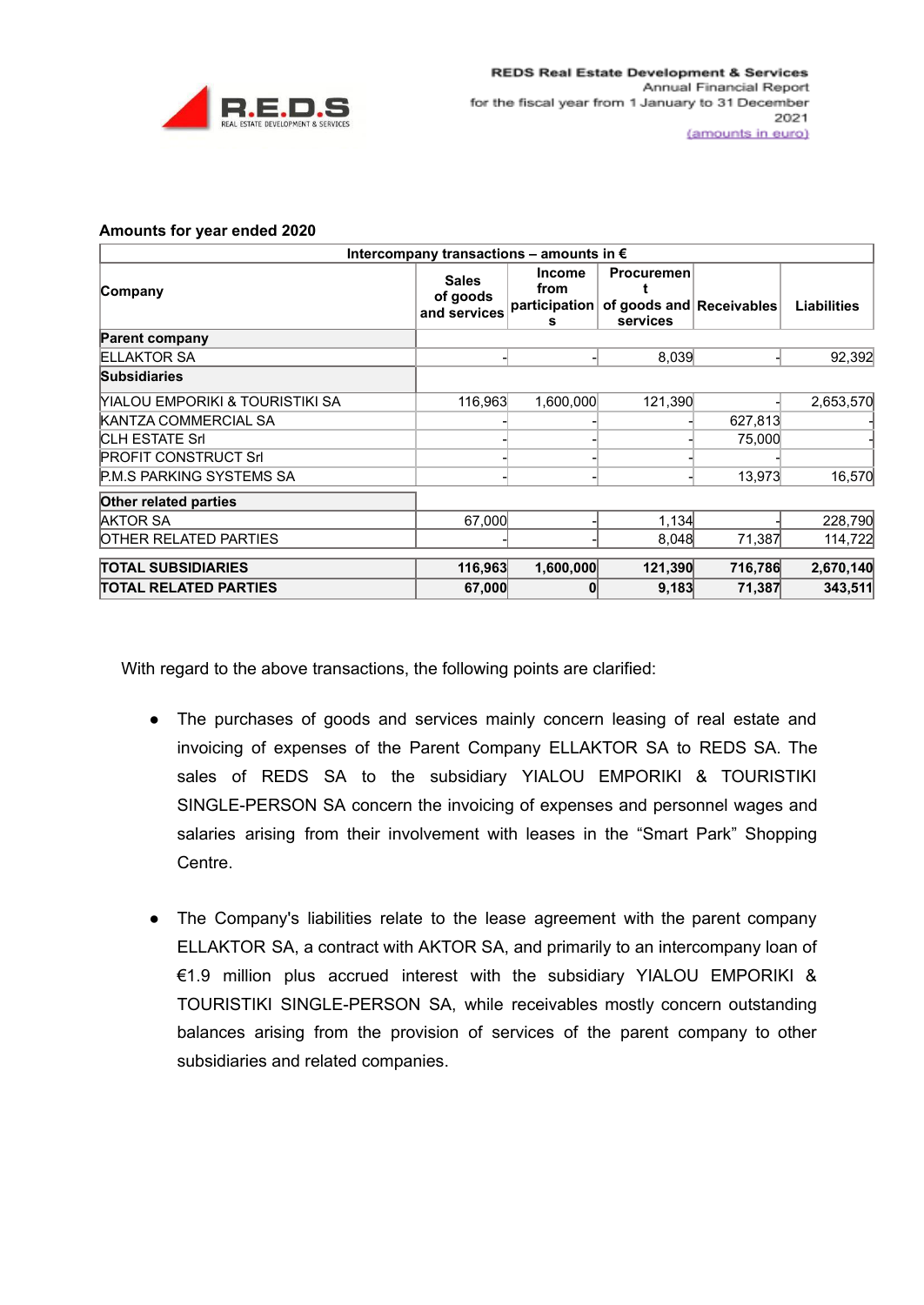

In addition:

Group directors' and managers' fees during the period

01.01.-31.12.2021 stood at €424 thousand.

No loans have been granted to BoD members or other executives of the Group (including their families).

No modifications in the transactions between the Company and related parties, which could have an essential impact on the financial position and the performance of the Company, took place during the financial year 01.01 – 31.12.2021.

All transactions mentioned above have been conducted under the standard terms of the market.

## **6. Environmental matters**

The highest environmental standards are applied in our activities and projects with regard to the conservation and protection of natural resources and biodiversity, energy consumption, waste management, etc.

Our aim is to minimise any negative impact arising from our activities on the environment. In this context, we follow the principles of prevention in environmental challenges and give priority to the development of Environmental Management Systems, applying internationally-recognised environmental standards.

We are committed to full compliance with all environmental legislation, including obtaining and maintaining all permits and approvals required in the course of our business activity.

● Targeted improvement of environmental indicators and the targeted reduction of carbon dioxide (CΟ2) emissions from activities and projects underline our long-term commitment to combatting climate change, sustainable development, and corporate responsibility in the broadest sense.

● We are committed to operating responsibly and with absolute respect for the environment and the community. Proper environmental management of our projects is one of the most important goals and it is deemed absolutely essential to the sustainability of our Group's activities.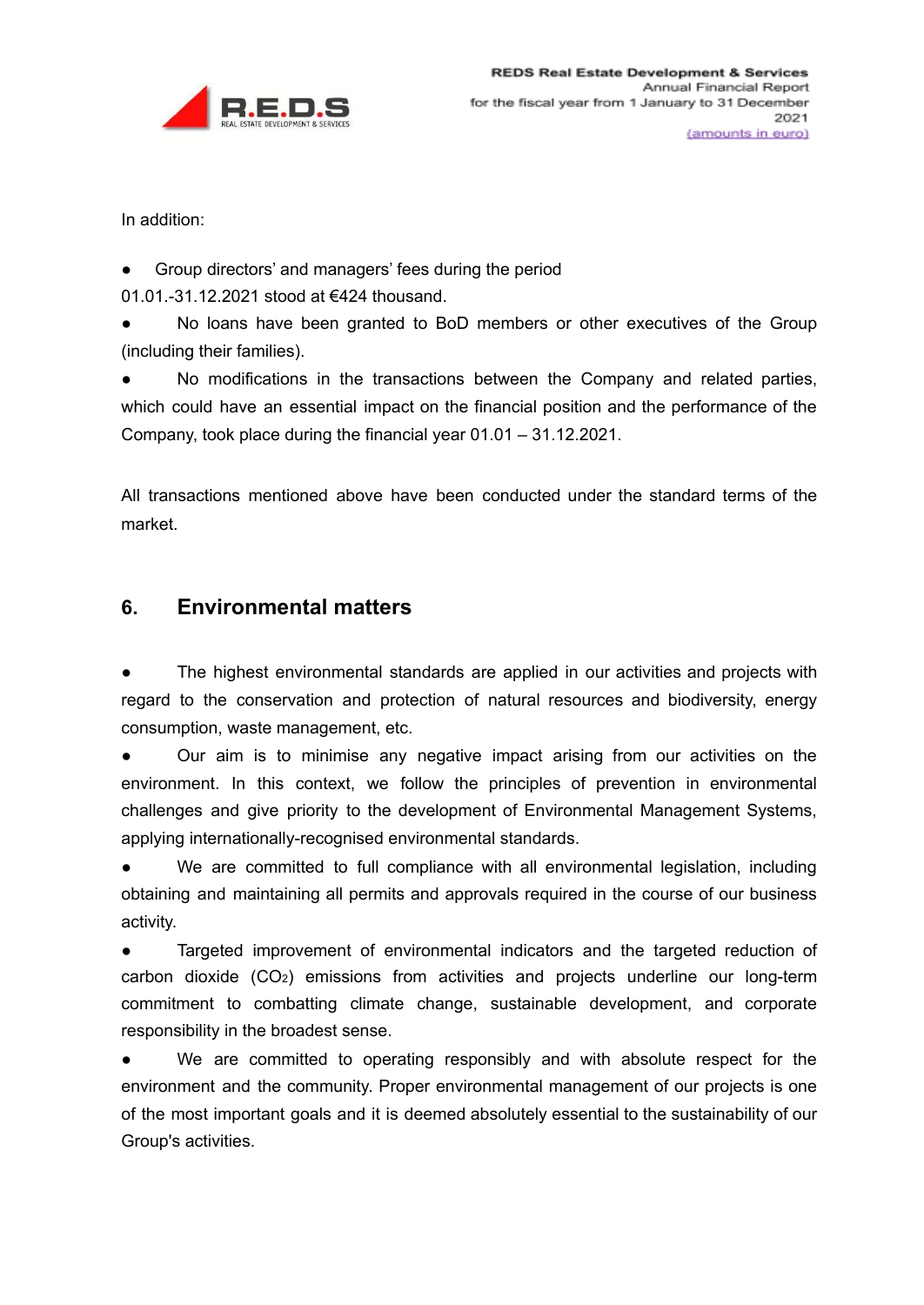

## **7. Labour matters**

## **i. Equal opportunities policy**

We cultivate a corporate environment characterised by principles of equality and respect for individual rights as well as respect for diversity, visible or otherwise, on the basis of age, gender orientation, nationality and physical abilities, or on culture, religion, marital status, personal experience and views, indicatively but not limited to the abovementioned.

## **ii. Evaluation**

We provide career development opportunities according to the performance, capabilities and skills of each employee. We evaluate the performance of our employees in order to provide them with appropriate guidance and to help them cultivate their professional skills.

#### **iii. Health and Safety**

Health and safety rules in the workplace are essential to the protection of human life. Due care and attention to health and safety matters for all our personnel is a key part of our broader business policy and philosophy. We monitor and review respective risks and take all necessary preventive measures against accidents and occupational diseases in the workplace and on construction sites. Certified health and safety management systems apply for all Group companies, with a view to making sure that all occupational health and safety issues are dealt with in a comprehensive manner.

## **iv. Response to the covid-19 pandemic**

In 2021, the COVID-19 pandemic created a new situation affecting health protection, as well as the same time creating urgent needs in the National Health System. The Group took all appropriate measures to ensure its continued smooth operation while making the most appropriate arrangements to ensure the safety of its employees.

Due to the COVID-19 pandemic, in 2021 too, planning within the Group was brought forward in order to introduce distance working applications so that Group employees could continue working in safety. The Group continued to offer employees teleworking facilities, with the appropriate equipment and corresponding training, and at the same time was able to implement all the necessary infrastructure arrangements to support teleworking safely. Acceptance of the arrangements on the part of employees was unanimous, ensuring business continuity at a very high level.

Special emphasis was placed to the continuous training and provision of information to employees, the observance of rules of hygiene as well as provision of essential personal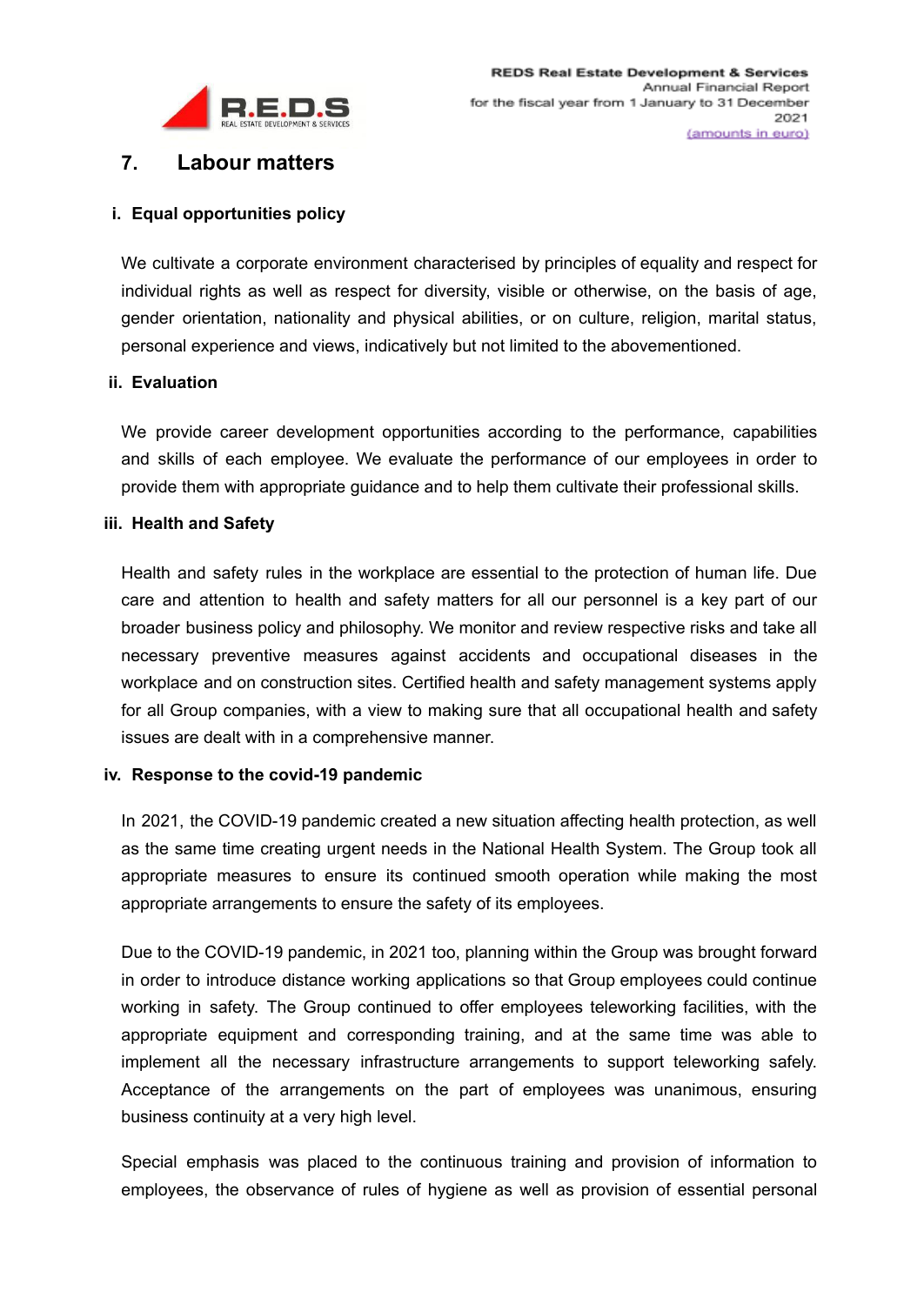

protection items.

#### **v. Regulatory compliance**

The Group is implementing an Ethics and Regulatory Compliance Programme designed to prevent, identify and address issues of Ethics and Regulatory Compliance. The Group intends to carry out its activities honestly, ethically, with integrity and in line with the applicable laws, regulations and standards, its policies and guidelines, and its Code of Ethics. Non-compliance with the aforementioned principles and values and the potential charges against employees that may ensue pose significant risks to the Group's reputation and may entail sanctions that could adversely affect its operation.

The Code of Conduct contains the fundamental principles, the rules and the values that shape the context of the Group's activities and determine the everyday behavior and practices of all employees. The Code covers matters relating to corruption and bribery, inappropriate behavior, gender equality and promotion of the well-being of all employees, regardless of position and rank.

## **8. Significant events after 31.12.2021**

Given that the pandemic is coming to an end, not in terms of its evolution, but mainly in terms of the restrictive measures imposed, a greater emphasis is placed on the energy crisis and the Russian-Ukrainian conflict, which are the new challenges for 2022. The impact on the appetite and psychology of consumers towards non-inflexible expenses may decrease and, if this happens, it will have an impact on the company's revenues that are expected to affect its results. The Company's exposure to changes in energy costs is limited so not much diversification is expected in this regard. Companies have frozen their investment decisions and are reconsidering their strategies and budgets, cutting costs, and reassessing their projected revenues. Synergies between the state and the banking system will play an important role in reinforcing the smooth operation of companies. A swift return to a new normalcy in the post-pandemic era demands measures and decisions regarding implementation of financial support methods for companies. The Company has adapted the way it operates in order to meet the needs and limit the impact.

Despite the difficult situation, the Company keeps on trying to lease its entire exploitation area of the "Smart Park" Shopping Centre and considers to exploit neighbouring areas owned by it and owned by third parties with combined uses that will improve and increase traffic and expansion of consumption, and therefore the revenues of the Shopping Centre.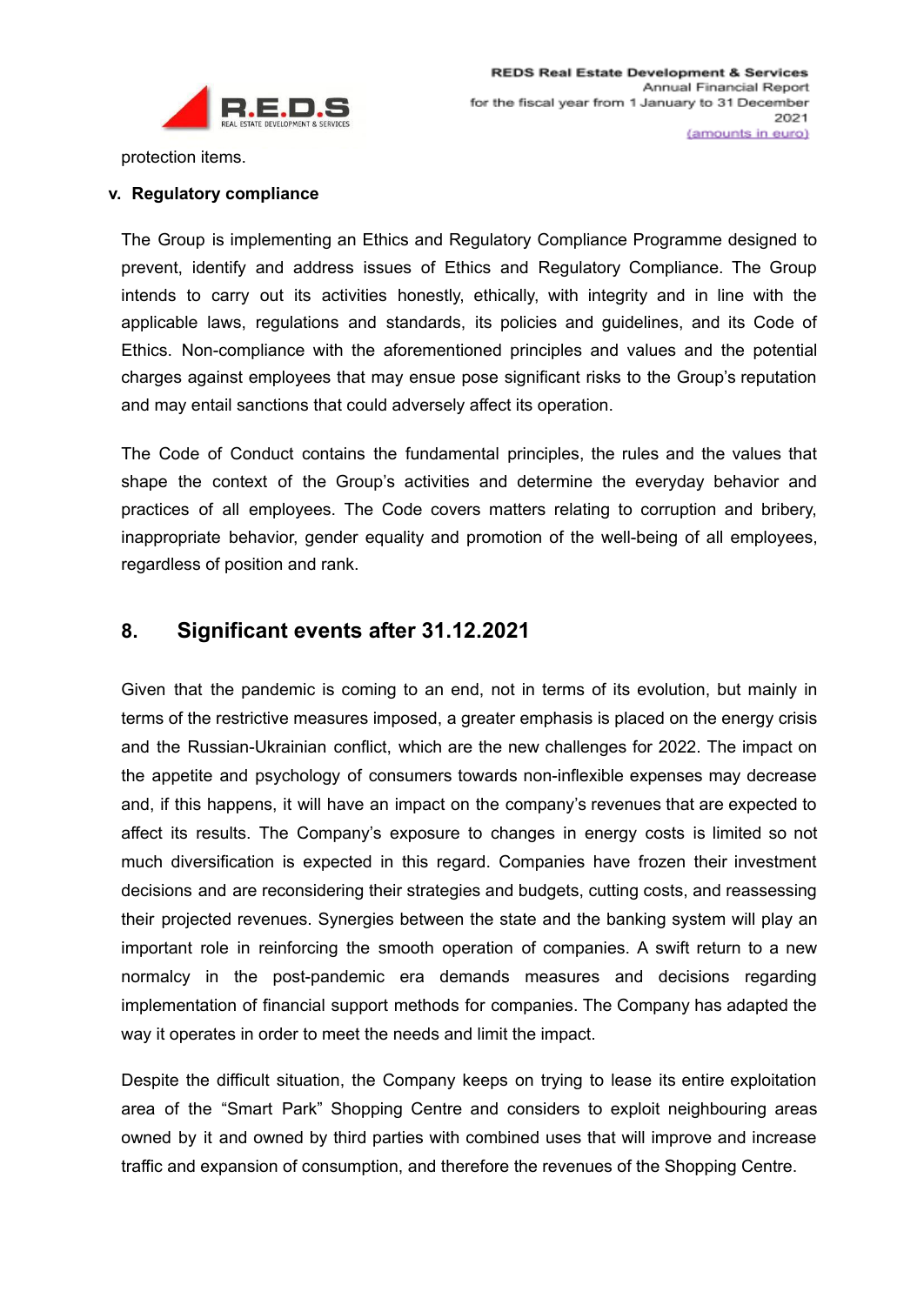

The Company is also at a late stage of discussions with the National Bank for the possibility of refinancing its existing borrowing at lower costs and improved terms in order to strengthen its cash flow.

This Annual Report of the Board of Directors for the fiscal year 01.01-31.12.2021 has been posted on the Internet, at [https://w](http://www.reds.gr/)ww.reds.gr.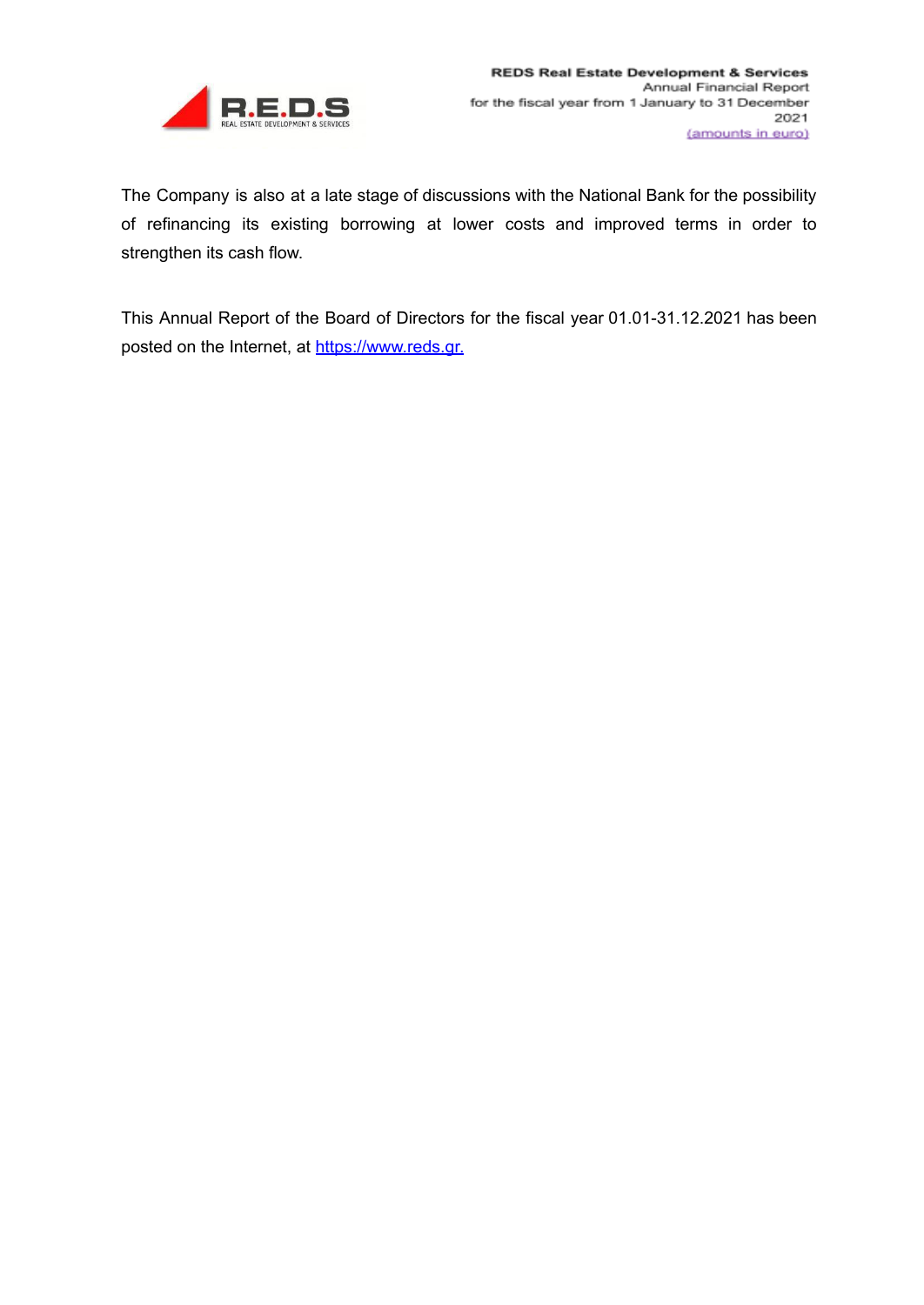

# **B2. Explanatory Report of the Board of Directors of REDS SA for fiscal year 2021, in accordance with Article 4 par. 7 of Law 3556/2007, as in force.**

1a. Share capital structure.

The Company's share capital amounts to EUR 75,239,698.04, divided into 57,434,884 shares at a nominal value of €1.31 each. All shares are ordinary, registered, voting shares, listed for trading on the Athens Exchange, and specifically in the Small-Mid Cap class.

1b. There are no limitations in the Articles of Association regarding transferring company shares, except those provided by Law.

1c. Significant direct or indirect holdings as of 31.12.2021 within the meaning of Law 3556/2007, as in force on **31.12.2021**, based on a shareholder notification:

| s/n           | <b>SHAREHOLDER</b>             | <b>PERCENTAGE</b><br><b>HOLDING</b> |  |
|---------------|--------------------------------|-------------------------------------|--|
|               | ELLAKTOR SA                    | 55.46%                              |  |
| $\mathcal{P}$ | CHRISTOS P. PANAGIOTOPOULOS    | 11.66%                              |  |
| 3.            | <b>DIAMANTIS DIAMANTIDIS 1</b> | $7.14\%$                            |  |

*(1) Indirect participation (via the company DIAMANCO HOLDINGS Ltd, which is controlled by Mr. Diamantis Diamantidis).*

1d. There are no holders of shares, pursuant to provisions in the Articles of Association, granting special control rights.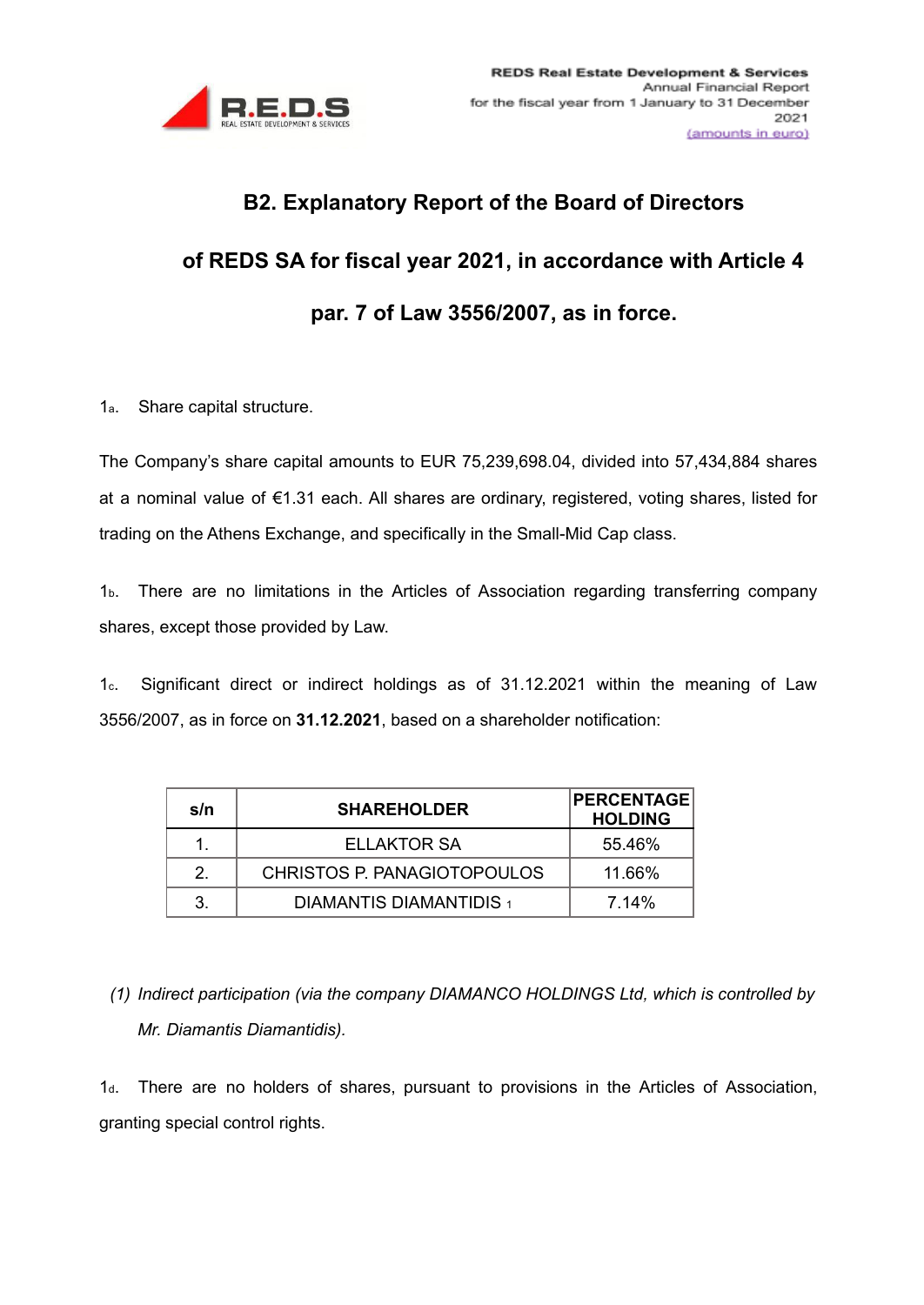

1e. There are no limitations in the Articles of Association regarding voting rights and the deadlines to exercise the right to vote, except those provided by Law.

1f. There are no agreements between shareholders, with associated limitations in the transfer of shares or limitations in exercising voting rights that the Company is aware of.

1<sub>g</sub>. There are no regulations on the appointment and replacement of the members of the Board of Directors and on the amendment of the Articles of Association, which are differentiated from the ones stipulated in Law 4548/2018.

1h. The Board of Directors or certain members of the Board of Directors are not authorised to issue new shares or purchase treasury shares, save for what is provided for by Law.

1i. There are no significant agreements that have been signed by the Company, which come into force or are amended or are terminated as a result of the change in the Company's control, following a takeover bid.

1j. There are no agreements between the Company and members of its Board of Directors or its personnel, which provide for the payment of compensation in the event of resignation or termination of employment without reasonable grounds, or termination of term of office, or employment due to a takeover bid, except as provided by Law.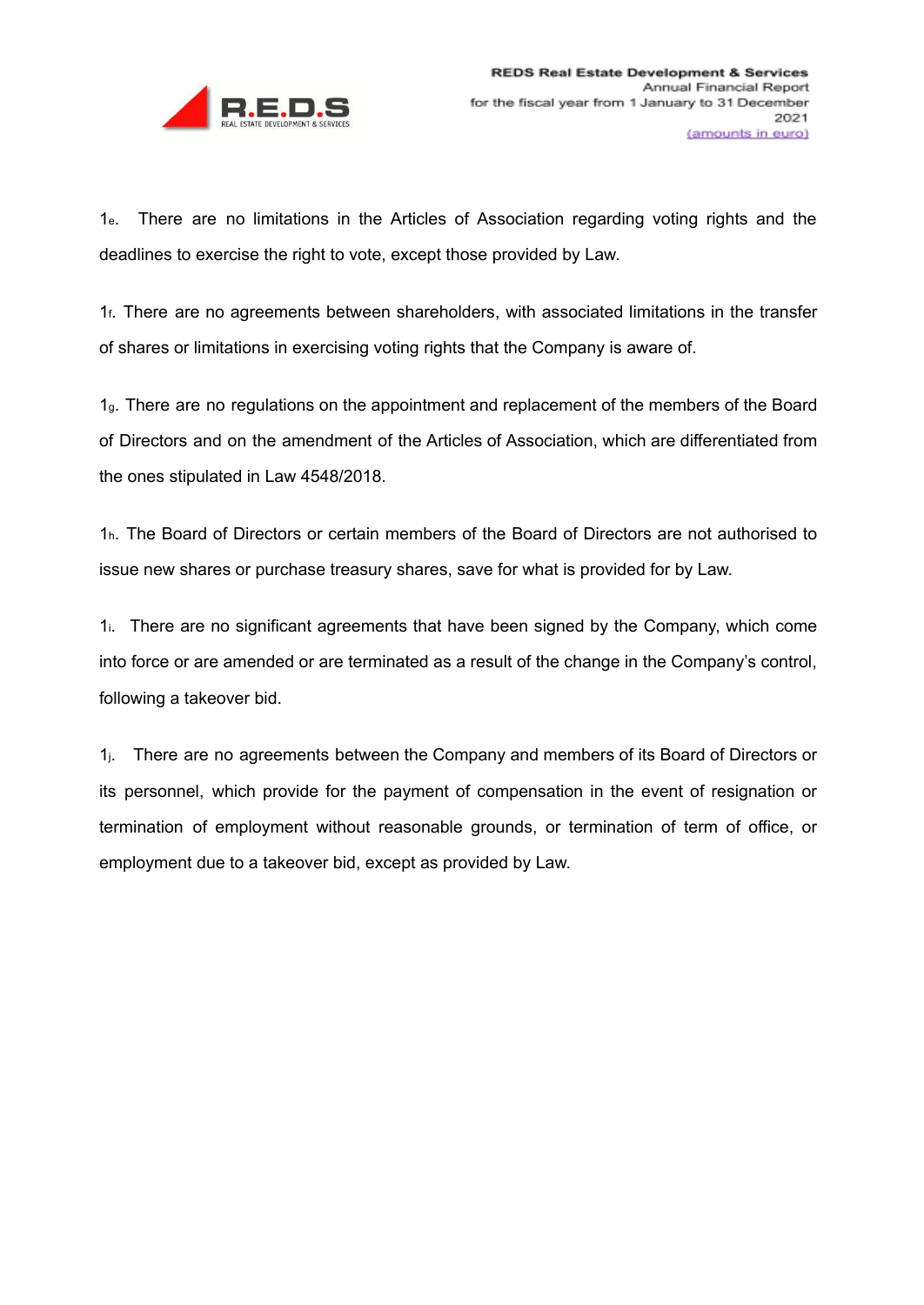

## **B3. Corporate Governance Statement**

## **(Codified Law 2190/1920, Article 43bb & Law 4548/2018, Article 152)**

## General

This Corporate Governance Statement consists in a set of principles and practices adopted by the Company and used as a basis for its organisation and control with a view to ensuring its performance and protecting the interests of its shareholders and the legitimate interests of all stakeholders.

This Corporate Governance Statement forms a specific part of the Board of Directors' Annual Report on the consolidated financial statements for the fiscal year from 01.01.2021 to 31.12.2021, in accordance with Articles 150, 151, 152 and 153 of Law 4548/2018 and Articles 1 to 24 as well as Article 74 of Law 4706/2020.

It is noted that following the replacement of the law on public limited companies 2190/1920 by Law 4548/2018, the Company adapted its Articles of Association to the provisions of the new law, based on a decision of its Ordinary General Meeting of shareholders of 11 July 2019.

## I. (a) Corporate Governance Code

- (aa) For the period from 1 January 2021 to 9 July 2021, REDS SA has applied the principles of corporate governance as defined by the relevant legislative framework (Law 3016/2002, Law 4449/2017 Article 44 and Law 4548/2018 Articles 150, 151, 152 and 153). These principles of corporate governance for the aforementioned period were incorporated in the Corporate Governance Code (based on the Hellenic Federation of Enterprises Corporate Governance Code, January 2011) and which was posted on the Company's website [https://el.reds.gr/etairiki\\_diakybernisi/.](https://el.reds.gr/etairiki_diakybernisi/)
- (bb) By virtue of the decision of its Board of Directors dated 09 June 2021, the Company in compliance with the current legal framework and in accordance with the special provisions of Article 17 of Law 4706/2020 and Article 4 of Decision 2/905/03.03.2021 by the Board of Directors of the Hellenic Corporate Governance Committee, has adopted the Hellenic Corporate Governance Code of the Hellenic Corporate Governance Council (June 2021), which is posted on the Company's website [https://el.reds.gr/etairiki\\_diakybernisi/](https://el.reds.gr/etairiki_diakybernisi/).
- (cc) Corporate governance practices implemented by the Company in addition to the provisions of law.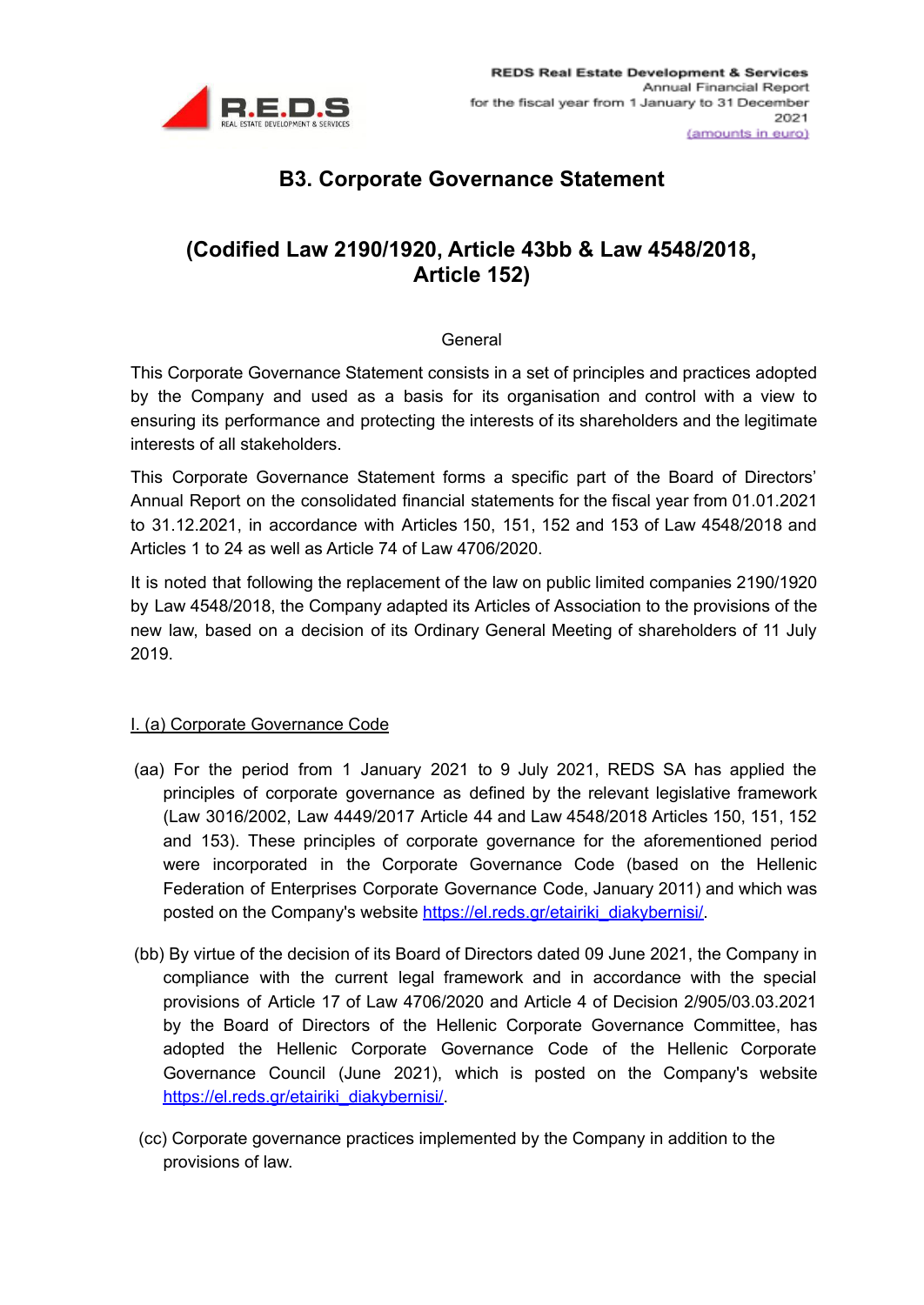

In the closing year 2021, the Company has applied corporate governance practices in addition to those specifically required by the institutional, regulatory and legal framework to which its operation is subject, which it reviews from time to time to ensure the best possible governance of the Group.

- i. More specifically, the Company applies the following additional corporate governance practices, which relate to the size, composition, tasks and overall operation of its Board of Directors and the committees that support it.
	- (a) The percentage of its independent Directors exceeds the minimum percentage required by Law 4706/2020 Article 5 par. 2.

(b) REDS has developed an Anti-Corruption Management System, which has been certified according to ISO 37001:2016, and has also adopted and fully implements the Regulatory Compliance Management System, developed by its parent company ELLAKTOR SA, as part of its intention to enrich its corporate culture and focus on its efforts for the future. In order to successfully implement the Regulatory Compliance Management System, the Company has adopted an Integrity Compliance Program that includes all necessary tools and resources to promote a culture of integrity, including integrity compliance measures which follow the approach: Commit - Assess - Act - Monitor: Constantly improve.

In application of the Regulatory Compliance System, Policies are in force at Company and ELLAKTOR Group levels, setting out the principles and rules that apply to the Group, and specific procedures are observed.

Specifically, among other things, the following have been adopted:

- By-laws
- Codes & Policies

Codes and policies are in line with our core values and are intended to promote expected behaviours. All documents support the highest moral standards and emphasise that our actions reflect our words. The Code of Ethics and the Code of Ethics for Business Partners are available in 4 languages, Greek, English, Romanian and Arabic, in accordance with the strategic planning of the Group, and are accompanied by the respective policies and procedures.

The Code of Ethics consists of a set of fundamental principles and rules that shape the way we act and behave in everything we do. It establishes ethical standards, obligations and commitments with regard to the way we work, how we interact with each other, how we all work together as good corporate citizens, and how we build and maintain trust.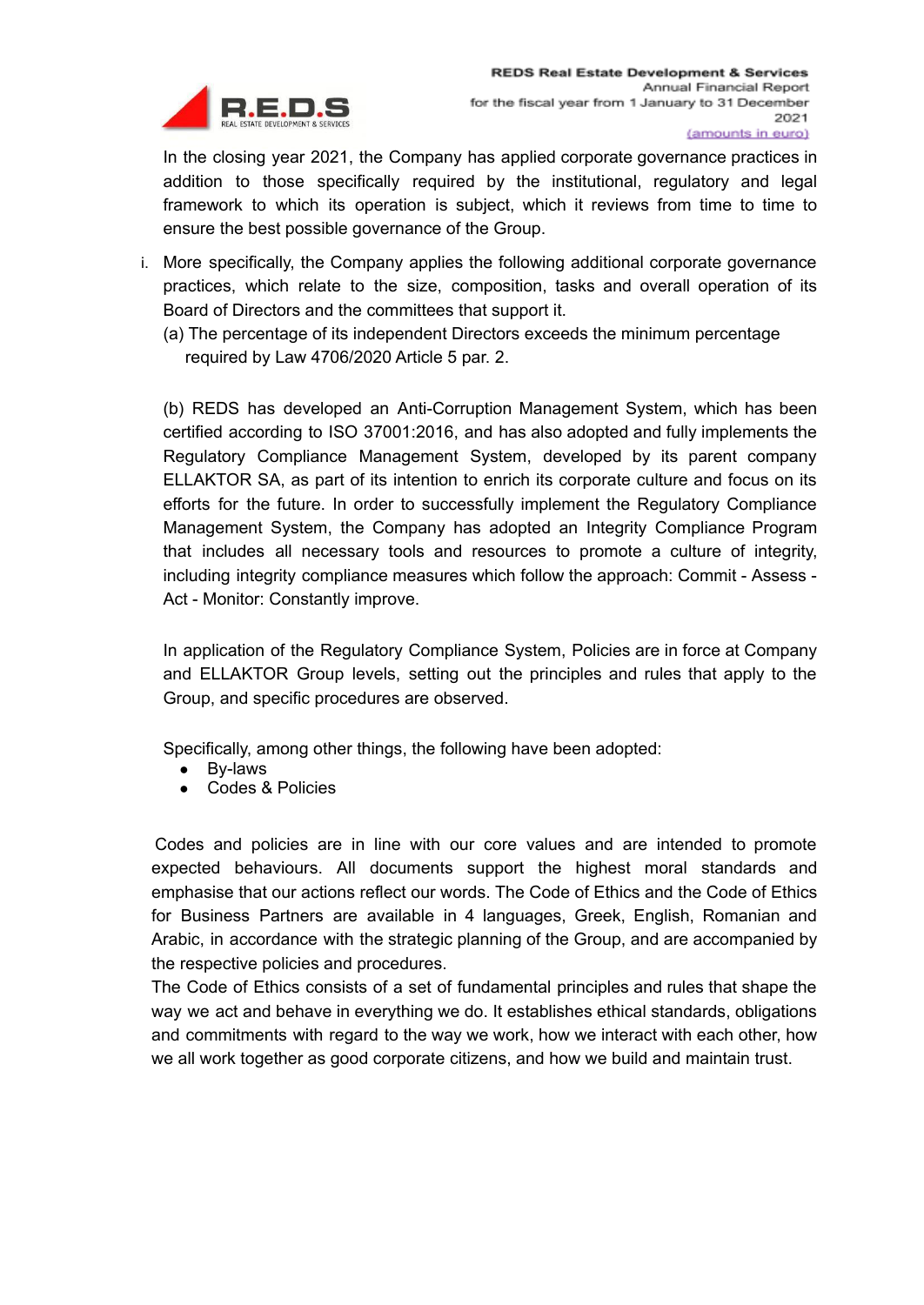

The Business Partner Code of Conduct explains what the Company expects from its business partners in terms of business ethics, human rights, employee relations, health and safety, and other issues related to sustainable and accountable business practices.

- Anti-bribery Policy
- Conflict of Interests Policy
- Reporting & Complaints Policy

In order to facilitate the reporting of any incidents of violation of the Code of Ethics, corporate policies or applicable legislation, the Company has adopted a Reporting and Complaints Management Policy and established the relevant channels of communication. Talk2Ellaktor offers multiple channels for expressing concerns and/or incident reporting in a secure and easy-to-use manner.

Reports can be submitted confidentially or completely anonymously. All reports are treated confidentially, without fear of retaliation against anyone who expresses any concern or reports any potentially problematic incident in good faith.

## (b) Deviations from the Hellenic Corporate Governance Code adopted by the Company

The Company applies principles of corporate governance as defined by the currently applicable legislative framework. In this context and in accordance with the specific provisions of Article 17 of Law 4706/20 and Article 4 of the Hellenic Capital Market Commission Board of Directors Decision Ref. No 2/905/3.3.2021, the Company has adopted, by decision of its Board of Directors of 9 July 2021, the Hellenic Code of Corporate Governance of the Hellenic Corporate Governance Council (June 2021) with the following deviations from the Special Practices of the Corporate Governance Code (June 2021), and specifically: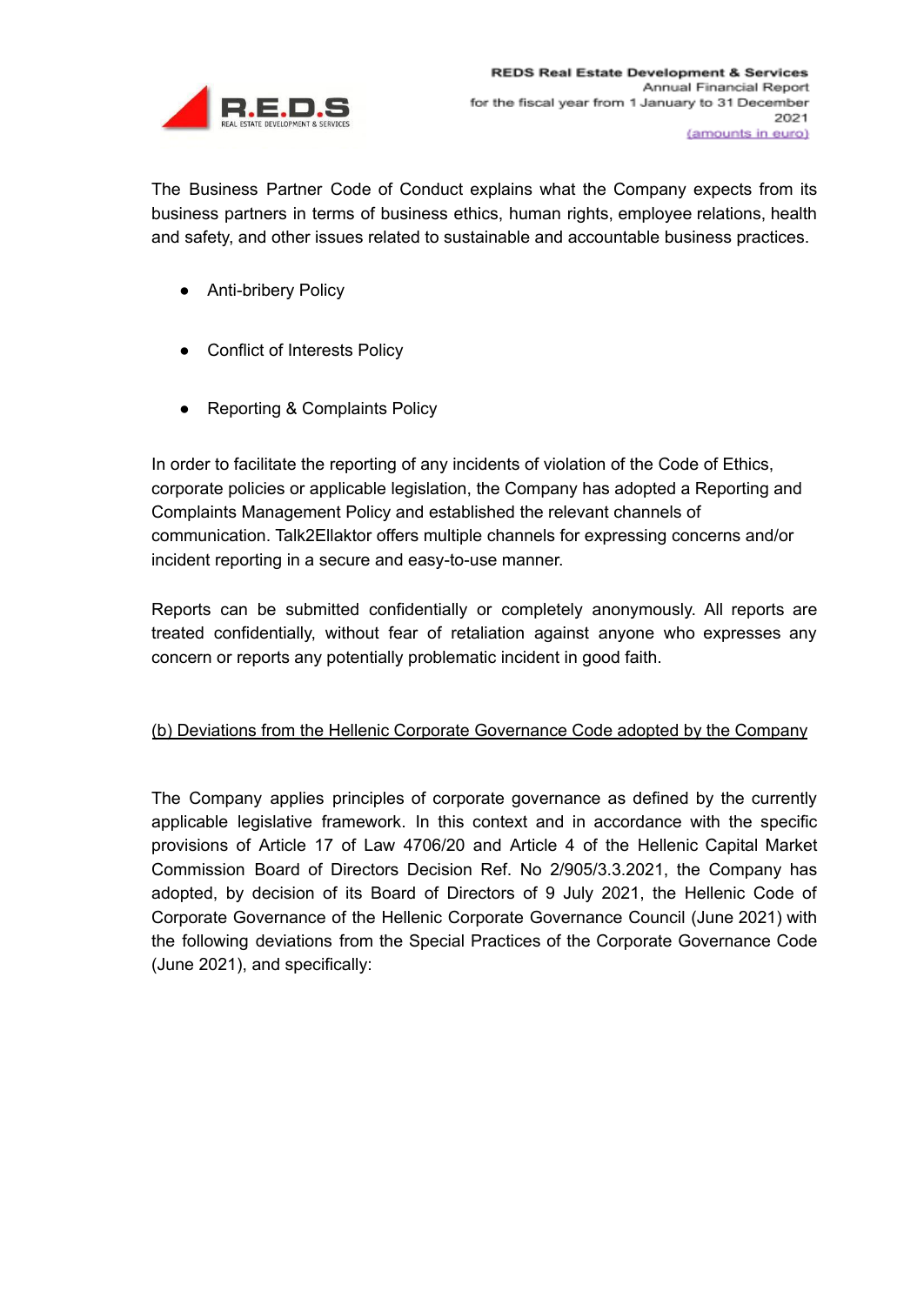

| S/N            | <b>DEVIATIONS</b>                                                                                                                                                                                                                                                                                                                                                                                                                                                                                                                                                                                                                                                                                  | <b>JUSTIFICATION</b>                                                                                                                                                                                                                                                                                                                                                                                                                                                                                                                                                                                                                                                                                                                                                                                                                                                                                                                                                   |
|----------------|----------------------------------------------------------------------------------------------------------------------------------------------------------------------------------------------------------------------------------------------------------------------------------------------------------------------------------------------------------------------------------------------------------------------------------------------------------------------------------------------------------------------------------------------------------------------------------------------------------------------------------------------------------------------------------------------------|------------------------------------------------------------------------------------------------------------------------------------------------------------------------------------------------------------------------------------------------------------------------------------------------------------------------------------------------------------------------------------------------------------------------------------------------------------------------------------------------------------------------------------------------------------------------------------------------------------------------------------------------------------------------------------------------------------------------------------------------------------------------------------------------------------------------------------------------------------------------------------------------------------------------------------------------------------------------|
| 1              | 1.15 The Board of Directors has<br>established its Operating Regulation, which<br>at a minimum describes the manner in<br>which it convenes and makes decisions<br>and the procedures it follows, taking into<br>account the respective provisions of the<br>Articles of Association and the mandatory<br>provisions of the law.                                                                                                                                                                                                                                                                                                                                                                   | At present, the operation of the Board of Directors, the role,<br>the composition, the selection of its members, the procedure<br>by which it is convened, the manner by which it takes<br>decisions, and in general all matters related to the<br>composition and operation of the Board, are regulated in<br>detail and determined by the Articles of Association of the<br>company, its Operating Regulation and the applicable<br>provisions of Laws<br>4548/18 and 4706/20, as applicable at any given time.<br>It is pointed out that the Board of Directors' committees that<br>have been set up have their own operating regulations, which<br>regulate among other things, their role, the procedures by<br>which the objectives served by each of the committees are<br>achieved, communications with the members of the Board of<br>Directors and the manner in which they work together, as well<br>as the procedure by which their meetings are convened. |
| $\overline{2}$ | 1.13 The non-executive members of the<br>Board of Directors meet at least annually or<br>extraordinarily when deemed appropriate<br>without the presence of executive<br>members in order to discuss on the<br>performance of the latter.<br>At these meetings, non-executive<br>members do not act as a de facto body or<br>committee of the Board of Directors. Given<br>that the existing Board of Directors was<br>formed on 05.03.2021, before Law<br>4706/2020 was published, the<br>non-executive members are in the process<br>of coordinating and drafting the action plan<br>and recording their actions, in the context<br>of their specific tasks, which will be<br>completed in 2022. |                                                                                                                                                                                                                                                                                                                                                                                                                                                                                                                                                                                                                                                                                                                                                                                                                                                                                                                                                                        |
| 3              | 1.17 At the beginning of every calendar<br>year, the BoD adopts a calendar of<br>meetings and an annual agenda, which<br>may be reviewed depending on the<br>developments and the company's needs,<br>to ensure that it properly, fully and timely<br>fulfils its responsibilities and adequately<br>considers all matters submitted to it for<br>consideration.                                                                                                                                                                                                                                                                                                                                   | In 2021, the Board of Directors had launched and succeeded<br>the planning of regular meetings of its members, at least on a<br>monthly basis, so that members are provided with full<br>information on corporate affairs, oversight of the development<br>of the realisation of the Company's strategic goals and a<br>global picture for its business course, while in 2022 it is<br>planning to draft a schedule of meetings and an action plan,<br>with a clear description of the needs of the Company, as well<br>as an overall plan for evaluating its efficiency within the year<br>closed regarding the fulfillment of the above.                                                                                                                                                                                                                                                                                                                             |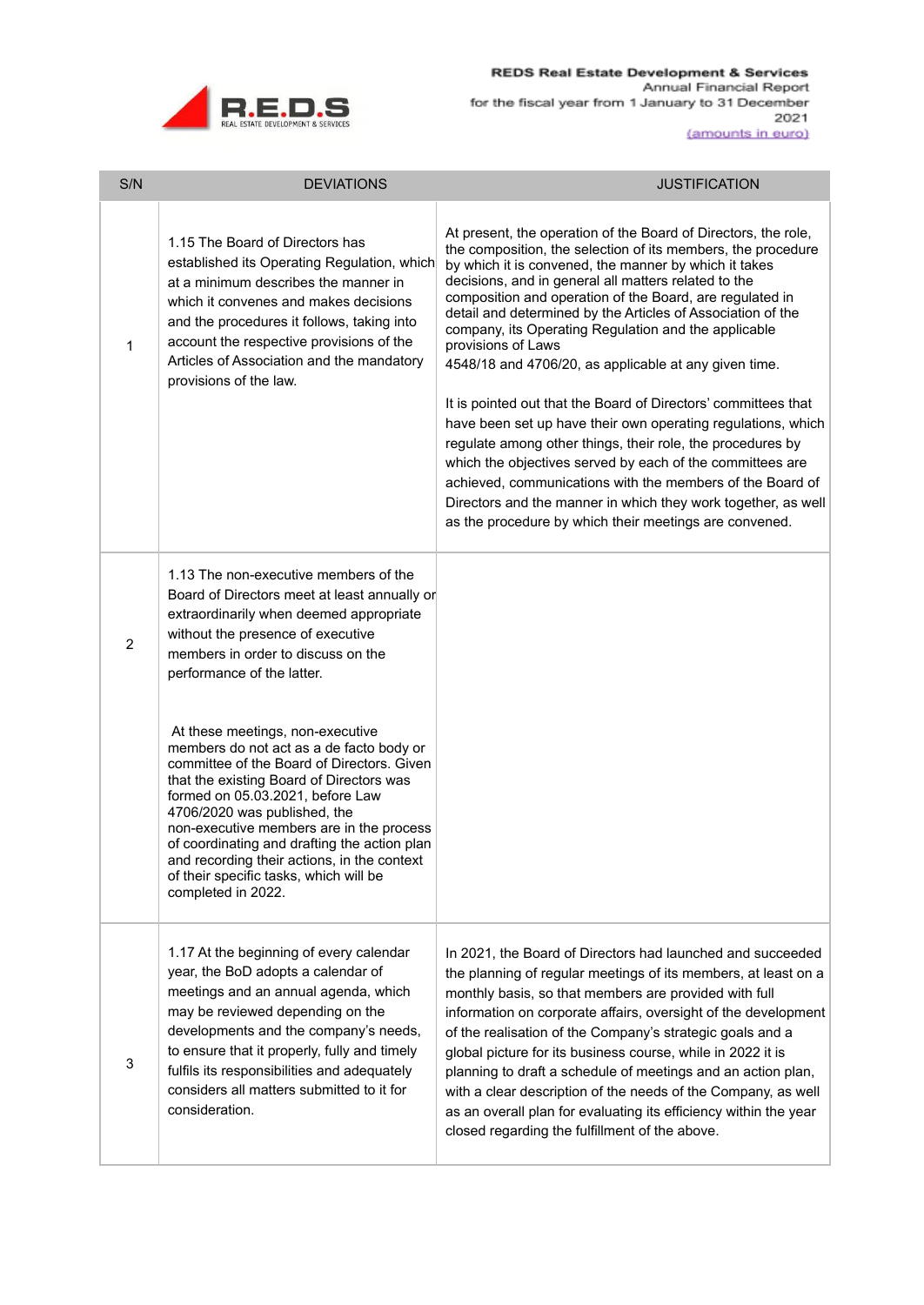

| (amounts in euro) |  |  |  |
|-------------------|--|--|--|
|                   |  |  |  |

| S/N | <b>DEVIATIONS</b>                                                                                                                                                                                                                                                                                                                                              | <b>JUSTIFICATION</b>                                                                                                                                                                                                                                                                                                                                                                                                                                                                                                          |
|-----|----------------------------------------------------------------------------------------------------------------------------------------------------------------------------------------------------------------------------------------------------------------------------------------------------------------------------------------------------------------|-------------------------------------------------------------------------------------------------------------------------------------------------------------------------------------------------------------------------------------------------------------------------------------------------------------------------------------------------------------------------------------------------------------------------------------------------------------------------------------------------------------------------------|
|     |                                                                                                                                                                                                                                                                                                                                                                | In accordance with Articles 3.1 and 3.2 of Law 4706/20, diversity<br>among members of the Board of Directors must be assessed in the<br>light of the desired degree of correlation between the skills of the<br>members of the Board an                                                                                                                                                                                                                                                                                       |
| 4   | 2.2.13 The company adopts a diversity policy<br>that forms part of the eligibility policy.                                                                                                                                                                                                                                                                     | The concept of diversity of the Board of Directors is not defined in<br>law. At present, it has not been deemed necessary to develop an<br>independent diversity policy with regard to members of the Board<br>of Directors.<br>Relevant provisions regarding the general spectrum of diversity<br>and differentiation among the members of the Board of Directors<br>exist in the Suitability Policy as in force, which was approved by<br>decision of the General Meeting of Shareholders of the Company<br>on 1 July 2021. |
|     |                                                                                                                                                                                                                                                                                                                                                                | The Company always complies with the principle of offering equal<br>opportunities and inclusiveness, both towards the members of the<br>Board of Directors and the senior management, and intends to<br>capture this more clearly in the next update of the above Suitability<br>Policy.                                                                                                                                                                                                                                      |
| 5   | 2.3.1. The company has a framework for filling<br>open seats and the succession of members of<br>the Board of Directors, in order to identify<br>needs with respect to open positions and<br>replacements and to ensure the smooth<br>continuity of management and the<br>uninterrupted achievement of the company's<br>purposes. Not available at the moment. | However, in accordance with the current Suitability Policy, the<br>Company is in the process of developing a framework involving the<br>mapping of the individual eligibility criteria of members of the<br>Board, including their duties and responsibilities, in its first stage.                                                                                                                                                                                                                                           |
| 6   | 2.3.2. The company ensures the smooth<br>succession of the members of the Board of<br>Directors, ensuring gradual replacement in<br>order to avoid any shortcomings in<br>governance.                                                                                                                                                                          | Members of the Company's Board of Directors are elected by the General Meeting of Shareholders of the Company in accordance with the law and the Articles of Association of the Company, for a term that lasts for the same pe<br>However, the Remuneration and Nominations Committee reviews<br>the formulation of criteria and the procedures of succession first of<br>all for the executive members of the Board, in order to avoid<br>administrative deficiencies.                                                       |
| 7   | 2.3.4. The company also has a succession<br>plan for the Chief Executive Officer.                                                                                                                                                                                                                                                                              | The Chief Executive Officer of the Company was appointed by the<br>decision of its Board of Directors dated 5 March 2021 and his term<br>ends with the election of the new Board of Directors by the<br>Ordinary General Meeting of 2026. Moreover, in the event that the<br>issue of succession of the CEO arises, the abovementioned<br>arrangements shall apply.                                                                                                                                                           |
| 8   | 3.3.3 The Board of Directors annually<br>assesses its effectiveness, fulfilment of its<br>tasks and those of its committees.                                                                                                                                                                                                                                   | See. reply on derogation under 3.                                                                                                                                                                                                                                                                                                                                                                                                                                                                                             |
| 9   | the Corporate Governance Statement.                                                                                                                                                                                                                                                                                                                            | Incorporation of the remuneration report with The remuneration with regard to members of the Board of Directors<br>regard to members of the Board of Directors in Shall be submitted for approval by the Company's Ordinary Gener                                                                                                                                                                                                                                                                                             |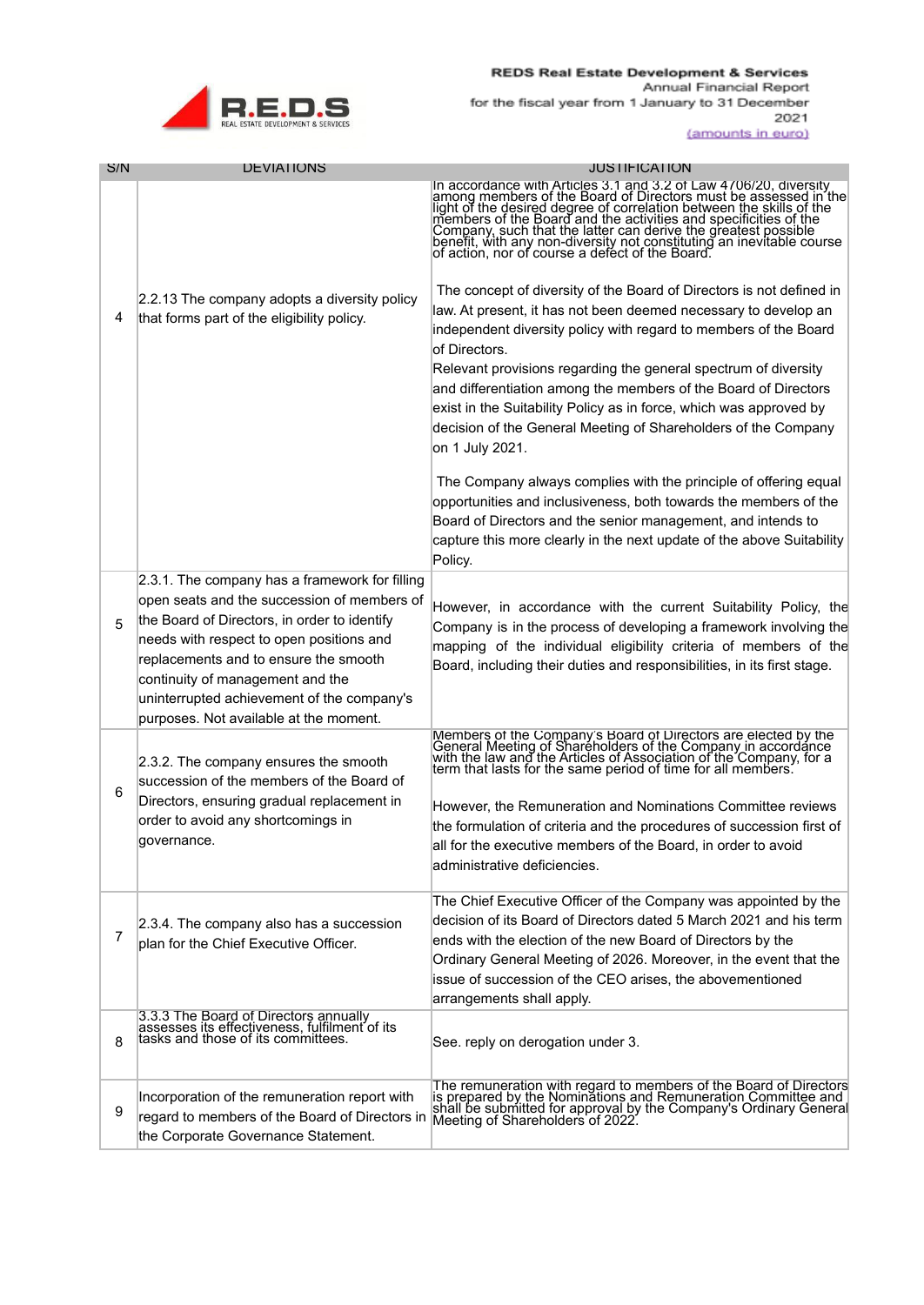

(c) Description of the main features of the Company's Internal Audit and Risk Management Systems in relation to the financial statement preparation process

The Company's Board of Directors places particular emphasis on internal control and risk management systems for which it is responsible, aiming at establishing and managing systems which optimise risk management efficiency.

The Board of Directors is also responsible for identifying, assessing, measuring and generally managing risks, including those related to the reliability of financial statements.

The adequacy of Internal Audit systems is monitored by the Audit Committee, which keeps the Board of Directors up-to-date through quarterly reports on the current internal audit framework and through reports from the internal audit department relating to serious audit issues or incidents which might have significant financial and business implications.

The Internal Auditor of the Company, supported by the Group's Internal Audit Department, monitors and controls the proper implementation of every internal audit procedure and system, whether accounting in nature or otherwise, and evaluates Company performance by overseeing its activities, thus providing an important service to Management.

Internal Control Systems (detailed reference is made in the Audit Committee section) are intended to ensure the completeness and reliability of the data and information required to determine the Company's financial position and the production of reliable financial statements accurately and in a timely manner.

This procedure covers control of the Company's operations, its compliance with the requirements of the supervisory authorities, risk management and the preparation of financial reports.

The main features of the risk management system applied by the Company in relation to the process of preparing the financial statements and the Financial Report are:

- adequate knowledge, qualifications and availability of executive staff involved, with clearly separated roles and areas of responsibility;
- regular review of accounting principles and policies;
- existence of safeguards related to the security of the information systems used;
- regular communication between independent statutory auditors, the management and the Audit Committee;
- regular meetings to validate and record significant estimates affecting the financial statements;
- annual evaluation of the internal audit and risk management system, carried out for the issuance of the financial statements by the Board of Directors upon recommendation of the Audit Committee.

These risk management systems cover all the undertakings included in the consolidation.

The security, integrity and accuracy of the financial data is ensured with the assistance of IT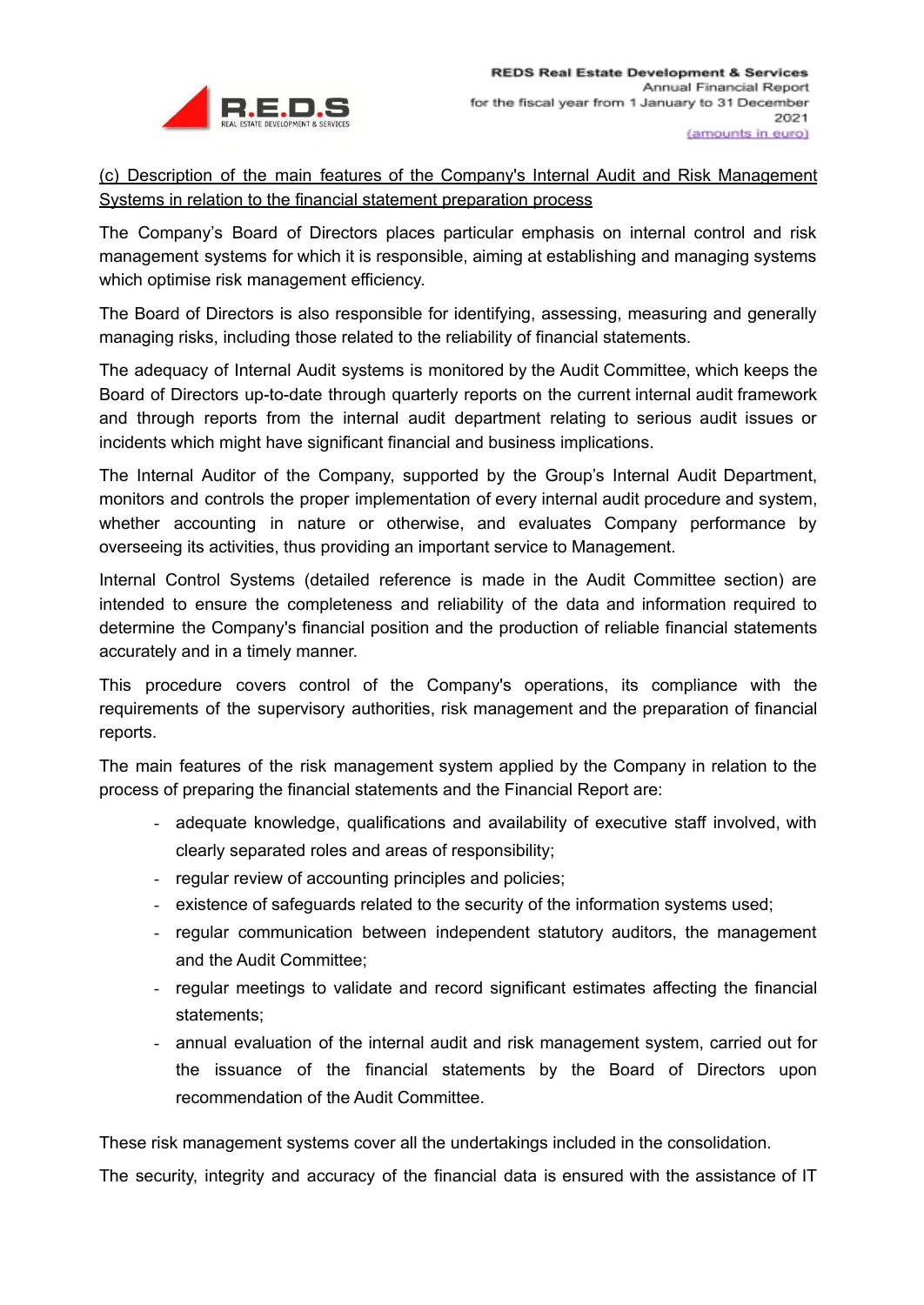

systems, managed by a specially-trained IT Management Team of the Group (IT General Controls).

In addition, appropriate policies and procedures related to IT system security and protection are applied throughout the Company, including, among others, the following:

- Backup (daily-weekly-monthly-yearly)
- Restoration procedure
- Server room security
- Event log
- Frequent and mandatory change of password
- Antivirus Security
- E-mail Security
- **Firewall**
- Intrusion Prevention System (IPS)
- Wired-wifi access control system (Identity Services Engine)
- Annual Penetration Vulnerabilities Tests policy
- Cyber security

**(d)** The information required under article 10(1)(c), (d), (f), (h), and (i) of Directive 2004/25/EC of the European Parliament and of the Council of 21 April 2004, is stated in the **Explanatory Report** which is included in the Directors' Annual Report for year from 01.01.2021 to 31.12.2021.

## **(e) Composition and functioning of the administrative, management and supervisory bodies and their committees**

## ● **Proceedings and key powers of the General Meeting of Shareholders**

The General Meeting of Shareholders is the Company's supreme decision-making body and may decide on all significant corporate affairs, in accordance with law and the Company's Articles. The Ordinary General Meeting of Shareholders is held once a year within the time period provided by Law, i.e. not later than the 10th day of the ninth month after the end of the fiscal year, in order, among other things, to approve the Company's annual financial statements and the overall management that took place during the period concerned, to decide on the appropriation of profit and to release the auditors from all liabilities.

At a minimum, the Chair of the Company's Board of Directors, the CEO or General Manager, as the case may be, the Chairpersons of Board committees, as well as the internal and statutory auditors, must be present at the General Meeting of Shareholders, in order to provide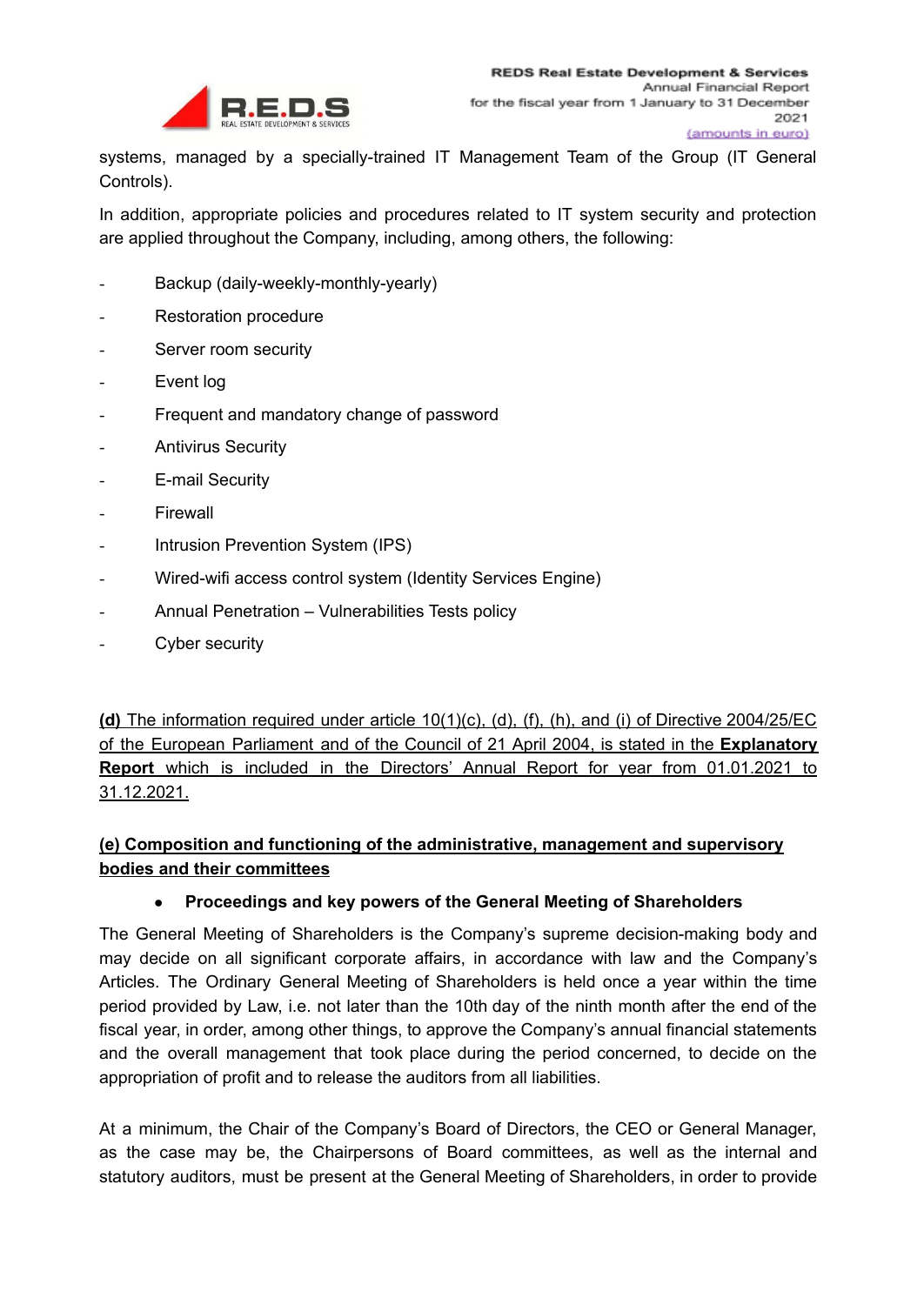

information on issues falling under their remit which are brought up for discussion and to answer questions or provide clarifications requested by shareholders. The Chairperson of the General Meeting must allow sufficient time for shareholders to ask questions.

Decision making takes place in a voting procedure, in order to ensure the free expression of all shareholder views, whether present in person or voting via proxy. The Company uses effective and cost-efficient voting methods for shareholders or their representatives.

The deliberations and resolutions of the General Meeting are recorded in the minutes, which are signed by the Chairperson and the Secretary of the Meeting and may be kept electronically.

A summary of the General Meeting minutes / communications, including voting results on each resolution of the General Meeting, must be available on the Company website within five (5) days from the date of the General Meeting of Shareholders, also translated into English.

## ● **Participation of shareholders at the General Meeting — Shareholders' rights**

The requirements and deadlines for shareholders to participate in the General Meeting and exercise their voting rights are laid down in the legislation in force, read in conjunction with the provisions of the Articles of Association, provided that they are not contrary to the relevant laws, namely in Article 124 of Law 4548/2018, read in conjunction with Article 14 of Law 4569/2018. 4569/2018 and Articles 27, 28 and 29 of Law 4706/2020.

Specifically:

- Participation in the General Meeting is open to any natural or legal person that has the status of shareholder as of the start of the fifth  $(5<sub>th</sub>)$  day prior the day on which the General Meeting is to be held (registration date).
- In the case of a postponed or resumed General Meeting, the deadlines prescribed by Law (Article 124 of Law 4548/2018).
- Shareholder status may be proven by any lawful means and in any event on the basis of notifications received by the Company from the Hellenic Central Securities Depository SA.
- To secure the legal right to participate in the General Meeting and exercise all relevant rights, a shareholder need not commit their shares or observe any other analogous procedure which would restrict their ability to sell or transfer their shares in the period between the registration date and the date on which the General Meeting is convened.
- The Company may request verification or proof of identity of the details of existing shareholders, in order to communicate with them, to facilitate the exercising of their rights, and their active participation in the Company (Article 3a of Directive (EU) 2017/828 of the European Parliament and of the Council).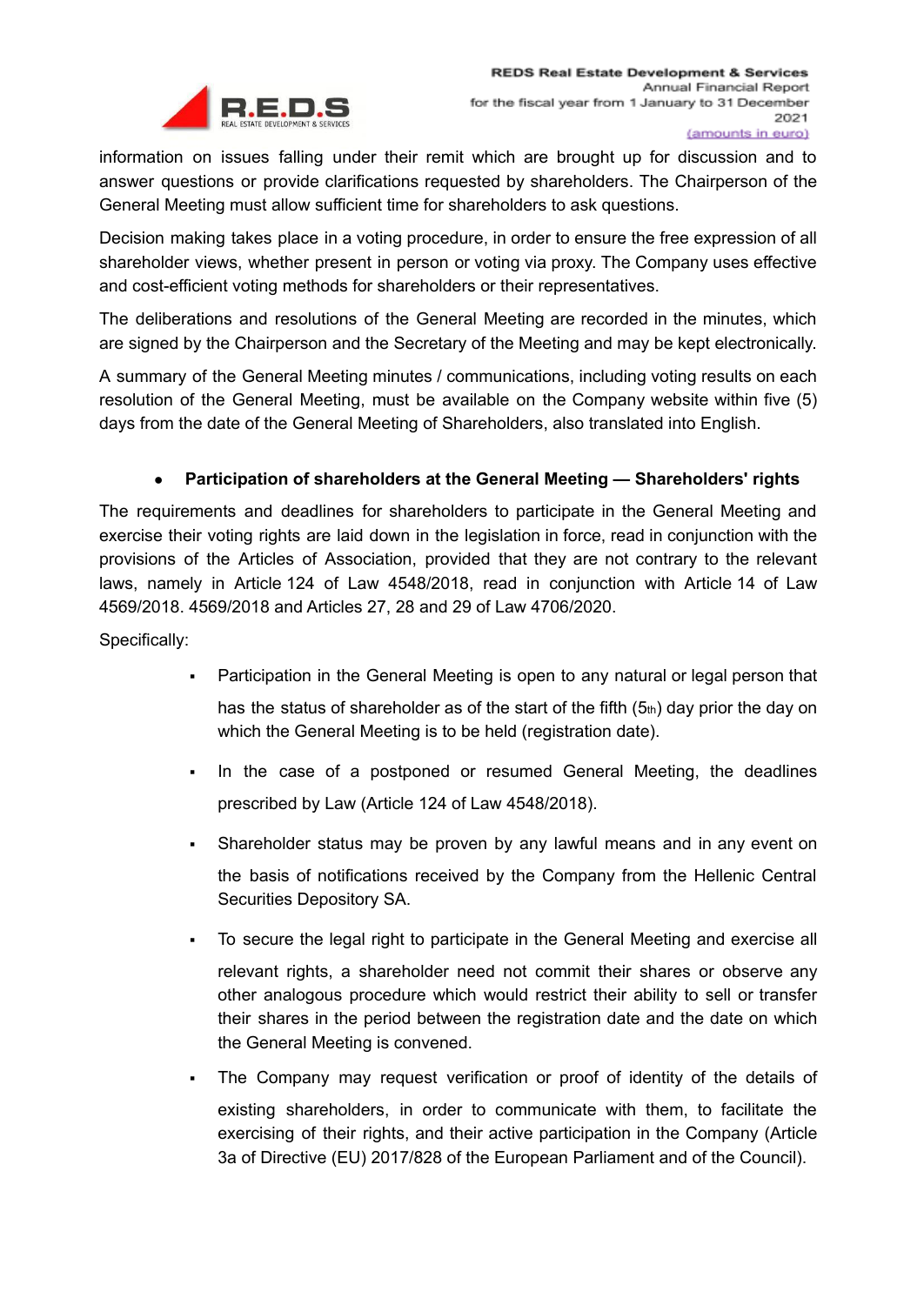

- The Company supplies information, notifications and updates in a timely manner to shareholders and/or their representatives in standardised form, through the platform provided by the Athens Stock Exchange (Article 3b of Directive (EU) 2017/828 of the European Parliament and of the Council).
- The Company facilitates the exercise of the rights of shareholders, who participate either in person or through authorised intermediaries, and is obliged to issue a certificate of valid vote registration upon receipt of a request from the shareholder or their representative, as required by law (Article 3c of Directive (EU) 2017/828 of the European Parliament and of the Council).

As its shares are listed on the Athens Stock Exchange Market, the Company is required to publish notices in compliance with Regulation (EU) No. 596/2014 of the European Parliament and of the Council on market abuse, Laws No 4443/2016 and No 3556/2007 concerning related matters, the decisions of the Capital Market Committee and the Athens Stock Exchange Regulation.

All relevant publications / communications are available on the Athens Stock Exchange website and the Company's website.

The Shareholders, Investor Relations and Corporate Announcements Division is responsible for the monitoring and management of the Company's relations with its shareholders and the investing public and ensures, among other things, the valid and equitable provision of information to investors and financial analysts in Greece and abroad.

## ● **Composition and functioning of the Board of Directors**

The Company's Board of Directors, the members of which are elected by the General Meeting, is entrusted with the overall management and administration of corporate affairs in accordance with the Law and the Company's Articles of Association, including representation of the Company and making decisions on all matters concerning the Company affairs, apart from those matters for which the General Meeting of Shareholders has exclusive competence, with the aim of protecting the interests of the Company and its shareholders. Being the Company's supreme administrative body, it lays down its strategy and supervises and controls the management of its assets.

The Board of Directors decides which of its members are Executive and Non-Executive Directors. Among the non-executive members there are independent members, accounting for no fewer than one third (1/3) of the total number of its members, which in no case should be fewer than two persons. Independent non-executive members are elected by the General Meeting of Shareholders and must meet all the conditions for independence laid down by Law 4706/2020 and the Corporate Governance Code.

The roles of directors are defined and clearly stated in the Company's Articles of Association, the Corporate Governance Code, the Operating Regulation, and other official documents.

The Executive Directors are actively involved in the Company's business activity, take care of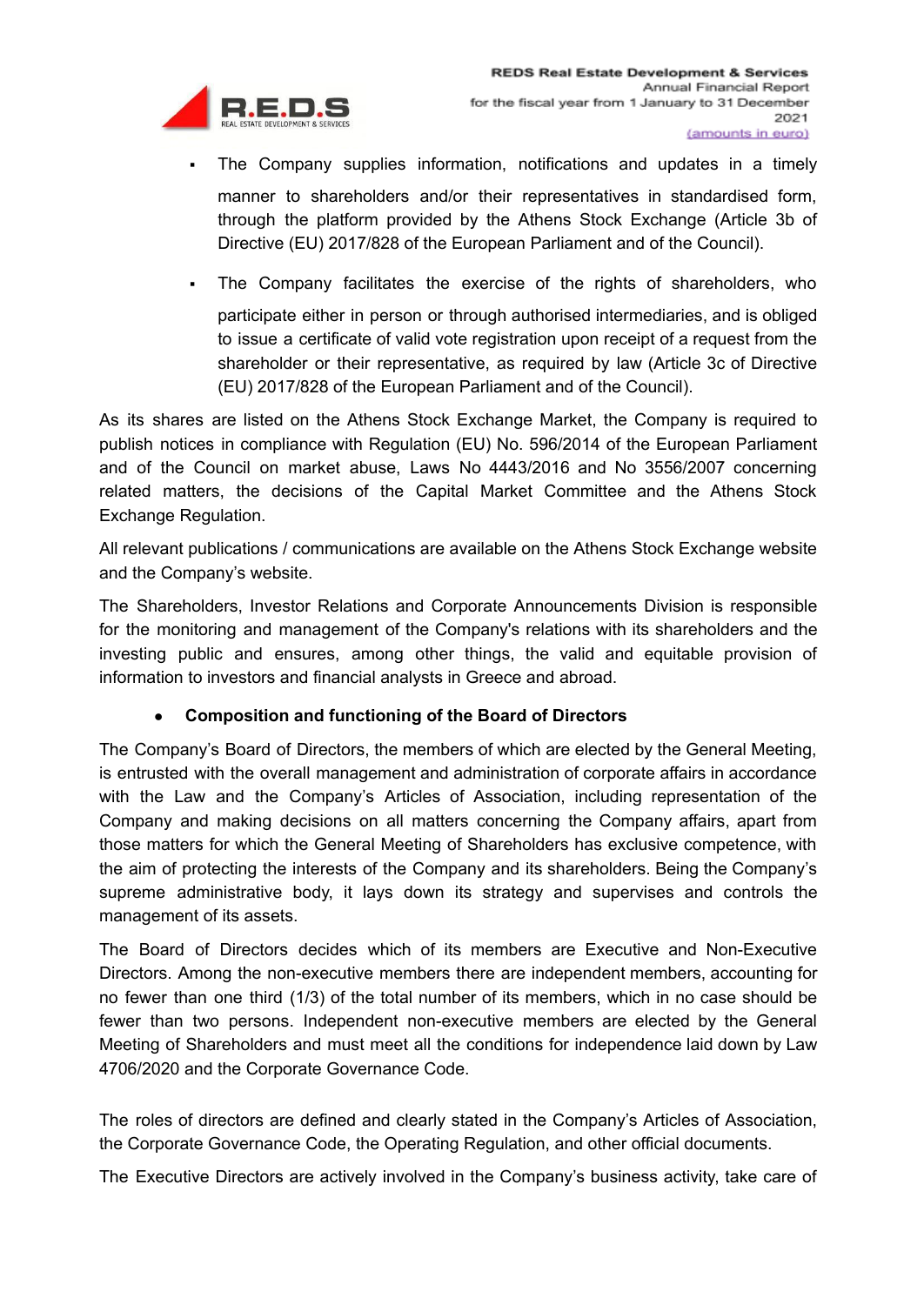

day-to-day administration and have to make decisions in a way that protects corporate interests, after obtaining sufficient information under the circumstances at hand. In this context, proposals, explanations and information received by the Board of Directors are critically examined and evaluated. They are responsible for implementation of the strategy determined by the Board of Directors, engage in regular consultations with the non-executive members of the Board of Directors on the appropriateness of applied strategy, reporting to the Board of Directors and notifying them immediately of their assessments and proposals for dealing with crises or risks that may impact the financial position of the company.

Non-executive members are generally responsible for promoting corporate affairs as a whole.

Non-executive members of the Board of Directors, including independent non-executive members, have, in particular, the following obligations:

- (a) monitoring and review of Company strategy and its implementation, as well as achievement of its objectives;
- (b) ensuring the effective supervision of Executive Directors; including the monitoring and oversight of their performance, and
- (c) reviewing and expressing opinions on proposals submitted by executive members based on existing information.

The separate powers of the Chairman of the Board and the Company's CEO are expressly determined by the Board of Directors and laid down in writing in the Company's Articles of Association and Corporate Governance Code.

The Board of Directors meet whenever deemed necessary in accordance with the needs at hand or the provisions governing the Company's operations and may also hold its meetings by teleconference, as set out in the Articles of Associations and the legislation in force.

The Chairman of the Board of Directors will determine the items on the agenda and invite the members to a meeting. In case of absence or impediment, the Chairman is replaced, in the following order, by the Vice-Chairman or, in case of absence of impediment of the latter, by the CEO; in case of absence or impediment of the CEO, the Board of Directors designates a Director to act as his replacement. Replacement as per the above relates solely to exercising the powers of the Chairman of the Board in that capacity.

**The present Board of Directors** was elected by the General Meeting of Shareholders of the Company on 5 March 2021, was constituted as a body at its meeting held on the same date to serve a five-year term of office from the date of election thereof to the date on which a new Board of Directors is elected by the Annual General Meeting to be held in the year of expiry of its term (i.e. 2026), which may not be prolonged for more than six (6) years, as set out in Article 7 par. 2 of the Company's Articles of Association and Article 85 of Law 4548/2018, as in force.

The Board of Directors, in accordance with Article 7 of the Articles of Association, consists of five

(5)(5) to nine (9) executive and non-executive members.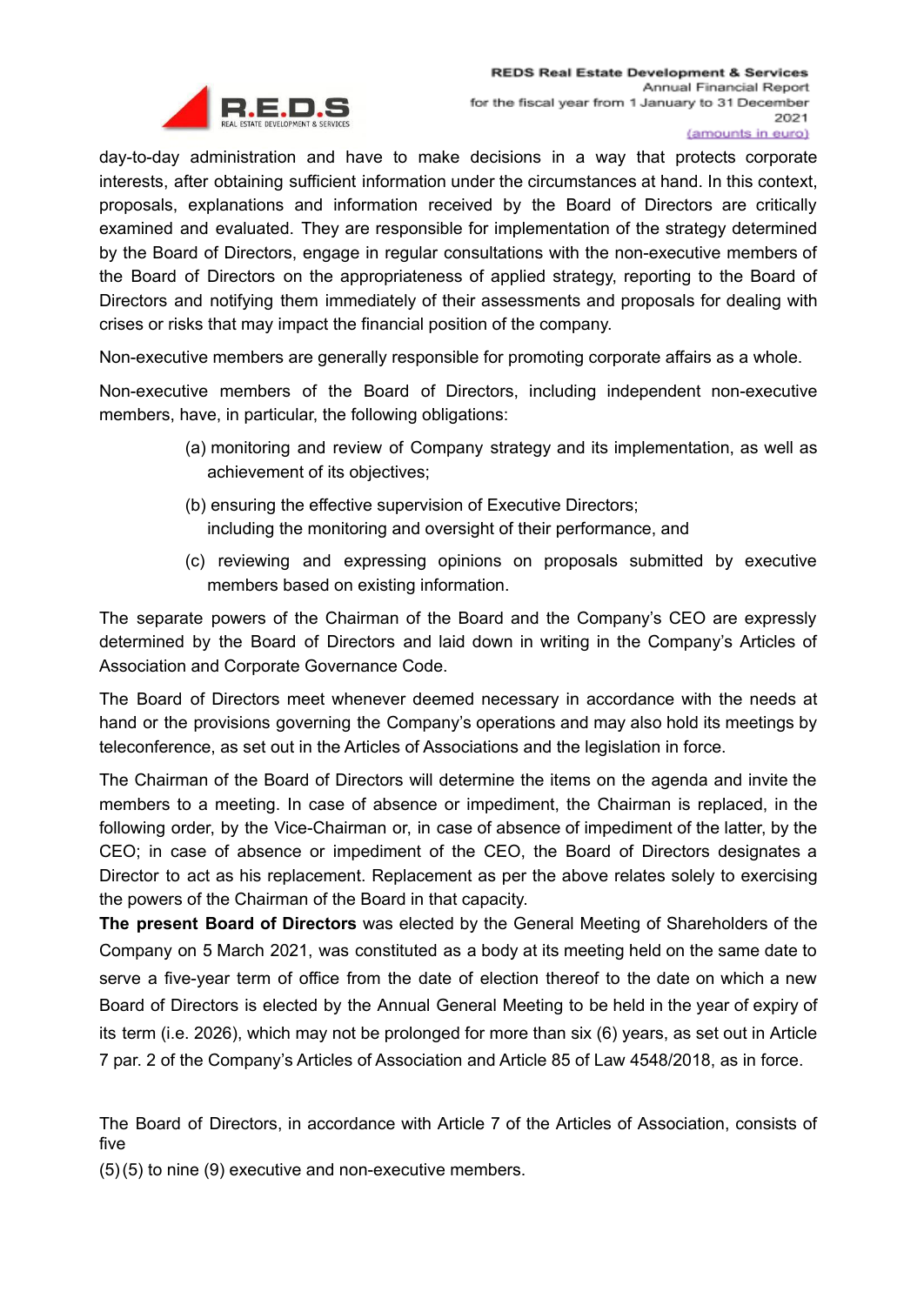

**REDS Real Estate Development & Services** Annual Financial Report for the fiscal year from 1 January to 31 December 2021 (amounts in euro)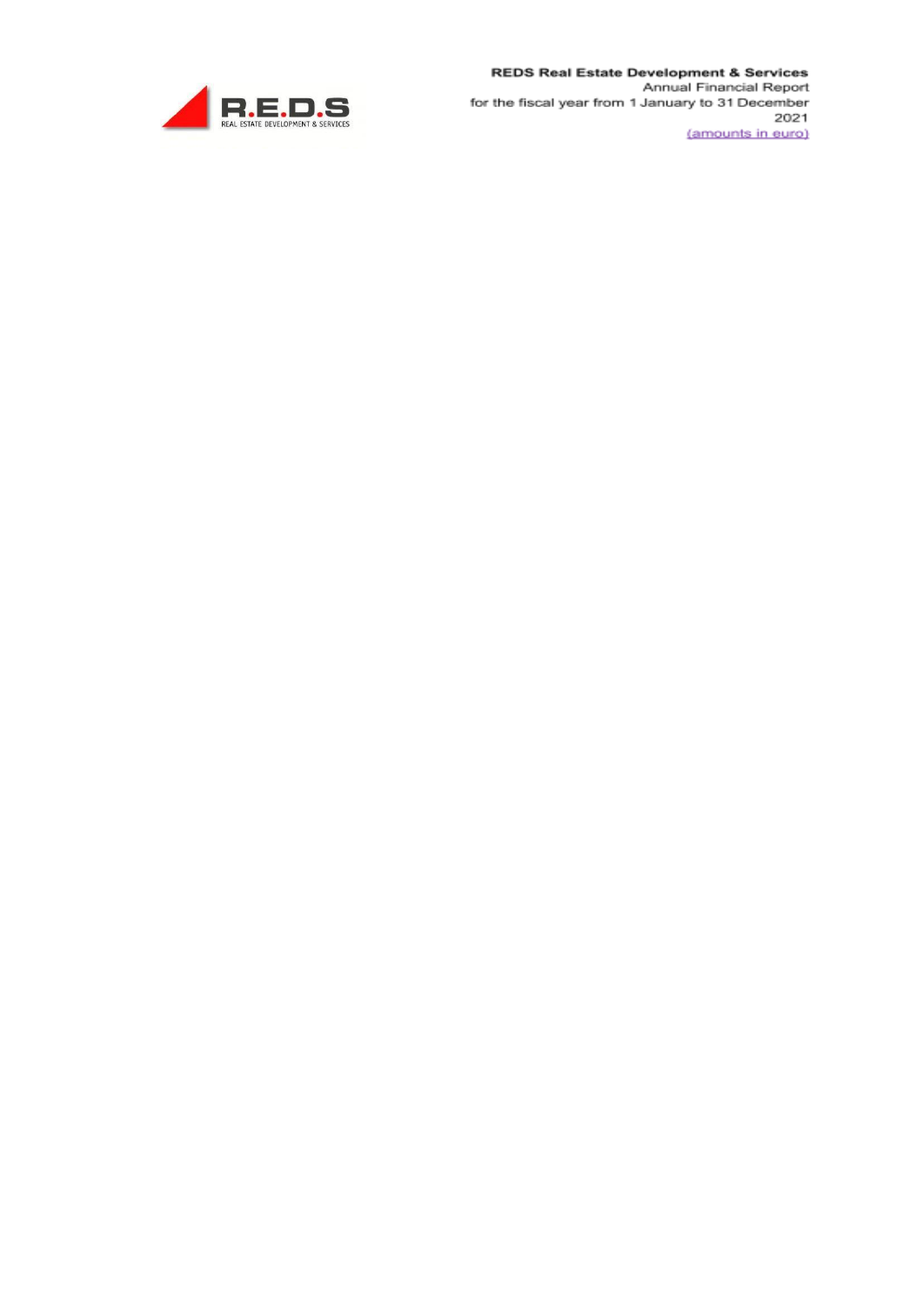

The existing Board of Directors consists of seven (7) members, of which there are two (2) executive member and five (5) non-executive members. Of these six, three (3) are independent non-executive members within the meaning of Article 9 of Law 4706/20, as currently in force.

Specifically, the current Board of Directors of the Company is composed of the following persons:

| <b>Name</b>                                            | Title                      | Capacity                                   | <b>Business Address</b>                                                    |
|--------------------------------------------------------|----------------------------|--------------------------------------------|----------------------------------------------------------------------------|
| Christos Panagiotopopoulos, son of<br>Panagiotis       | Chairperson                | <b>Executive Member</b>                    | 25, Ermou Street, Kifissia<br>Attiki                                       |
| loanna Samprakou, daughter of<br>Fotios                |                            |                                            | Vice-Chairperson Non-executive member 25, Ermou Street, Kifissia<br>Attiki |
| Georgios Konstantinidis, son of<br><b>Christos</b>     | Chief Executive<br>Officer | Executive Member                           | 25, Ermou Street, Kifissia<br>Attiki                                       |
| Alexandra Stavropoulou, daughter of Member<br>Georgios |                            |                                            | Non-executive member 25, Ermou Street, Kifissia<br>Attiki                  |
| Konstantinos Toumpouros, son of<br>Pantazis            | Member                     | Independent<br>non-executive member Attiki | 25, Ermou Street, Kifissia                                                 |
| Theodoros Pantalakis, son of<br>Nikolaos               | Member                     | Independent<br>non-executive member Attiki | 25, Ermou Street, Kifissia                                                 |
| Georgios Kountouris, son of Ioannis                    | <b>Member</b>              | Independent<br>non-executive member Attiki | 25, Ermou Street, Kifissia                                                 |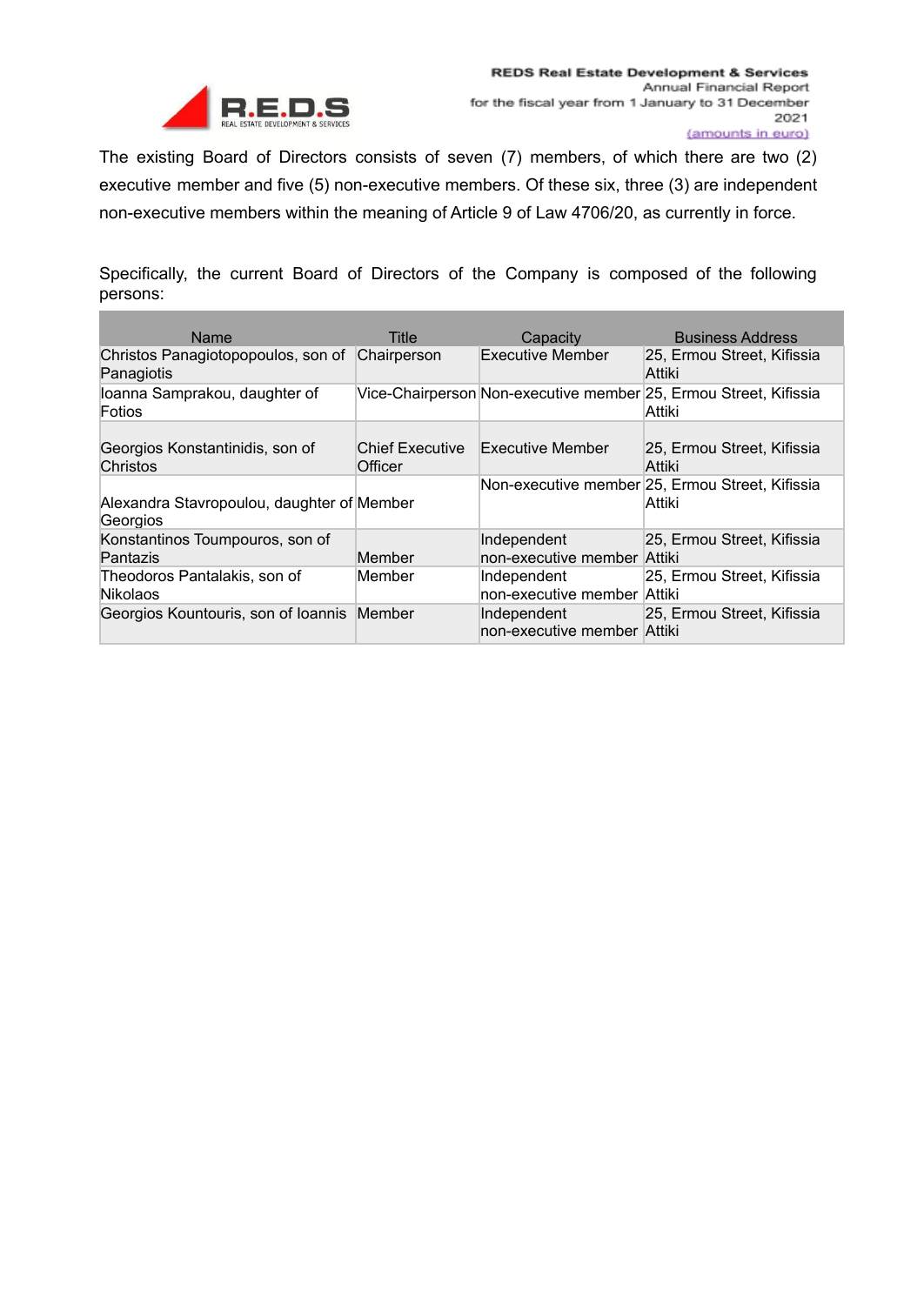

The independent non-executive members of the Board of Directors meet the conditions for independence pursuant to Article 9 of Law 4706/20 as currently in force (and Article 4 of Law 3016/2002), from the date of their election to date.

The Board of Directors, in order to expedite the handling of corporate affairs and in accordance with the Company's Articles of Association, reserves the right to designate, by virtue of a special decision which specifies the extent of the relevant authorisation, members of the Board of Directors or company employees or third parties to act as special representatives of the Company to carry out specific actions at any given time.

The Company evaluates the way the Board of Directors exercises its responsibilities and functions, in line with the Corporate Governance Code. The evaluation process, mainly based on a general principle of regular self-evaluation, includes identifying strengths and weaknesses in order to improve the efficiency of the Board.

In addition to the above, the Board of Directors monitors and reviews the implementation of its decisions via its annual Management Report, which is subject to approval by the Ordinary General Meeting of Company Shareholders.

Between 5 March 2021 and 31 December 2021 the Board of Directors of the Company met twelve (12) times.

A detailed table showing the attendance of members of the Board of Directors at its meetings for the period from 5 March 2021 to 31 December 2021 is indicated below:

| s/n | Period 05.03.2021 - 31.12.2021 | <b>BoD Meetings</b> | Participation (%) |
|-----|--------------------------------|---------------------|-------------------|
| 1.  | Christos Panagiotopopoulos     | $12 \overline{ }$   | 100%              |
| 2.  | loanna Samprakou               | 12                  | 100%              |
| 3.  | Georgios Konstantinidis        | 12                  | 100%              |
| 4.  | Alexandra Stavropoulou         | 12                  | 100%              |
| 5.  | Konstantinos Toumpouros        | 11                  | 92%               |
| 6.  | <b>Theodoros Pantalakis</b>    | 12                  | 100%              |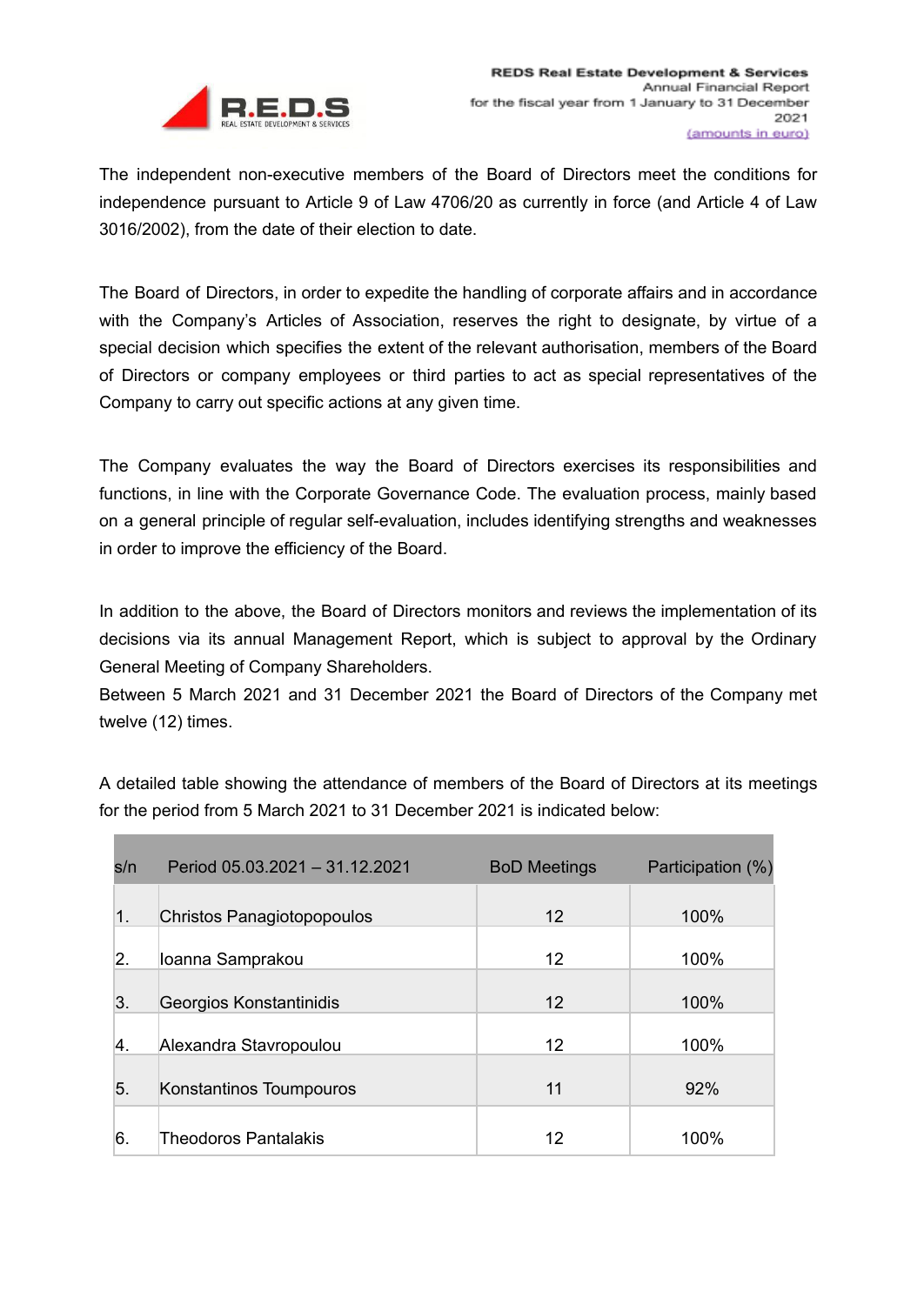

#### **REDS Real Estate Development & Services**

Annual Financial Report for the fiscal year from 1 January to 31 December 2021

(amounts in euro)

| $\prime$ . | Georgios Kountouris | 100% |
|------------|---------------------|------|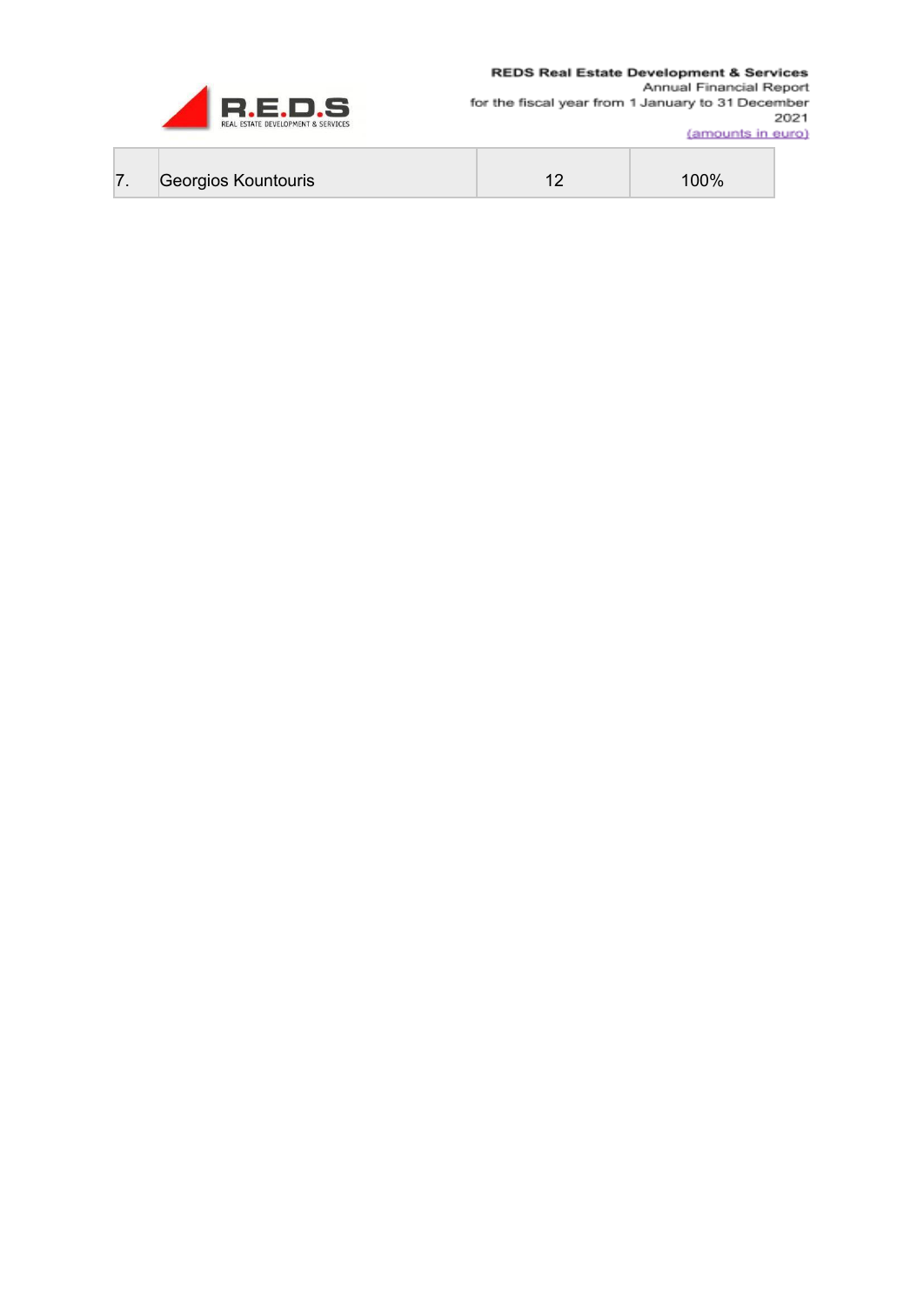

It is noted that: until 5 March 2021 the Board of Directors of the Company was composed of the following members:

1) Ioannis Moraitis, son of Michael, Chairman of the Board of Directors and Managing Director, executive member, 2) Gerasimos Georgoulis, son of Ioannis, Vice Chairman of the Board of Directors, non-executive member, 3) Christos Panagiotopoulos, son of Panagiotis, non-executive member, 4) Theodoros Xenidis, son of Konstantinos, non-executive member, 5) Antony Hadjioannou, son of Eftichios, non-executive member, 6) Theodoros Pantalakis, son of Nikolaos, independent non-executive member and (7) Panagiotis Sofiadis, son of Nikolaos, independent non-executive member.

The Said Board of Directors held two (2) meetings from 1 January 2021 to 5 March 2021 with a 100% participation rate of all members. Other professional commitments of the members of the Board of Directors

In addition to being members of the Board of Directors of the Company, the other professional commitments undertaken and maintained by the members of the Board are detailed below: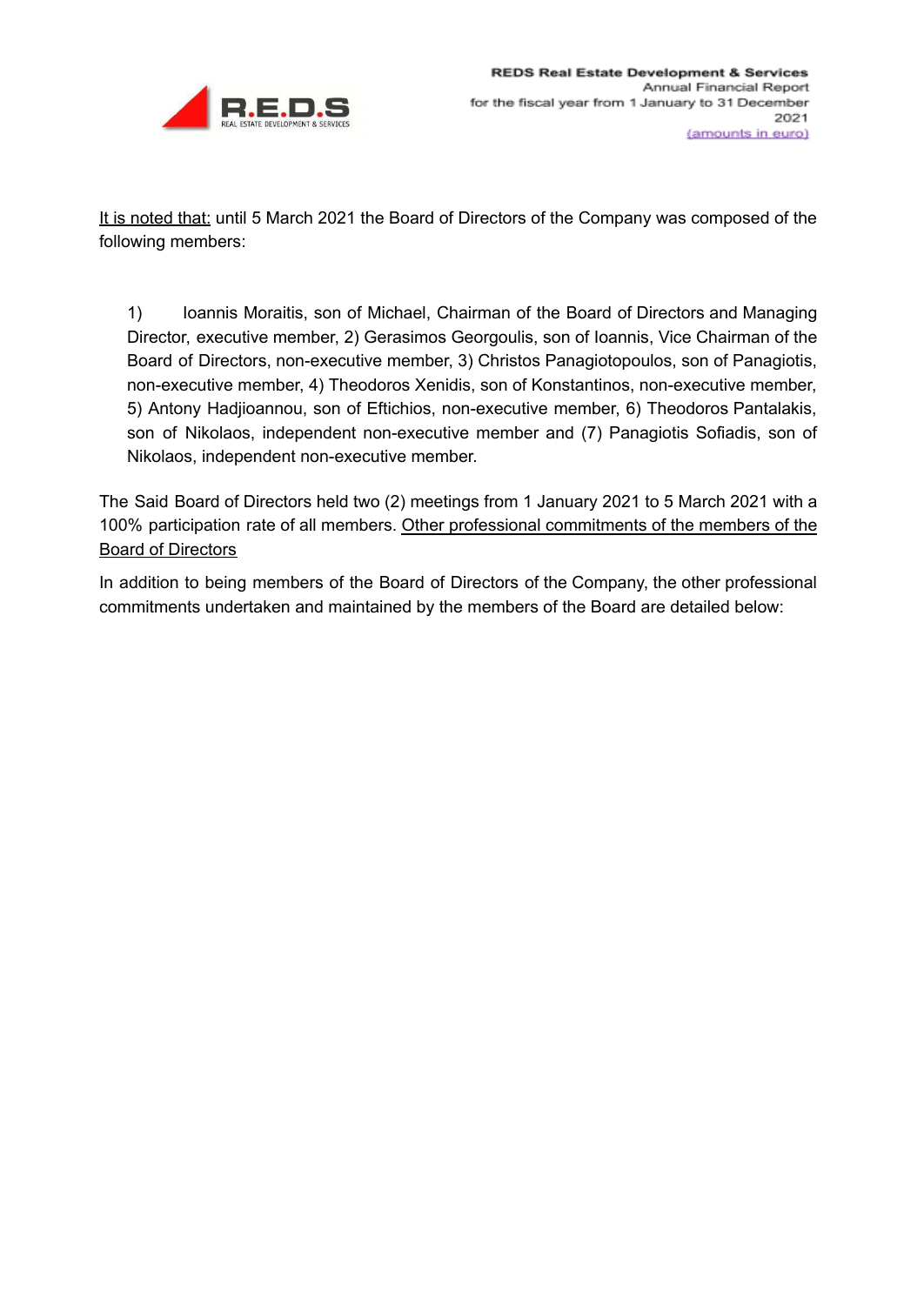

| Name                                             | Name of Company/Legal Entity                          | <b>Title</b>                                                                           |
|--------------------------------------------------|-------------------------------------------------------|----------------------------------------------------------------------------------------|
|                                                  |                                                       | Shareholder (90.00 %)                                                                  |
|                                                  | P. & C.<br>DEVELOPMENT S.A.                           |                                                                                        |
| Christos Panagiotopopoulos, son of<br>Panagiotis | ATHOS ASSET MANAGEMENT MUTUAL FUND<br>MANAGEMENT S.A. | Chairman - Non-Executive Member<br>Shareholder (93.00 %)                               |
|                                                  | ART IN LODZISTIS S.A.                                 | Chairman & Chief Executive Officer                                                     |
|                                                  | ELITE GLOBAL CONSULTING SERVICES LTD                  | Chairwoman & Managing Director                                                         |
| loanna Samprakou, daughter of Fotios             | CHILTERN MEDIA PC                                     | Administrator - Shareholder (23.33%)                                                   |
|                                                  | SWOT HOTEL & TOURISM SOCIETE ANONYME                  | Shareholder (25.1 %) - Non-executive<br>Member of the BoD                              |
| Georgios Konstantinidis, son of Christos         | SWOT L.P                                              | Shareholder (51.00 %)                                                                  |
|                                                  | CONSTANT INNOVATIONS L.P                              | Shareholder (30.00 %)                                                                  |
| Konstantinos Toumpouros, son of Pantazis         | TOUMROUROS TEMCO S.A.                                 | Shareholder (60%, direct<br>participation), Member of the Board of<br><b>Directors</b> |
|                                                  | ERGONOMIA TECHNICAL CONTRACTORS SA                    | Shareholder (5%, direct participation)                                                 |
|                                                  | <b>ERGOMETRIA SA</b>                                  | Shareholder (50%, direct<br>participation)                                             |
| Alexandra Stavropoulou, daughter of<br>Georgios  | <b>OTE SA</b>                                         | Salaried mandate for the provision of<br>legal services                                |
|                                                  | Law Office                                            | Owner                                                                                  |
|                                                  | VETA STOCK EXCHANGE S.A.                              | Non-Executive Member of the BoD                                                        |
| Theodoros Pantalakis, son of Nikolaos            | ATTICA BANK                                           | Chief Executive Officer*                                                               |
|                                                  | HELLENIC PETROLEUM HOLDINGS S.A.                      | Independent, Non-Executive Member<br>of the BoD**                                      |
| Georgios Kountouris, son of Ioannis              | LIQUBIT INVESTMENTS LTD.                              | Member of the BoD                                                                      |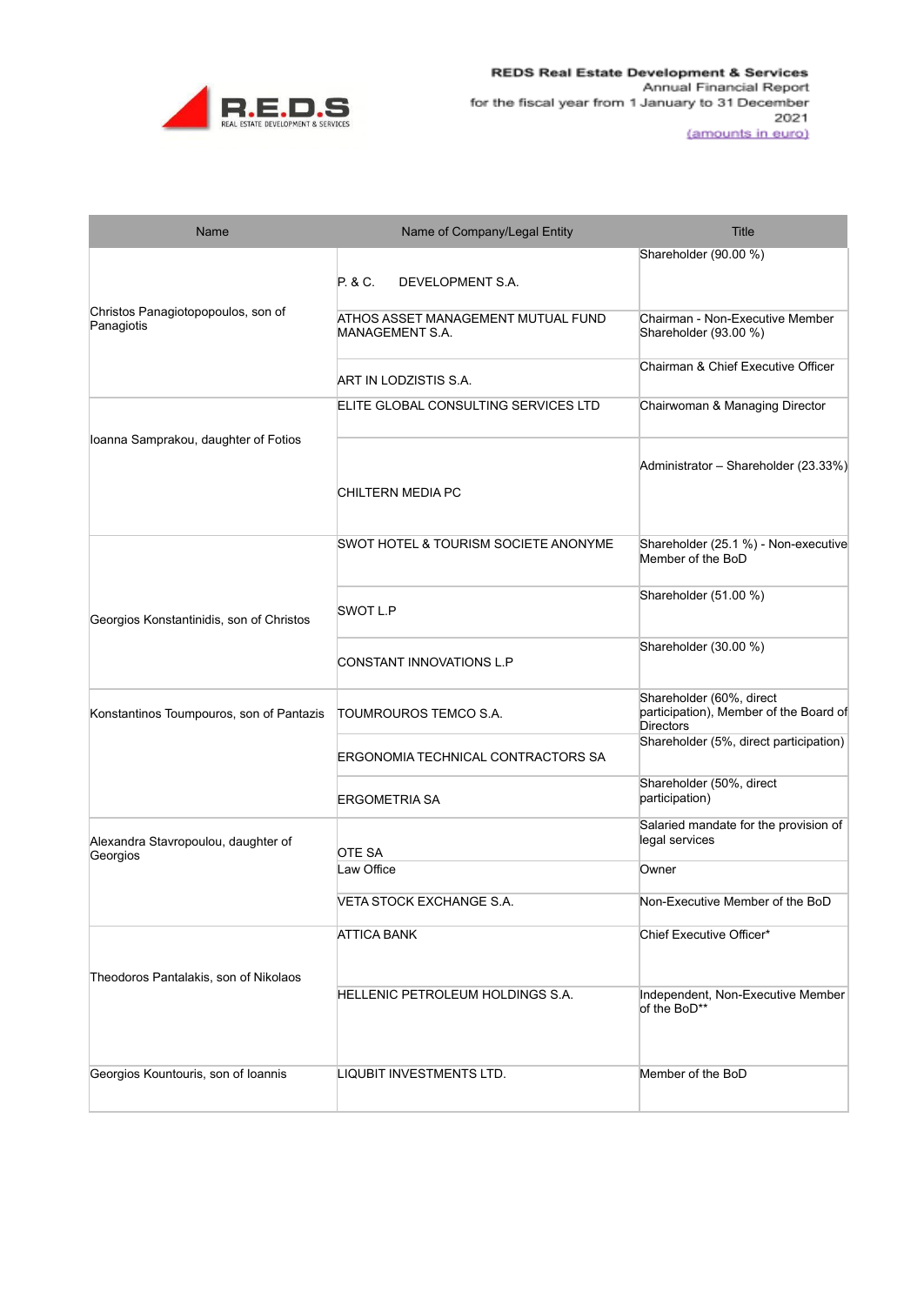

#### Summary reference to the CVs of the Members of the Board of Directors

All directors hold degrees from Greek and/or foreign universities and some of them also hold postgraduate and/or doctoral degrees in various disciplines (technology, finance, law, etc.). In this regard, the above persons, based on their respective CVs, have knowledge of the sectors in which the Company operates and have the skills and experience to exercise their responsibilities in accordance with the suitability policy, business model and strategy of the Company.

The CVs of the members of the Board of Directors are briefly presented below and are listed on the Company's website [https://el.reds.gr/dioikisi/.](https://el.reds.gr/dioikisi/)

# **1. Christos Panagiotopoulos, son of Panagiotis, Chairman of the Board of Directors (executive member**)

It has been active in the field of construction and Real Estate for more than 35 years, having been involved in successful projects in Greece and abroad. He is a non-executive member of the Board of Directors of the company of ELLAKTOR Group, REDS SA since 2014, having also served as Chairman of the Board. During his professional career he has been successfully involved himself as a contractor of important Public and Private Works in parallel with his business activity in the field of Real Estate.

Christos Panagiotopoulos was born in Evritania and studied Civil Engineering at the National Technical University of Athens (1987).

# **2. Ioanna Samprakou, daughter of Fotios, Vice-Chairperson of the Board of Directors (non-executive member)**

She holds a degree in Computer & Computer Engineering and a Master's Degree from the University of Patras, and is also the holder of a patent approved by the "U.S. Patent and Trademarks Office ", and an MBA from ALBA Graduate Business School. Until recently, she held the position of Group Investments & Development Director of the Dimera Group. For a number of years she has been an Advisor to the Ministers of Infrastructure, Transport & Communications, of the Deputy Minister of Economy & Development, responsible for Industry & Trade, and the Deputy Minister of Economy & Development, responsible for Investment, dealing extensively with the legal framework and promoting issues of Strategic Investments and PPPs, Entrepreneurship, Innovation, Infrastructure, Privatisations, Telecommunications and Digital Development. She has been the National Coordinator of the Program "Promotion of Investments and Strategic Investments" implemented by the World Bank under the European Structural Reform Support Program (SRSP). She has served as Coordinator of the National Strategy on ICT "Digital Growth 2021" and "National Broadband Plan", while she has been in charge of government reforms such as the transition to Digital Television and 4G. She has served as a Member of the Delegation of the Technical Chamber of Greece [TEE] for 5 consecutive terms, as well as Vice President of the Association of Information Technology and Communications Engineers of Greece (EMIPEE). She is a Member of the Board of Directors of the Olympia & Bequests Committee, while she has been the Chairwoman of the Organising Committee "Digital Payments and Digital Single Market Initiatives" and the "1st Athens Digital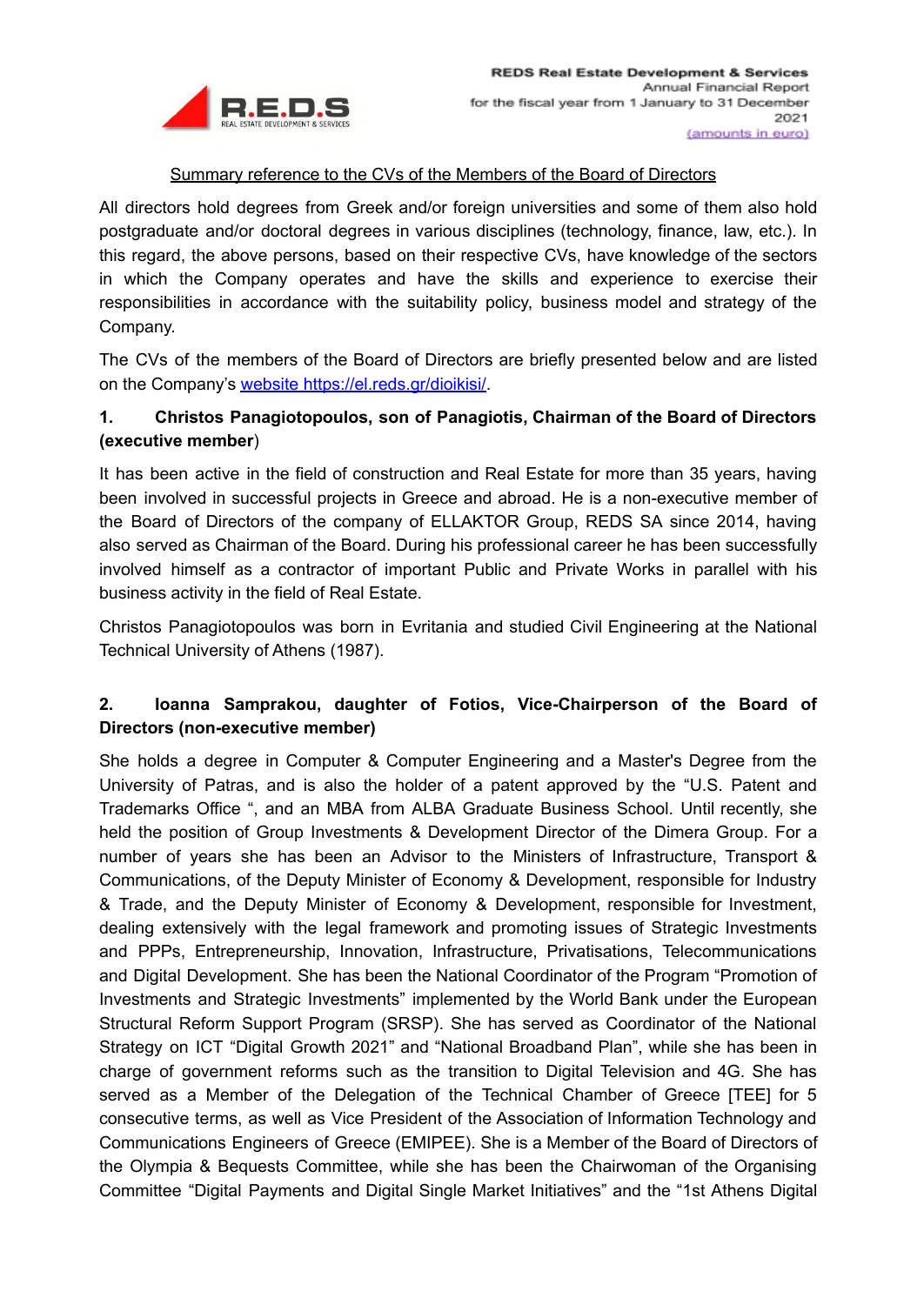

Payments Summit".

## **3.Georgios Konstantinidis, son of Christos, CEO (executive member)**

Founder & Chairman of SWOT S.A. He is a graduate of Alpine The Swiss Business School for Hotel & Tourism Management where he studied Tourism Organisation & Management and has completed the certification of his studies in Hospitality Management at Cornell University, USA. Since 2010, he has served as Executive Director & CEO in public limited companies active in the field of Tourism & Sports, while until then and for a number of years, he had gained significant experience in the field of commercial management of public limited companies. His field of specialisation is structural business development, communication and international relations with investment schemes and organisations.

## **4.Alexandra Stavropoulou, daughter of Georgios, (non-executive member)**

Attorney-at-Law Appointed to the Supreme Court. Graduate of the Law School of the University of Athens and holder of a Master's Degree (LL.M.) in International Banking Law and the Law on Supervision of the Capital Market from the University of Boston. She has extensive judicial experience and has worked as a consultant to financial institutions and listed companies on commercial and capital market law, including regulatory compliance in the financial sector. She has a law office in Athens.

She speaks English, French and German. She is married and the mother of two children.

#### **5. Konstantinos Toumpouros, son of Pantazis, Director (independent - non-executive member)**

He has studied Civil Engineering, specialised in hydraulic engineering, at the National Technical University of Athens and he has been practicing civil engineering since then. He worked, among others, as vice chairman and member of the Board of Directors in the company Ergonomia SA, as well as Chairman and CEO in the company Ergometria SA. He now works as Chairman and CEO of the technical and real estate management company Temco SA.

#### **6.Georgios Kountouris, son of Ioannis, Director (independent - non-executive member)**

He is the co-founder & COO of Liqubit Investments Ltd. He was the co-founder and CEO of Click Delivery SA. He has previously served as Southeast European Sales Manager of Extreme Networks, General Manager of S/W Business Unit of Singular Logics SA, CEO of Avaya, Sales Manager of Microsoft, Country Manager in Greece and Cyprus for 3Com and VP Sales in Greece and Cyprus for Olivetti. He holds a Master's degree in Computer Science from the University of Milan.

#### **7. Theodoros Pantalakis, son of Nikolaos, Director (independent non-executive member)**

Mr. Theodoros Pantalakis holds a degree from the Department of Business Administration of Piraeus Higher School of Industrial Studies. Previous employment - commitments: From 1980 to 1991, he worked at the National Investment Bank for Industrial Development (ETEBA),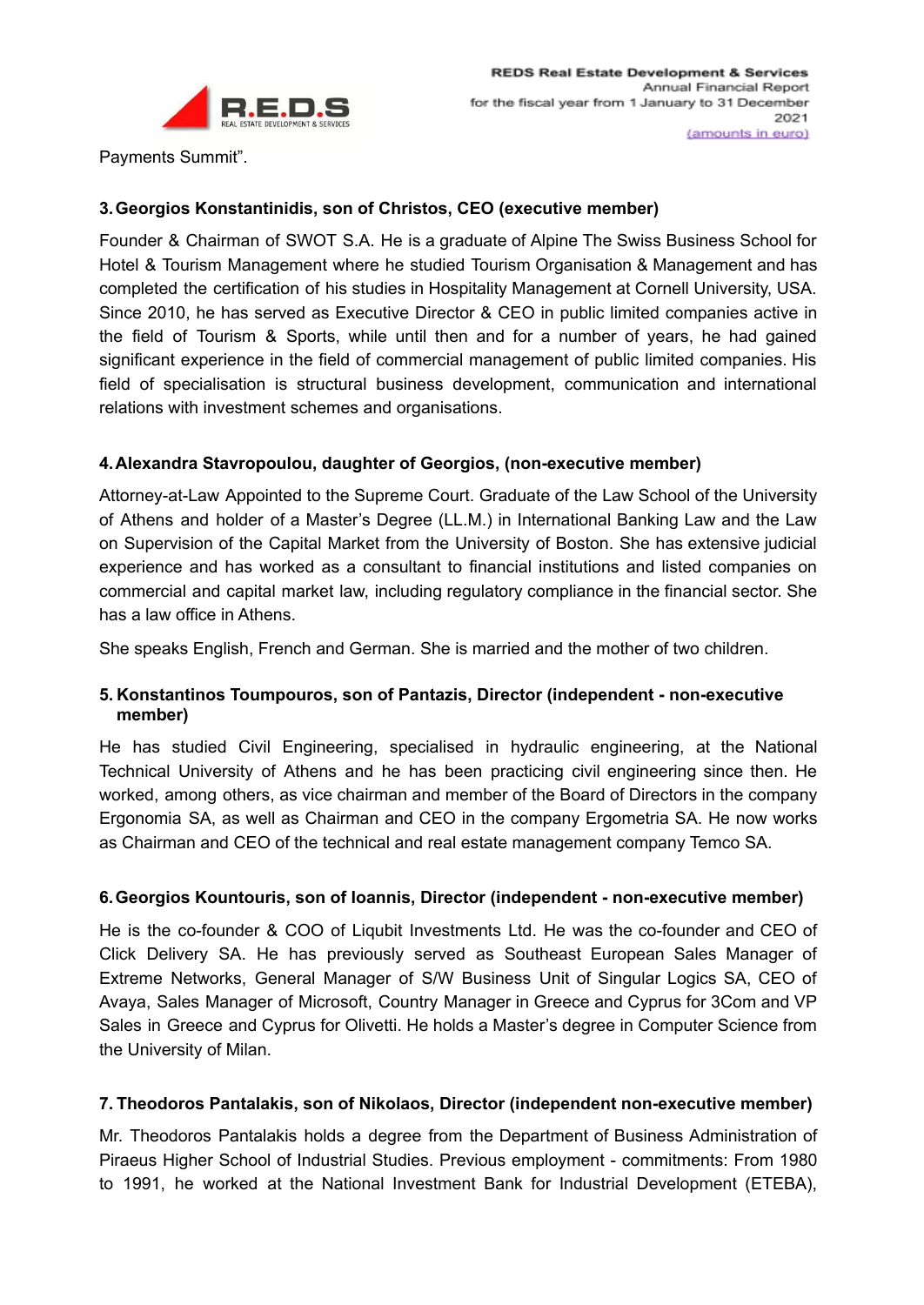

(amounts in euro)

whereas during the period 1983 - 1985 he was Associate of the Deputy Minister for National Economy, Mr. Kostis Vaitsos, while during the period 1985-1988, he was Director of the Office of the Deputy Minister for National Economy, Mr. Theodoros Karatzas. From 1991 to 1996, he was Assistant General Manager at Interamerican Group. From March 1996 to April 2004, he held the position of Deputy Governor of the National Bank of Greece, while concurrently he was President, Vice-President or Board member of subsidiaries of the National Bank. He has also been Vice Chairman of the Athens Stock Exchange, Chairman of the Central Depository, Chairman of the Executive Committee of the Hellenic Bank Association, etc. In May 2004, he became Vice Chairman of the BoD of Piraeus Bank, and from January 2009 to December 2009, he was Vice President and Deputy CEO of the Group. At the same time, he was Chairman or Board member of subsidiaries and affiliates of Piraeus Bank Group. From December 2009 to July 2012, he served as Chairman of the BoD - Governor of the Agricultural Bank of Greece (ATE). During the same period, he was Chairman or Board member of subsidiary companies of ΑΤΕ.

He was also a member of the BoD and of the Board of Directors of the Hellenic Bank Association. From August 2012 to December 2016, he was Chairman and CEO of the "APOLLONIAN CYCLE" ("BMC Circle"), Vice Chairman of the Association of SAs and Ltds. He was also an Executive Member of DEMKO Group, member of the Board of Directors of ELLAKTOR Group and its subsidiaries (Attiki Odos, ELTEX ANEMOS and REDS), member of the Board of Directors of HELPE, RETAIL WORLD and MADDOG S.A. From October 2016 onwards, until 8 February 2022, he was the CEO of Attica Bank, a member of the Board of Directors of ELPE until 30 June 2021, Vice Chairman of the Association of Public Limited Companies and Entrepreneurship and a member of the Board of Directors the REDS Group.

#### Corporate Secretary - Curriculum Vitae

**Margarita Skarou** is a Legal Advisor at REDS and has been a member of the Company since 2013.

Mrs. Skarou is an expert consultant in a wide range of corporate affairs, and monitors the ongoing compliance of the Company and its subsidiaries, with the current legal and regulatory framework, as a company listed on the Athens Stock Exchange. She is a member of the Regulatory Compliance Department of the ELLAKTOR Group as a Compliance Officer of REDS, specialising in the prevention and treatment of fraud, bribery and corruption, and has extensive experience in the field of personal data protection.

She holds a law degree from the National and Kapodistrian University of Athens, is a member of the Athens Bar Association, as well as a Certified Fraud Examiner, and she also holds the corresponding certification from the American Institute "Association of Certified Fraud Examiners" (ACFE).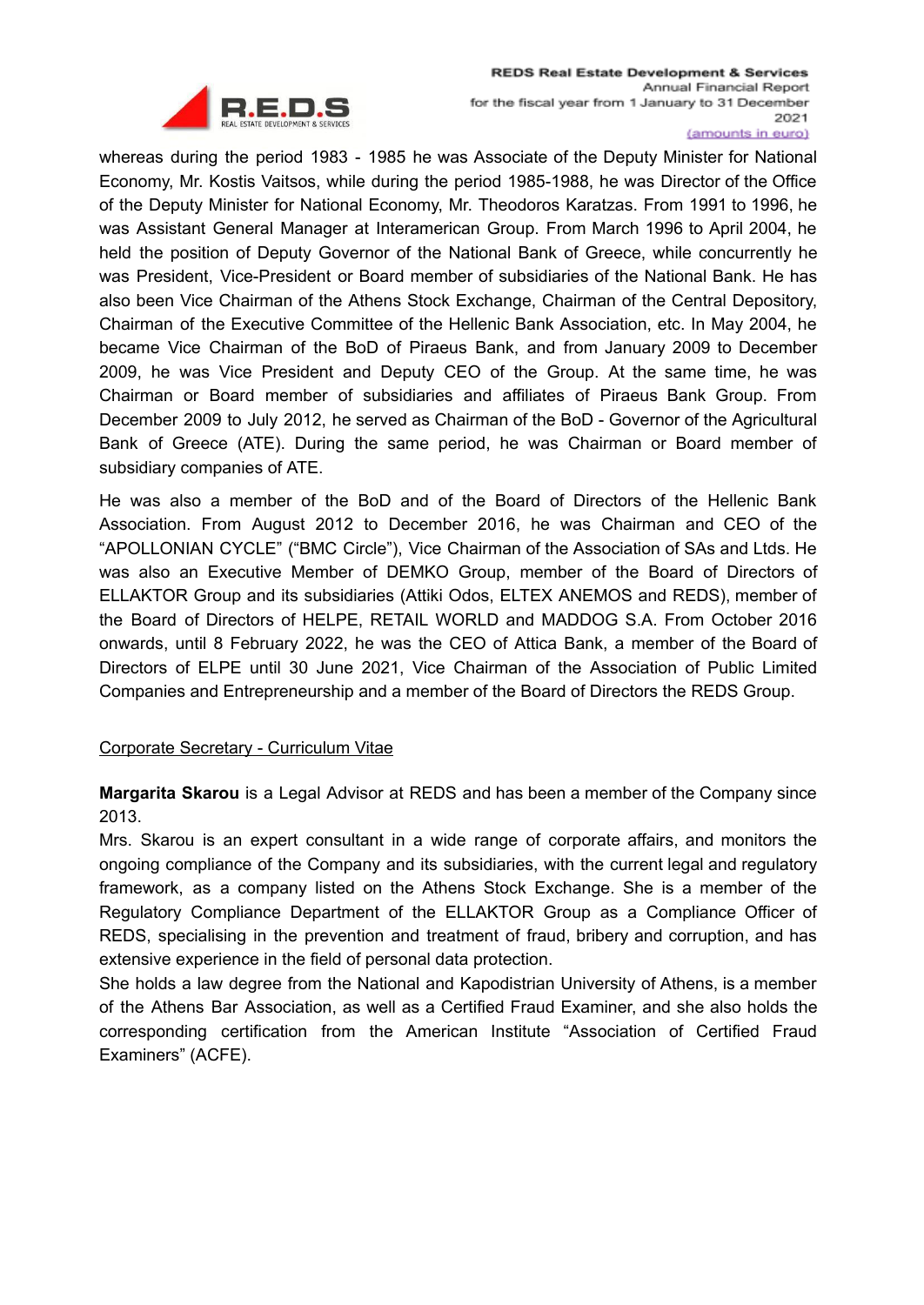

#### *The curriculum vitae of the Group's senior executives are presented below:*

#### **Andreas Skyrlas, Chief Financial Officer (CFO) of the REDS Group** as of 1st June 2021.

Mr. Skyrlas graduated from the Universita di Bologna in Bologna, Italy where he studied Business Economics and holds a postgraduate degree (MBA) from the Athens University of Economics.

He has 20 years of experience in management positions and has worked in large Greek and multinational companies-groups such as Magneti Marelli Hellas SA - FIAT Group, PNG Gerolymatos SA, Gerolymatos Cosmetics SA, Shiseido Hellas SA, Folli Follie Group, as Chief Financial Officer, Director of Strategic Planning and Project Manager.

**George Mattheos, Director of Real Estate Management and New Development of the REDS Group,** as of 1st July 2021.

Mr. Mattheos is experienced in real estate management since 2007 having managed different types of real estate portfolios of a total Market Value of over €1.5 billion. In addition, he has been a key executive and manager of real estate portfolio management consulting firms, providing investment consulting services, real estate appraisal services, loan portfolio management and real estate management of all types and feasibility study services.

He participated for four years as the exclusive real estate management consultant of the Bank of Greece and participated in its Real Estate Management Committee. He started his career in the real estate sector at the real estate consulting firm Jones Lang Lasalle in London, UK, then worked at the Latsis Group and in particular at a management and investment company of the Group, has been a manager and partner in the multinational real estate consulting firm, NAI Hellas Asset Management Services, which was acquired by Pepper Hellas, he held the position of director of collateral management, covering non-performing loans at the consulting firm Cepal Hellas Financial Services Solutions.

Mr. Mattheos is a graduate of the School of Management and Economics of the Technological Educational Institute of Chalkida, and holds a Master of Science in Corporate Real Estate Finance and Strategy from the former Cass and now Baynes Business School of City University located in London, UK and a Master in Business Administration in Management of Companies specialising in investments, luxury business management

of the INSEEC Business School located in Paris, France.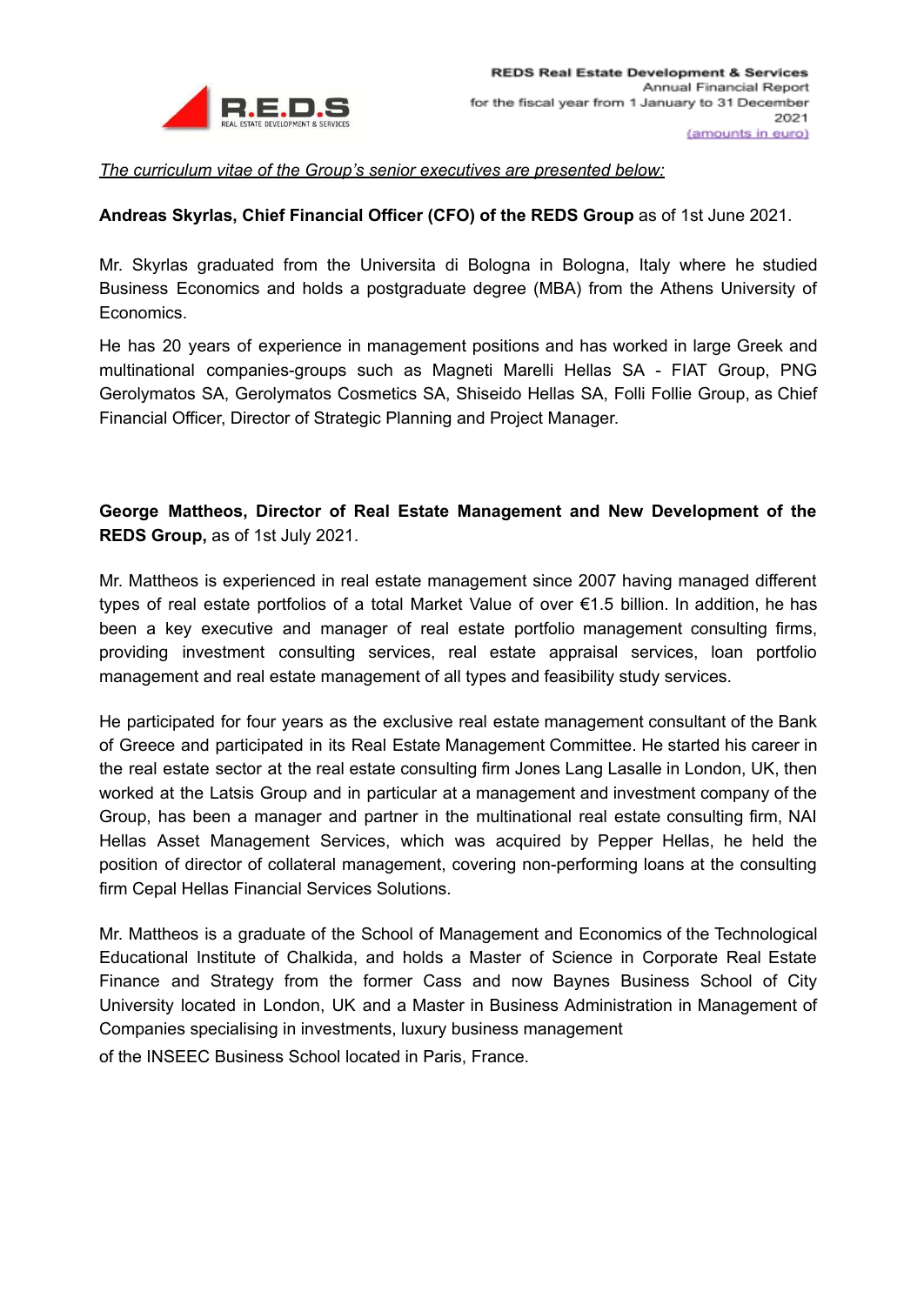

## **Margarita Skarou, Legal Advisor - Group Compliance Officer REDS**

(see above, Corporate Secretary, short curriculum vitae)

# **Dimitris Papadimitropoulos, Head of Technical Division of REDS Group,** since November 2021.

Has more than 18 years of experience in the Construction, Supervision, Management and Administration of complex Construction Projects, mainly in building infrastructure.

He has been involved for many years in the supervision of professional offices and commercial stores such as H&M, PUBLIC, ORCHESTRA-PREMAMAN, AB VASILOPOULOS, FOUR **SEASON** 

(Asteras Vouliagmenis), ROLEX USA branch network, new PRODEA office building in Maroussi. He has been active for many years in the construction and supervision of private residential buildings of high requirements for large construction companies such as EKTASIS DEVELOPMENT SA, DANAOS EXELIXI SA (I. Cousta Group of companies), D. KAPSIMALIS CONSTRUCTIONS (Chairman of the Greek Manufacturers Association), private homes in Nea Marina, Agia Napa, Cyprus. He also spent three years in the construction of large photovoltaic parks throughout Greece.

He holds a Diploma in Civil Engineering from the Polytechnic School of the University of Patras. He speaks English and has been specialised and certified in the use of design programs and equipment of photovoltaic installations.

## **Konstantinos Pappas, Internal Auditor of the REDS** Group, as of January 2011.

He is an experienced Internal Auditor of REDS since January 2011, already employed since 2008 in the Accounting Office of the Company.

He is a graduate of the Department of Accounting, of the Technological Educational Institute of Piraeus, and completed his studies with a Master in Accounting and Finance from the Department of Postgraduate Studies of the Technological Educational Institute of Piraeus.

He is a member of the Economic Chamber of Greece and has a license of First Class Tax Accountant since 2013.

Shares held by the members of the Board of Directors and senior executives in the Company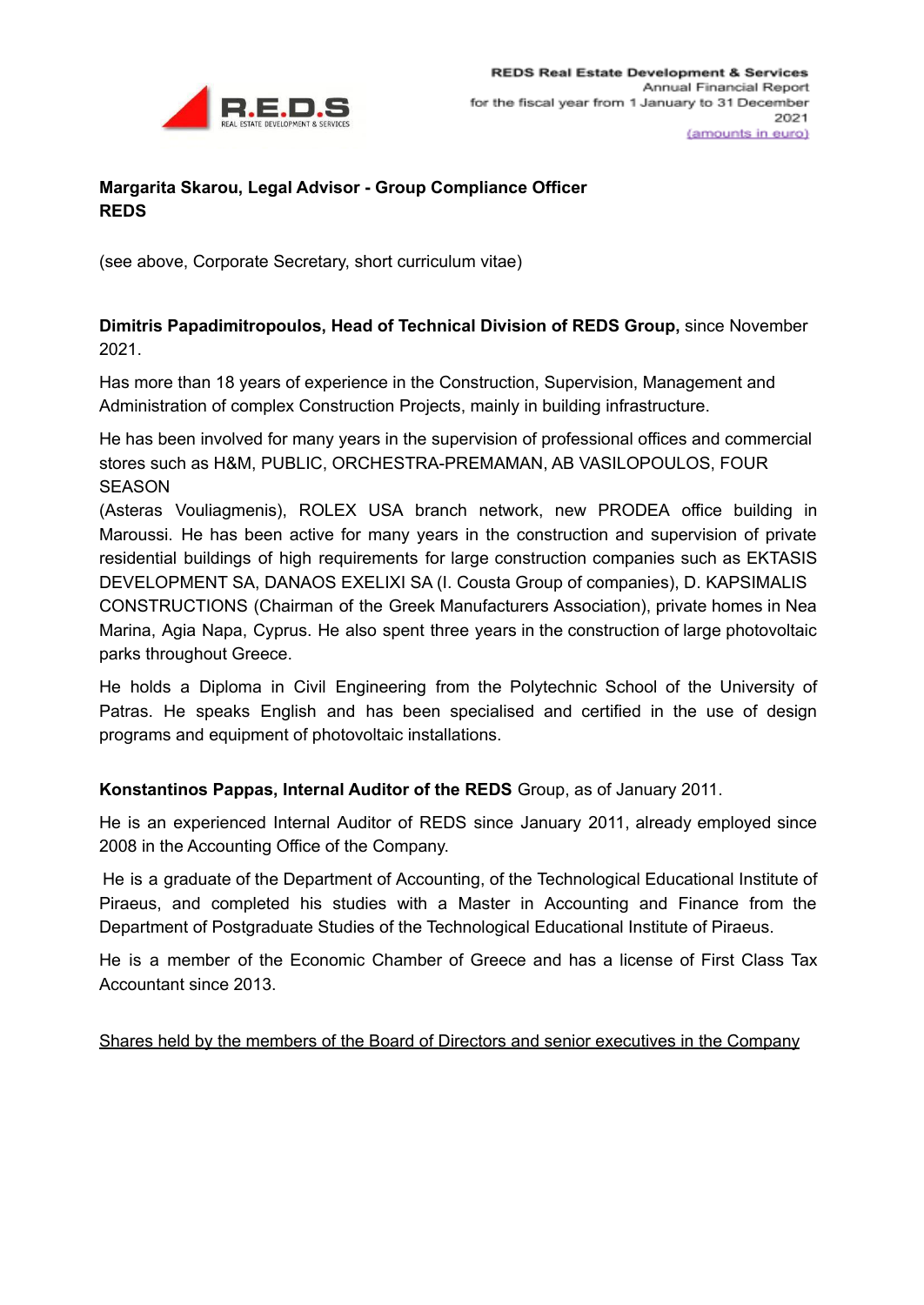

According to their respective declarations, none of the members of the Board of Directors or senior executives of ELLAKTOR directly or indirectly hold shares or voting rights in the Company on the date of publication hereof, apart from:

-Mr. Christos Panagiotopoulos, Chairman of the Company (Executive Member), who holds a total of 6699470 shares and the corresponding voting rights of the Company, i.e. 11.664%

## Remuneration of Directors - Board Remuneration Policy

This Remuneration Policy (the "Policy") of the Board of Directors of the Company has been approved by virtue of the Annual General Meeting's resolution of REDS's shareholders dated 10.09.2020. The Policy shall be effective for four (4) years from the date of its initial approval (the "Term") unless earlier revised and/or amended by virtue of another General Meeting's resolution. The Policy has been drafted in accordance with the EU Shareholder Rights Directive (SRD II) as incorporated into Greek legislation under Law 4548/2018.

The Policy concerns the remuneration of the members of the Board of Directors and aims to ensure that REDS remunerates its Board of Directors based on the short-term and long-term business plan of the Company.

The level of fixed salaries and fees payable to both executive and non-executive directors is established on the basis of fair and reasonable remuneration for the best and most appropriate person for each specific position, taking into account the level of responsibility, as well as the knowledge and experience required to deliver on expectations, while ensuring that the amount paid by the Company reflects a sum which is both absolutely necessary and at the same time supports its long-term interests and sustainability.

The Policy provides for variable remuneration for the executive members of the Board of Directors, in order to further align the interests of these members with those of the Company, given that applicable performance criteria will be based on indicators of the long-term success and viability of the Company.

The remuneration policy for the Executive Board Directors contributes to the Company's business strategy and long-term interests and sustainability:

- By providing a fair and appropriate level of fixed remuneration that does not result in over reliance on variable pay and undue risk taking, thereby encouraging the executive to focus on sustained long-term value creation.
- By providing a balance of short and long-term incentives to ensure there is focus on short term objectives that will over time build to create long-term value, as well as long-term goals.
- By including long-term incentives where the reward is delivered in shares and short-term incentives where the reward is deferred, which aligns executives to shareholder interests and value, as well as the performance of the Company over the longer term.
- By expecting executives to acquire and retain shares in the Company thereby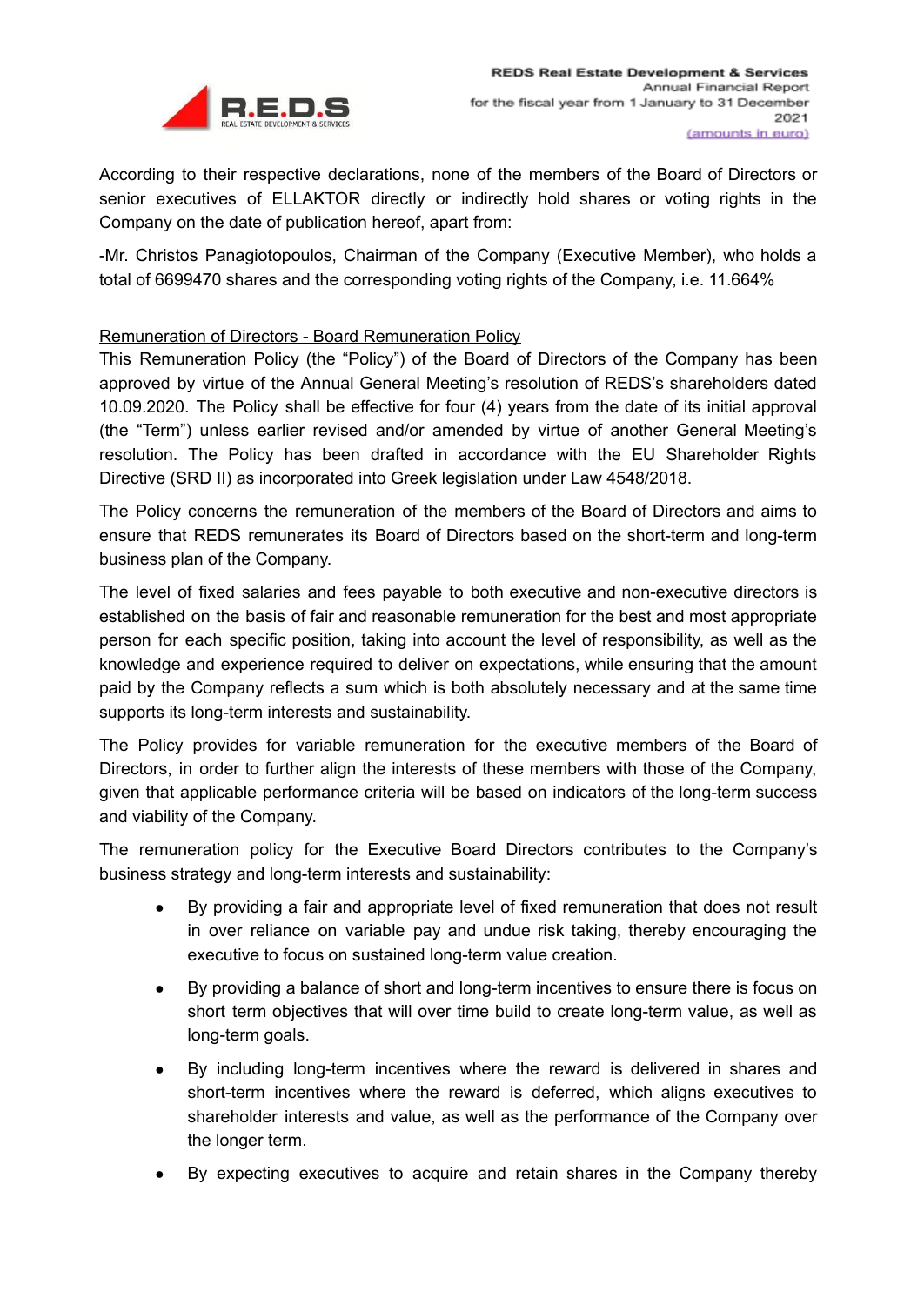

being aligned to the long-term performance and sustainability of the Company and its shareholders.

By requiring that the performance measures associated with any long-term incentive should be measured on a long-term basis.

The Remuneration Policy of the Board of Directors of REDS is posted on the company's website [https://el.reds.gr/etairiki\\_diakybernisi/](https://el.reds.gr/etairiki_diakybernisi/).

# ● **Composition and functioning of the Audit Committee**

The existing three-member independent Audit Committee emerged from the decision of 5 March 2021\* by the Extraordinary General Meeting of the Company, in which Panagiotis Alamanos was elected as an independent member, having no relationship with the Company, as well as Theodoros Pantalakis, as an Independent Non-Executive Member and Konstantinos Toumpouros, as an Independent Non-Executive Member. Subsequently, by decision of the Audit Committee of 5 March 2021, it was constituted into a body, and its Chairman was elected from among its members, as per the table below:

| s/n | <b>Name</b>                 | Title                                                                                                                                                               |
|-----|-----------------------------|---------------------------------------------------------------------------------------------------------------------------------------------------------------------|
|     | Panagiotis Alamanos         | Chairman of the Audit Committee - he is not a<br>member of the Board of Directors and fulfils the<br>criteria for independence in accordance with Law<br>3016/2002) |
| 2.  | Konstantinos Toumpouros     | Member of the Committee<br>(Independent Non-Executive Member)                                                                                                       |
| З.  | <b>Theodoros Pantalakis</b> | Member of the Committee<br>(Independent Non-Executive Member)                                                                                                       |

All the above officials have proven to have an adequate knowledge in the field in which the company operates, while the Chairman of the Audit Committee, Mr. P. Alamanos, as well as its members, Mr. K. Toumpouros and Mr. Th. Pantalakis (Independent Non-Executive Members of the Board of Directors) meet the independence conditions laid down by the provisions of Article 9 of Law 4706/2020. In addition, at least one member of the Audit Committee has a proven track record in auditing or accounting. In particular, the Chairman of the Audit Committee, Mr Alamanos, is a Certified Public Accountant (AM SOEL 38101).

The term of office of the above members of the Audit Committee coincides with the term of office of the members of the elected Board of Directors, i.e. five years, starting as of the day of their election, i.e. 5 March 2021 and ending with the election of the new Board of Directors at the Ordinary General Meeting of Shareholders of the Company when it is held in the year 2026.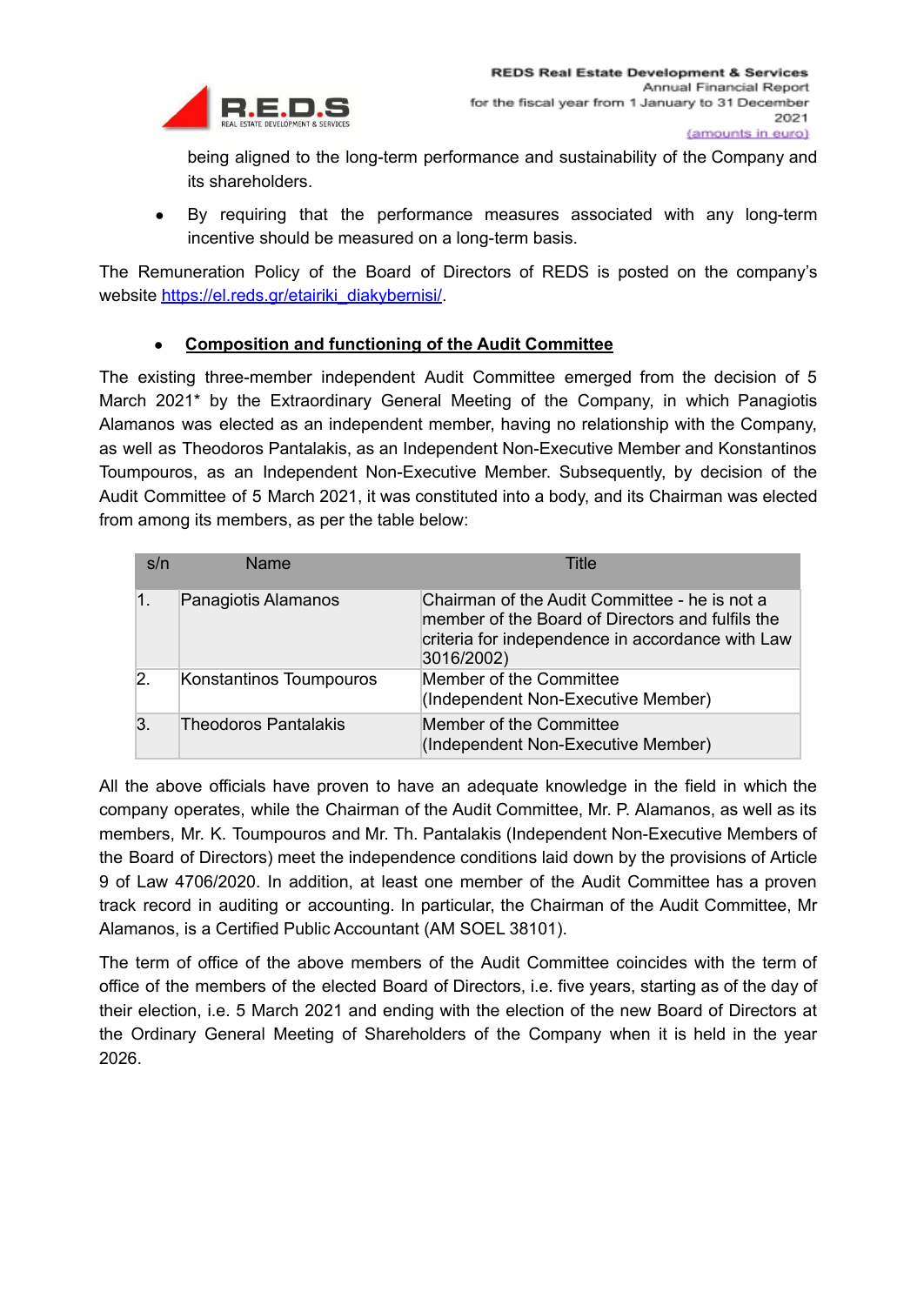

*\**

*For fiscal year 2021 and until 5 March 2021, the Audit Committee consisted of three*

*persons, chaired by Mr. Charitonas (Haris) Kyriazis (non-member of the BoD and independent within the meaning of the provisions of Law 3016/2002), the other members being Mr. Theodoros Pantalakis and Panagiotis Sofiadis, both independent non-executive members of the then Board of Directors of the Company.*

The purpose of the Audit Committee is to assist the Board of Directors in relation to the monitoring and supervision of (a) financial information, (b) internal audit systems, (c) internal control, risk management and regulatory compliance units and in general effective governance of the Company and its subsidiaries that are under its control (hereinafter referred to jointly for reasons of brevity

'the Group'), in accordance with the law and (d) the statutory auditors based on the provisions of Article 44 of Law 4449/2017, as amended and in force Articles 10, 15 and 16 of Regulation (EU) 537/2014 of the European Parliament.

The Audit Committee has established and implements its own operating regulation, which is approved and revised by decision of the Audit Committee.

Its most recent revision was approved and entered into force by decision of the Company's Audit Committee of 29 November 2021. The current regulation of the Audit Committee is posted on the Company's website, at the following address [https://el.reds.gr/epitropi\\_elegxou/](https://el.reds.gr/epitropi_elegxou/).

## Functioning of the Audit Committee

- 1. The Audit Committee meets at regular intervals, i.e. at least four (4) times a year, and on extraordinary occasions, whenever so required. The Chairperson of the Audit Committee shall send a written invitation to the members (possibly by email), at least two (2) business days before the meeting, indicating therein the items on the agenda, as well as the date, time and place of the meeting. The Audit Committee may self-convene with no prior invitation by the Chairman, provided that all its members are present. The Audit Committee may also convene validly by teleconference. The drafting and signing of a minute by all the members of the Audit Committee shall be equal to a meeting and a decision, even if no meeting is previously held.
- 2. The Audit Committee shall be in quorum and shall meet validly when at least two members are attending; participation through a representative shall not be permitted. At least one of its independent members, who has sufficient knowledge and experience in auditing or accounting, must attend the meetings of the Committee that involve approval of the financial statements. The Audit Committee draws up an operating regulation by its decision, if it is independent, or following a prior decision of the Board of Directors, if it is a committee of the Board of Directors, and said regulations are duly posted on the Company's website. It meets at the Company's headquarters or elsewhere as foreseen by the Regulation, in application of the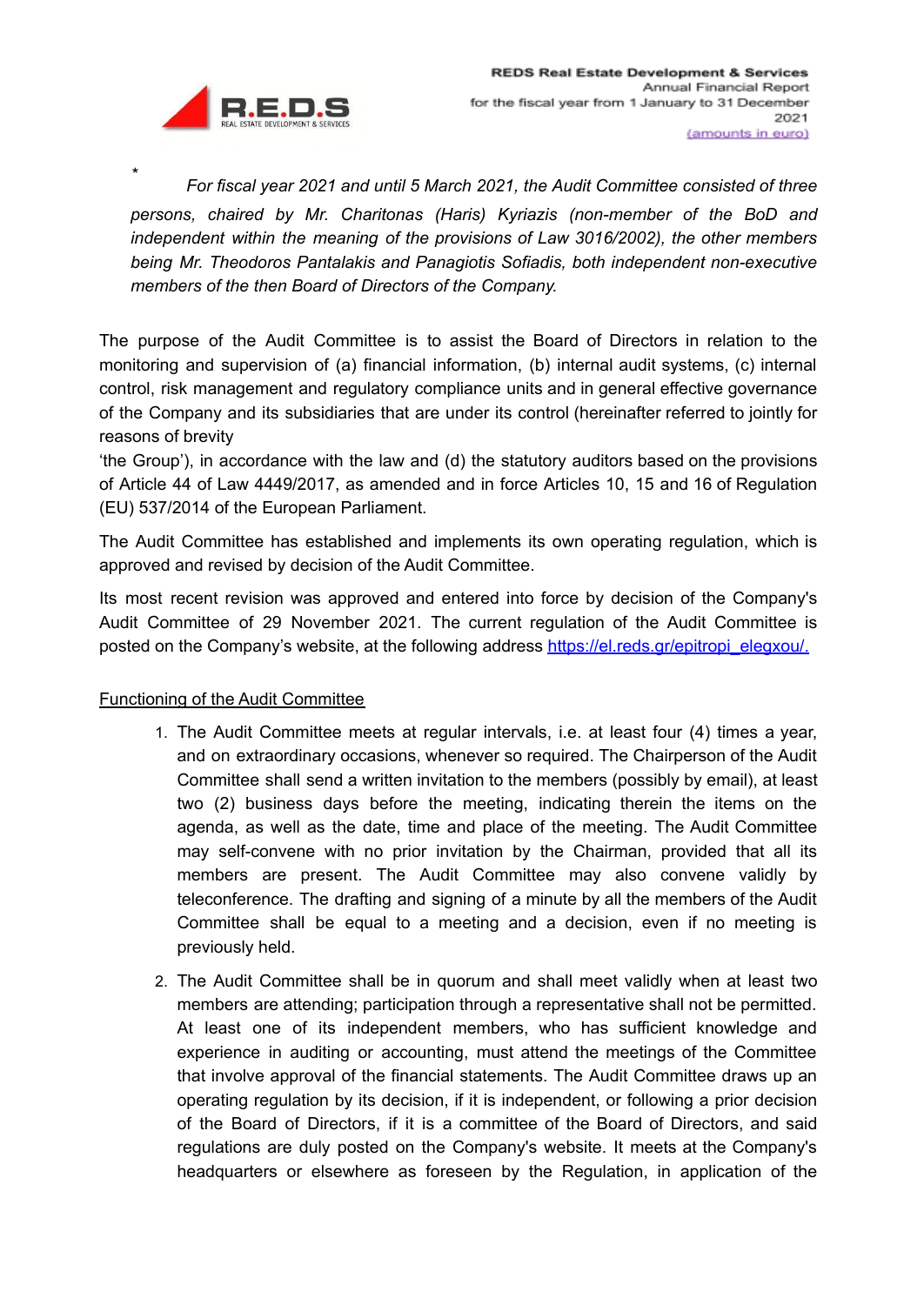

provisions of Article 90 of Law 4548/2018. The discussions and decisions of the Audit Committee are recorded in the minutes of the meeting, which are duly signed by the members present, pursuant to Article 93 of Law 4548/2018. The Audit Committee may, at its sole discretion, invite as necessary any management executives involved in the Company's governance, including Executive Members of the Board of Directors, the Chief Financial Officer, and the Head of the Internal Audit Division, as well as any other person whom it deems able to contribute to its task, to attend specific meetings or be present for discussion of specific items on the agenda and to offer explanations. It is mandatory for least one member of the Audit Committee, who is independent from the Company and has sufficient knowledge and experience in auditing or accounting, to attend meetings of the Audit Committee which pertain to approval of the financial statements.

- 3. Members who participate by means of teleconference shall be considered present. The Audit Committee shall take decisions by an absolute majority of the members participating in the meeting.
- 4. The Audit Committee may elect a secretary to keep the minutes of its meetings. The secretary may not be a member of the Committee, but a Company employee.
- 5. In case of resignation, death or loss of membership, the Board of Directors shall appoint, from its existing members, a new member to replace the one who has become unavailable, for the period until the end of their term of office, subject, if applicable, to the provisions of Article 82(1) and (2) of Law 4548/2018 (Government Gazette, Series I, No 104), which shall then be applied accordingly. When the member specified under the previous paragraph is a third party and not a member of the Board of Directors, the Board of Directors shall appoint another third party (not a member of the Board of Directors) as temporary replacement until the next General Meeting, which shall duly appoint the same member or elect another member for a period ending on expiry of their respective term of office on the Audit Committee.

## Responsibilities of the Audit Committee

Without prejudice to the responsibility of the members of the Company's Board of Directors, the Audit Committee, in accordance with Article 44(3) of Law 4449/2017, as applicable, has the following responsibilities:

- 1. The Audit Committee monitors the process and the performance of the statutory audit of the Company's and the Group's individual and consolidated financial statements. Within this framework, it notifies the Board of Directors with a report on matters arising from the statutory audit, explaining in detail:
	- (a) The contribution of the statutory audit to the quality and integrity of financial reporting, i.e. the accuracy, completeness and correctness of the financial information, including any related notifications, as approved by the Board of Directors and disclosed; and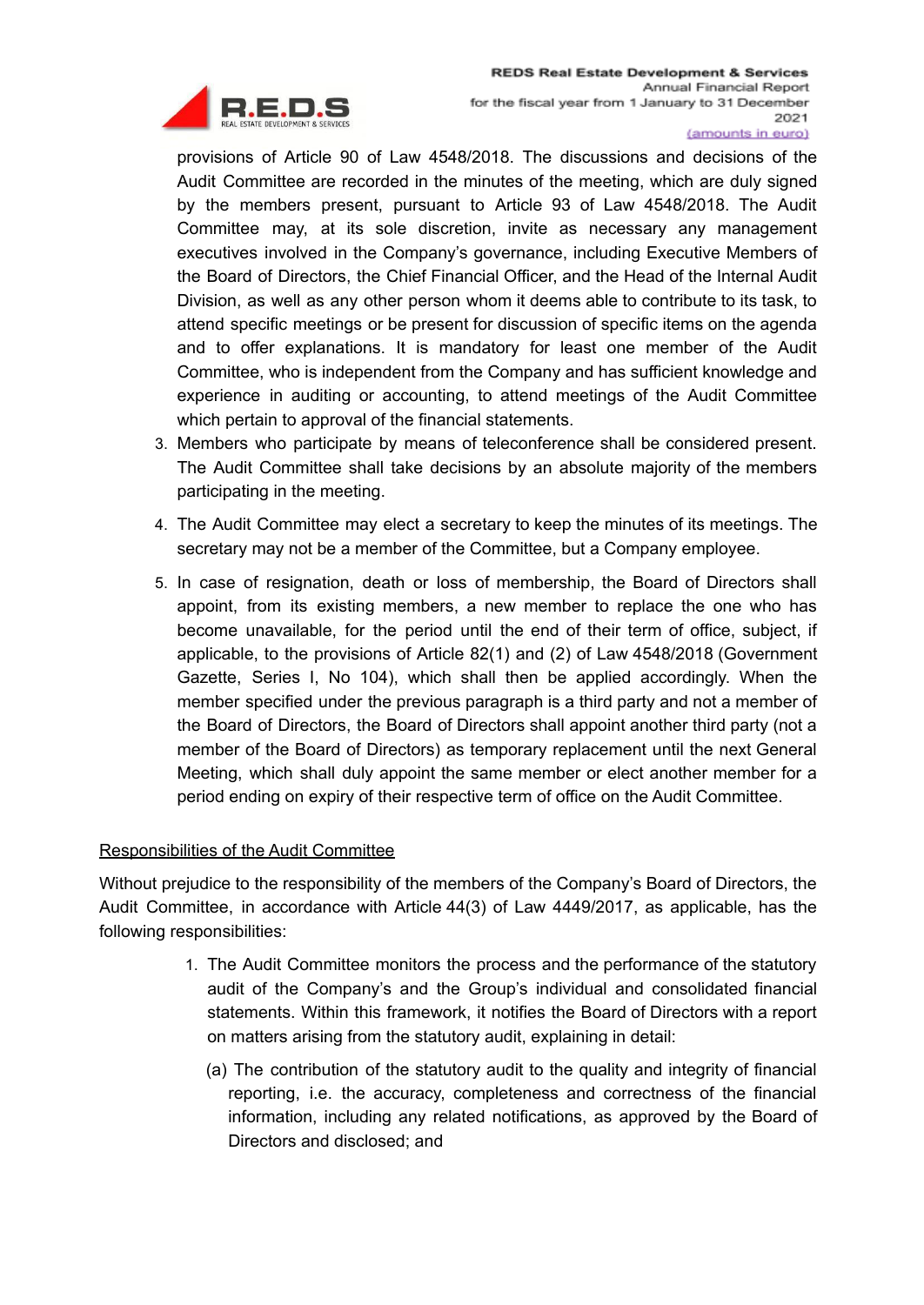

(b) the role of the Audit Committee in the procedure described in point a), namely the recording of actions taken by the Audit Committee during the statutory audit procedure.

In the context of the aforementioned briefing of the Board of Directors, the Audit Committee shall take into account the contents of the supplementary report submitted by the chartered accountant-auditor, which includes the results of the statutory audit carried out and which at least complies with the specific requirements of Article 11 of Regulation (EU) No 537/2014 of the European Parliament and of the Council of 16 April 2014.

- 2. The Audit Committee is responsible for monitoring, evaluating and reviewing the process of preparing financial reports, namely their production mechanisms and systems, the flow and the dissemination of financial information produced by the organisational units of the Company and the Group which are involved. The abovementioned actions of the Committee include disclosures of other information made public in any way (e.g. stock exchange communications, press releases) in relation to financial information. The Audit Committee notifies the Board of Directors of its findings and submits proposals for improving the procedure, if it deems necessary.
- 3. The Audit Committee monitors and assesses the effectiveness of all Company and Group policies, procedures and safeguards with respect to the internal audit system, as well as the assessment and management of risks associated with financial reporting. The Audit Committee monitors and supervises the proper functioning of the Company's Internal Audit Service and the Company's liable subsidiaries, in accordance with the professional standards and the applicable legal and regulatory framework, and evaluate its work, competence and efficiency, without, however, affecting its independence. Furthermore, the Audit Committee shall review the publicly available information as to the internal audit and the main risks and uncertainties of the Company and the Group, in relation to financial reporting. In any event, the Committee shall submit to the Board of Directors its findings and any suggestions for improvement.
- 4. It monitors the statutory audit of the Company and Group's annual financial statements, its performance in particular, taking into account any findings and conclusions of the competent authority in accordance with Article 26(6) of Regulation (EU) No 537/2014.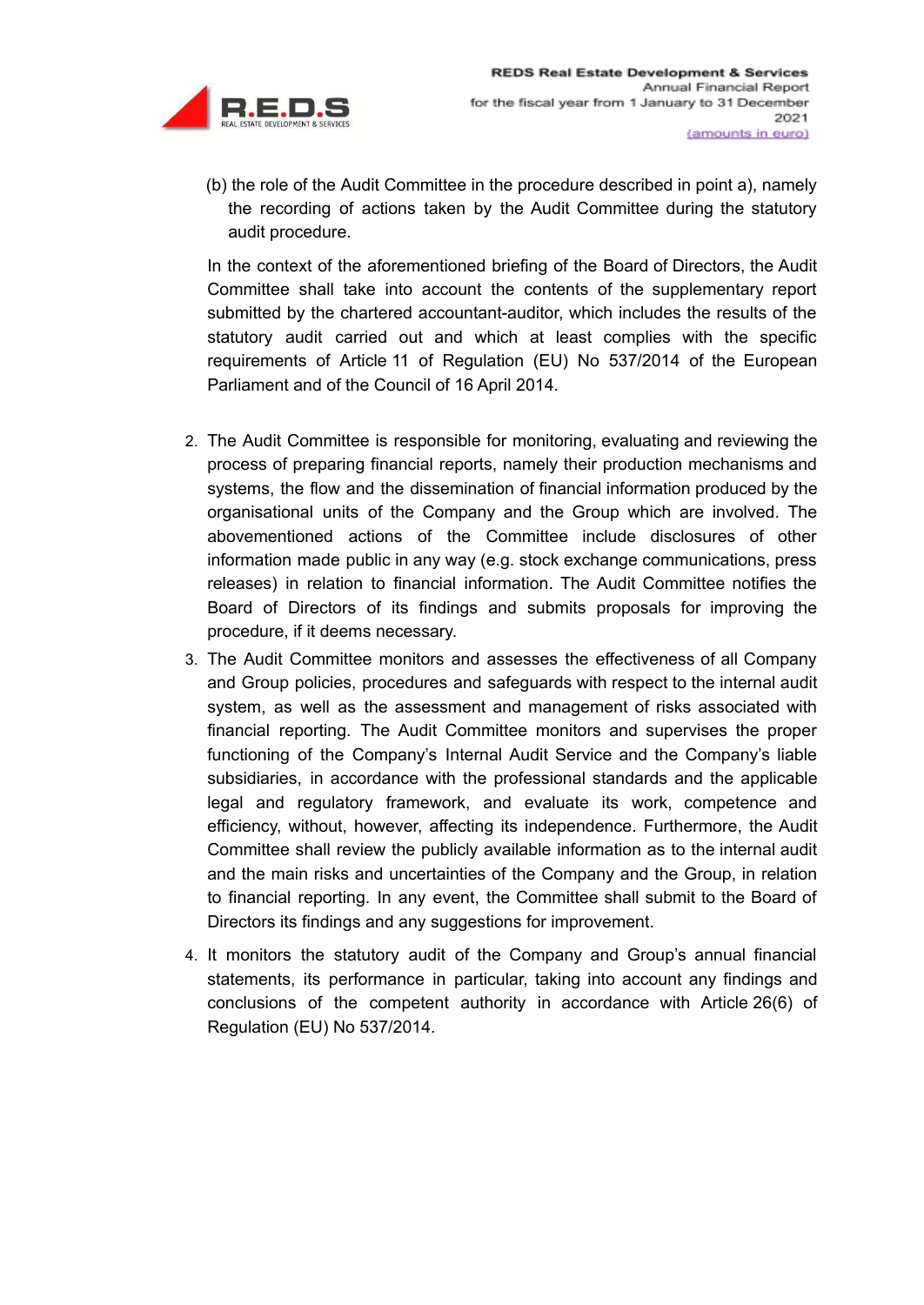

Specifically: The Audit Committee is notified by the management regarding the process and the time frame for preparation of the financial information. The Audit Committee shall be notified by the certified auditor and accountant regarding the annual plan for the statutory audit prior to its implementation; it shall review it and ensure that the annual statutory audit plan covers the most important audit areas, taking into account the core business and financial risk sectors of the Company and the Group.

The Audit Committee also submits proposals on other significant matters, when it deems it appropriate; To implement the above, the Audit Committee is expected to meet with the management and competent executive staff in the course of preparation of the financial reports, as well as with the Certified Public Accountant-Auditor of the Company and the Group during the scheduling of the audit, during the execution of the audit, and during preparation of the audit reports.

In the context of its responsibilities, the Audit Committee must take into account and examine the most significant issues and risks that may potentially affect the financial statements of the Company and the Group, as well as the significant opinions and estimates of management during their drafting. Please find below indicative topics which are expected to have been reviewed and evaluated in detail by the Audit Committee, insofar as they are significant for the Company and the Group, including specific related actions, by the time when the Audit Committee updates the Board of Directors:

- **EXE** assessment of using the assumption of continuing activity;
- Significant judgments, assumptions and estimates when preparing financial statements.
- Evaluation of assets at fair value.
- Assessment of the recoverable nature of assets.
- Accounting dealing of acquisitions.
- Adequacy of disclosures on the major risks faced by the company.
- **Significant transactions with related parties.**
- Significant unusual transactions.

In this regard, attention is drawn to timely and effective communication between the Audit Committee and the auditor in relation to the drafting of the audit report and the supplementary report of the latter to the Audit Committee. In addition, the Audit Committee shall review the financial reports of the Company prior to their approval by the respective Board of Directors, in order to assess their completeness and consistency with the information brought to the attention of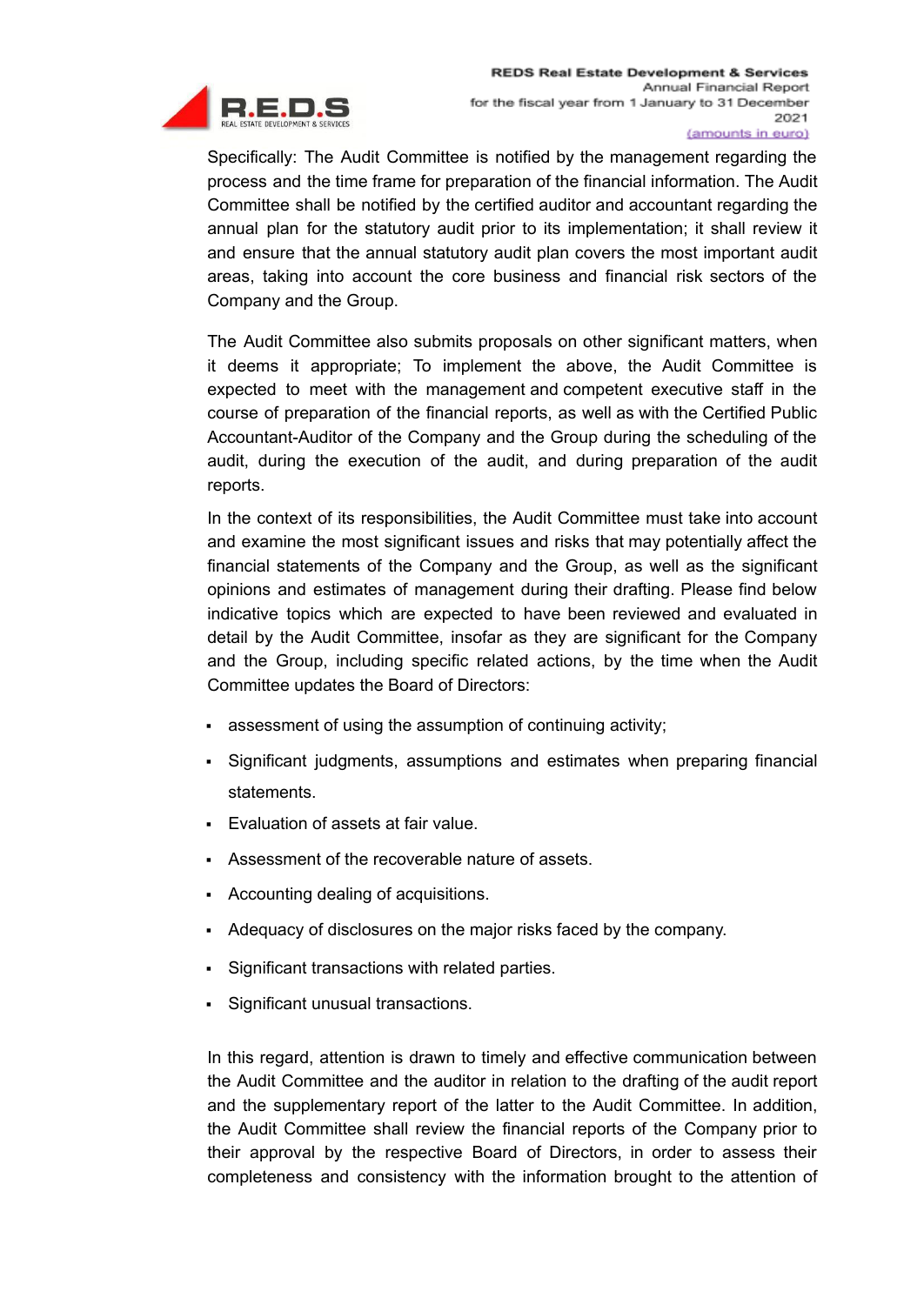

the Committee together with the accounting principles that the Company applies, and shall inform the Board of Directors accordingly.

- 5. The Audit Committee review and monitors the independence of certified public accountants-auditors or audit companies, as per Articles 21, 22, 23, 26 and 27, and in accordance with Article 6 of Regulation (EU) No 537/2014, and, in particular, the suitability of the provision of non-audit services to the Company and the Group, as per Article 5 of Regulation (EU) No 537/2014.
- 6. The Audit Committee is responsible for the process of selecting certified public accountants-auditors for the Company and the Group, and recommends certified public accountants-auditors or audit companies for selection in accordance with Article 16 of Regulation (EU) No 537/2014, unless Article 16(8) of Regulation (EU) No 537/2014.
- 7. The Audit Committee shall review the adequacy, staffing and organisational structure of the Internal Audit Division of the Company and its obligated subsidiary companies, submitting a proposal to the Board of Directors regarding appointment of the Head of the Internal Audit Unit and identifying any weaknesses. If it is necessary, the Audit Committee submits proposals to the Board of Directors so that the Internal Audit Division has the necessary resources, is adequately staffed with sufficiently educated, experienced and trained personnel, so that there are no restrictions to its work and it has the foreseen independence.

The Audit Committee shall submit a proposal to the Board of Directors regarding the internal operating regulations for the internal control unit. In addition, the Audit Committee shall be informed on the annual audit schedule of the Internal Audit Division of the Company prior to the implementation of said schedule, and evaluate it taking into account the main areas of business and financial risk, as well as the results of the previous audits. In the context of this information, the Audit Committee assesses that the annual audit schedule (in combination with any related medium-term plans) covers the most significant audit areas and systems related to financial reporting.

The Audit Committee holds regular meetings with the Head of the Internal Audit Division of the Company to discuss matters falling under its remit and any problems arising from internal audits. In addition, the Audit Committee takes note of the work of the Internal Audit Division of the Company, including its reports (regular and extraordinary), and monitors the provision of information to the Board of Directors as regards the content of said reports and the communication of financial information within the Company in general.

The Audit Committee presents the reports of the Internal Audit Division to the Board of Directors each month, together with its observations.

8. The Audit Committee supervises the management and periodic review of the main risks and uncertainties for the Company and the Group. In this context, the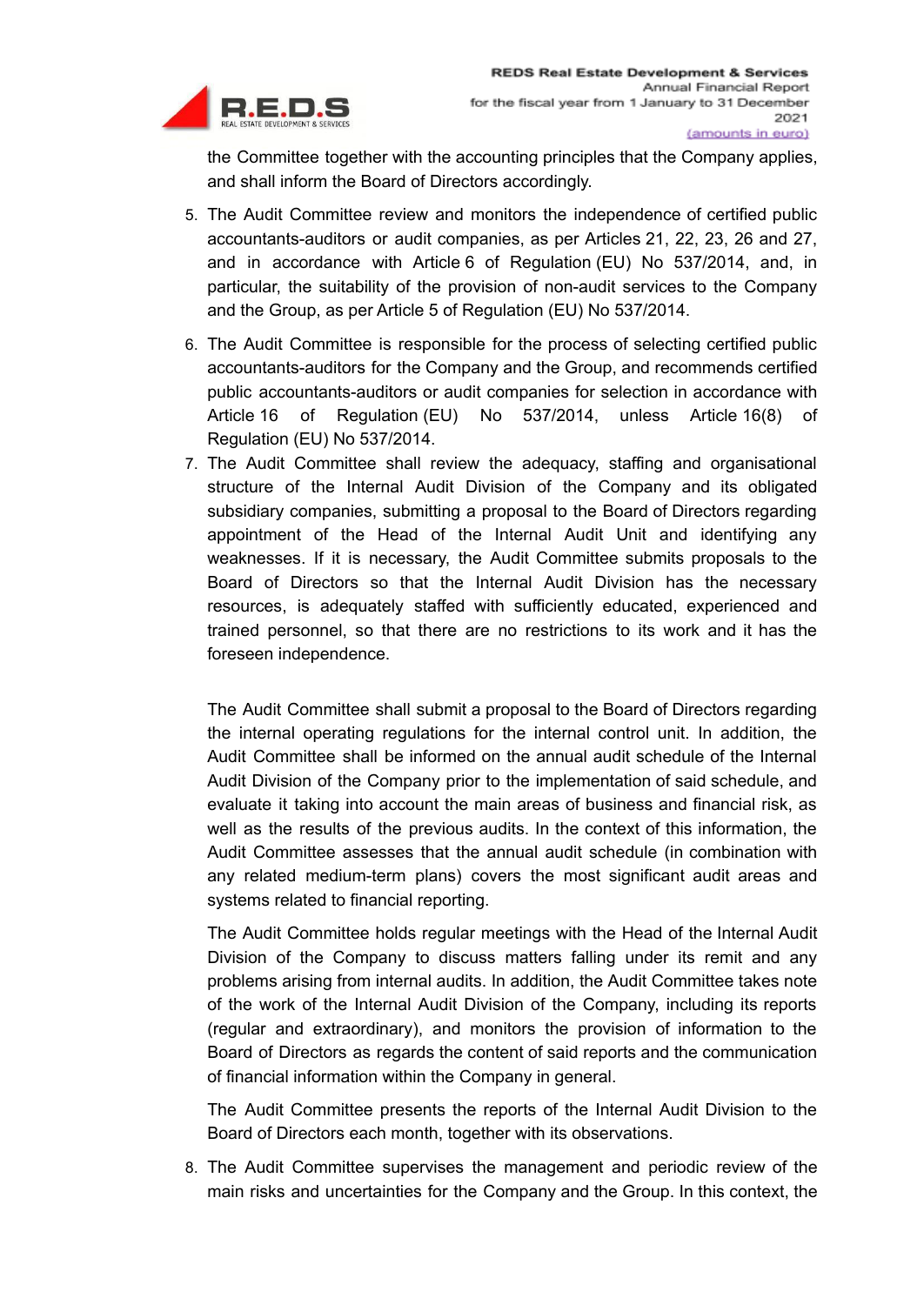

Audit Committee shall evaluate the methods used by the Company and the Group to identify and monitor risks, address the major ones through the internal control system and the Internal Audit Division and disclose them along with published financial information, as appropriate.

- 9. The Audit Committee informs the Board of Directors about the outcome of all the above-mentioned actions by communicating its findings and submitting proposals for the implementation of corrective actions, where appropriate.
- 10.The Audit Committee shall submit an annual report regarding its actions to the Company's Ordinary General Meeting of Shareholders. This report shall include a description of the sustainable development policy observed by the Company.
- 11.The Audit Committee participates in the selection of the candidates who are to carry out evaluation of the internal audit system, the process of proposal, selection and approval of the assignment of the evaluation by the competent body, as well as the competent person or body responsible for monitoring and observing the agreed project. Adequacy of the IAS shall be evaluated on the basis of international best practices.

With regards to the best international practices, the International Federation of Accountants (International Federation of Accountants: International Standards on Auditing of the International Federation of Accountants, the International Professional Practices Framework (Institute of Internal Auditors: The Internal Control System Framework) and the COSO committee Internal Control Framework (COSO: Internal Control Integrated Framework). Issues of independence and objectivity shall be taken into account when selecting the IAS Evaluator. The Evaluator and the members of the evaluation project team must be independent and must not maintain dependent relations pursuant to Article 9(1), as specified in detail under Article 9(2) of Law 4706/2020, as well as exhibit objectivity during the performance of their duties.

Objectivity is defined as the impartial attitude and mentality, which allows the Evaluator to perform their work as they deem fit and prevents them from accepting compromises in terms of its quality. Objectivity requires that the Evaluator's judgment shall not be influenced by third parties or facts. When selecting the IAS Evaluator, issues related to their knowledge and professional experience shall be taken into account. In particular, the head of the IAS evaluation project team and in each case the signatory of the evaluation must possess the appropriate professional certifications (depending on the professional standards they have referred to) as well as proven relevant experience (e.g. in IAS and corporate governance structure evaluation projects). In the context of ensuring independence and objectivity, the evaluation of the IAS cannot be carried out by the same Evaluator for a 3rd consecutive evaluation. The recipients of the Evaluation Report are the Audit Committee and the Board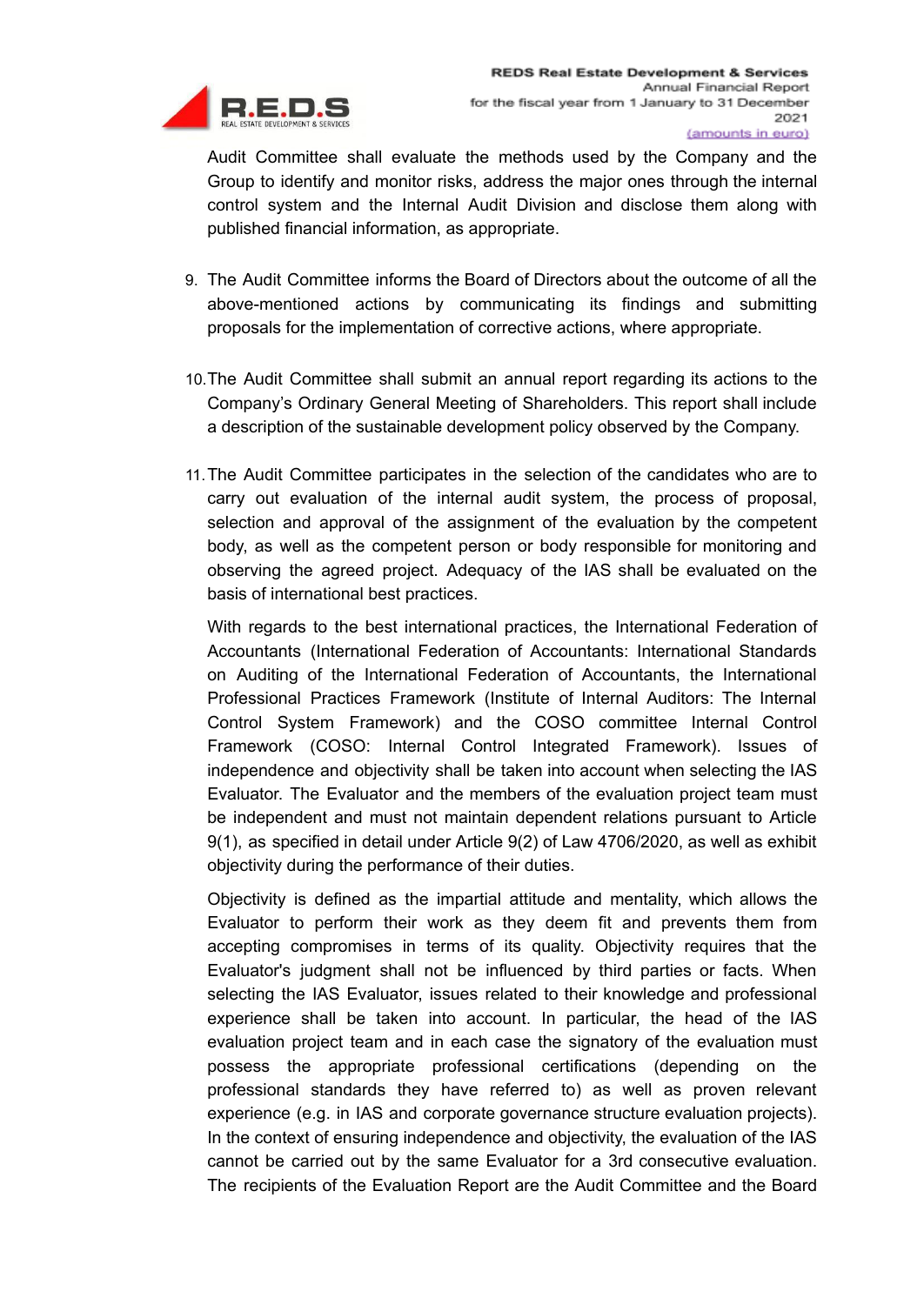

of Directors of the Company. Periodicity is defined as the period of time between two consecutive evaluations and such period is set to three (3) years commencing from the reference date of the last evaluation.

12.The Audit Committee monitors the effectiveness of the Company's internal controls, quality assurance and risk management systems and, where appropriate, the Company's Internal Audit Division, with regard to the financial information of the audited entity, without violating the independence of the entity in question.

#### Compliance with the Code of Conduct

The Audit Committee must comply with the provisions of the law, the Company's Articles of Association, the Company's

Internal Operation Regulation, and the decisions of its bodies. It is also bound by the Code of Conduct and the Group's Ethics and Compliance Program, which are both approved by the Board of Directors and in force.

#### **Evaluation**

Every two (2) years, or more frequently if so deemed appropriate, the Audit Committee shall evaluate its performance and the adequacy of its current Operating Regulation and submit relevant proposals for approval to the Board of **Directors** 

## **Proceedings of the Audit Committee during fiscal year 2021**

For the purposes of performing its various tasks, the Audit Committee met eight (8) times in 2021, in full quorum.

I. Tasks related to monitoring of the statutory audit:

1) The Audit Committee monitors performance of the statutory audit of the Company's individual and consolidated financial statements. In this context, it has held discussions with the external auditors and the financial services department, and:

- i. It has been made aware of the independent auditors' schedule for the audit of the financial statements prior to its implementation, including risk assessment in the respective audit areas and the areas of significant interest for audit purposes.
- ii. It was informed by means of interim communications between the President of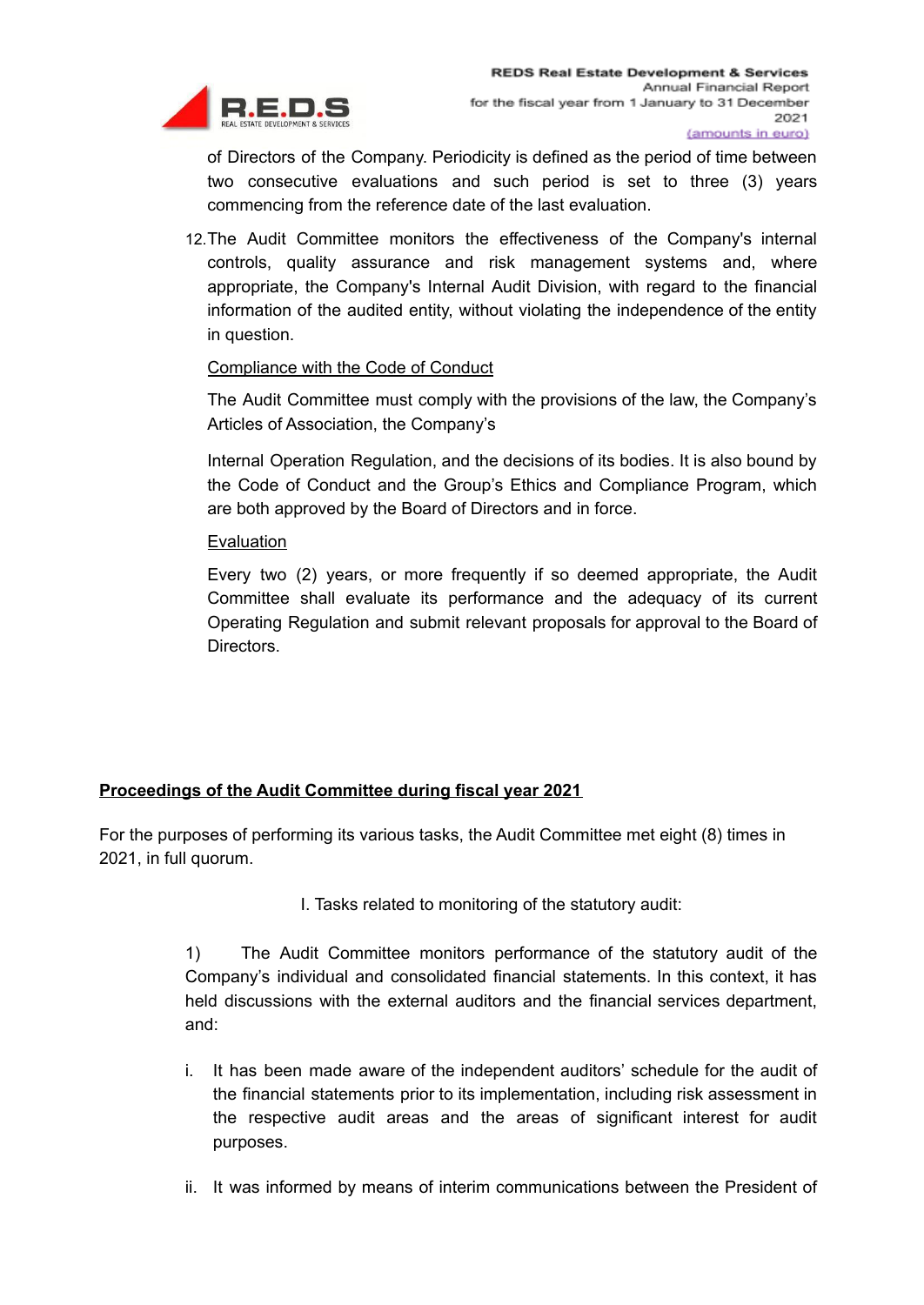

the Committee and the chartered auditors, that no new important issues (Key Audit Matters) arose during the conduct of the audit work;

- iii. It is aware of the contents of the Annual Audit Report for the year 2020, the respective Supplementary Report, as well as reports on the review of interim statements; and
- iv. It was informed, monitored and assessed any potential threats to the independence of auditors and it implemented the Policy on the Assignment of non-Audit Works to an External Auditor.

2) The Audit Committee has carefully examined: a) the appropriateness and consistency of applied accounting policies, in particular with regard to recognition of income, accounting estimates (focusing in detail on the assumptions on which they are based and their calculation models);b) any impairment of assets and the respective disclosures;c) accounting for the recognition, measurement and presentation of financial instruments;d) lease accounting;e) accounting for intangible assets and goodwill arising from the acquisition of subsidiaries.

The Audit Committee was also informed of the impairment tests and the assets on which they were performed, the assumptions for the recognition and measurement of provisions. In addition, it has reviewed all matters involving a significant degree of uncertainty, and the relevant disclosures in the Annex to the financial statements.

The Audit Committee has received explanations from the financial departments regarding the collection of trade and other receivables, and the adequacy of impairment provisions with regard to expected credit losses. It has also discussed and appreciates the extent to which deferred tax assets are collectable, as well as the adequacy of deferred tax liabilities duly recognised.

The Committee has requested details and duly received updates on all related party transactions and has reviewed the proper application of the provisions of Law 4548/2018. It has also examined the adequacy and appropriateness of the disclosures in the Annex to the financial statements.

3) Based on the works of the external auditor, the Audit Committee suggested to the BoD to approve the financial information on the year 2020 and for the first semester of 2021.

4) In addition, the Audit Committee has asked, in accordance with its standing request, that a statutory auditor be assigned for the purpose of obtaining issuance of a tax certificate for fiscal year 2021.

5)There was no reason to discuss a change of external auditor in 2021.

## INTERNAL AUDIT SYSTEM, INTERNAL AUDIT DIVISION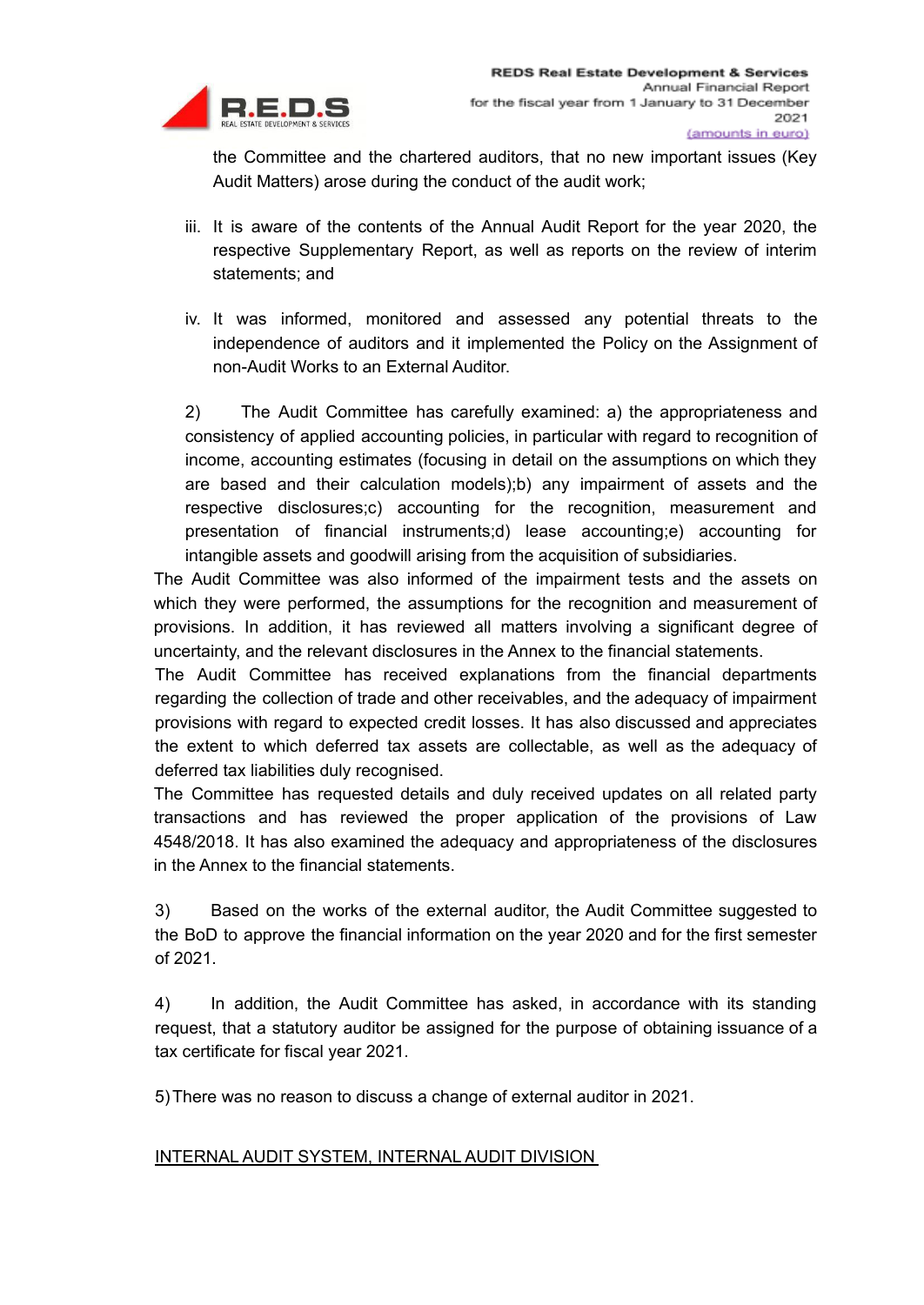

1) The Audit Committee monitors the effectiveness of all the policies, procedures and safeguards of the Company. To this end, it has held regular discussions with the Management on the continuous improvement of these issues, as they emerge from the internal audit reports.

2) The Committee also monitors and supervises the proper functioning of the Internal Audit, in accordance with the professional standards and the applicable legal and regulatory framework, and evaluates its work, competence and efficiency, without, however, affecting its independence. It shall be noted that the Audit Committee is the only competent body to evaluate the Internal Auditor.

3) Within 2021, the Internal Audit Division has completed 4 regular audit reports in accordance with the scheduled plan for the year 2021 approved in the previous fiscal year. These regular audits, carried out the Internal Audit Division, represent 100% of the audits planned for the fiscal year 2021.

4) The Audit Committee has approved the annual audit schedule prepared by the Internal Audit Division for fiscal year 2022, prior to its implementation, having assessed it in accordance with key business and financial risk sectors, as well as to the results of previous audits.

5) The Audit Committee undertook and carried out the first phase of preparation of the Company and the Group for evaluation of the Internal Audit System by an independent Evaluator, in accordance with the Company Regulation, which fully complies with Article 14 of Law 4706/2020 and Decision No 1/891/2020 of the Hellenic Capital Market Commission.

6) In this context, an invitation to tender was announced, with a public call for financial bids for the selection of a consultant to examine the degree of readiness of the Company and the Group in view of the forthcoming independent evaluation.

7) The Director of the Internal Audit Division was present at the meetings of the Committee throughout 2021.

8) The Committee has studied the contents of new Law 4706/2020 on Corporate Governance, in particular in relation to the new responsibilities and obligations of the Committee itself.

9) In cooperation with the Internal Audit Division, the Committee has approved the updating of the Operating Regulation for the department and has recommended its approval by the Board of Directors, having ensured that the changes in the new version of the Regulation are fully compatible with the provisions of Law 4706/2020.

At the same time, it proceeded, through the ongoing cooperation with the Board of Directors and the executives of the Company, to take all actions as required in order to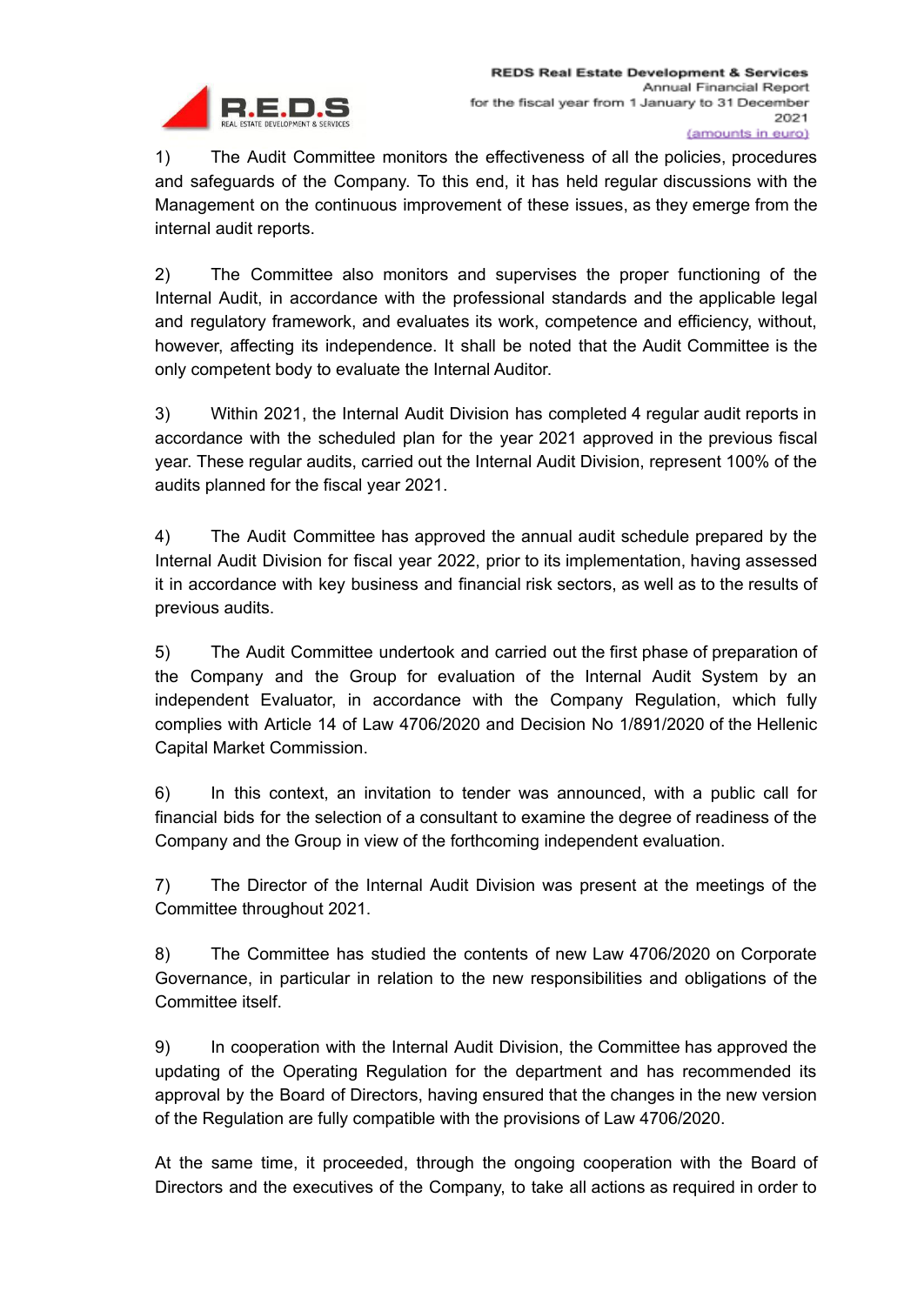

ensure that they concern the unimpeded verification of the adequacy of the Company's Internal Audit System, as defined by Law 4706/2020 and the respective decisions of the Hellenic Capital Market Commission. All audit reports (reports) were discussed in the Audit Committee after relevant explanations were offered by the Internal Audit Division.

10) The Audit Committee was informed of the assessment of the main risks and uncertainties facing the Company, conducted by the Internal Audit Division, and the correlations with the outcome of the scheduled tasks carried out by external and internal auditors.

#### COOPERATION WITH MANAGEMENT

1) Apart from the invitation of executives to the Committee meetings, the Chairman of the Committee systematically communicates and cooperates with the REDS Group's CEO.

2) Throughout the year, the departments of the Group cooperated seamlessly with external and internal auditors, providing them with unimpeded full access to the information they required and generally facilitating their work.

#### COMMITTEE EVALUATION

During the year in question, the Audit Committee evaluated the adequacy of its current Operating Regulation and made changes as appropriate.

## ● **Nominations and Remuneration Committee**

By virtue of the decision of the Company's Board of Directors dated 26 March 2021, the Nominations and Remuneration Committee was established. The purpose of this Committee is to assist the Board of Directors, on the one hand, to implement the Company's Remuneration Policy in accordance with market developments with regard to levels of remuneration and human resources management, and on the other, to provide assistance when there is a need to nominate persons suitable for a position on the Board of Directors.

The composition of the Committee for the closing fiscal year 2021 is referenced below:

| Name.<br>s/n               | Title                                                           |
|----------------------------|-----------------------------------------------------------------|
| 1. Konstantinos Toumpouros | Chairman of the Committee<br>(Independent Non-Executive Member) |
| 2. Theodoros Pantalakis    | Member of the Committee<br>(Independent Non-Executive Member)   |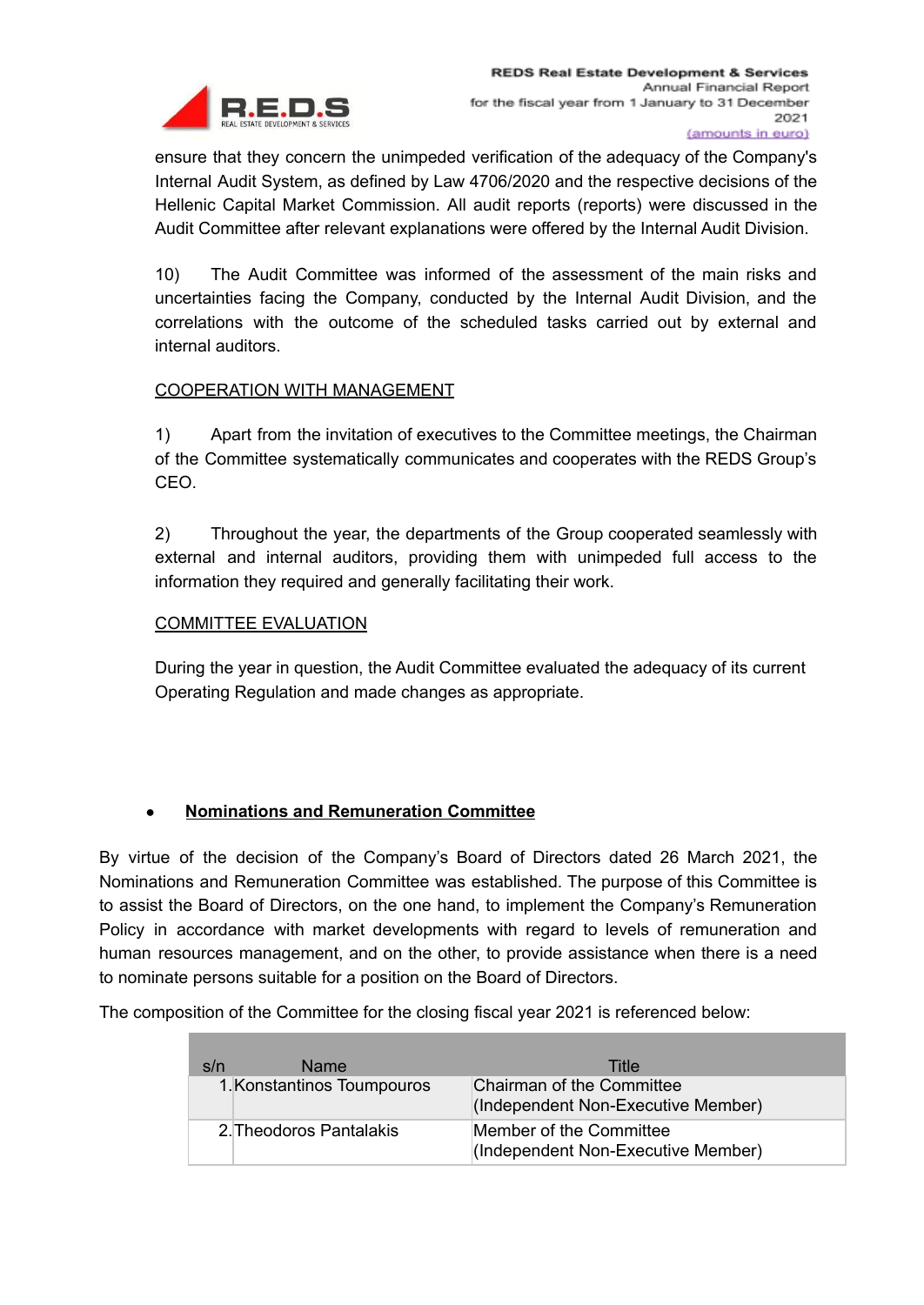

3.Alexandra Stavropoulou Member of the Committee (Non-Executive Member of the Board of Directors)

This Committee is responsible for the implementation of the Company's Remuneration Policy and for its revision. At the same time, if the need arises, it identifies and makes proposals to the Board of Directors in accordance with the Suitability Policy, of persons suitable for membership of the Board of Directors.

Proceedings of the Nominations and Remuneration Committee during the year 2021

The Nominations and Remuneration Committee held four (4) meetings in 2021, which were all held in full quorum. During the aforementioned meetings in the year 2021, the Committee worked out a range of issues and submitted proposals to the Board of Directors of the Company on issues including:

- The Suitability Policy for Members of the Board of Directors in accordance with Article 3 of Law 4706/2020;
- Remuneration of members of the Board of Directors and the Audit Committee:
- Updating of the Committee's Rules of Procedure
- g) Brief reference to the suitability policy adopted by the Company in accordance with Article 3 of Law 4706/2020

The Company, in compliance with the provisions of Article 3 of Law 4706/2020 and Circular No 60/18.09.2020 issued by the Hellenic Capital Market Commission, has a Suitability Policy for the Members of the Board of Directors, which was approved by decision of the Board of Directors of 7 June 2021 and subsequently by the decision of the Ordinary General Meeting of the Company Shareholders of 1 July 2021. The Suitability Policy determines all of the principles and criteria applicable during selection, replacement and renewal of the term of office of the members of the Board of Directors, in the context of evaluating individual and collective suitability. The criteria for assessing suitability are referenced as personal characteristics, including adequate knowledge, good repute and moral standing, absence of conflicts of interest, independence of judgment; and collective suitability, including adequate representation by gender, diversity.

In formulating the suitability policy, the overall framework of corporate governance applied by the Company, its corporate culture, the risk-taking disposition it has adopted, its size and internal organisation, as well as the nature, scale, and complexity of the Company's activities have all been taken into account.

The approved Suitability Policy is posted on the company's official website and specifically on the link [https://el.reds.gr/etairiki\\_diakybernisi/.](https://el.reds.gr/etairiki_diakybernisi/)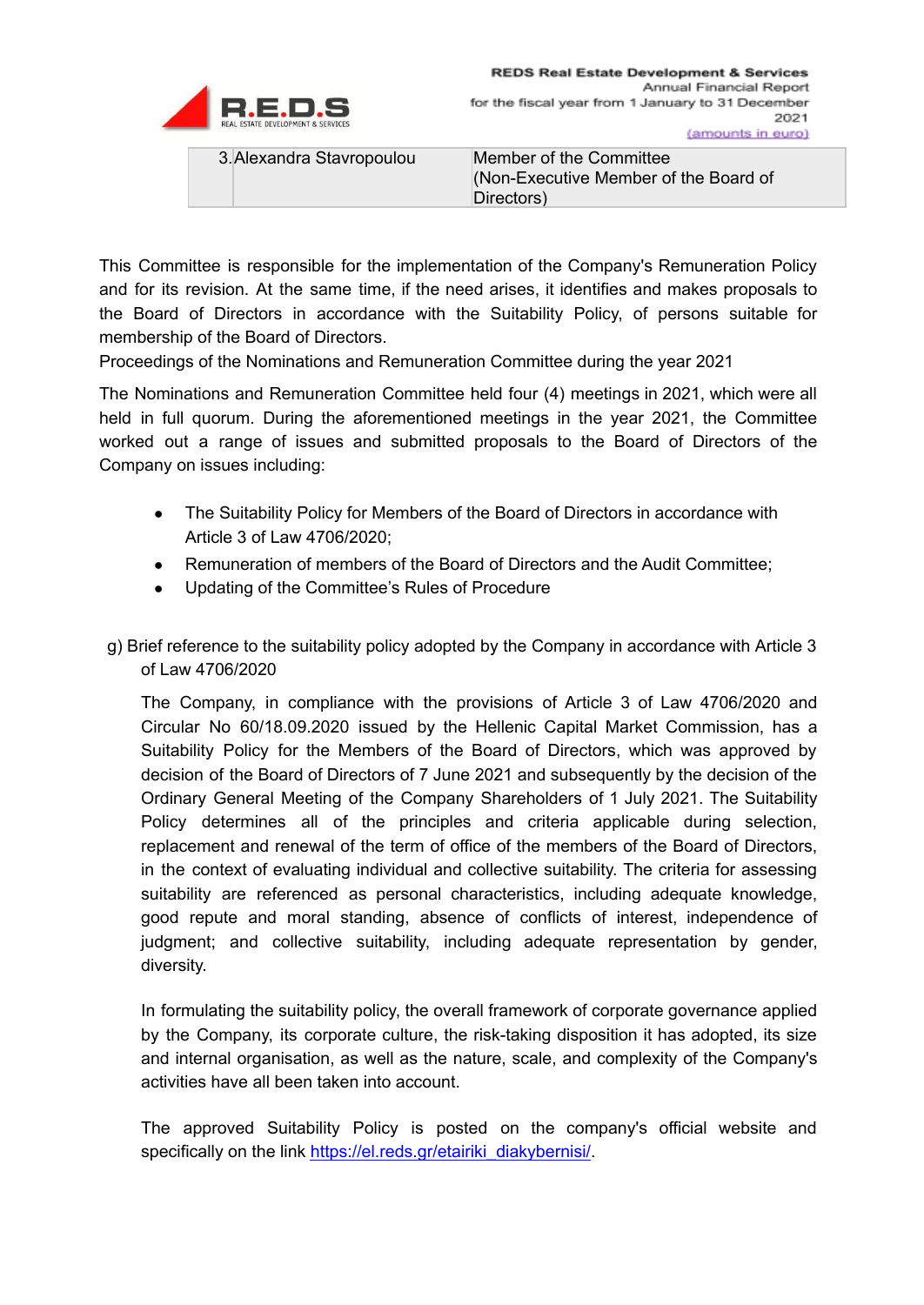

Kifisia, 3 May 2022

For the Board of Directors

THE CHAIRMAN OF THE BoD

CHRISTOS PANAGIOTOPOULOS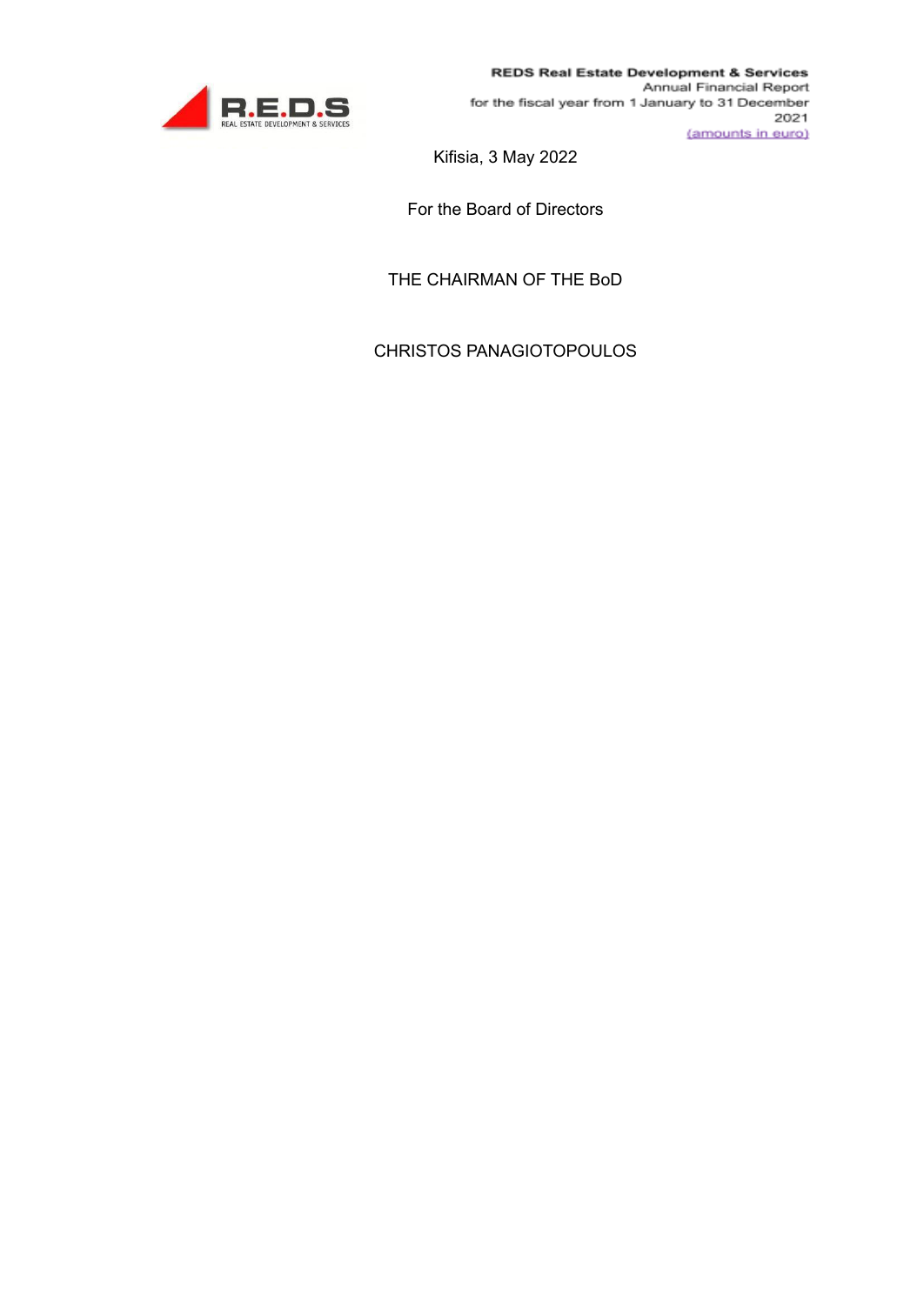

# **C. Independent Certified Auditor & Accountant's Report**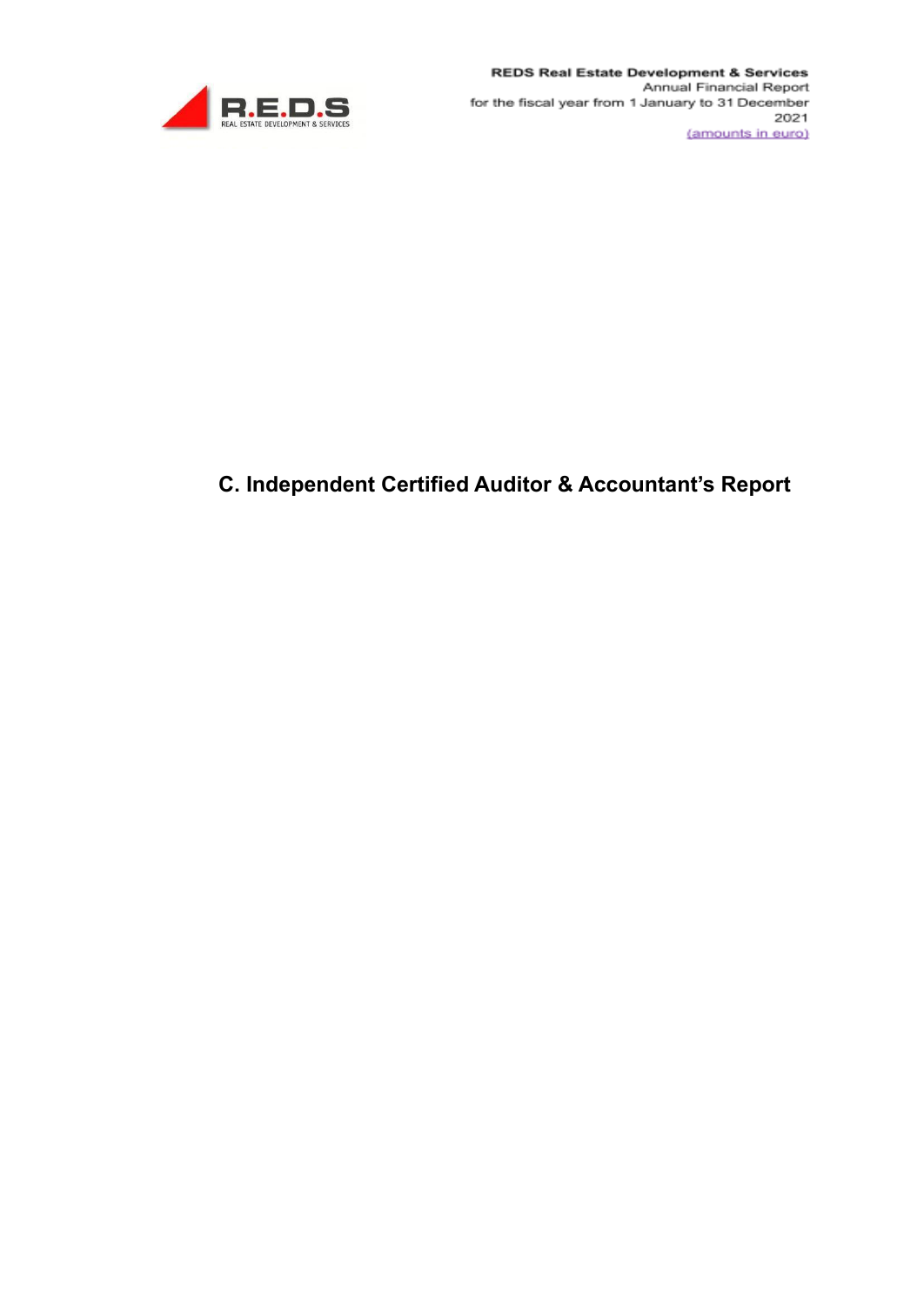

## **To the Shareholders of REDS SA Real Estate Development and Services Audit Report on**

#### **the Corporate and Consolidated Financial Statements**

#### **Opinion**

We have audited the corporate and consolidated financial statements of "REDS SA Real Estate Development and Services Société Anonyme" (Company and/or Group), which are comprised of the company and consolidated statement of financial position as of 31 December 2021, the company and consolidated income and comprehensive income statements, the statement of changes in equity and cash flow statement for the fiscal year ended on that date, as well as the notes to the corporate and consolidated financial statements which also include a summary of significant accounting policies.

In our opinion, the attached corporate and consolidated financial statements fairly present, in all material respects, the financial position of the Company and of the Group as at 31 December 2021, as well as its corporate and group financial performance and its corporate and consolidated cash flows for the year ended, in accordance with the International Financial Reporting Standards (IFRS), as these have been adopted by the European Union and in compliance with the regulatory requirements of Law 4548/2018.

#### **Basis of opinion**

We have conducted our audit in accordance with the International Auditing Standards, as transposed into the Greek legislation. Our responsibilities, according to these standards, are further described in the section of our report "Auditor's responsibilities in auditing the corporate and consolidated financial statements". We believe that the audit evidence we have obtained is sufficient and adequate as a basis for our audit opinion.

#### **Auditor's independence**

Throughout our appointment we remain independent of the Company and the Group in accordance with the Code of Conduct for Professional Auditors of the Board of International Standards of Auditors' Ethics incorporated into Greek law, and ethics requirements of Law 4449/2017 and Regulation (EU) No 537/2014 relating to the audit of corporate and consolidated financial statements in Greece. We have fulfilled our ethical obligations according to Law 4449/2017, Regulation (EU) No 537/2014 and the requirements of the IESBA Code.

We declare that our non-audit services to the Company and its subsidiaries were provided in accordance with the aforementioned conditions laid down by the applicable legislation, and we have not provided any non-audit services of the type prohibited by Article 5(1) of Regulation (EU) No 537/2014.

The non-audit services that we have provided to the Company and its subsidiaries during the year ended 31 December 2021 are disclosed in Note 34 of the attached corporate and consolidated financial statements.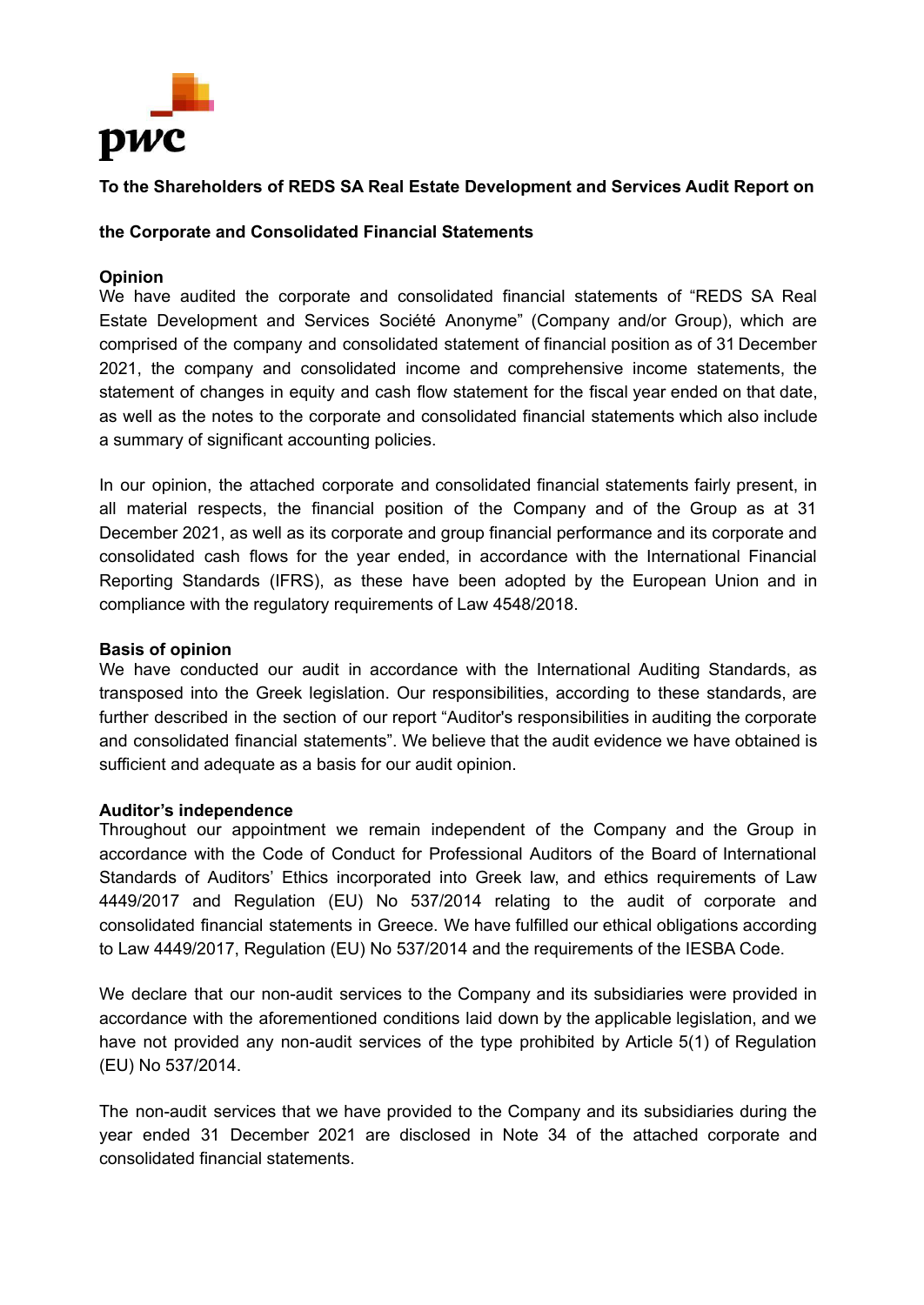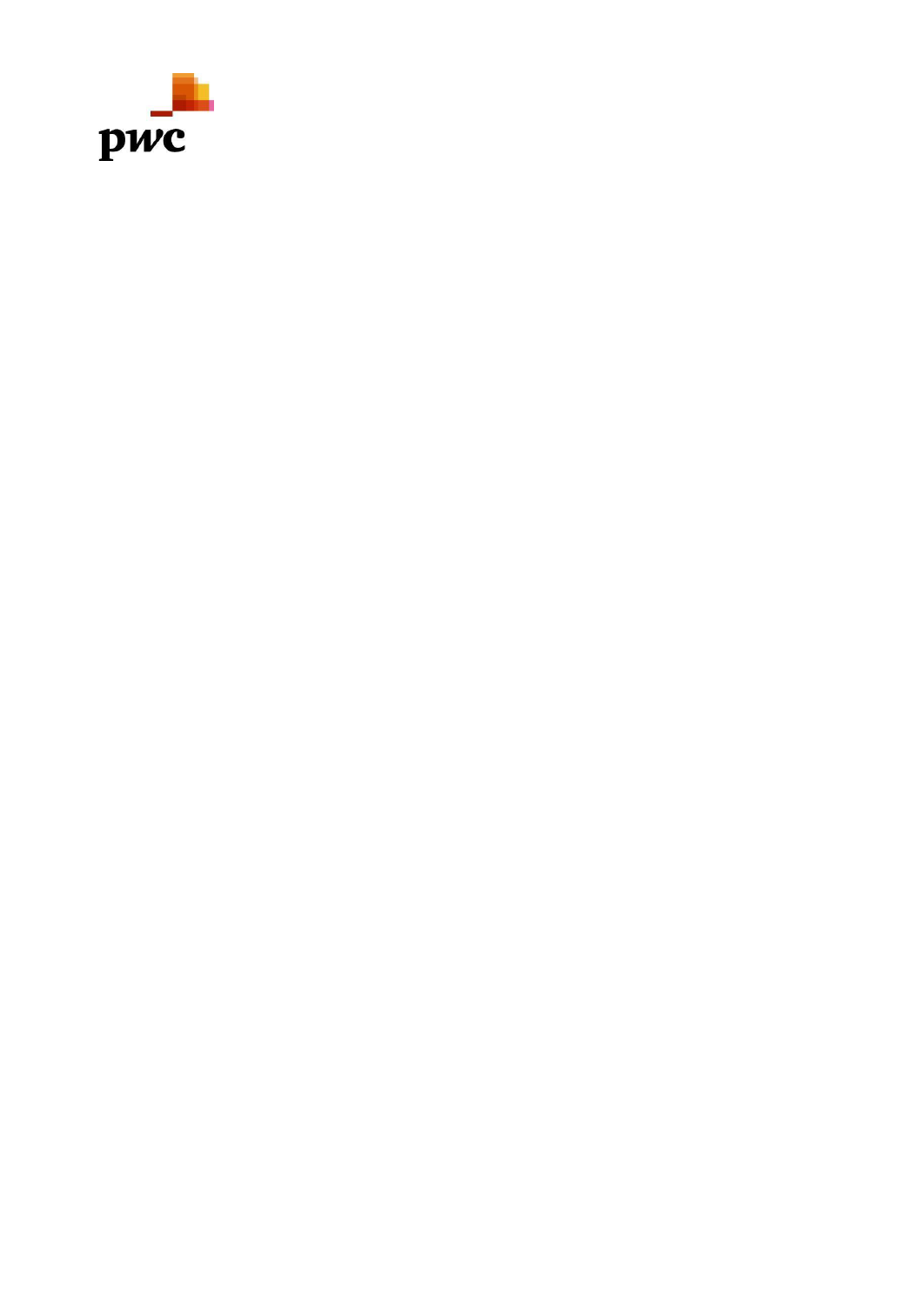

The main audit matters are those matters that, in our professional judgment, were of most significance in our audit of the company and its consolidated financial statements for the audited fiscal year. These matters were addressed in the context of our audit of the company and of the consolidated financial statements as a whole, and in forming our opinion thereon, and we do not provide a separate opinion on these matters.

| <b>Key audit issues</b>                                                                                                                                                                                                                                                                                                                                                                                                                                                                                                                                                                                                                                                       | The procedures that we have followed to address<br>the key audit issues                                                                                                                                                                                                                                                                                                                                                                                                                                                                                                                          |
|-------------------------------------------------------------------------------------------------------------------------------------------------------------------------------------------------------------------------------------------------------------------------------------------------------------------------------------------------------------------------------------------------------------------------------------------------------------------------------------------------------------------------------------------------------------------------------------------------------------------------------------------------------------------------------|--------------------------------------------------------------------------------------------------------------------------------------------------------------------------------------------------------------------------------------------------------------------------------------------------------------------------------------------------------------------------------------------------------------------------------------------------------------------------------------------------------------------------------------------------------------------------------------------------|
| Impairment assessment of real estate<br><i><b>investments</b></i><br>Notes 2.6, 2.10, 4a and 6 to the Corporate and<br><b>Consolidated Financial</b><br>Statements)<br>Investments in real estate property mainly<br>includes privately-owned plots of land and<br>buildings, which are held for long-term leases or                                                                                                                                                                                                                                                                                                                                                          | We have carried out the following audit procedures with<br>regard to the Group's real estate investments for the<br>vear ended 31 December 2021:<br>We have evaluated the Group's procedures for<br>assessing the recoverable value of real estate<br>investments and for reviewing potential impairment, in<br>order to determine whether they were carried out in<br>accordance with International Financial Reporting<br>Standards.                                                                                                                                                           |
| for future development.<br>The Group measures investments in real estate<br>property at acquisition cost, less accumulated<br>depreciation and any accumulated impairment<br>losses. The management assigns the valuation of Standards and International Financial Reporting<br>real estate investments at fair value to certified<br>external appraisers, in order to identify possible<br>impairment of their value, as well as for the<br>purposes of preparing financial statement<br>declarations regarding fair value, in accordance<br>with International Accounting Standard (IAS) 40,<br>IAS 16, as well as International Financial<br>Reporting Standard (IFRS) 13. | We have received the valuations of the Group's real<br>estate investments carried out by certified external<br>appraisers on behalf of the management, and have<br>confirmed that the valuation methods used to determine<br>fair values are acceptable under International Valuation<br>Standards, and are appropriate for determining the fair<br>value of real estate investments as at 31 December<br>2021.<br>We have compared the fair value of real estate<br>investments as presented in the above valuations<br>against the values shown in the Group's accounting<br>books and values. |
| As mentioned in Note 6 to the corporate and<br>consolidated financial statements, as of 31<br>December 2021, the book value of Company and<br>Group investments in property amounted to $66$<br>million and $\epsilon$ 124 million respectively,<br>corresponding to 12% and 89% of the respective<br>total value of their assets.                                                                                                                                                                                                                                                                                                                                            | We have evaluated and verified the capabilities,<br>independence and objectivity of the certified external<br>appraisers of the Group.<br>Given the subjectivity involved in determining the fair<br>value of real estate investments, the full extent of the<br>market knowledge                                                                                                                                                                                                                                                                                                                |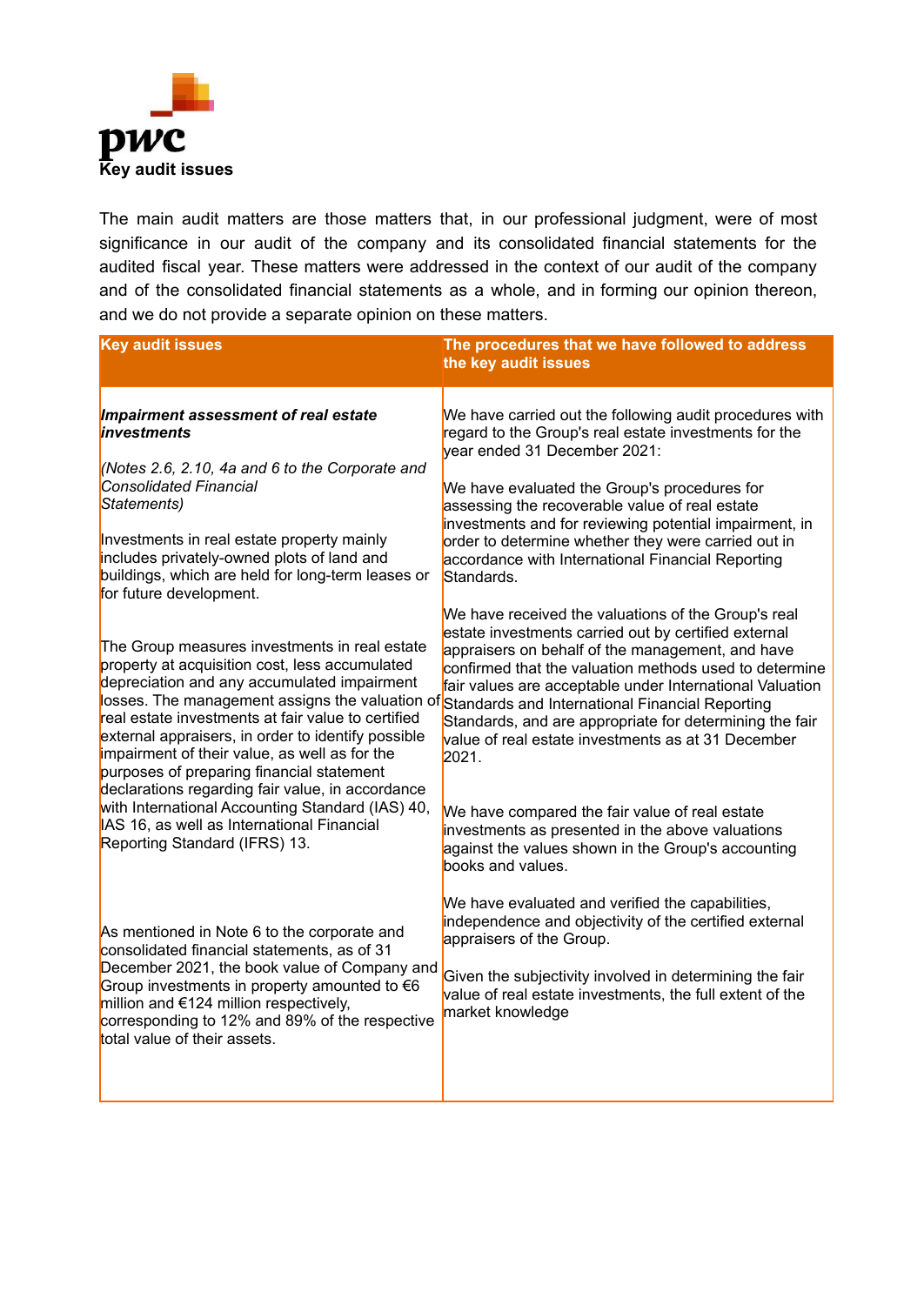

**Key audit issues The procedures that we have followed to address the key audit issues**

|                                                                                                 | required to determine appropriate assumptions,                                                                                                      |
|-------------------------------------------------------------------------------------------------|-----------------------------------------------------------------------------------------------------------------------------------------------------|
| The Company and the Group have reviewed                                                         | and the technical difficulties involved in applying<br>the possibility, as of 31 December 2021, that valuation methods, we worked with a specialist |
| there are reasonable and objective                                                              | external expert in real estate appraisal. In                                                                                                        |
| indications that real estate investments have                                                   | collaboration with the expert, we have evaluated                                                                                                    |
| been impaired.                                                                                  | the appropriateness and relevance of the<br>methodologies used, and the reasonableness of                                                           |
| The fair values of real estate investments                                                      | the key assumptions adopted in the evaluations                                                                                                      |
|                                                                                                 | were determined by management's certified carried out by the management's certified external                                                        |
| external appraisers in<br>accordance                                                            | with appraisers, and we have examined the consistency                                                                                               |
| valuation<br>international<br>standards,                                                        | with of the data.                                                                                                                                   |
| application of the discounted cash<br>flow                                                      | method in combination with the real estate Our audit procedures revealed that the estimation                                                        |
| market method, as well as the residual value of the recoverable amounts of real estate          |                                                                                                                                                     |
| method.                                                                                         | investments was based on reasonable                                                                                                                 |
|                                                                                                 | assumptions.                                                                                                                                        |
| The main assumptions underlying                                                                 | In addition, the valuations performed and the<br>assumptions used were within the expected limits                                                   |
| management's estimates of fair value are<br>those relating to the collection of contractual     | and in accordance with the current market                                                                                                           |
| rents, expected future market rent levels,                                                      | conditions.                                                                                                                                         |
| vacancy periods, maintenance obligations,                                                       |                                                                                                                                                     |
| the appropriate discount rates, as well as<br>returns on capital invested.                      | Finally, we have verified that the real estate                                                                                                      |
|                                                                                                 | investments of the Company and the Group are<br>appropriately disclosed in Note 6 to the corporate                                                  |
|                                                                                                 | and consolidated financial statements, in                                                                                                           |
| With regard to the real estate market and                                                       | accordance with the requirements of International                                                                                                   |
| residual value methods, the determination of                                                    | Accounting Standard (IAS) 40, IAS 16, as well as<br>International Financial Reporting Standard (IFRS)                                               |
| the fair value of land is based on findings<br>arising from research and collection of          | 13.                                                                                                                                                 |
| comparative data such as price per m <sup>2</sup> .                                             |                                                                                                                                                     |
|                                                                                                 |                                                                                                                                                     |
| As at 31.12.2021, the management of the                                                         |                                                                                                                                                     |
| Company and the Group, having taken into<br>account the valuations, as well as the              |                                                                                                                                                     |
| conditions in the real estate market,                                                           |                                                                                                                                                     |
| concluded that there is an impairment of the                                                    |                                                                                                                                                     |
| value of specific real estate and entered an<br>impairment provision of $\epsilon$ 3.0 million. |                                                                                                                                                     |
| Also, according to the valuations, there was                                                    |                                                                                                                                                     |
| a positive adjustment of the value of                                                           |                                                                                                                                                     |
| investments in real estate amounting to<br>$€3.7$ million for the year ended 31                 |                                                                                                                                                     |
| December 2021, due to a reversal of                                                             |                                                                                                                                                     |
| impairment that had been recognised in<br>previous years, mainly for the properties of          |                                                                                                                                                     |
| Kampa and the residential complex in                                                            |                                                                                                                                                     |
| Straoulesti, Romania.                                                                           |                                                                                                                                                     |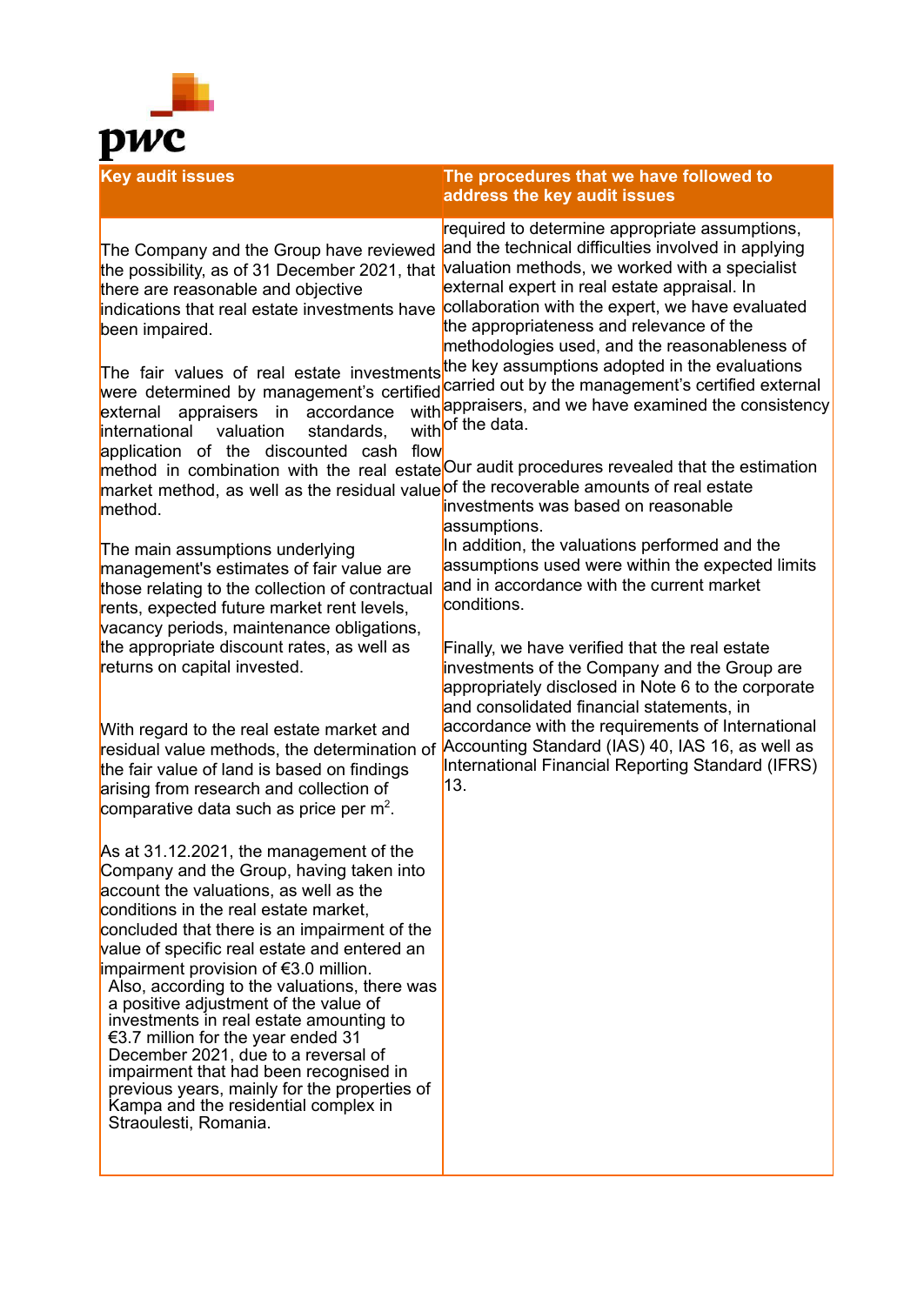

| <b>Key audit issues</b>                                                                                                                                                                                                                                                                                                                             | The procedures that we have followed to<br>address the key audit issues                                                                                                                                                                                                      |
|-----------------------------------------------------------------------------------------------------------------------------------------------------------------------------------------------------------------------------------------------------------------------------------------------------------------------------------------------------|------------------------------------------------------------------------------------------------------------------------------------------------------------------------------------------------------------------------------------------------------------------------------|
|                                                                                                                                                                                                                                                                                                                                                     |                                                                                                                                                                                                                                                                              |
| We have focused our attention on this issue<br>because of:                                                                                                                                                                                                                                                                                          |                                                                                                                                                                                                                                                                              |
| The significant proportion of real estate<br>investments in the total assets of the<br>Group, and<br>The importance of the assumptions and<br>estimates used by management to<br>determine fair value.                                                                                                                                              |                                                                                                                                                                                                                                                                              |
| <b>Basis for the preparation of the financial</b>                                                                                                                                                                                                                                                                                                   |                                                                                                                                                                                                                                                                              |
| <b>statements</b><br>(Notes 2.1, 3.1, 19 and 36 to the Corporate<br>and Consolidated Financial Statements)                                                                                                                                                                                                                                          | We have implemented the following procedures<br>with regard to evaluation of the suitability of the<br>going concern principle for the preparation of the<br>financial statements:                                                                                           |
| The Company and the Group prepare their<br>financial statements on the basis of the<br>going concern principle.<br>As at 31 December 2021, the Company and<br>the Group held short-term loans of about<br>€5.1 million and $€5.7$ million respectively,                                                                                             | We discussed with the Management the<br>key assumptions that were adopted in the<br>projected future cash flows and evaluated<br>the possible alternatives that have been<br>considered in order to address liquidity<br>issues, if they arise in the foreseeable<br>future. |
| and, thus, the short-term liabilities<br>presented in the statement of financial<br>position were significantly higher than the<br>current assets figures by $€5.2$ million for the<br>Company and €0.1 million for the Group.<br>The short-term borrowing of the Company<br>and the Group mainly concerns<br>planned installments of the Company's | We have reviewed the available<br>documents and the communication with<br>the financial bodies in relation to the<br>development of the negotiations for the<br>refinancing of the short-term loans of the<br>Company and the Group.                                         |
| bond loans payable within 2021. The<br>Management, having obtained the approval<br>of the financial bodies for the suspension of<br>the scheduled installments for 2021, is<br>currently at the final stage of advanced                                                                                                                             | We assessed the<br>financial standing of the Group for the next<br>12 months and examined the key<br>assumptions using of the information<br>available regarding loan agreements,<br>lending rates and payment schedules.                                                    |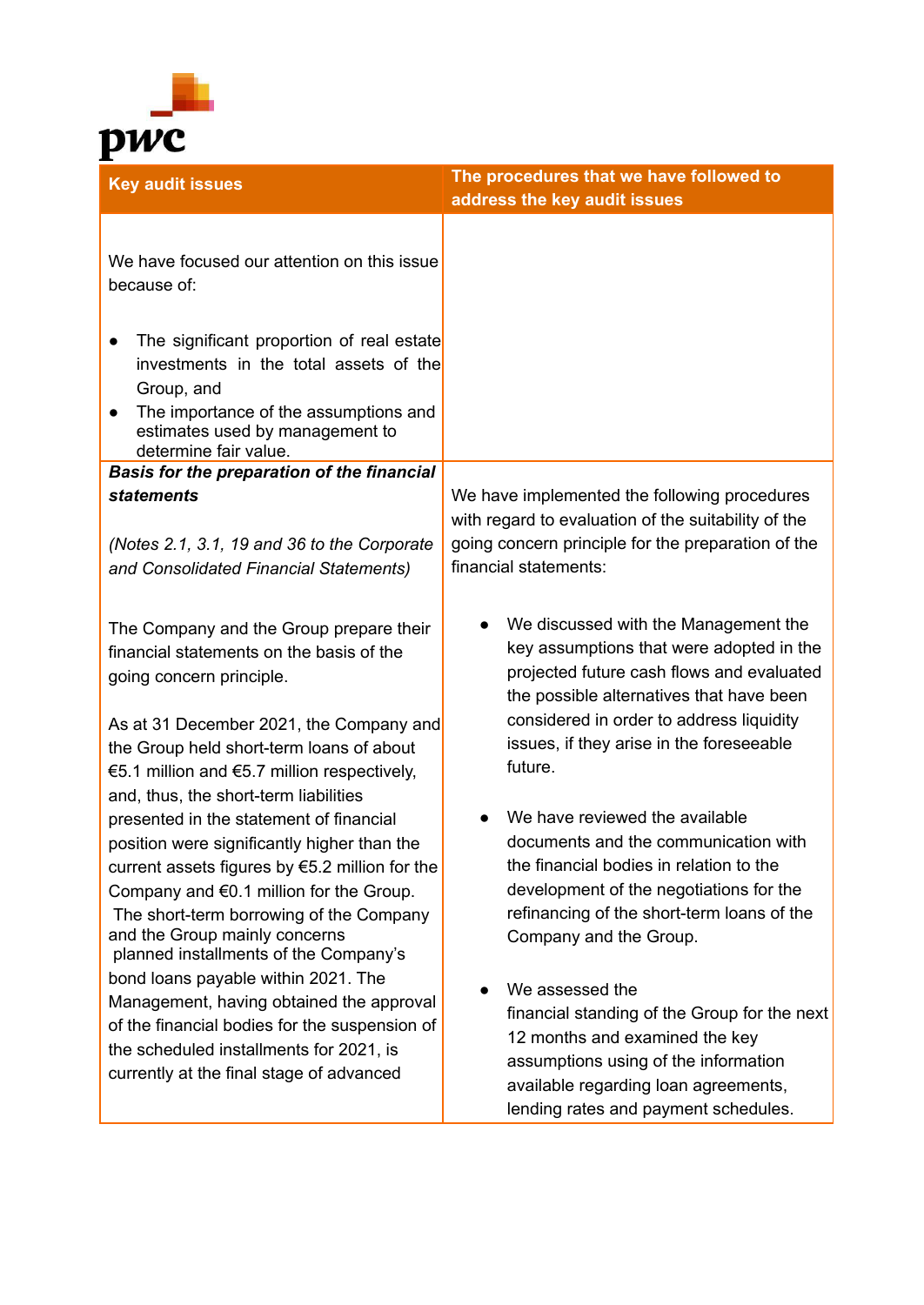

**Key audit issues The procedures that we have followed to address the key audit issues**

negotiations on the refinancing of the above short-term loans and estimates that the relevant contracts will soon be concluded. By the date publication hereof, the refinancing process has not been concluded, but the basic terms for the issue of the new common bond loan, which includes the refinancing of the existing loan, have been agreed. In addition, the uncertainty related to the ongoing impact of COVID-19 on the Group's performance and cash flow may have an impact on the Group's available liquidity in the near future. The coronavirus (COVID-19) pandemic continues to have a negative impact on both global and domestic economic activity, but at a slower pace. The COVID-19 pandemic continued to affect the Group's profitability and liquidity in 2021, mainly due to the suspension of the Smart Park and the statutory provision of rent reductions. The ability of the Company and the Group to operate smoothly as a going concern depends on the ability of Management to maintain liquidity at levels able to meet current financial and operating liabilities. Based on the foregoing and having taken into account the increased probability of successful completion of the negotiations for the refinancing of the Company's short-term borrowing, the management conducted an analysis of future cash flows, in order to assess the Group's ability to We have evaluated the conclusion of the Management that there is no substantial uncertainty with regard to the going concern principle. We have examined the adequacy and appropriateness of the respective disclosures of the Management in the financial statements. Based on our audit procedures, we found that the data of the evaluation carried out by the Management were based on reliable data and that the assumptions used were well founded and consistent with the estimates and plans of the Management, which support the accounting basis of the Group's continuing activity with which the financial statements were prepared and according to which there is no material uncertainty regarding the principle of going concern. We have also confirmed that the Management's disclosures on this issue in Note 2.1.1 of the financial statements are consistent with the relevant International Financial Reporting Standards.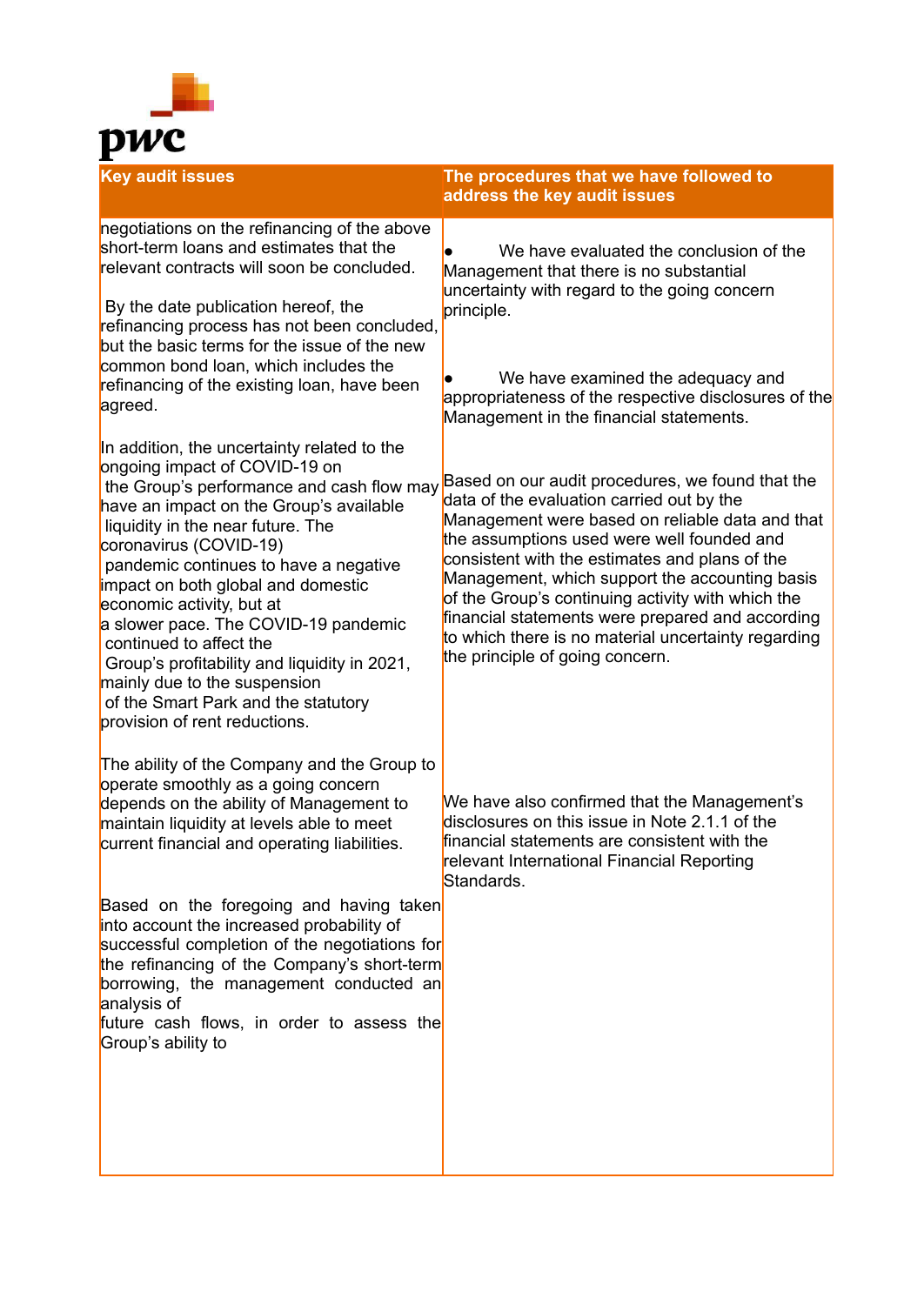

**Key audit issues The procedures that we have followed to address the key audit issues** have sufficient cash resources to finance its current working capital, significant investments and financing activities in the imminent future. Having examining all of these factors and taking into account, inter alia, the continuing compliance with the financial ratios required by the Group's loan agreements, the Management has concluded that there will be sufficient cash flows for the foreseeable future and the preparation of the financial statements using the going concern principle remains appropriate (Note 2.1). We focused on this area due to the impact of COVID-19 on the activities of the Group, the significant crisis required by management in terms of the completion of its negotiations with financial institutions regarding the refinancing of the existing short-term debt, but also due to the estimates and assumptions required by management in order to assess the ability of the Group to continue its activities smoothly in the foreseeable future.

#### **Other information**

The members of the Board of Directors are responsible for Other information. Other Information contained in the Annual Economic Report provided for in Law 3556/2007 means the Statements by the Members of the Board of Directors and the Management Report of the Board of Directors (but do not include the financial statements and the audit report thereon), which we received before the date of this auditor's report.

Our opinion on the corporate and consolidated financial statements does not cover the "Other Information" and, other than what is expressly stated in this section of our Report, we do not express an audit opinion or other assurance regarding it.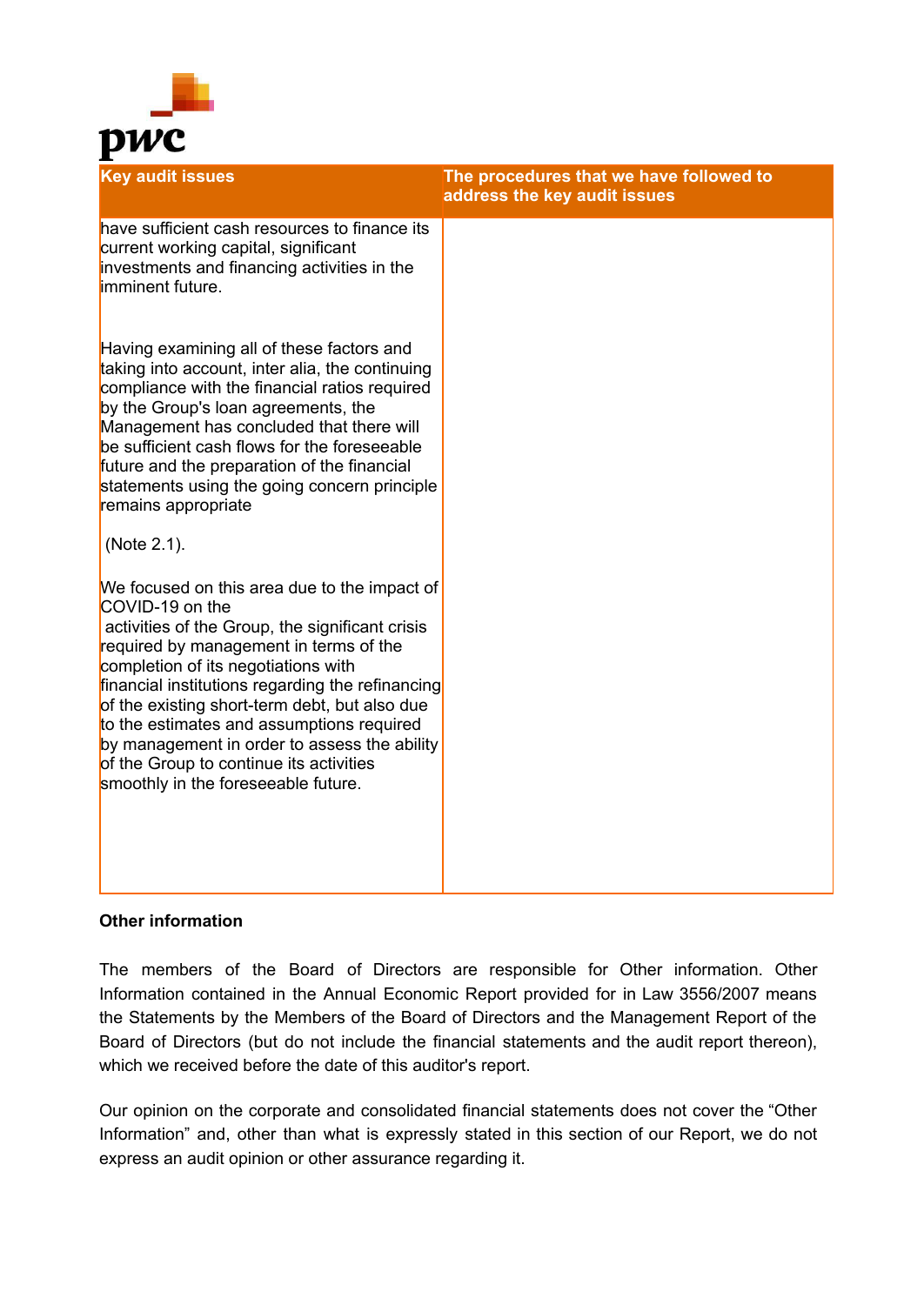

With regard to our audit of the corporate and consolidated financial statements, it is our responsibility to read the "Other Information" and thus consider whether it is materially inconsistent with the corporate and consolidated financial statements, or any knowledge we may have acquired in the course of our audit, or if it otherwise appears to be materially incorrect.

We have examined whether the Management Report of the Board of Directors includes the disclosures required by Codified Law 4548/2018, and that the Corporate Governance Statement provided for in Article 152 of Law 4548/2018 has been drafted.

Based on the work we performed during our audit, in our opinion:

- The information included in the Management Report of the Board of Directors for the year ended 31 December 2021 corresponds to the attached corporate and consolidated financial statements;
- The Board of Directors' Management Report has been drawn up in accordance with the current legal requirements of Articles 150, 151, 153 and 154 of Law 4548/2018;
- The Corporate Governance Statement provides the information referred to in Article 152(1)(c) & (d) of Law 4548/2018.

Moreover, on the basis of the knowledge and understanding we have gained during our audit in relation to the Company and the Group "REDS Real Estate and Services Development Societe Anonyme" and their operating environment, we are obliged to report whether we have identified material misstatements in the Management Report of its Board of Directors or the Other Information received prior to the date of this auditor's report. We have nothing to report on this matter.

# **Responsibilities of the Board of Directors and persons responsible for governance with regard to corporate and consolidated financial statements**

The Board of Directors is responsible for the preparation and fair presentation of the corporate and consolidated financial statements, in accordance with the International Financial Reporting Standards, as these have been adopted by the European Union, the requirements of Law 4548/2018, and for such audit safeguards that the Board of Directors finds necessary in order to ensure the preparation of the corporate and consolidated financial statements that are free of any material misstatements, due either to fraud or error.

In preparing the corporate and consolidated financial statements, the Board of Directors is responsible for assessing the Company and the Group's capacity to continue their activities, disclosing if applicable any issues related to continued activity and use of the going concern accounting principle, unless the Board of Directors either intends to liquidate the Company and the Group or to discontinue its activities or has no other realistic option than to take such actions.

Persons responsible for corporate governance have the responsibility for oversight of the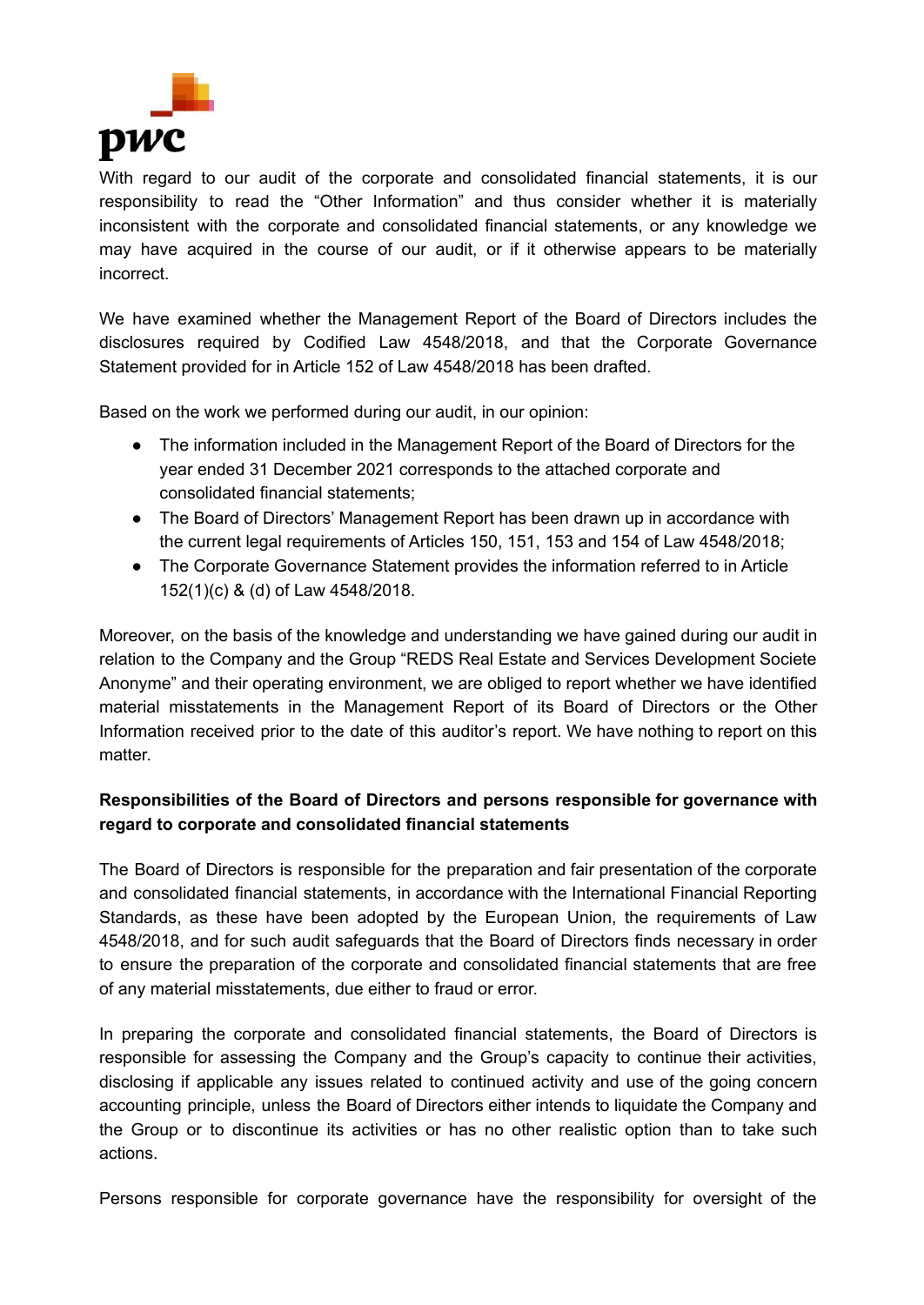

#### **Auditor's responsibilities for the audit of corporate and consolidated financial statements**

Our objectives are to obtain reasonable assurance as to whether the corporate and consolidated financial statements as a whole are free from material misstatement due to fraud or error and to issue an auditor's report containing our opinion. The reasonable assurance is a high level of assurance, but it is not a guarantee that the audit carried out in accordance with the IAS, incorporated into the Greek Legislation, will always identify a material misstatement, when such a misstatement exists. Errors may arise from fraud or error and are considered material when, individually or in aggregate, they could reasonably be expected to influence the financial decisions of users made on the basis of these corporate and consolidated financial statements.

As an auditing duty, according to the IAS incorporated into the Greek Legislation, we exercise professional judgment and maintain professional skepticism throughout the audit. Furthermore:

- We identify and assess the risks of material misstatements in the corporate and consolidated financial statements, whether due to fraud or error, by designing and performing audit procedures that respond to those risks and we obtain audit evidence that is sufficient and appropriate to provide a basis for our opinion. The risk of failing to identify a material misstatement due to fraud is higher than that due to error, since fraud may involve collusion, forgery, deliberate omissions, false assertions or the bypassing of internal audit safeguards.
- We aim to understand internal audit-related safeguards for the purpose of designing audit procedures appropriate to the circumstances, but not with a view to expressing an opinion on the effectiveness of the Company's and the Group's internal control safeguards.
- We assess the appropriateness of the accounting policies and methods used and the reasonableness of accounting estimates and disclosures made by the Board of Directors.
- We decide on the appropriateness of the Board of Directors' use of the accounting principle on a going concern basis and based on the audit evidence that has been obtained as to whether there is material uncertainty about events or circumstances that may indicate material uncertainty as to the ability of the Company and the Group to continue their activity. If we conclude that there is material uncertainty, we are required to focus attention in the auditor's report on such disclosures in the company and consolidated financial statements, or indicate whether these disclosures are insufficient to differentiate our opinion. Our findings are based on audit evidence obtained up to the date of the auditor's report. However, future events or conditions may result in the Company and the Group ceasing to operate as a going concern.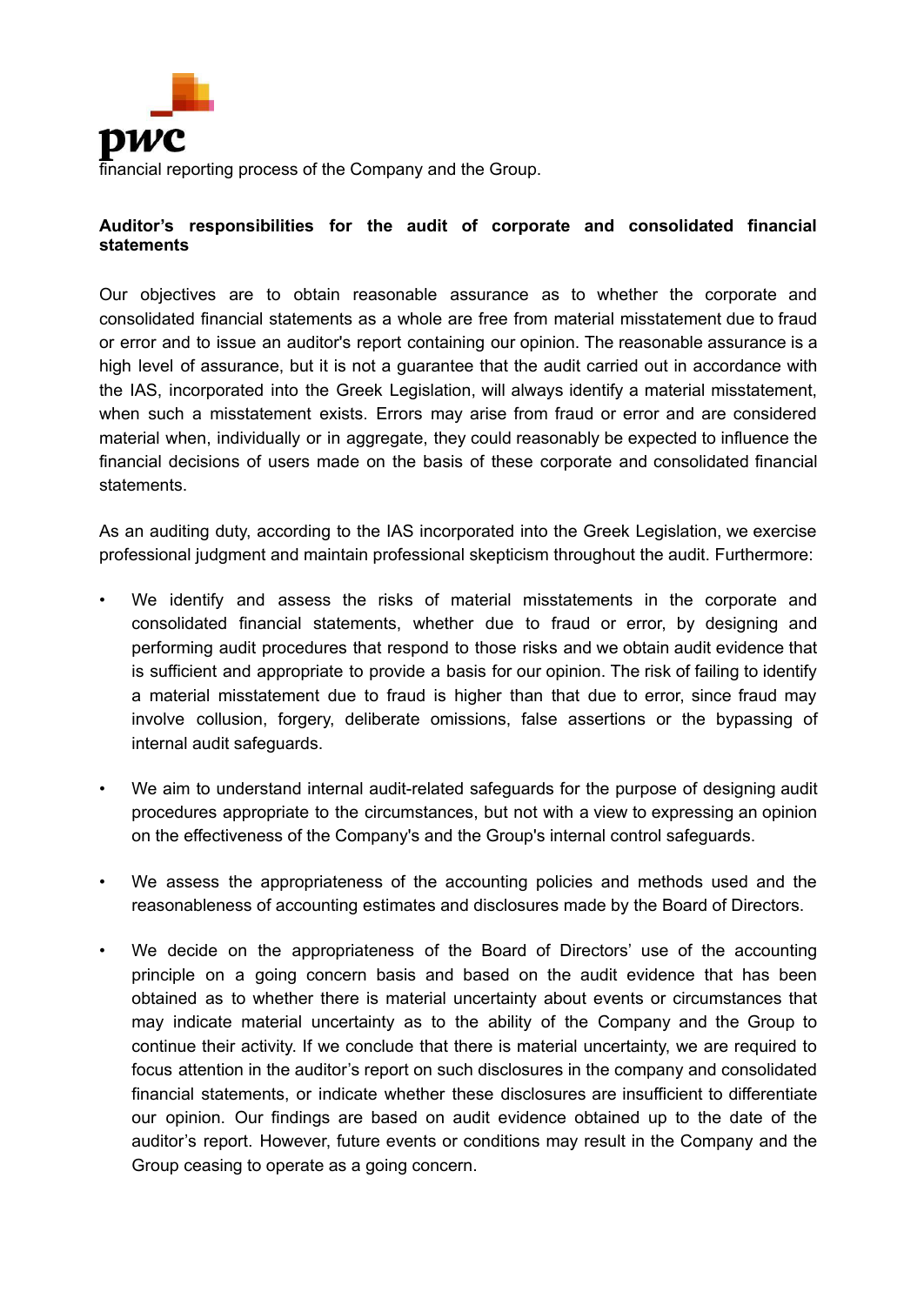

- We evaluate the overall presentation, structure and content of the corporate and consolidated financial statements, including disclosures, as well as whether the corporate and consolidated financial statements reflect the underlying transactions and events in a manner that ensures their reasonable presentation.
- We gather sufficient and appropriate audit evidence regarding the financial information of the entities or business activities within the Group in order to express an opinion on the corporate and consolidated financial statements. We are responsible for guiding, supervising and executing the audit of the Company and the Group. We remain exclusively responsible for our audit opinion.

Among other issues, we report to those responsible for governance, the scope and timing of the audit, as well as important audit findings, including any significant deficiencies in the internal audit that we identify during our audit.

In addition, we declare to those responsible for governance that we have complied with the ethical requirements vis-a-vis our independence, and we disclose to them all relationships and other issues that may reasonably be considered to affect our independence and the relevant protection measures, where appropriate.

Of the issues that have been communicated to those responsible for governance, we set out those issues that were of paramount importance to auditing the Corporate and Consolidated Financial Statements for the audited financial year and are therefore key audit matters. We describe these issues in the auditor's report.

## **Report on other legal and regulatory requirements**

## **1. Supplementary Report to the Audit Committee**

Our opinion on the attached corporate and consolidated financial statements is consistent with the Supplementary Report submitted to the Company's Audit Committee as per Article 11 of Regulation (EU) No 537/2014.

## **2. Appointment of Auditor**

We were first appointed as Certified Auditors Accountants of the Company by the annual ordinary general meeting of Shareholders of 21 June 2006. Our appointment has been successively renewed without interruption, for a total period of 16 years, by decisions of the Annual Ordinary General Meeting of Shareholders.

## **3. Operating Regulations**

The Company has an Operating Regulation with the content provided for in Article 14 of Law 4706/2020.

## **4. Assurance Report on the European Single Electronic Format**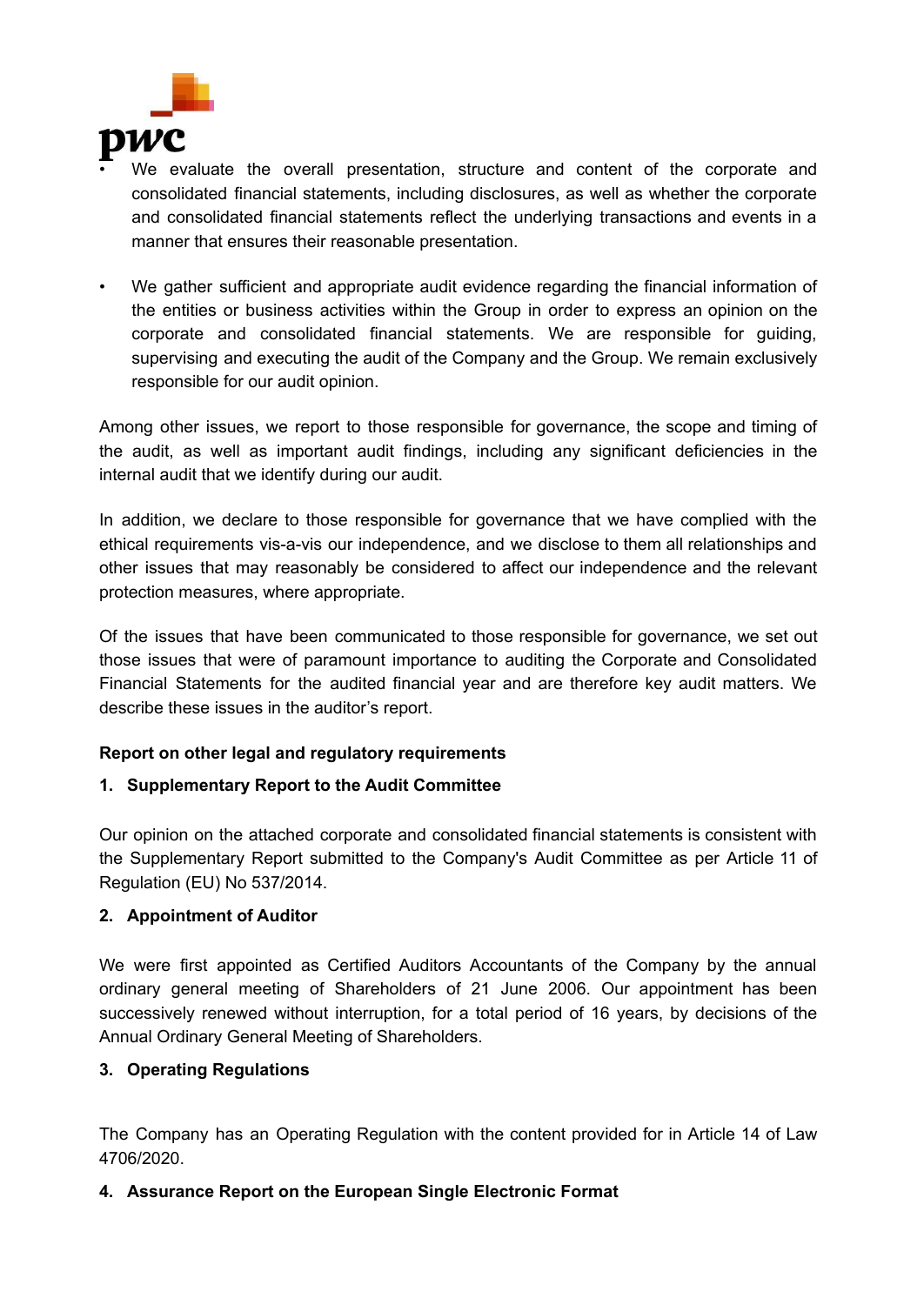

We examined the digital records of the Company and the Group, which were compiled in accordance with the European Single Electronic Format (ESEF) defined by the Commission Delegated Regulation (EU) 2019/815, as amended by Regulation (EU) 2020/1989 (hereinafter the "ESEF Regulation"), which include the corporate and consolidated financial statements of the Company and the Group for the year ended 31 December 2021, in the format XHTML 2138008XMMJA4T8NXY81-2021-12-31-en.xhtml, as well as the stipulated file XBRL 2138008XMMJA4T8NXY81-2021-12-31-en.zip with the appropriate marking, on the aforementioned consolidated financial statements.

#### **Regulatory framework**

The digital records of the European Single Electronic Format shall be compiled in accordance with the ESEF Regulation and the Interpretative Communication of the European Commission of 10 November 2020 (2020/C 379/01), as provided for in Law 3556/2007 and the relevant communications of the Hellenic Capital Market Commission and the Athens Stock Exchange (hereinafter the "ESEF Regulatory Framework").

In summary, this Framework includes, inter alia, the following requirements:

- All annual financial reports should be in XHTML format.
- For consolidated financial statements in accordance with International Financial Reporting Standards, the financial information contained in the Statement of Comprehensive Income, the Statement of Financial Position, the Statement of Changes in Equity and the Cash Flow Statement, should be labelled with XBRL (XBRL 'tags'), in accordance with the ESEF Taxonomy, as applicable. The technical specifications for ESEF, including the relevant classification, are set out in the ESEF Regulatory Technical Standards.

The requirements set out in the current ESEF Regulatory Framework are appropriate criteria for reaching a reasonable assurance conclusion.

#### **Responsibilities of Management and those responsible for governance**

Management is responsible for the preparation and submission of the corporate and consolidated financial statements of the Company and the Group, for the year ended December 31, 2021, in accordance with the requirements set by the ESEF Regulatory Framework, as well as for those internal safeguards that Management deems necessary to enable the preparation of digital files free of material error, due to either fraud or error.

#### **Auditor's Responsibilities**

It is our responsibility to plan and carry out this assurance work, in accordance with Decision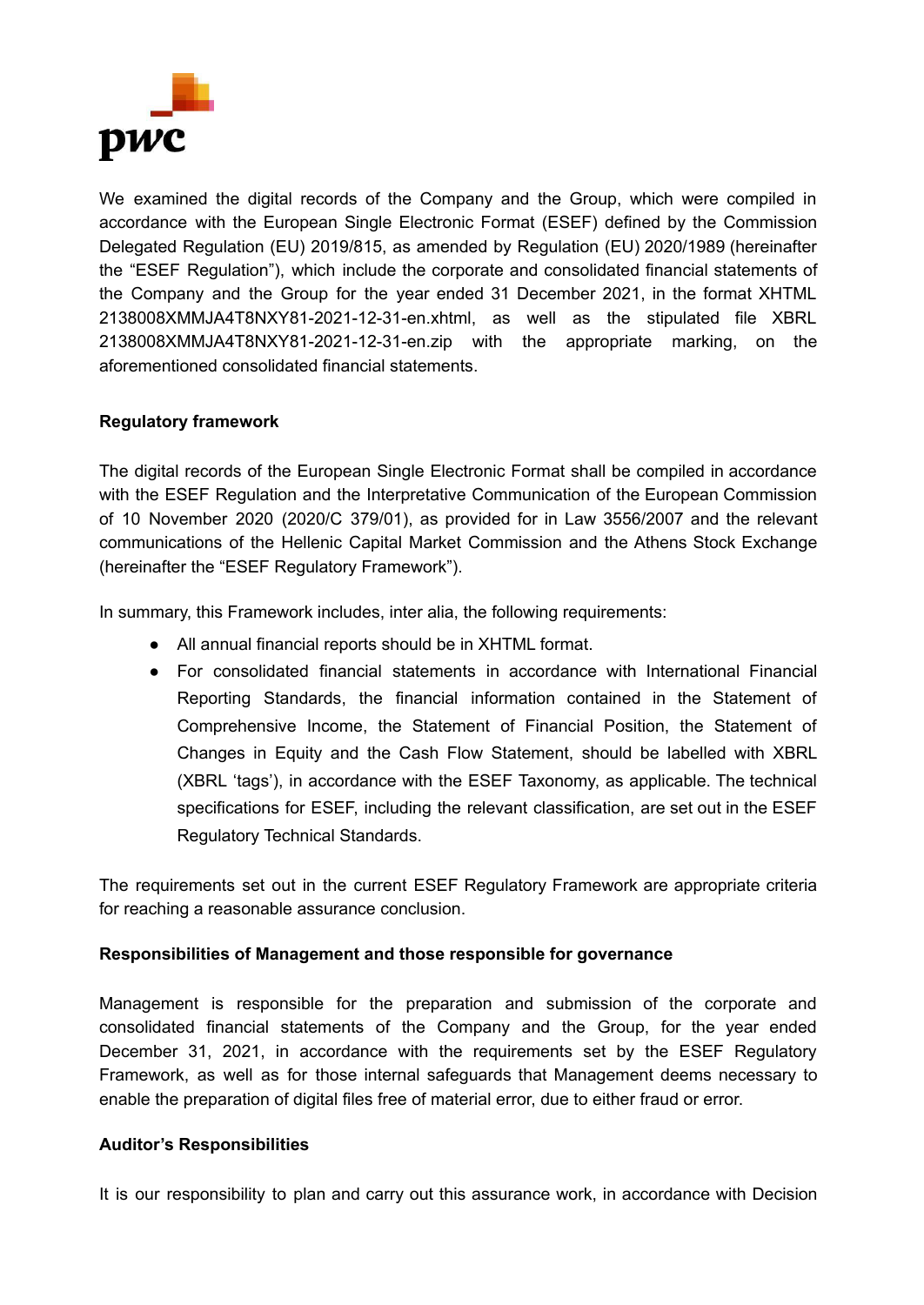

No 214/4/11.02.2022 of the BoD of the Hellenic Accounting and Auditing Standards Oversight Board (HAASOB) and the "Guidelines on the work and the assurance report of the Certified Public Accountants on the European Single Electronic Format (ESEF) of issuers with securities listed on a regulated market in Greece" as issued by the Board of Certified Auditors on 14/02/2022 (hereinafter "ESEF Guidelines"), in order to obtain reasonable assurance that the corporate and consolidated financial statements of the Company and the Group prepared by Management in accordance with ESEF comply, in all material respects, with the current ESEF Regulatory Framework.

Our work was carried out in accordance with the Code of Conduct for Professional Auditors of the Board of International Standards of Auditors' Ethics incorporated into Greek law, and we have also fulfilled the ethical obligations of independence, pursuant to Law 4449/2017 and Regulation (EU) 537/2014.

Our assurance work is limited to the items included in the above ESEF Guidelines and was conducted in accordance with the International Standard on Assurance Engagements 3000, "Assurance Engagements Other Than Audits or Reviews of Historical Financial Information". Reasonable assurance is a high level of assurance, but it is not a guarantee that this work will always detect a material error regarding non-compliance with the requirements of the ESEF Regulation.

#### **Conclusion**

Based on the work performed and the evidence obtained, we conclude that the corporate and consolidated financial statements of the Company and the Group, for the year ended 31 December 2021, in the XHTML file format 2138008XMMJA4T8NXY81-2021- 12-31-el.xhtml, as well as the required file XBRL 2138008XMMJA4T8NXY81-2021-12-31-el.zip with the appropriate marking, on the above-mentioned consolidated financial statements, have been prepared in accordance with the requirements of the ESEF Regulatory Framework, in all material respects.



Athens, 3 May 2022

The Certified Public Auditor-Accountant

PricewaterhouseCoopers

Audit Firm SA

268, Kifissias Ave

153 32 Chalandri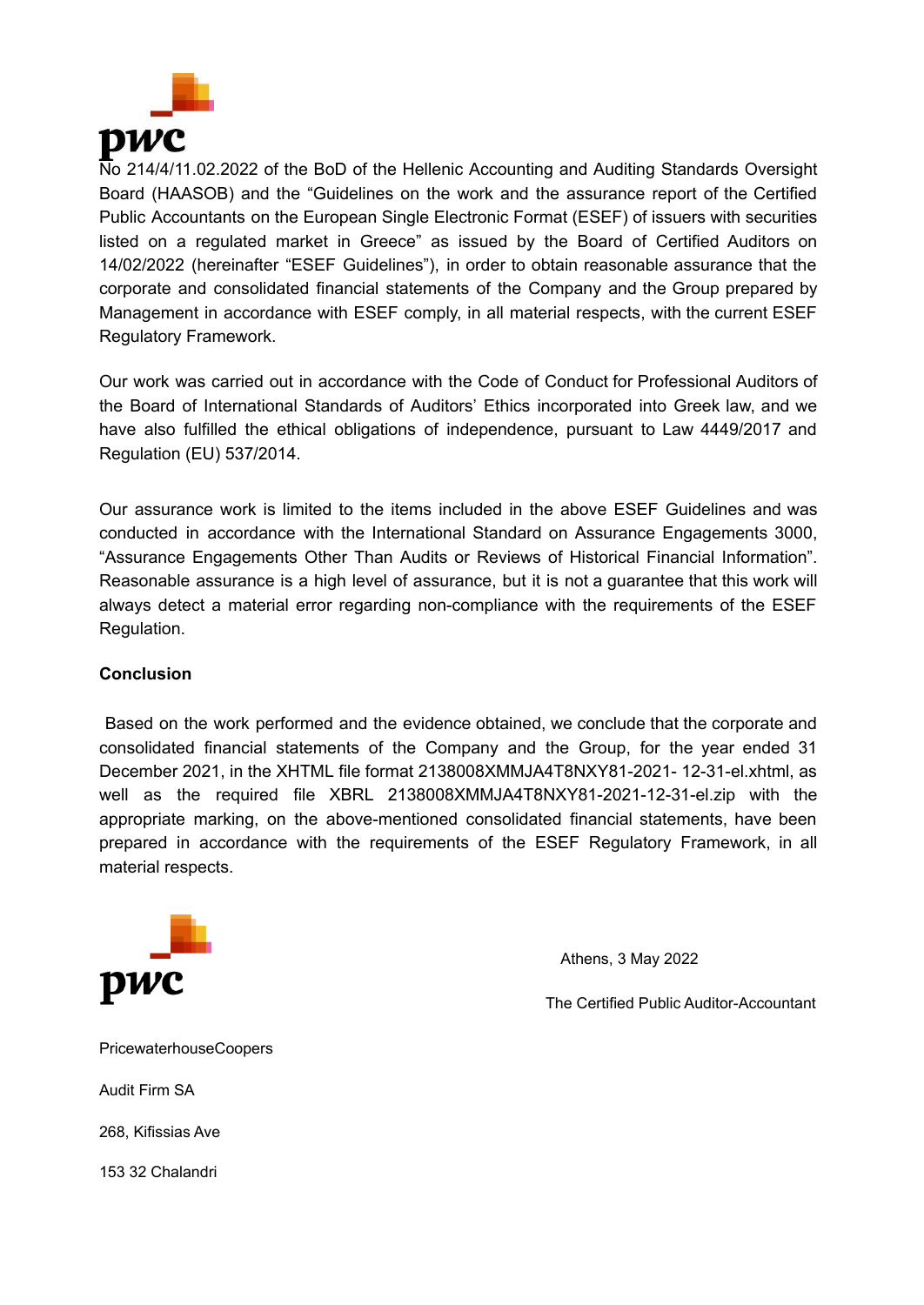

Sokratis Leptos Bourtzis

Institute of Certified Public Accountants

Reg. No. 41541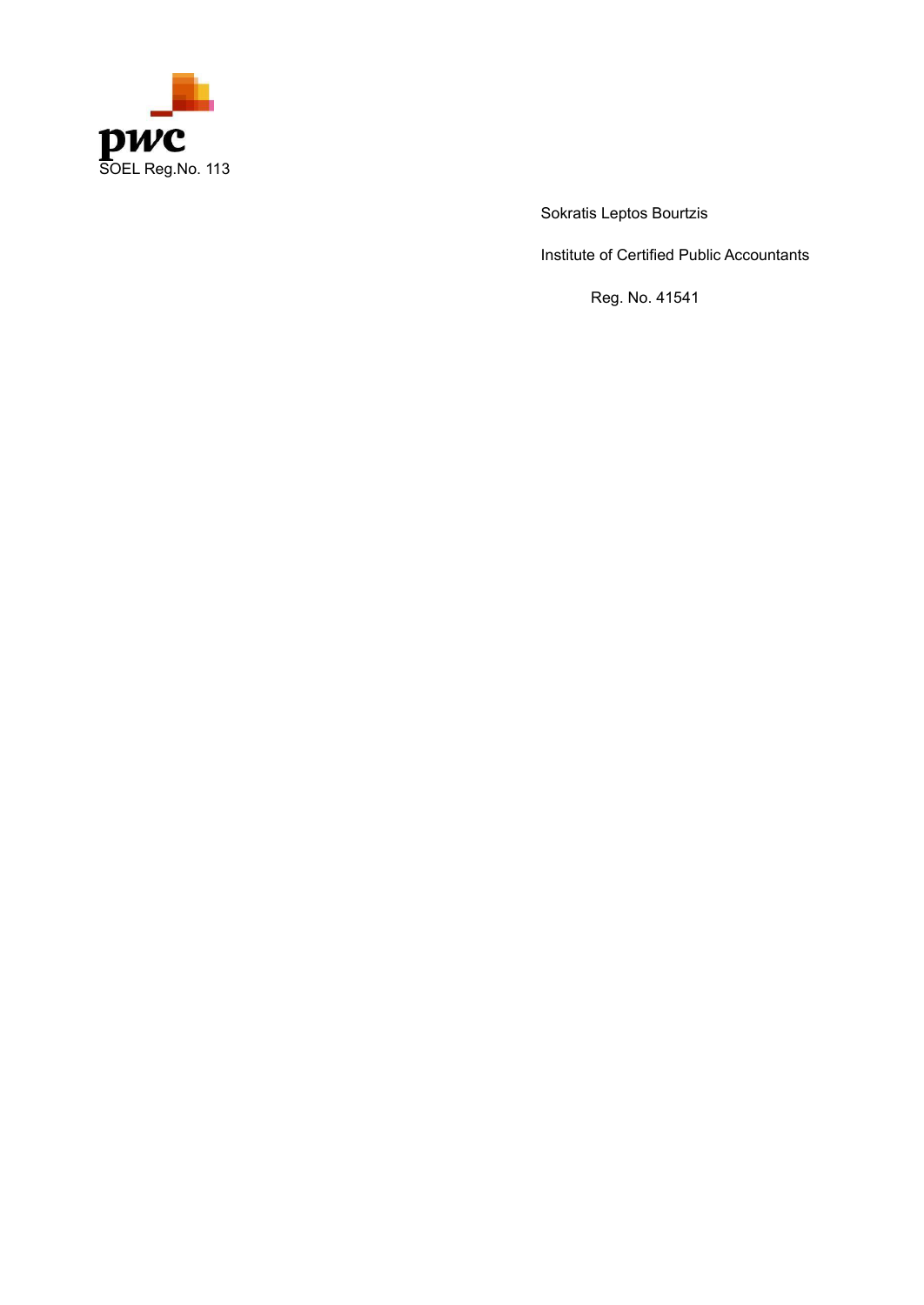

**REDS Real Estate Development & Services** Annual Consolidated & Corporate Financial Statements in accordance with the IFRSs for the fiscal year from 1 January to 31 December 2021 (amounts in euro)

# **D. Annual Financial Statements (Consolidated & Corporate)**

Prepared in accordance with the International Financial Reporting Standards (IFRS) as adopted by the European Union

for the year ended 31 December 2021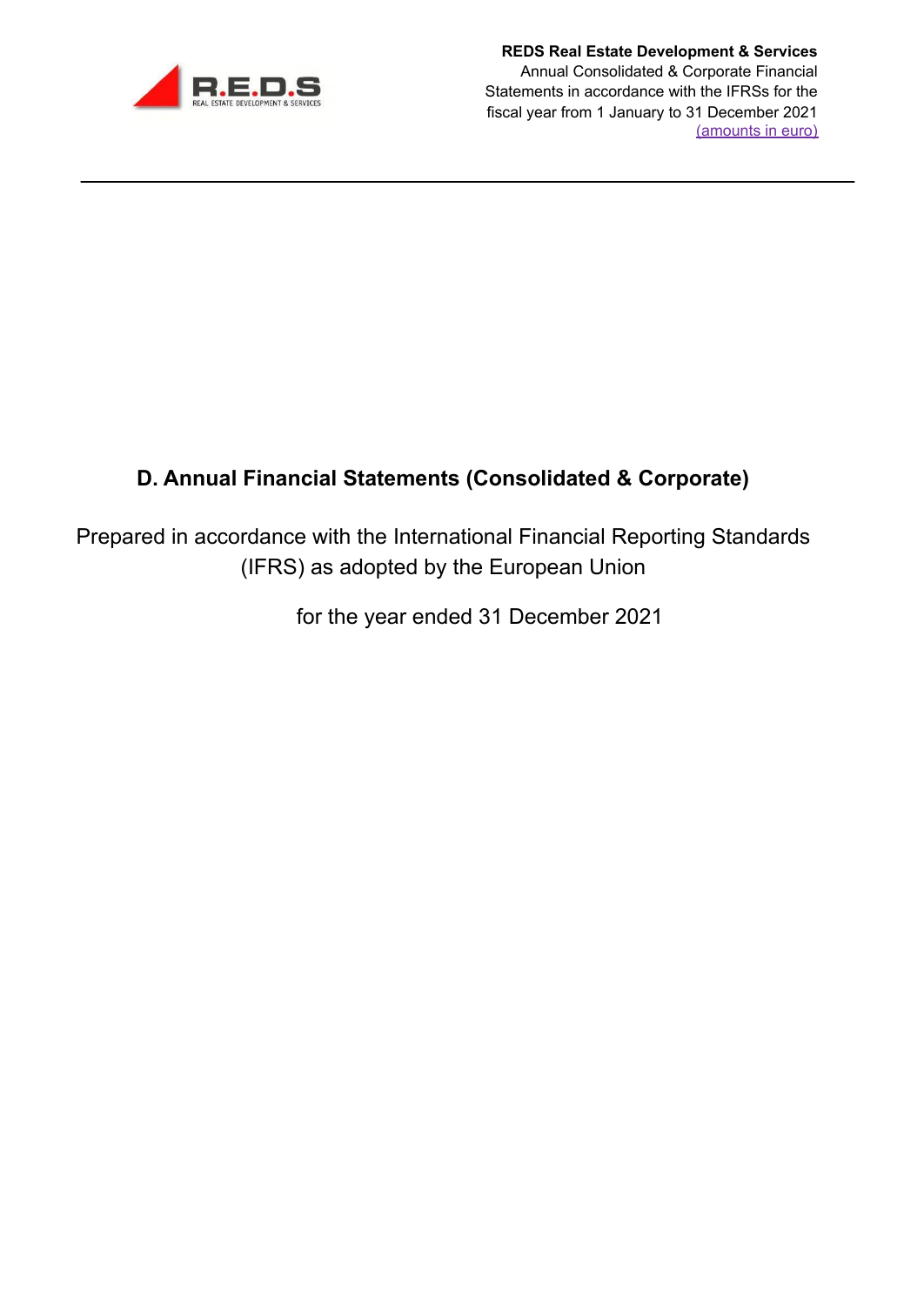#### **REDS Real Estate Development & Services**



Annual Consolidated & Corporate Finance Statements in accordance with the IFRSs for the fiscal year from 1 January to 31 December 2021

(amounts in euro)

| <b>Contents</b> |      |                                                                         | <u>tamounis</u> |
|-----------------|------|-------------------------------------------------------------------------|-----------------|
|                 |      | <b>Statement of Financial Position (Consolidated and Separate)</b>      | 69              |
|                 |      | <b>Income Statement (Consolidated &amp; Corporate)</b>                  | 70              |
|                 |      | <b>Statement of Comprehensive Income (Consolidated &amp; Corporate)</b> | 71              |
|                 |      | <b>Statement of Changes in Equity (Consolidated &amp; Corporate)</b>    | 72              |
|                 |      | Notes to the financial statements (Consolidated & Corporate)            | 75              |
| 1               |      | <b>General information</b>                                              | 75              |
| $\mathbf{2}$    |      | <b>Summary of significant accounting policies</b>                       | 75              |
|                 | 2.1  | Basis for preparation of the financial statements                       | 75              |
|                 |      | 2.1.1. Going concern                                                    | 76              |
|                 |      | 2.1.2. Macroeconomic conditions in Greece                               | 78              |
|                 | 2.2  | New standards, amendments to standards and interpretations              | 78              |
|                 | 2.3  | Consolidation                                                           | 81              |
|                 | 2.4  | Segment reporting                                                       | 82              |
|                 | 2.5  | Foreign exchange conversions                                            | 82              |
|                 | 2.6  | Investment property                                                     | 83              |
|                 | 2.7  | Leases                                                                  | 84              |
|                 | 2.8  | Property, plant and equipment                                           | 85              |
|                 | 2.9  | Intangible Assets                                                       | 86              |
|                 | 2.10 | Impairment of non-financial assets                                      | 86              |
|                 | 2.11 | <b>Financial assets</b>                                                 | 86              |
|                 | 2.12 | Inventory                                                               | 88              |
|                 | 2.13 | Trade and other receivables                                             | 88              |
|                 | 2.14 | Cash and cash equivalents                                               | 88              |
|                 |      | 2.15 Committed deposits                                                 | 88              |
|                 | 2.16 | Equity                                                                  | 89              |
|                 | 2.17 | <b>Borrowings</b>                                                       | 89              |
|                 | 2.18 | <b>Financial derivatives</b>                                            | 89              |
|                 | 2.19 | Current and deferred taxation                                           | 90              |
|                 | 2.20 | Employee benefits                                                       | 91              |
|                 | 2.21 | Provisions                                                              | 93              |
|                 | 2.22 | Recognition of revenues                                                 | 93              |
|                 | 2.23 | Distribution of dividends                                               | 93              |
|                 | 2.24 | Trade and other payables                                                | 94              |
|                 | 2.25 | Costs of borrowing                                                      | 94              |
|                 | 2.26 | Interest income and expenses                                            | 94              |
|                 |      |                                                                         |                 |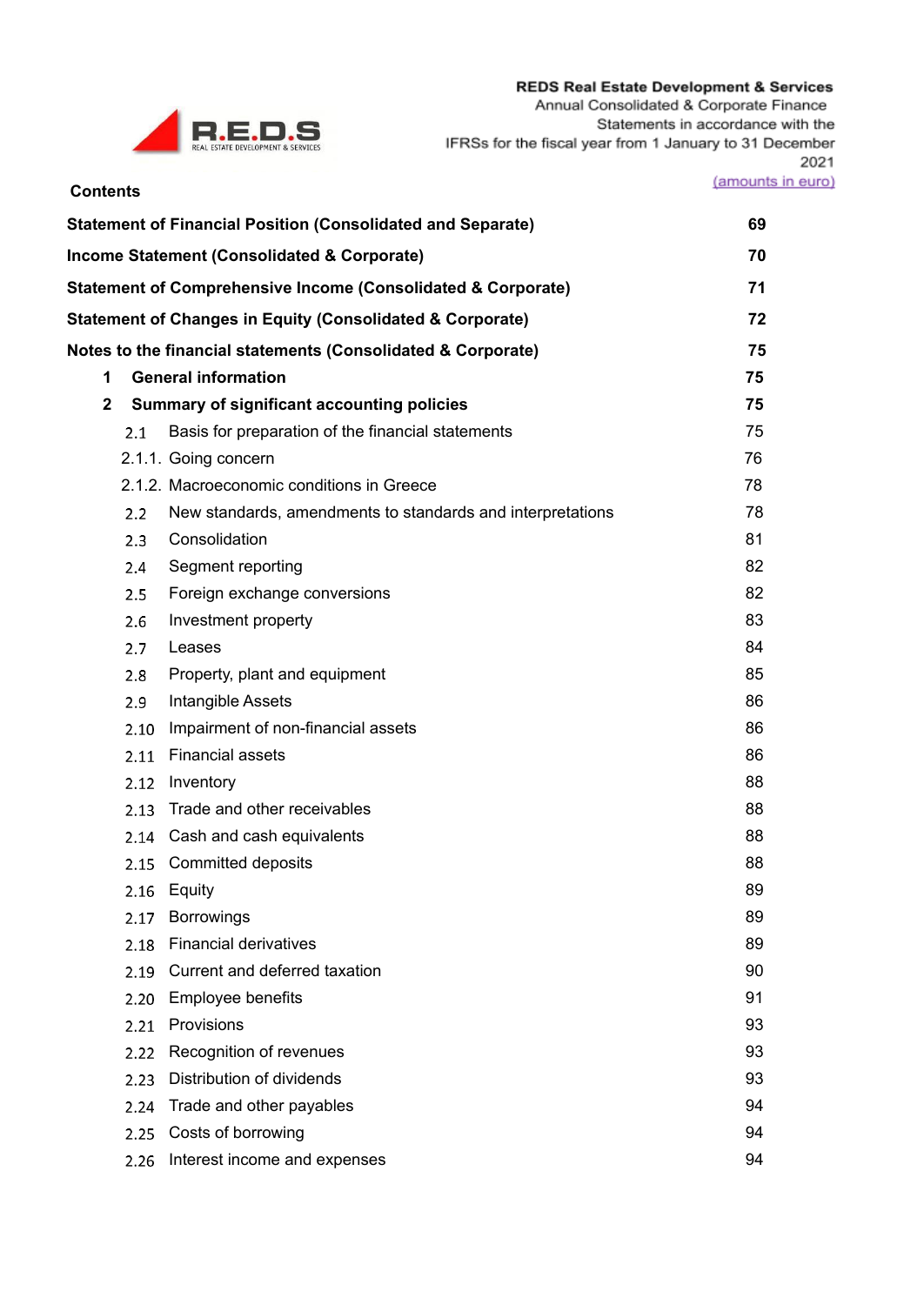#### **REDS Real Estate Development & Services**



Annual Consolidated & Corporate Finance Statements in accordance with the IFRSs for the fiscal year from 1 January to 31 December 

 **[Financial risk management](#page-99-1) 95** [Financial risk factors](#page-99-2) 95 3.2 [Fair value determination](#page-102-0) 98 [Management of capital funds](#page-103-0) **98**  $3.3<sup>1</sup>$  **[Critical accounting estimates and judgments of the management](#page-104-0) 99 [Information by segment](#page-105-0) 101 [Investment in property](#page-108-0) 103 [Property, Plant and Equipment](#page-111-0) 106 [Intangible Assets](#page-113-0) 108 [Right of use assets – IFRS 16 Leases](#page-114-0) 109 [Investments in subsidiaries](#page-116-0) 111 [Financial assets at fair value through other comprehensive income](#page-116-1) 111 [Trade and other receivables](#page-117-0) 112. [Cash and cash equivalents](#page-118-0) 113 [Committed deposits](#page-119-0) 114 [Share capital and premium reserve](#page-119-1) 114 [Other Reserves](#page-120-0) 115 [Provisions for other liabilities & expenses \(long-term liabilities\)](#page-122-0) 117 [Suppliers and other liabilities](#page-123-0) 118 [Loans](#page-124-0) 119 [Financial derivatives](#page-126-0) 121 [Deferred taxation](#page-127-0) 122 [Employee Benefit Liabilities](#page-129-0) 124 [Rental income from real estate investments](#page-133-0) 127 [Finance income/\(expenses\)](#page-134-0) 128 [Expenses per category](#page-134-1) 128 [Employee benefits](#page-135-0) 129 [Income tax](#page-135-1) 129 [Income from dividends](#page-138-0) 131. [Other operating income/ expenses](#page-138-1) 131. [Profit / \(loss\) per share](#page-138-2) 131. [Dividends per share](#page-139-0) 132. [Contingencies and Litigations](#page-139-1) 132. [Related party transactions](#page-140-0) 133. [Other notes](#page-141-0) 134 [Adjustments due to amendment of IAS 19](#page-141-1) 134 [Post balance sheet events](#page-146-0) 138**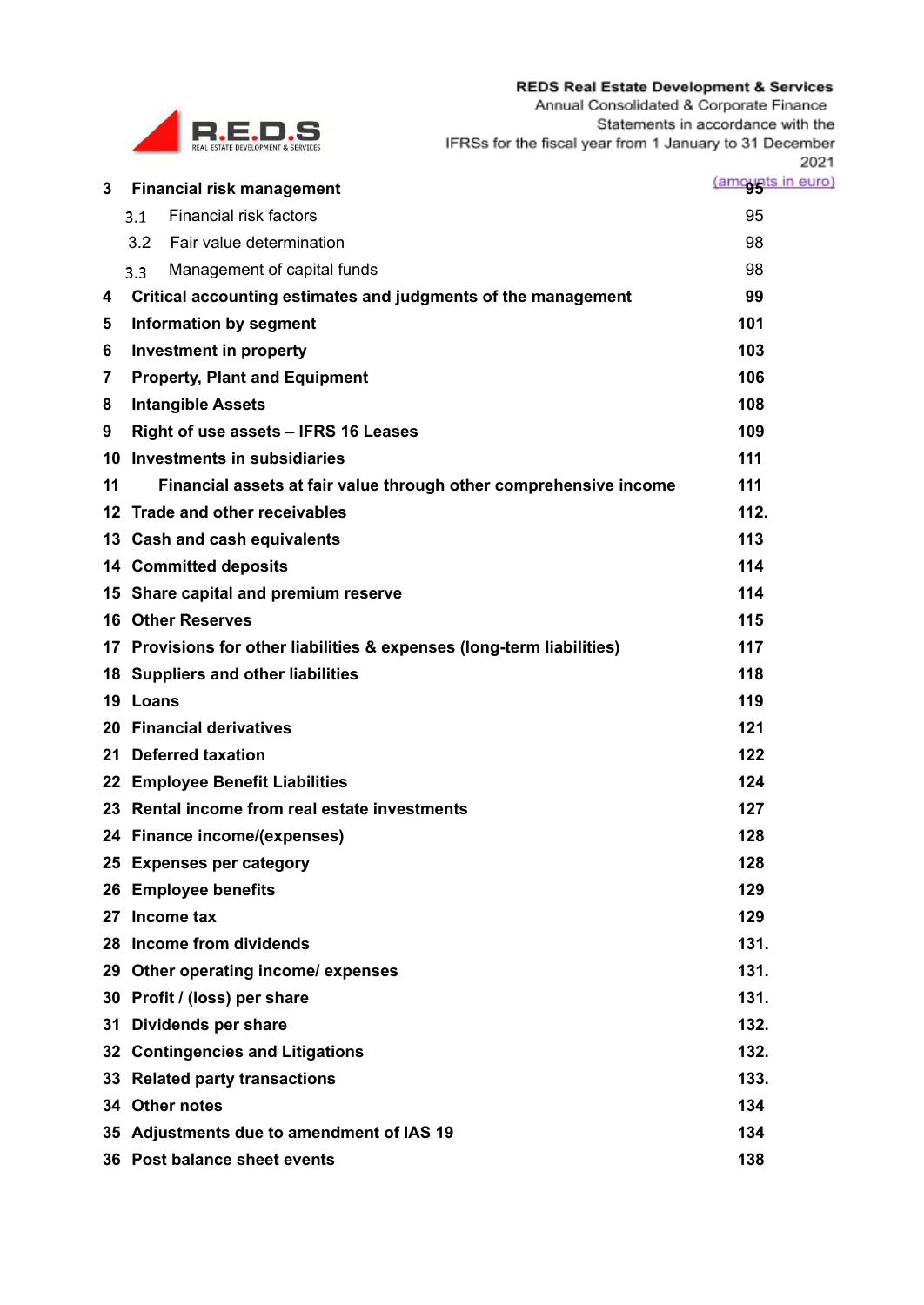

# <span id="page-74-0"></span>**Statement of Financial Position (Consolidated & Corporate)**

|                                                                               |                |             | <b>CONSOLIDATED DATACOMPANY FIGURES</b> |                |                |
|-------------------------------------------------------------------------------|----------------|-------------|-----------------------------------------|----------------|----------------|
|                                                                               | <b>Note</b>    | 31-Dec-21   | 31-Dec-20*                              | 31-Dec-21      | 31-Dec-20*     |
| <b>ASSETS</b>                                                                 |                |             |                                         |                |                |
| <b>Non-current assets</b>                                                     |                |             |                                         |                |                |
| Property, Plant and Equipment                                                 | $\overline{7}$ | 201,203     | 271,426                                 |                |                |
| Intangible assets                                                             | 8              | 26,991      | 43,505                                  |                |                |
| Investment in property                                                        | 6              | 123,685,821 | 124,922,693                             | 5,866,756      | 8,740,114      |
| Investments in subsidiaries                                                   | 10             |             |                                         | 36,407,726     | 36,368,250     |
| Deferred tax assets                                                           | 21             | 2,256       | 14,194                                  | 2,256          | 14,194         |
| Financial assets measured at fair value through other<br>comprehensive income | 11             | 1,166,612   | 1,166,612                               | 1,166,612      | 1,166,612      |
| Right of use assets                                                           | 9              | 46,728      | 104,989                                 | 23,780         | 47,275         |
| Committed deposits                                                            | 14             | 2,224,205   | 2,838,481                               |                |                |
| Other long-term receivables                                                   | 12             | 6,700       | 6,700                                   | 3,100          | 3,100          |
|                                                                               |                | 127,360,517 | 129,368,600                             | 43,470,230     | 46,339,545     |
| <b>Current assets</b>                                                         |                |             |                                         |                |                |
| Trade and other receivables                                                   | 12             | 3,343,171   | 3,189,418                               | 1,590,472      | 1,548,799      |
| Committed deposits                                                            | 14             | 7,459,240   | 3,701,509                               | 3,588,489      |                |
| Cash and cash equivalents                                                     | 13             | 960,086     | 1,661,841                               | 96,146         | 481,135        |
|                                                                               |                | 11,762,497  | 8,552,768                               | 5,275,107      | 2,029,934      |
| <b>Total assets</b>                                                           |                | 139,123,014 | 137,921,368                             | 48,745,338     | 48,369,479     |
| <b>EQUITY</b>                                                                 |                |             |                                         |                |                |
| <b>Equity attributable to shareholders</b>                                    |                |             |                                         |                |                |
| Share capital                                                                 | 15             | 75,239,698  | 75,239,698                              | 75,239,698     | 75,239,698     |
| Premium reserve                                                               | 15             | 1,434,519   | 1,434,519                               | 1,434,519      | 1,434,519      |
| Other reserves                                                                | 16             | 2,251,864   | 2,135,564                               | 5,438,582      | 5,438,432      |
| Profits carried forward                                                       |                | 15,970,997  | 14,984,025                              | (44, 637, 351) | (41, 109, 804) |
| <b>Total equity</b>                                                           |                | 94,897,078  | 93,793,806                              | 37,475,448     | 41,002,845     |
| <b>LIABILITIES</b>                                                            |                |             |                                         |                |                |
| <b>Non-current liabilities</b>                                                |                |             |                                         |                |                |
| Long-term borrowings                                                          | 19             | 27,983,700  | 33,623,527                              |                | 2,137,500      |
| Lease liabilities                                                             | 9              | 39,900      | 76,577                                  | 20,076         | 43,523         |
| <b>Employee Benefit Liabilities</b>                                           | 22             | 14,287      | 85,081                                  | 10,255         | 59,140         |
| Deferred tax liabilities                                                      | 21             | 1,918,424   | 1,584,763                               |                |                |
| Other long-term liabilities                                                   | 18             | 1,251,486   | 1,206,359                               |                |                |
| Provisions for other liabilities & expenses                                   | 17             | 750,000     | 750,000                                 | 750,000        | 750,000        |
| <b>Financial derivatives</b>                                                  | 20             | 459,329     | 959,448                                 |                |                |
|                                                                               |                | 32,417,126  | 38,285,554                              | 780,331        | 2,990,163      |
| <b>Short-term liabilities</b>                                                 |                |             |                                         |                |                |
| Suppliers and other liabilities                                               | 18             | 6,011,838   | 2,527,175                               | 5,328,346      | 1,362,994      |
| Short-term loans                                                              | 19             | 5,661,588   | 3,182,889                               | 3,137,500      | 1,000,001      |
| Loans from related parties                                                    |                | 10,000      | 10,000                                  | 2,000,000      | 2,000,000      |
| Lease liabilities                                                             | 9              | 55,383      | 51,944                                  | 23,713         | 13,478         |
| Other provisions                                                              | 27             | 70,000      | 70,000                                  |                |                |
|                                                                               |                | 11,808,810  | 5,842,007                               | 10,489,558     | 4,376,472      |
| <b>Total liabilities</b>                                                      |                | 44,225,936  | 44,127,562                              | 11,269,889     | 7,366,635      |
| <b>Total equity and liabilities</b>                                           |                | 139,123,014 | 137,921,368                             | 48,745,338     | 48,369,479     |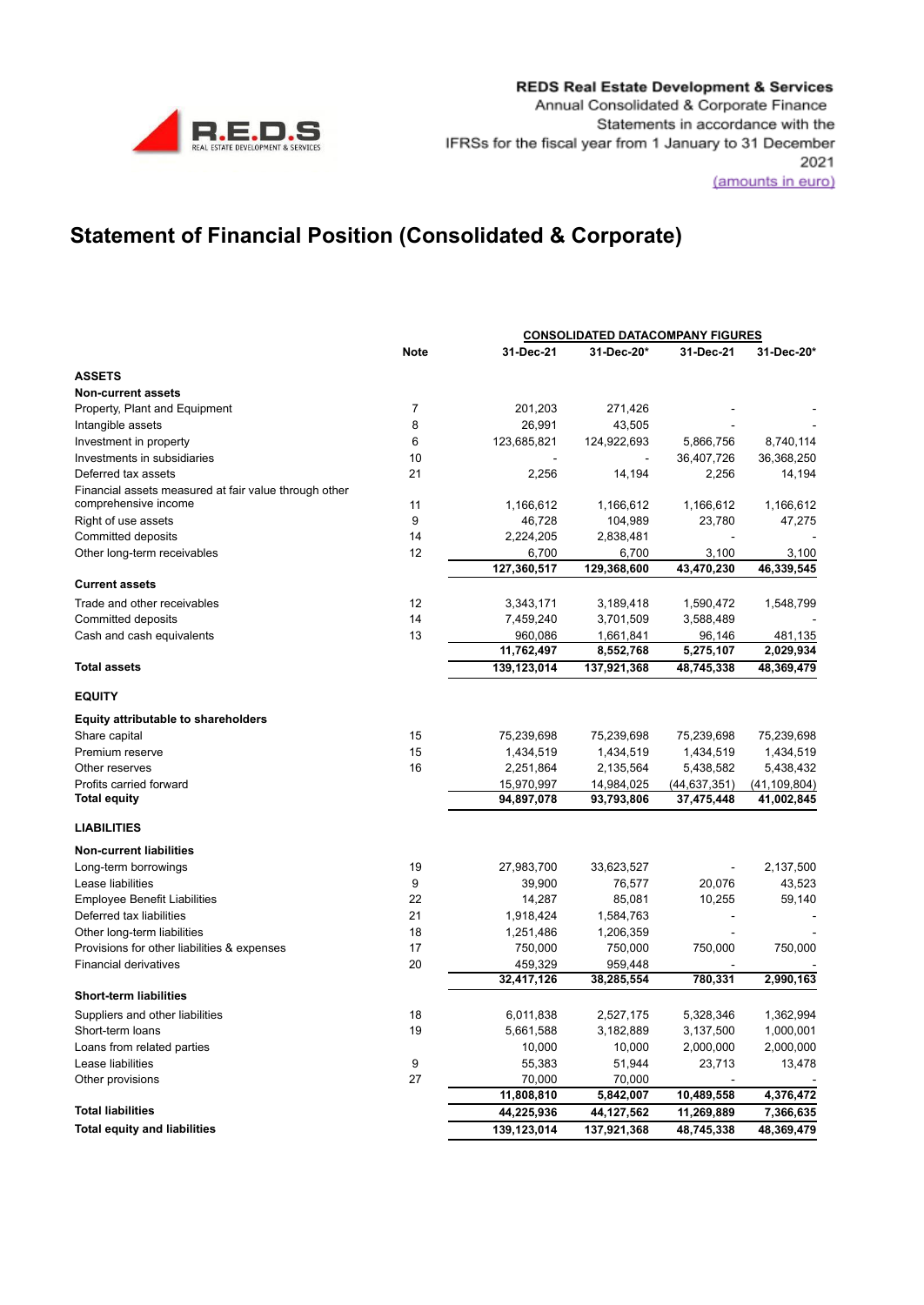

<span id="page-75-0"></span>\* Adjusted amounts due to a change in accounting policy for Retirement Benefits due to application following a decision by the IFRS Interpretations Committee on the application of IAS 19 "Employee Benefits" (note 35). The retrospective application of the standard in the balance sheet of 1 January 2020 is presented in Note 35.

The notes on pages 75 to 139 form an integral part of the consolidated and corporate financial statements.

# **Income Statement (Consolidated & Corporate)**

|                                                                     |      |             | <b>CONSOLIDATED DATA</b> | THE COMPANY   |            |
|---------------------------------------------------------------------|------|-------------|--------------------------|---------------|------------|
|                                                                     |      | 31-Dec-21   | 31-Dec-20*               | 31-Dec-21     | 31-Dec-20* |
|                                                                     | Note |             |                          |               |            |
| Income from the lease of investment property                        | 23   | 7,449,010   | 6,501,090                |               |            |
| Less: Exploitation expenses                                         | 25   | (2,323,183) | (2,495,561)              |               |            |
| <b>Gross results from investments</b>                               |      | 5,125,827   | 4,005,529                |               |            |
| Operating expenses                                                  | 25   | (3,045,877) | (2,423,084)              | (1,707,959)   | (984, 556) |
| Impairment of investment properties                                 | 29   | 703,985     |                          | (2,857,857)   |            |
| Other operating income/(expenses) (net)                             | 29   | 417,689     | 676,899                  | 460,088       | 153,374    |
| Operating profit/(loss)                                             |      | 3,201,624   | 2,259,344                | (4, 105, 729) | (831, 182) |
| Income from participating interests                                 | 28   | 135,326     | 338,372                  | 1,100,326     | 1,938,372  |
| Financial income                                                    | 24   | 1,040       | 29,736                   | 46            | 234        |
| Financial expenses                                                  | 24   | (1,999,945) | (1,906,922)              | (510, 362)    | (423, 400) |
| Profits /(losses) before taxes                                      |      | 1,338,044   | 720,530                  | (3,515,719)   | 684,024    |
| Income tax                                                          | 27   | (285, 507)  | (609, 533)               | (11, 828)     | 1,842      |
| Profits/ losses for the fiscal year                                 |      | 1,052,537   | 110,997                  | (3,527,547)   | 685,866    |
| Allocated to:                                                       |      |             |                          |               |            |
| -Equity holders of the Parent Company<br>-Non controlling interests |      | 1,052,537   | 110,997                  | (3,527,547)   | 685,866    |
| Gains / (losses) per share attributable to<br>shareholders (in EUR) |      |             |                          |               |            |
| Basic & adjusted                                                    | 30   | 0.018       | 0.002                    | (0.061)       | 0.012      |

\* Adjusted amounts due to a change in accounting policy for Retirement Benefits following a decision by the IFRS Interpretations Committee on the application of IAS 19 "Employee Benefits" (note 35).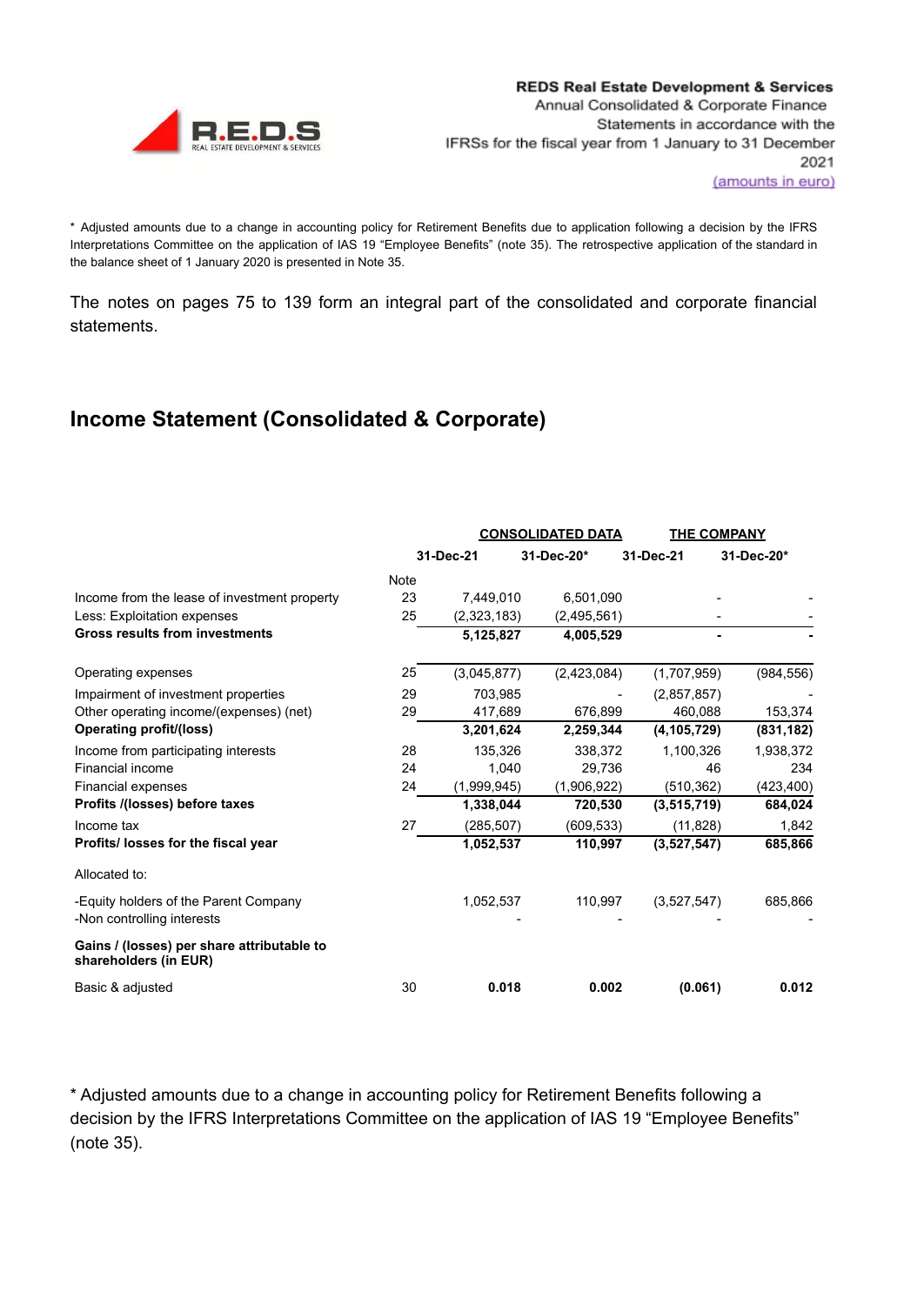

<span id="page-76-0"></span>The notes on pages 75 to 139 form an integral part of the consolidated and corporate financial statements.

# **Statement of Comprehensive Income (Consolidated & Corporate)**

| <b>CONSOLIDATED DATA</b>                                                      |             | <b>COMPANY FIGURES</b> |            |             |            |
|-------------------------------------------------------------------------------|-------------|------------------------|------------|-------------|------------|
|                                                                               | <b>Note</b> | 31-Dec-21              | 31-Dec-20* | 31-Dec-21   | 31-Dec-20* |
| Net profits/ (losses) for the fiscal period                                   |             | 1,052,537              | 110,997    | (3,527,547) | 685,866    |
| Other comprehensive income<br>Items that can be reclassified later in results |             |                        |            |             |            |
| Foreign exchange differences                                                  | 16          | (310, 536)             | (325, 568) |             |            |
| Cash flow hedge                                                               | 16          | 360,587                | 48,141     |             |            |
| Actuarial profit/(loss)                                                       | 16          | 685                    | (5,570)    | 151         | (1,987)    |
| Other total income/ (expenses) for the fiscal                                 |             |                        |            |             |            |
| year<br>(net, after taxes)                                                    |             | 50,735                 | (282, 997) | 151         | (1,987)    |
| Total comprehensive income/ (Expenses)<br>after<br>taxes                      |             | 1,103,272              | (172,000)  | (3,527,397) | 683,879    |
|                                                                               |             |                        |            |             |            |
| <b>Allocated to:</b>                                                          |             |                        |            |             |            |
| -Equity holders of the Parent Company<br>-Non controlling interests           |             | 1,103,272              | (172,000)  | (3,527,397) | 683,879    |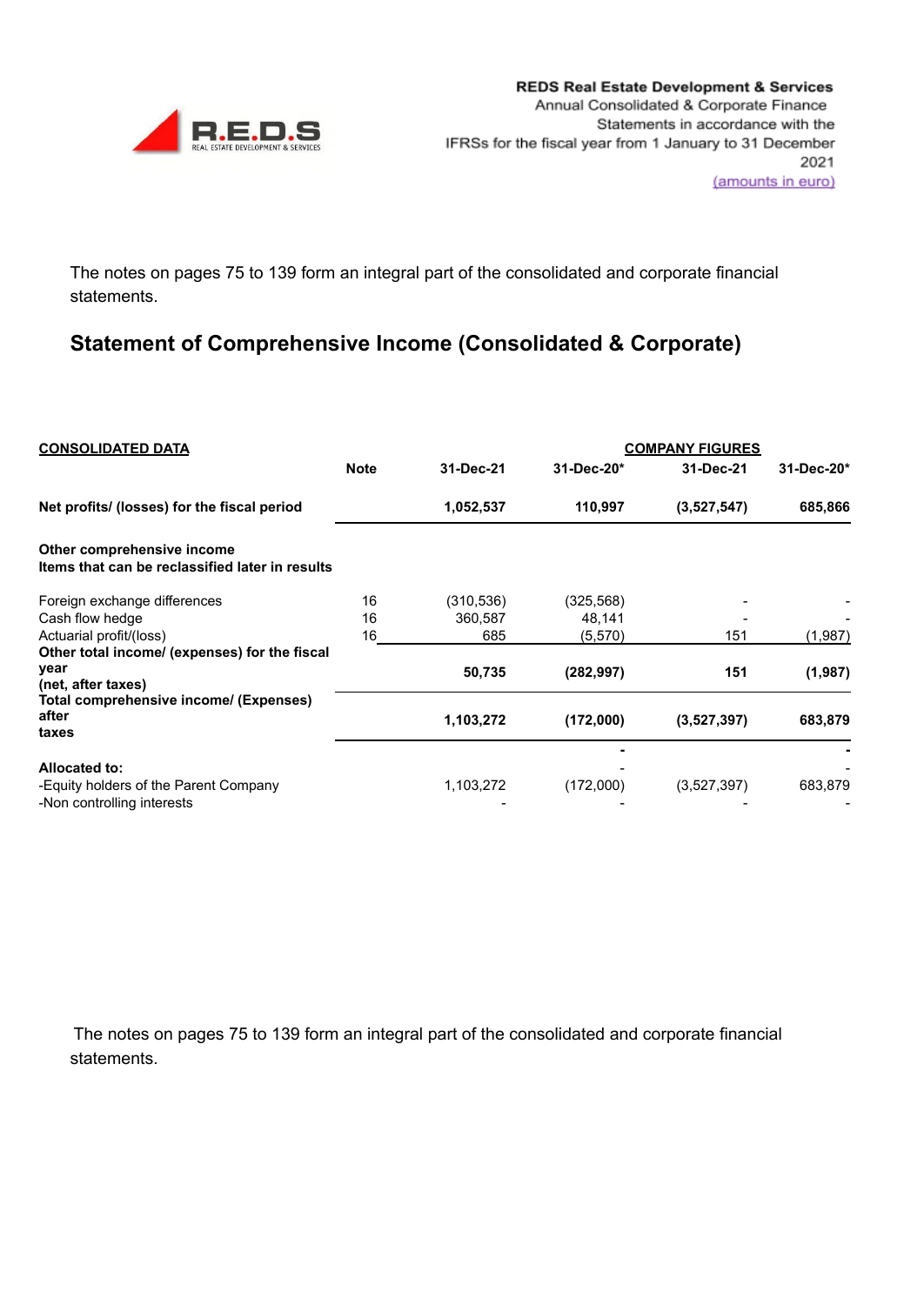

# <span id="page-77-0"></span>**Statement of Changes in Equity (Consolidated & Corporate)**

#### **CONSOLIDATED DATA**

|                                                                                                                                    | <b>Share</b><br>capital | Share premium | <b>Other</b><br>reserves | $(Losses)$ /<br><b>Profit carried</b><br>forward | <b>Total equity</b> |
|------------------------------------------------------------------------------------------------------------------------------------|-------------------------|---------------|--------------------------|--------------------------------------------------|---------------------|
| Balance 01/01/2020 (as<br>initially published)                                                                                     | 75,239,698              | 1,434,519     | 2,376,118                | 14,786,537                                       | 93,836,871          |
| Decision of the IFRS Interpretations<br>Committee -<br>Way of measuring the provision of<br>post-retirement benefits (see Note 35) |                         |               | 42,442                   | 86,492                                           | 128,934             |
| Balance 01/01/2020 (restated)                                                                                                      | 75,239,698              | 1,434,519     | 2,418,560                | 14,873,030                                       | 93,965,805          |
| Foreign exchange differences                                                                                                       |                         |               | (325, 568)               |                                                  | (325, 568)          |
| Net profit/ (loss) directly recognised in equity-<br>Cash flow hedge                                                               |                         |               | 48,141                   |                                                  | 48,141              |
| Net profit/ (loss) directly recognised in equity-<br>Actuarial profit/(loss)                                                       |                         |               | (5,570)                  |                                                  | (5, 570)            |
| Net gain (loss) for the period                                                                                                     |                         |               |                          | 110,997                                          | 110,997             |
| <b>Balance 31/12/2020 (restated)</b>                                                                                               | 75,239,698              | 1,434,519     | 2,135,564                | 14,984,025                                       | 93,793,806          |
| <b>Balance as at 01/01/2021</b>                                                                                                    | 75,239,698              | 1,434,519     | 2,135,564                | 14,984,025                                       | 93,793,806          |
| Net profits for the period                                                                                                         |                         |               |                          | 1,052,537                                        | 1,052,537           |
| Foreign exchange differences<br>Net profit/ (loss) directly recognised in equity-                                                  |                         |               | (310, 536)               |                                                  | (310, 536)          |
| Cash flow hedge                                                                                                                    |                         |               | 360,587                  |                                                  | 360,587             |
| Net profit/ (loss) directly recognised in equity-<br>Actuarial profit/(loss)                                                       |                         |               | 685                      |                                                  | 685                 |
| Statutory reserve formation<br><b>Balance as at 31/12/2021</b>                                                                     | 75,239,698              | 1,434,519     | 65,565<br>2,251,864      | (65, 565)<br>15,970,997                          | 94,897,078          |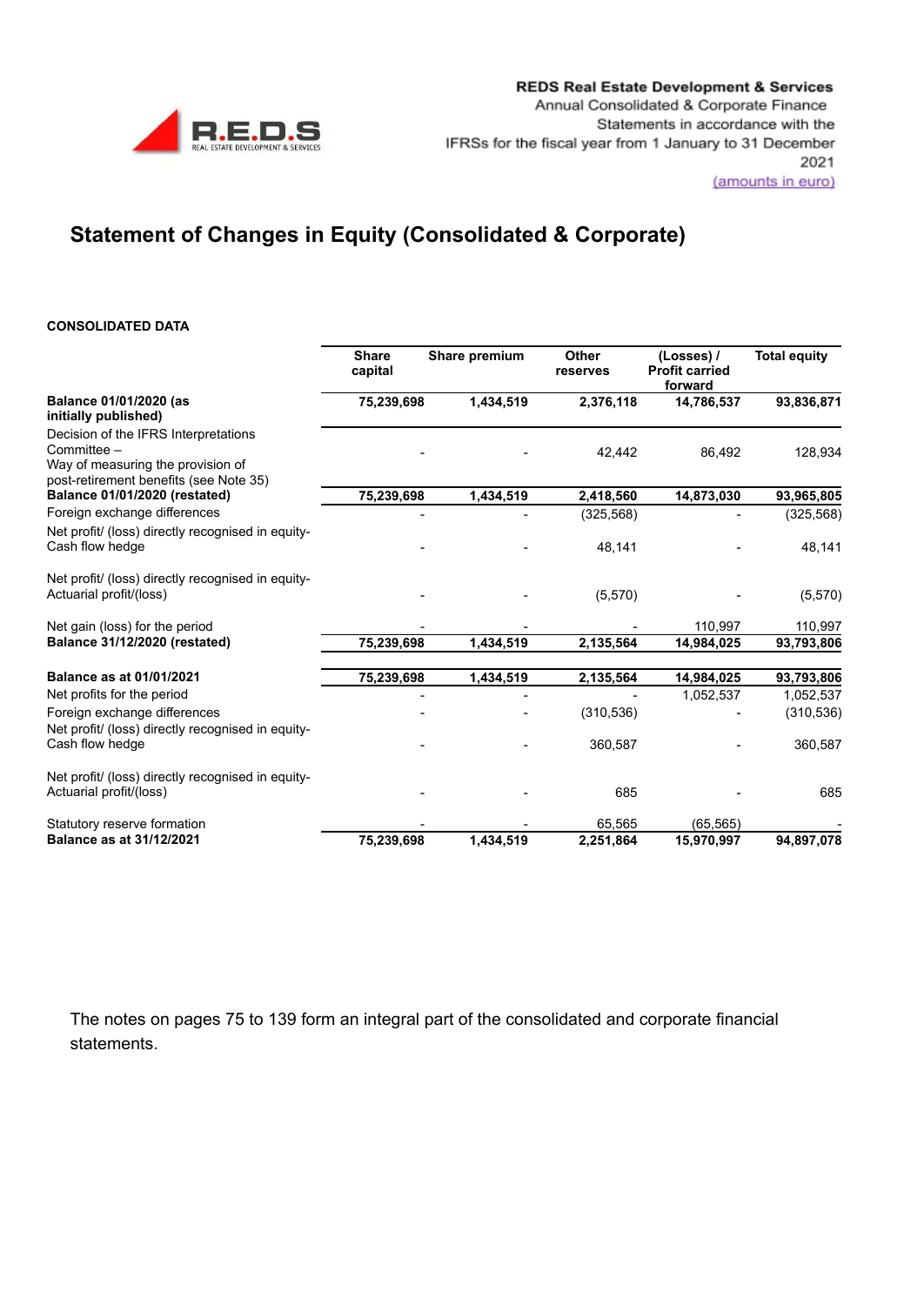

|                                                                                                                                    | <b>COMPANY FIGURES</b>  |                    |                   |                                                 |             |  |  |
|------------------------------------------------------------------------------------------------------------------------------------|-------------------------|--------------------|-------------------|-------------------------------------------------|-------------|--|--|
|                                                                                                                                    | <b>Share</b><br>capital | Share premium      | Other<br>reserves | (Loss) / Profit Total equity<br>brought forward |             |  |  |
| Balance 01/01/2020 (as initially published)                                                                                        | 75,239,698              | 1,434,5195,403,515 |                   | (41, 854, 110)                                  | 40,223,622  |  |  |
| Decision of the IFRS Interpretations Committee<br>- Way of measuring the provision<br>0f<br>post-retirement benefits (see Note 35) |                         |                    | $-36.904$         | 58,439                                          | 95,343      |  |  |
| <b>Balance 01/01/2020 (restated)</b>                                                                                               | 75,239,698              | 1,434,5195,440,419 |                   | (41,795,671)                                    | 40,318,965  |  |  |
| Net profits for the year (see Note 35)                                                                                             |                         |                    |                   | 685,867                                         | 685,867     |  |  |
| Other comprehensive income (see Note 35)                                                                                           |                         |                    | $-(1,987)$        |                                                 | (1,987)     |  |  |
| Statutory reserve formation                                                                                                        |                         |                    |                   |                                                 |             |  |  |
| <b>Balance 31/12/2020 (restated)</b>                                                                                               | 75,239,698              | 1,434,5195,438,432 |                   | (41,109,804)                                    | 41,002,845  |  |  |
| <b>Balance as at 01/01/2021</b>                                                                                                    | 75,239,698              | 1,434,5195,438,432 |                   | (41,109,804)                                    | 41,002,845  |  |  |
| Net profits for the period                                                                                                         |                         |                    |                   | (3,527,547)                                     | (3,527,547) |  |  |
| Other comprehensive income<br>Statutory reserve formation                                                                          |                         |                    |                   | 151                                             | 151         |  |  |
| <b>Balance as at 31/12/2021</b>                                                                                                    | 75,239,698              | 1,434,5195,438,582 |                   | (44,637,351)                                    | 37,475,448  |  |  |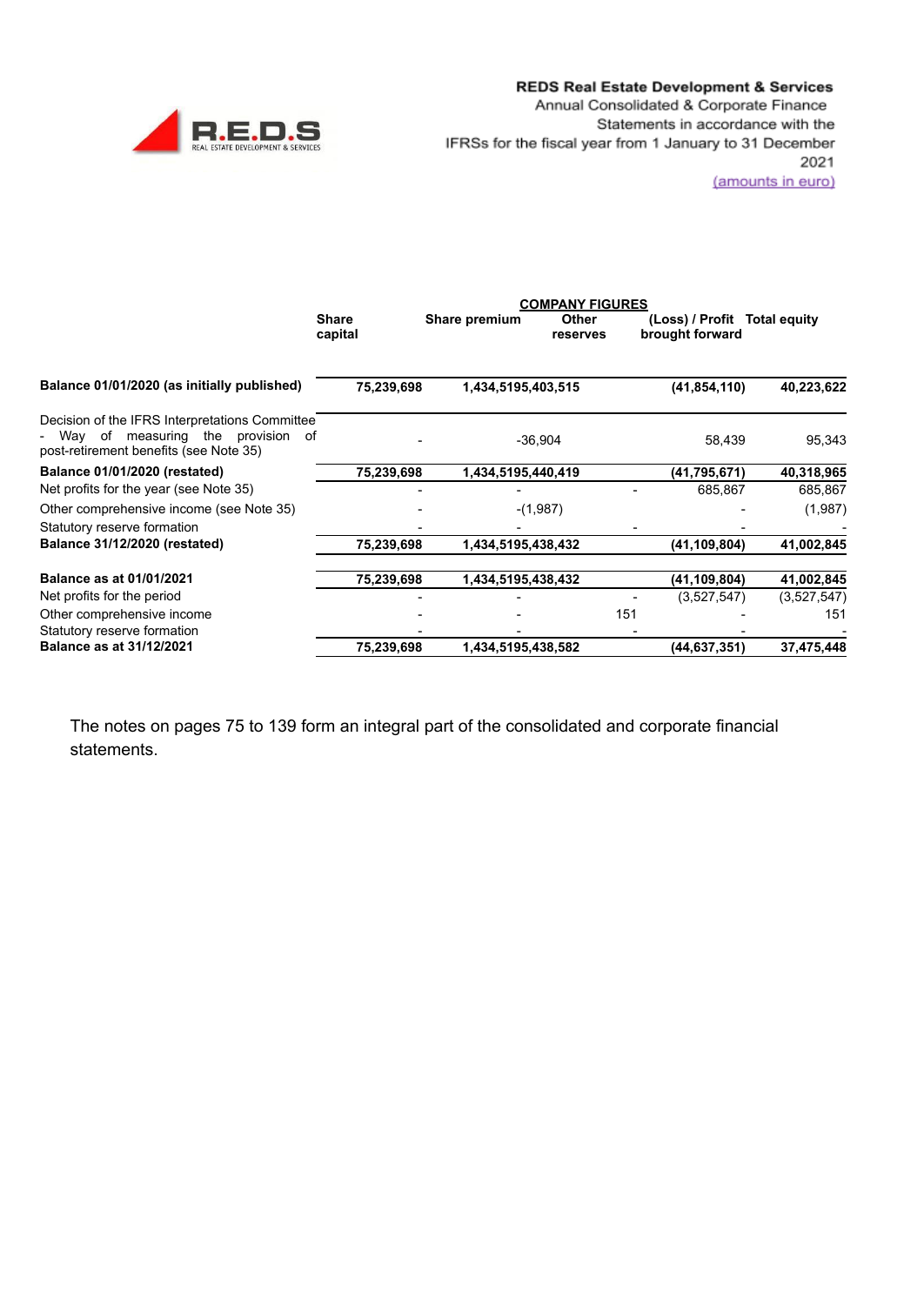

# **Cash Flow Statement (Consolidated & Corporate)**

|                                                                                         |            |               | <b>CONSOLIDATED DATACOMPANY FIGURES</b> |                     |             |  |
|-----------------------------------------------------------------------------------------|------------|---------------|-----------------------------------------|---------------------|-------------|--|
|                                                                                         |            | 31-Dec-21     | 31-Dec-20*                              | 31-Dec-2131-Dec-20* |             |  |
| <b>Operating activities</b>                                                             |            |               |                                         |                     |             |  |
| Profits /(losses) before taxes                                                          |            | 1,338,044     | 720,530                                 | (3,515,719)         | 684,024     |  |
| Plus/ less adjustments for:                                                             |            |               |                                         |                     |             |  |
| Depreciation and amortisation                                                           | 6, 7, 8, 9 | 1,790,741     | 1,770,521                               | 38,995              | 41,350      |  |
| Impairment                                                                              | 6.29       | (703, 985)    |                                         | 2,857,857           |             |  |
| Provisions                                                                              | 22         | (69, 728)     | 11,226                                  | (48, 625)           | 7,675       |  |
| Foreign exchange differences                                                            |            | 13,259        | (3, 117)                                |                     |             |  |
| Results (income, expenses, profit & losses) from investments                            |            | (135, 326)    | (368, 108)                              | (1,100,326)         | (1,938,606) |  |
| Debit interest and related expenses                                                     |            | 2,000,692     | 1,908,746                               | 510,316             | 423,399     |  |
| Decrease/ (increase) in receivables                                                     |            | (1,465,381)   | (586, 238)                              | (244, 719)          | 44,949      |  |
| (Decrease)/ increase of liabilities (except banks)                                      |            | 4,256,342     | 1,515,784                               | 3,597,262           | 641,899     |  |
| Debit interest and related expenses paid                                                |            | (1,398,687)   | (2,459,320)                             | (140, 370)          | (671, 127)  |  |
| Taxes paid                                                                              |            | (256, 988)    | (351, 493)                              |                     |             |  |
| Total Cash Inflows/(Outflows) from Operating Activities (a)                             |            | 5,368,984     | 2,158,533                               | 1,954,671           | (766, 437)  |  |
| <b>Investment activities</b>                                                            |            |               |                                         |                     |             |  |
| Increase in share capital in subsidiaries, associates, & other joint ventures           | 10         |               |                                         | (39, 476)           | 1,358,030   |  |
| Dividends received                                                                      | 10         | 338,372       |                                         | 1,303,372           | 1,600,000   |  |
| Acquisition of tangible and intangible fixed assets and                                 |            |               | (3,859,555)                             |                     |             |  |
| investments in properties                                                               | 6, 7, 8    |               |                                         |                     |             |  |
| Interest received                                                                       |            | 1,040         | 29,736                                  | 46                  | 234         |  |
| Total inflows/(outflows) from investing activities (b)                                  |            | 339,412       | (3,829,819)                             | 1,263,942           | 2,958,264   |  |
| <b>Financing activities</b>                                                             |            |               |                                         |                     |             |  |
| Loans taken out                                                                         |            |               | 35,872,000                              |                     |             |  |
| Repayment of loans                                                                      |            | (3,222,637)   | (34, 459, 150)                          |                     | (2,000,000) |  |
| Committed deposits                                                                      | 14         | (3, 143, 455) | 195,412                                 | (3,588,489)         |             |  |
| Lease liability capital payments                                                        |            | (44, 058)     | (58, 855)                               | (15, 111)           | (22,089)    |  |
| Total inflows/(outflows) from financing activities (c)                                  |            | (6, 410, 150) | 1,549,407                               | (3,603,601)         | (2,022,089) |  |
| Net increase/ (decrease) in cash and cash equivalents for the period (a) + (b) +<br>(c) |            | (701, 754)    | (121, 878)                              | (384, 988)          | 169,738     |  |
| Cash and cash equivalents at year start                                                 | 13         | 1,661,841     | 1,783,718                               | 481,135             | 311,396     |  |
| Cash and cash equivalents at year end                                                   | 13         | 960,086       | 1,661,841                               | 96,146              | 481,135     |  |
|                                                                                         |            |               |                                         |                     |             |  |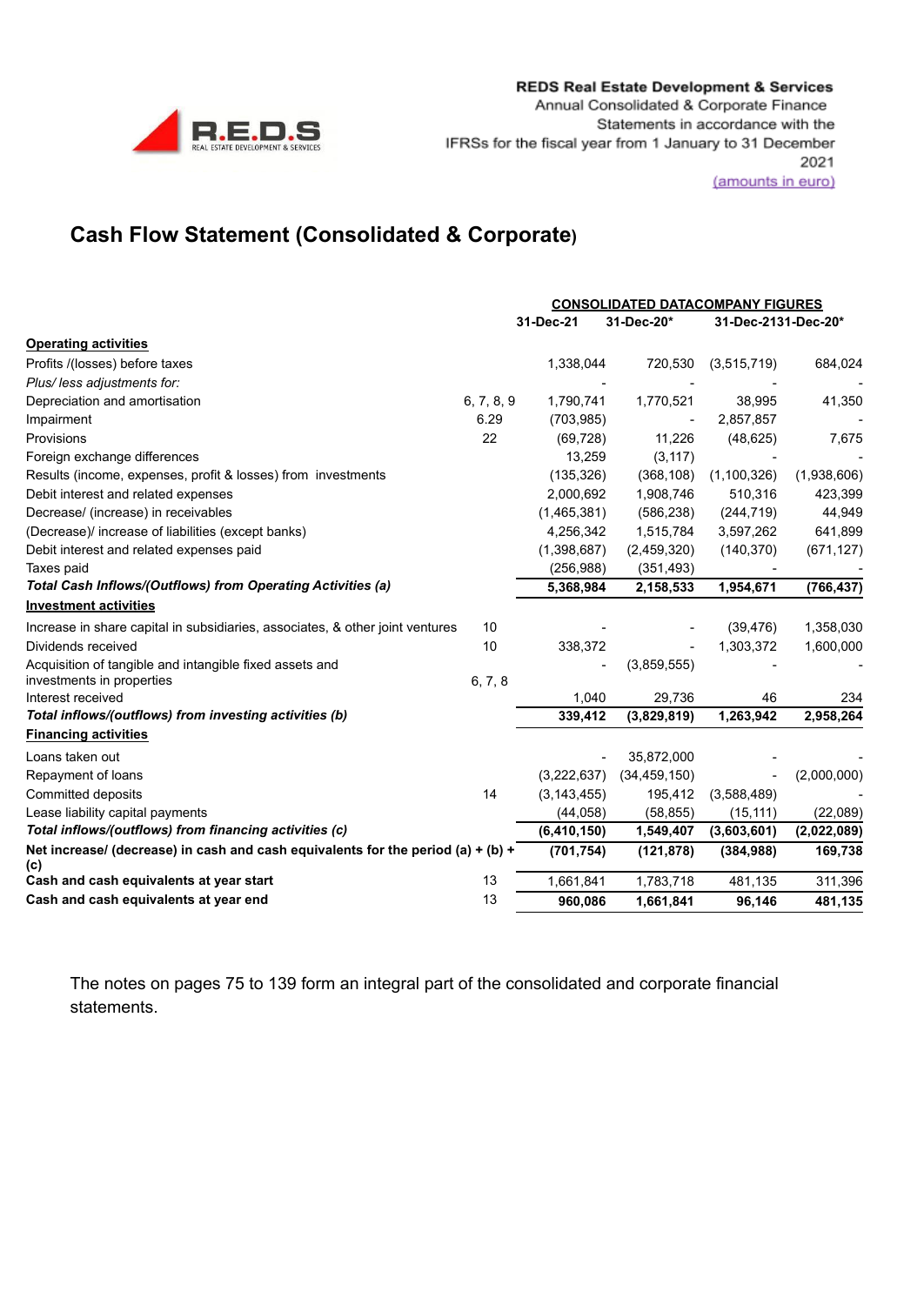

# <span id="page-80-1"></span><span id="page-80-0"></span>**.Notes to the financial statements (Consolidated & Corporate)**

# **1 General information**

REDS Real Estate Development and Services S.A. (hereinafter the "Company") and its subsidiaries (hereinafter the "Group") are active in the "Real Estate Management" sector. The main activity is the development, sale and operation of privately-owned property or property under operating leases. The Group operates in Greece and Romania.

The Company is incorporated and established in Greece, and its registered offices are located at 25 Ermou Street, Nea Kifissia, Attica.

The Company is a subsidiary of ELLAKTOR SA (with holdings of 55.46%), which is listed on the Athens Stock Exchange. These financial statements are included in the consolidated financial statements prepared by the company ELLAKTOR SA established in Greece.

The Company's shares are traded on the Athens Stock Exchange and are classified in the ATHEX Select index.

The present annual consolidated and corporate financial statements (hereinafter referred to as the "financial statements") of 31.12.2021 were approved by the Board of Directors on May 3 and posted at the Company's web address [https://www.reds.gr](https://www.reds.gr/) in section "Investor Information", in subsection "Financial Information"/"Balance Sheets - Certificates of Certified Auditors".

# **2 Summary of significant accounting policies**

### <span id="page-80-2"></span>**Basis for preparation of the financial statements**

<span id="page-80-3"></span>The basic accounting principles applied in the preparation of these financial statements are set out below. These principles have been consistently applied to all fiscal years that are presented unless otherwise stated.

The financial statements include the corporate financial statements of REDS SA (the Company) and the consolidated financial statements of the Company and its subsidiaries (collectively referred to as the Group), for the year ended December 31, 2021.

These corporate and consolidated financial statements have been prepared in accordance with the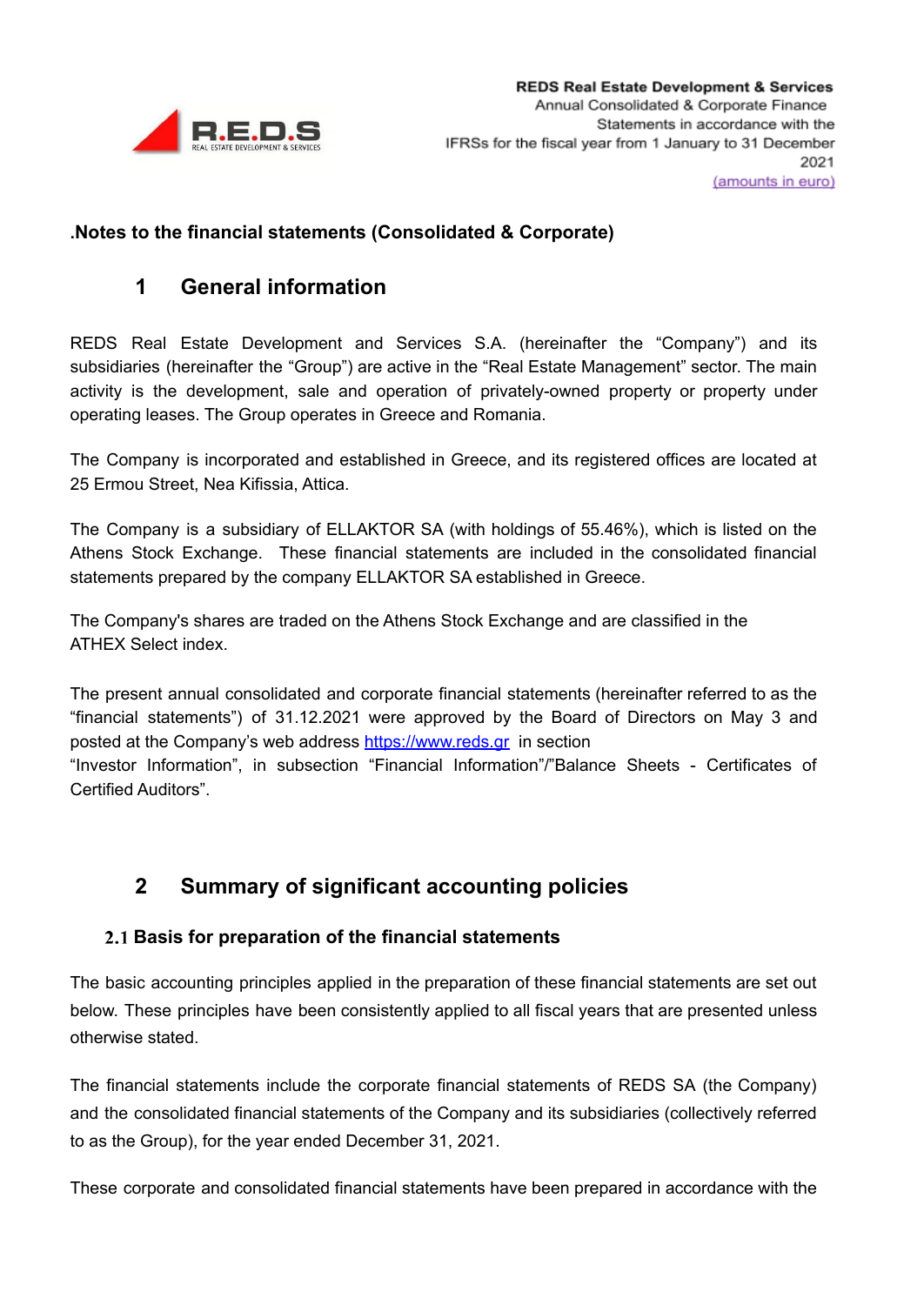

International Financial Reporting Standards (IFRS) and the Interpretations of the *International*<sup>ol</sup> Financial Reporting Interpretations Committee (IFRIC), as these have been adopted by the European Union. The financial statements have been prepared in accordance with the historical cost rule, apart from financial assets (including derivatives) that have been categorised at fair value through the income statement or through other income.

The preparation of the financial statements under IFRS requires the use of accounting estimates and assumptions by the Management in implementing the accounting policies adopted. Areas that involve a significant degree of judgment or complexity, or where assumptions and estimates significantly affect the financial statements, are listed in Note 4.

#### <span id="page-81-0"></span>**2.1.1. Going concern**

The financial statements of 31 December 2021 have been prepared in accordance with the International Financial Reporting Standards (IFRS) and provide a reasonable presentation of the Group's financial position, profit and loss, and cash flows in accordance with the going concern principle.

The Group 's activities in Greece are substantial and current macroeconomic conditions may affect the Group in the following areas:

Falling consumption, which may negatively affect the sales volume of the stores and the performance of the shopping centre in general;

Potential inability of customers to meet their obligations due to the limitation of their economic activity;

Impairment of assets, as a result of the fall in the fair value of real estate investments;

Despite the existence of the aforementioned risks, the Group's activities continue normally. The Management continually assesses the situation and its possible consequences for the Group, in order to ensure that all necessary and possible measures and actions are promptly taken to minimise any negative impact, as well as to capitalise on positive developments. After careful examination and analysis of the expected cash flows from the Group's activities, taking into account the operating programs and actions designed to address any problems that may arise in relation to the Group's activities, Management considers that there is no uncertainty with respect to the continuation of the Group's or the Company's activity as a going concern and therefore the principle of going concern as a basis for preparation of the financial statements is not affected.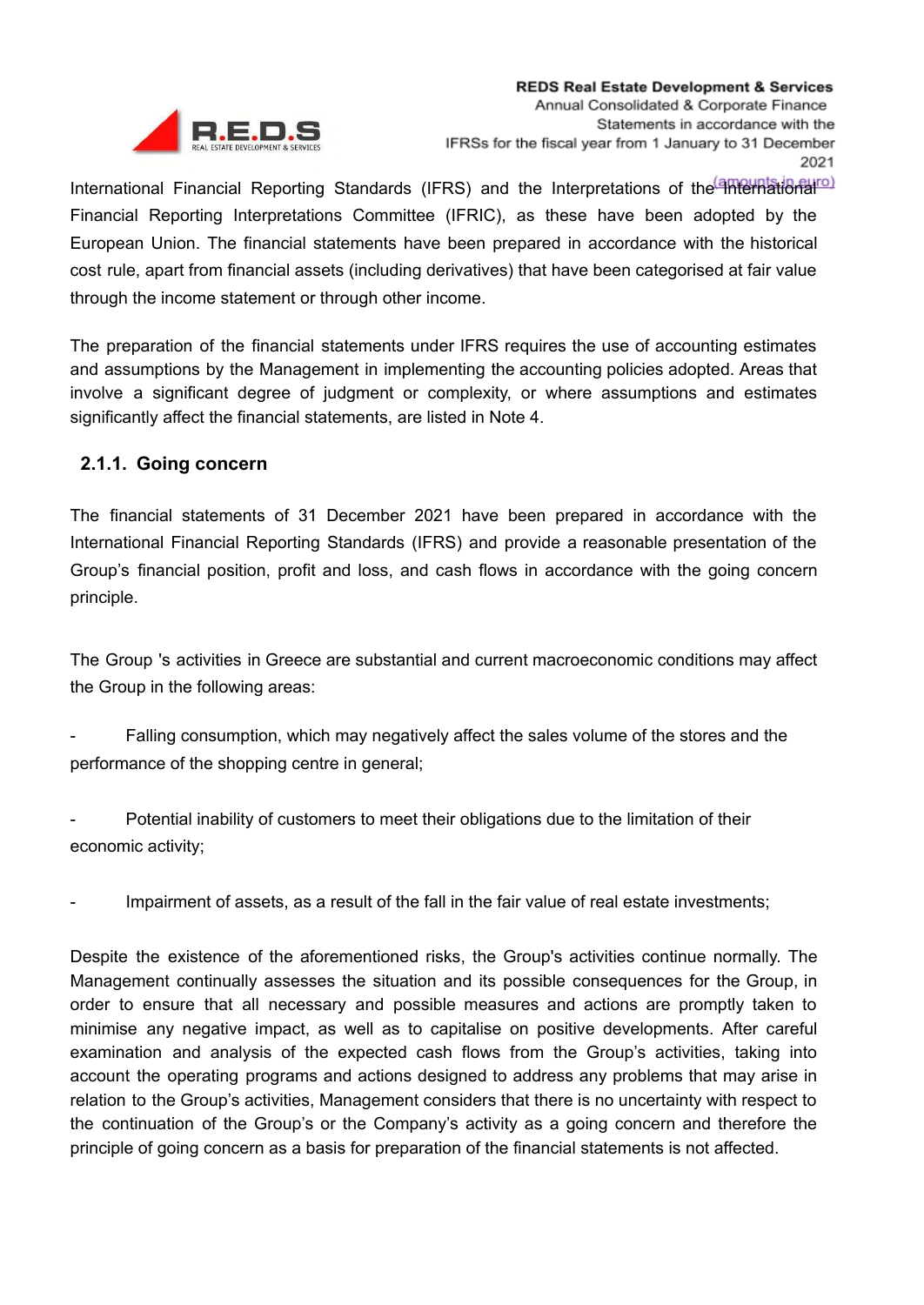

#### **Impact of the Covid-19 pandemic**

As far as the Group and the real estate development segment is concerned, the public health threat of COVID-19 has affected the conditions and the status quo of the market. As part of the measures to contain the spread of the pandemic, the operation of shopping centres was suspended by decision of the government from 1 January 2021 until 31 May 2021, when the Smart Park began gradually reopening with a limited number of stores, with most of the stores reopening as of June. Furthermore, in accordance with the Legislative Act, lessees of commercial premises were exempt from the obligation to pay 100% of the total rent due for the months from January until May 2021. A Ministerial Decision extended the measure by deferring the exemption of payment of 40% of the total rent for the month of June 2021. As a result of the above, revenues from fixed rents for the months of January until June 2021 are reduced by approximately €3 million. The state compensation for these lost revenues amounted to  $\epsilon$ 1.6 million, of which  $\epsilon$ 0.75 million was recovered, while €0.85 million are pending for recovery. For 2022, the pandemic does not seem to significantly affect the commercial activity and consequently the operation of the stores. Due to the nature of the shopping center (outdoor) there is an increase in traffic and consumption which implies increased revenue for the group.

The Management of the Group considers that there is no substantial risk from bad debts other than those for which sufficient provisions have already been formed. In addition, the credit risk from customers is significantly reduced due to the Group's policy of obtaining bank letters of guarantee and financial guarantees from lessees. See Note 3.1. The Management of the Company has carried out all of the analyses necessary in order to verify the availability of adequate cash flows at the level of the Company, and also of the Group. The cash and cash equivalents of the Group are sufficient to ensure coverage of its liabilities. In addition, according to estimates it is foreseen that the Group's loans will continue to be serviced as per key financial indicators.

Given the uncertainty created by the spread of the pandemic, the energy crisis and the Russo-Ukrainian conflict and the potential future impact on real estate markets not only in our country but internationally, and also given the absence of sufficient comparative data, conditions of estimation uncertainty are created. However, with regard to the values of the Group's real estate investment properties, the risk of impairment due to the impact of the above is limited, since investment properties are measured at cost and not at fair value, in accordance with the accounting principles adopted by the Group. See Note 6.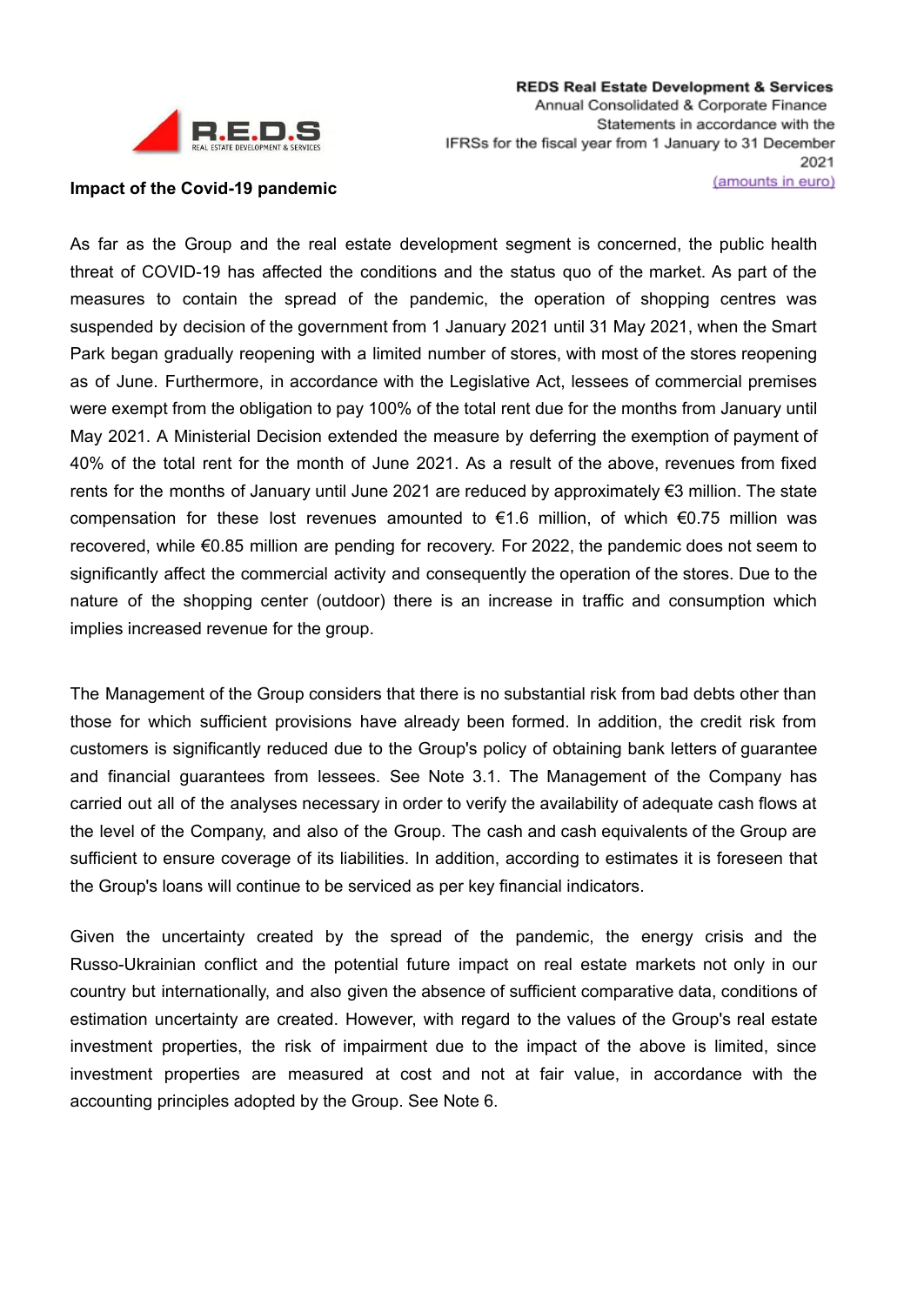

#### <span id="page-83-0"></span>**2.1.2. Macroeconomic conditions in Greece**

The Greek economy achieved a growth rate of 8.3% during 2021 by managing, on the one hand, to recover dynamically from the unprecedented recession (-9%) of 2020 and by failing to reach, on the other hand, the expected levels (8.5%).

However, due to the Russian-Ukrainian conflict and the energy crisis, growth is expected to slow down this year, to the extent that the government's goal of increasing GDP by 4.5% in 2022 will be threatened.

Overall in 2021, GDP in terms of volume amounted to 181.0 billion euros compared to 167.1 billion euros in 2020, marking an increase of 8.3%. GDP in current prices in 2021 amounted to 182.8 billion euros compared to 165.3 billion euros in 2020, marking an increase of 10.6%. Despite GDP growth in 2021, the economy has not been able to fully recover from the pandemic losses and national income is below the 2019 levels.

The Management continually assesses the situation and its possible consequences for the Group, in order to ensure that all necessary and possible measures are promptly taken to minimise any negative impact, as well as to capitalise on positive developments.

### **New standards, amendments to standards and interpretations**

<span id="page-83-1"></span>Certain new standards, amendments to standards and interpretations have been issued that are mandatory for periods beginning on or after 1 January 2021. The Group's evaluation of the effect of these new standards, amendments to standards and interpretations is as follows:

#### **Standards and Interpretations effective for the current financial year**

#### **IFRS 16 (Amendment) 'Covid-19-Related Rent Concessions'**

The amendment provides lessees (but not lessors) with relief in the form of an optional exemption from assessing whether a rent concession related to COVID-19 is a lease modification. Lessees can elect to account for rent concessions in the same way as they would for changes which are not considered lease modifications. This amendment had no effect on the Group's financial statements.

# **IFRS 9, IAS 39, IFRS 7, IFRS 4 and IFRS 16 (Amendments) 'Interest rate benchmark reform –** Phase 2'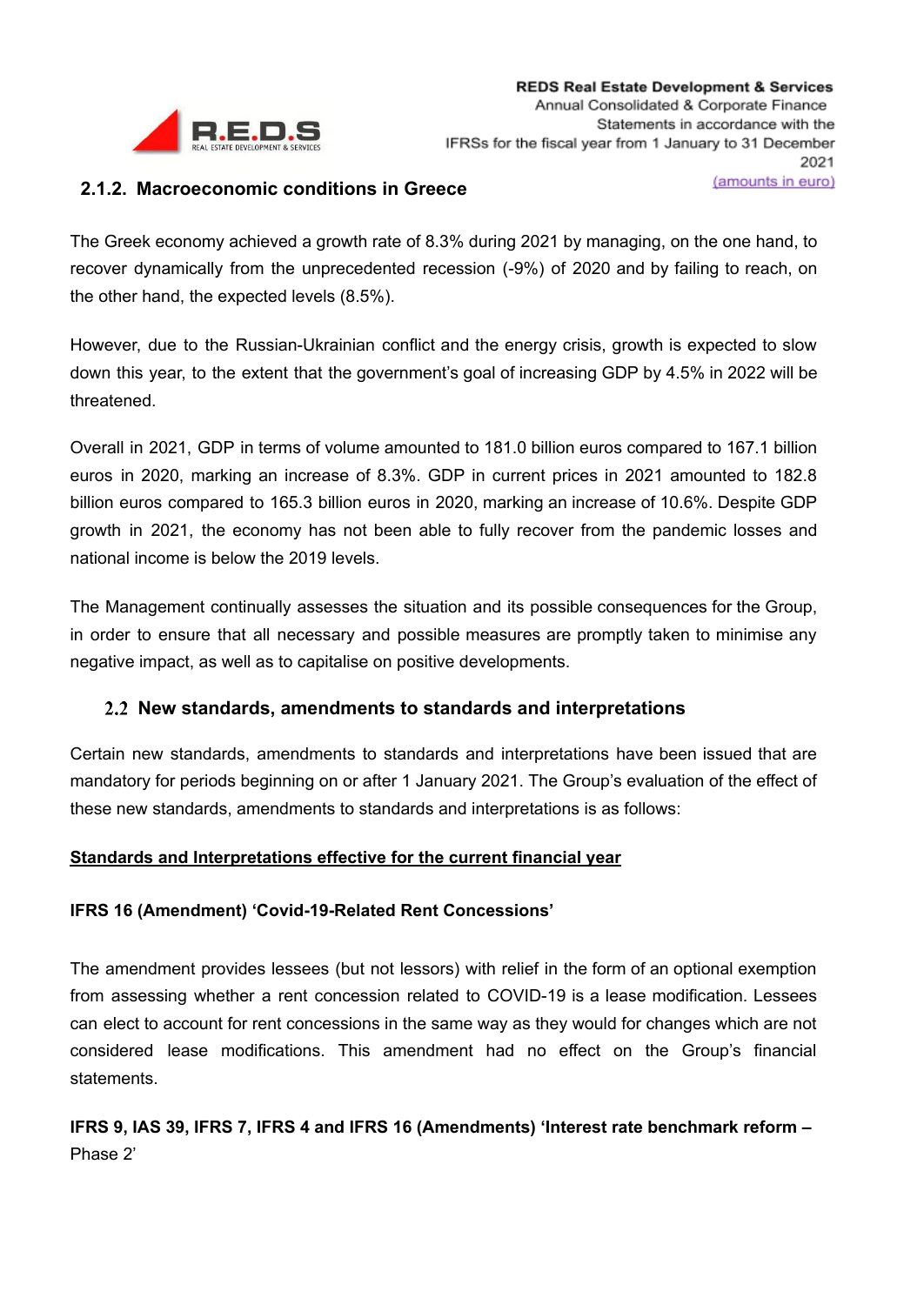

The amendments complement those issued in 2019 and focus on the effects amounts in the statements when a company replaces the old interest rate benchmark with an alternative benchmark rate as a result of the reform. More specifically, the amendments relate to how a company will account for changes in the contractual cash flows of financial instruments, how it will account for the change in its hedging relationships and the information it should disclose. These amendments had no effect on the Group's financial statements.

#### **Standards and Interpretations effective for subsequent periods**

Unless otherwise stated, the application of the standards and amendments set forth below is not expected to have an impact on the Group's financial statements.

# **IFRS 16 (Amendment) 'Covid-19-Related Rent Concessions'** (effective for annual periods beginning on or after 1 April 2021)

The amendment extends the application period of the practical expedient in relation to rent concessions by one year to cover rental concessions that reduce leases due only on or before 30 June 2022.

# **IAS 16 (Amendment) 'Property, Plant and Equipment – Proceeds before Intended Use**' (effective for annual periods beginning on or after 1 January 2022):

The amendment prohibits an entity from deducting from the cost of an item of PP&E any proceeds received from selling items produced while the entity is preparing the asset for its intended use. It also requires entities to separately disclose the amounts of proceeds and costs relating to items produced that are not an output of the entity's ordinary activities.

# **IAS 37 (Amendment) "Onerous contracts – Cost of fulfilling a contract"** (effective for annual accounting periods beginning on or after 1 January 2022)

The amendment clarifies that 'costs to fulfil a contract' comprise the incremental costs of fulfilling that contract and an allocation of other costs that relate directly to fulfilling contracts. The amendment also clarifies that, before a separate provision for an onerous contract is established, an entity recognises any impairment loss that has occurred on assets that relate directly to the contract, rather than on assets dedicated to that contract.

# **IFRS 3 (Amendment) "Reference to the Conceptual Framework"** (effective for annual accounting periods beginning on or after 1 January 2022)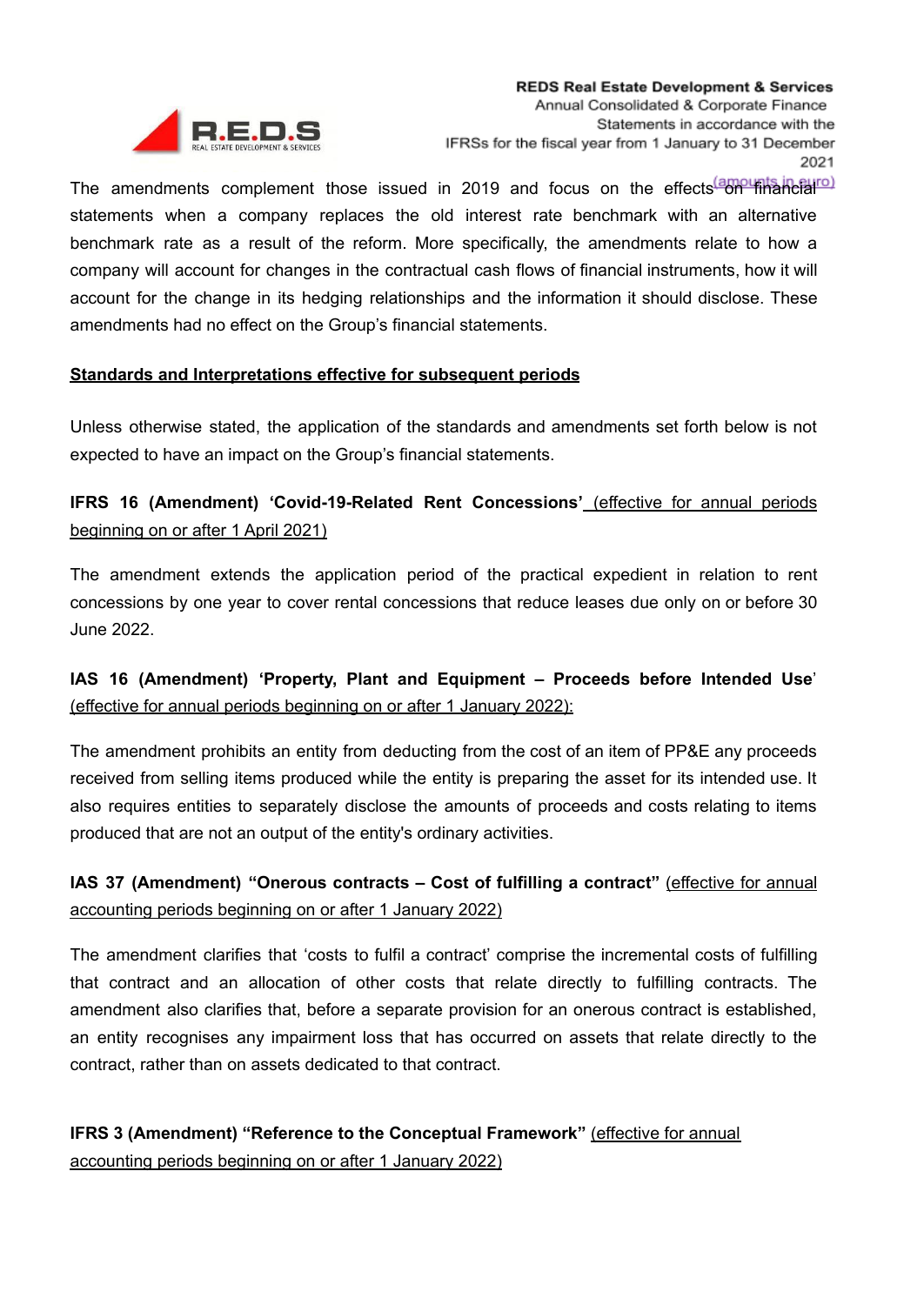

The amendment updated the standard to refer to the 2018 Conceptual Framework for Financial<sup>rol</sup> Reporting, in order to determine what constitutes an asset or a liability in a business combination. In addition, an exemption was added for certain types of liabilities and contingent liabilities acquired in a business combination. Finally, it also clarified that the acquirer should not recognise contingent assets, as defined in IAS 37, at the acquisition date.

# **IAS 1 (Amendment) "Classification of liabilities as short-term or long-term"** (effective for annual periods beginning on or after 1 January 2023)

The amendment clarifies that liabilities are classified as either current or non-current depending on the rights that exist at the end of the reporting period. Classification is unaffected by the expectations of the entity or events after the reporting date. The amendment also clarifies what IAS 1 means when it refers to the 'settlement' of a liability. The amendment has not yet been endorsed by the EU.

# **IAS 1 (Amendments) 'Presentation of Financial Statements' and FRS Practice Statement 2 'Disclosure of accounting policies**' (effective for annual accounting periods beginning on or after 1 January 2023)

The amendments require entities to disclose their accounting policies when they are material and to provide guidance on the meaning of 'material' when it is applied to accounting policy disclosures.

# **IAS 8 (Amendments) 'Accounting policies, Changes in Accounting Estimates and Errors: Definition of Accounting Estimates'** (effective for annual periods beginning on or after 1 January 2023)

The amendments clarify how companies should distinguish changes in accounting policies from changes in accounting estimates.

# **IΑS 12 (Amendments) 'Deferred tax related to Assets and Liabilities arising from a Single Transaction'** (effective for annual periods beginning on or after 1 January 2023)

The amendments require companies to recognise deferred tax on transactions that, on initial recognition, give rise to equal amounts of taxable and deductible temporary differences. This will typically apply to transactions such as leases for the lessee and decommissioning obligations. The amendments have not yet been endorsed by the EU.

**Annual Improvements to IFRS Standards 2018–2020** (effective for annual periods beginning on or after 1 January 2022)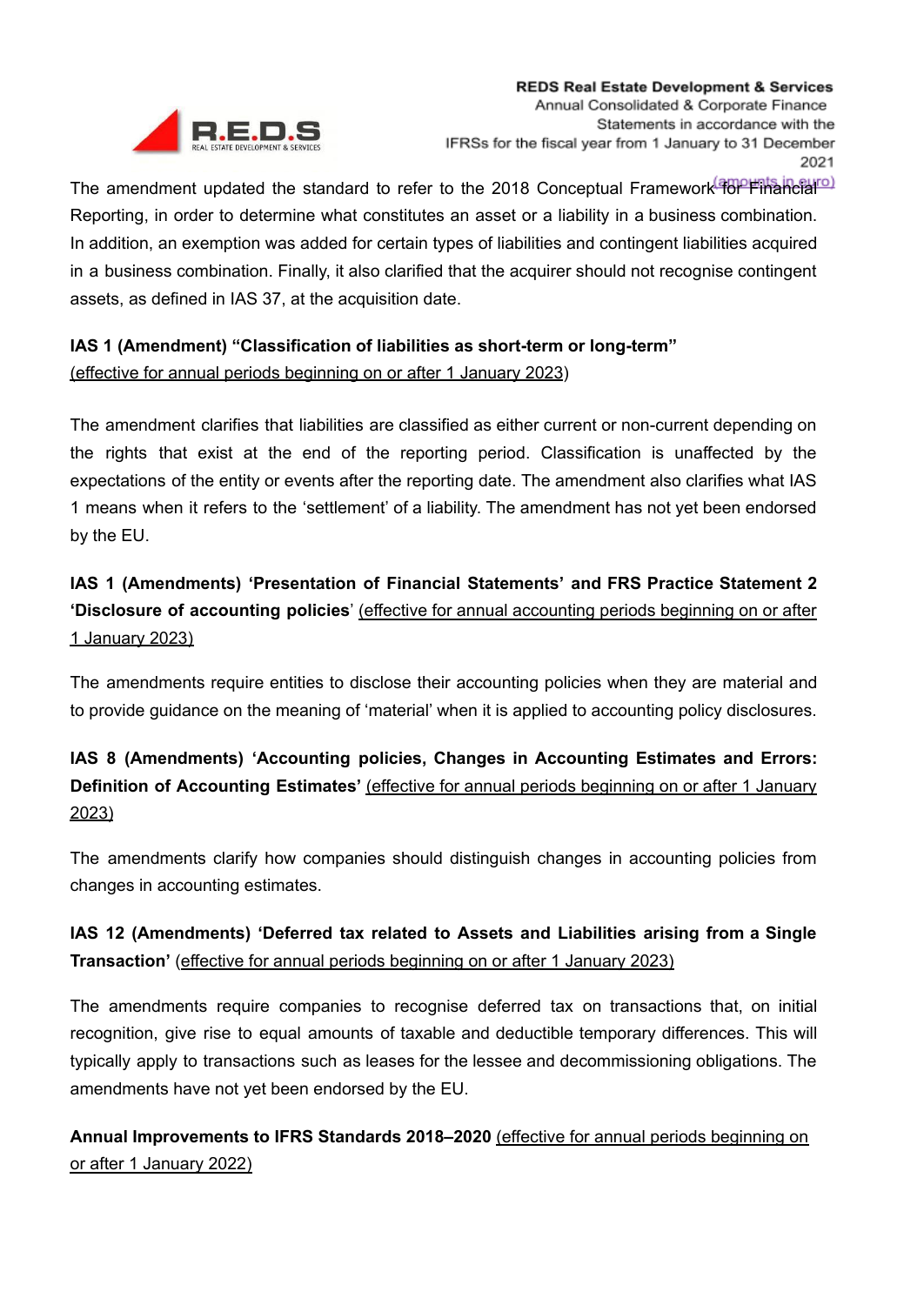

The amendments set out below include changes to two IFRSs. The application of these of amendments is not expected to have a significant impact on the Group's financial statements.

#### *IFRS 9 'Financial Instruments'*

The amendment addresses which fees should be included in the 10% test for derecognition of financial liabilities. Costs or fees could be paid to either third parties or the lender. Under the amendment, costs or fees paid to third parties will not be included in the 10% test.

#### *IFRS 16 "Leases"*

The amendment removed the illustration of payments from the lessor relating to leasehold improvements in Illustrative Example 13 of the standard in order to remove any potential confusion about the treatment of lease incentives.

#### <span id="page-86-0"></span>2.3 Consolidation

All the companies of the Group are fully controlled by the parent company.

Subsidiaries are companies over which the parent company exercises control. The Group controls an entity when the Group is exposed or entitled to variable income from its participation in the entity and has the ability to influence that income through its ability to influence the activities of the entity. Subsidiaries are considered to be fully consolidated from the date on which control over them is acquired, and cease to be consolidated from the date on which such control ceases.

The Group uses the acquisition method to account for all business combinations, regardless of whether equity shares or other assets are acquired. The acquisition price of a subsidiary consists of:

- the fair value of the assets and liabilities;
- the obligations assumed by the acquirer in relation to the previous owners;
- the participatory rights issued by the Group;
- the acquisition cost includes the fair value of assets or liabilities arising from contingent consideration arrangements;
- the fair value of any pre-existing shares in the subsidiary;

Recognised acquired assets and liabilities and contingent liabilities entered into in a business combination are initially measured, with few exceptions, at their fair value on their acquisition date. In each case of an acquisition, the Group recognises any non-controlling interest in the subsidiary either at fair value or at the value of the share of the non-controlling interest in the equity of the acquired subsidiary.

The costs associated with the acquisition are entered in the income statement. The excess

amount between the sum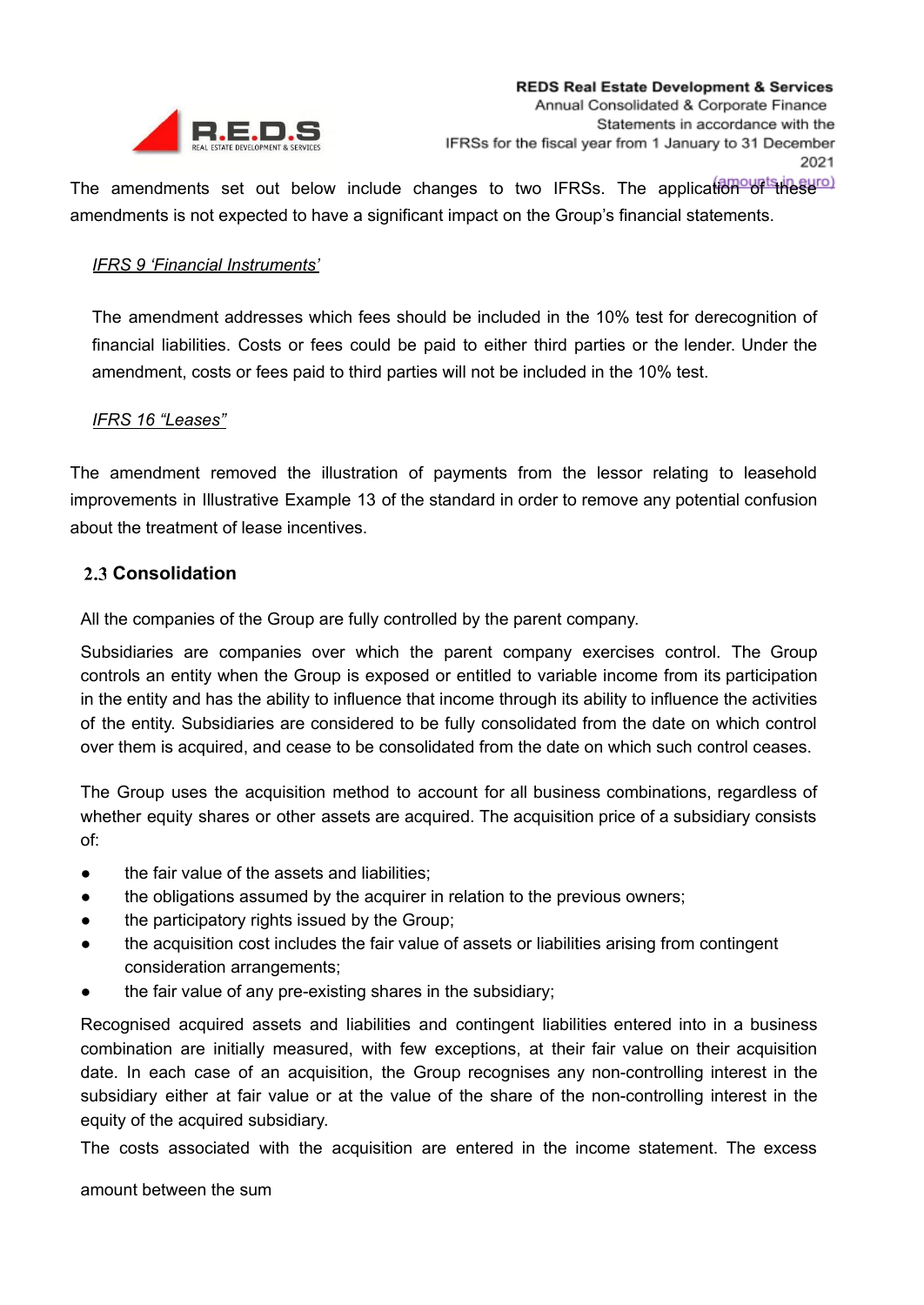

- of the acquisition price
- the amount recognised as non-controlling interests and
- the fair value of any share of the Group in the subsidiary that preceded the acquisition.

Inter-company transactions, balances and unrealised gains on transactions between group companies are eliminated. Unrealised losses are also eliminated, except if the transaction provides an indication of impairment of the transferred asset. The accounting principles used by subsidiary companies are the same as those adopted by the Group. In the parent company's Statement of Financial Position, subsidiaries are valued at cost less any impairment.

In the event of transactions concerning the increase of the Group's participation stake in subsidiaries which do not fall under IFRS 3, the Group recognises all consequences resulting from the difference of the fair value of the price paid and the carrying amount of the minorities acquired directly to equity.

#### **Information by segment**

<span id="page-87-0"></span>Reports by segment are prepared in line with the internal financial reports provided to the Chairperson, the CEO and other executives of the Board of Directors, who are the persons primarily responsible for business decisions. The key persons responsible for decision-making undertake to establish a strategy, allocate resources and evaluate the performance of each business segment.

#### **Foreign exchange conversions**

#### <span id="page-87-1"></span>*(a) Functional and presentation currency.*

The items in the financial statements of the Group's companies are measured in the currency of the primary economic environment in which the Group operates ("functional currency"). The consolidated financial statements are reported in euros, which is the functional currency and the reporting currency of the parent Company.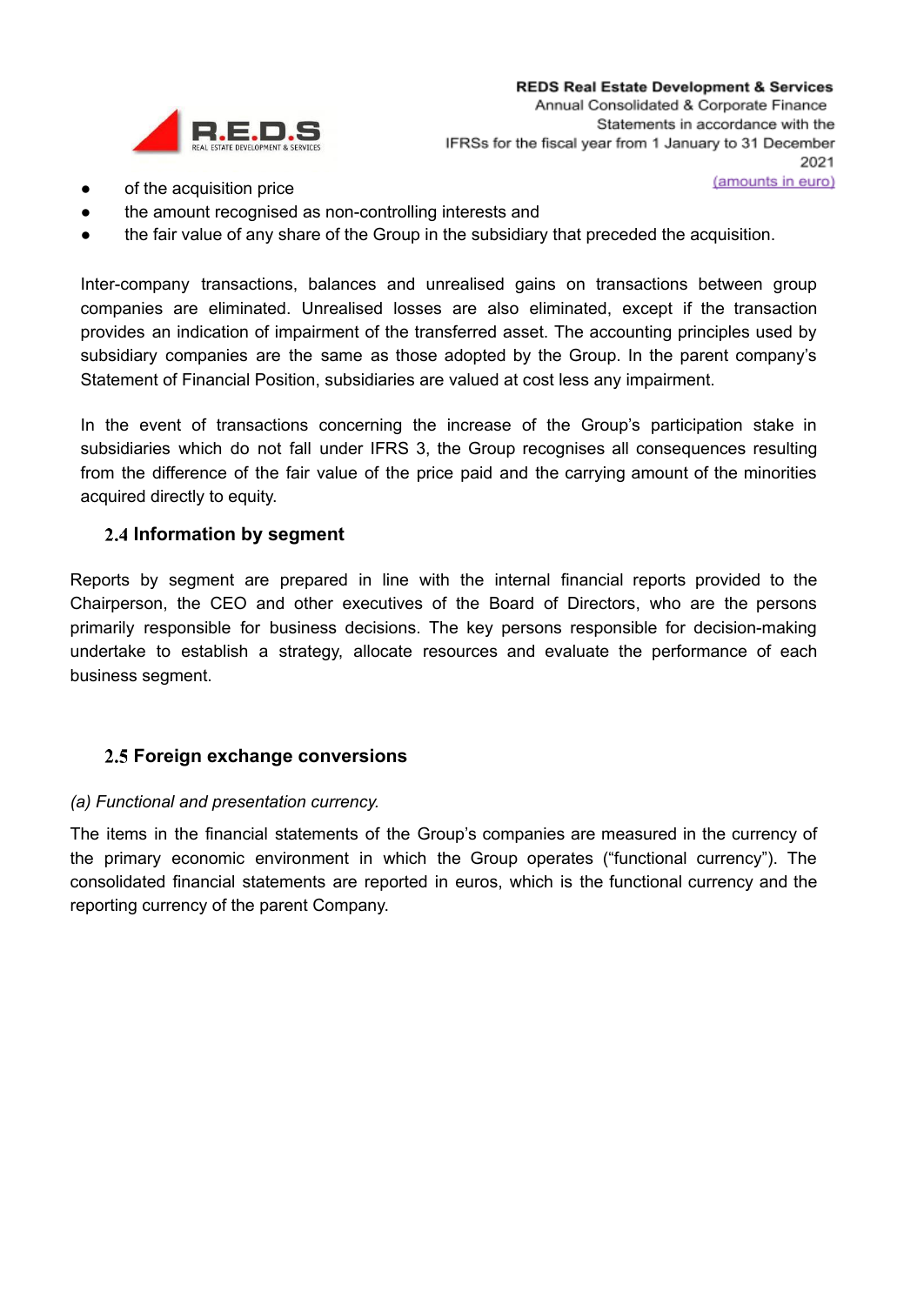

#### *(b) Transactions and balances*

Foreign currency transactions are translated into the functional currency using the exchange rates prevailing at the dates of the transactions. Profits and losses from foreign exchange differences that result from the settlement of such transactions during the year and from the conversion of monetary items denominated in foreign currency using the rate in effect at the balance sheet date are recorded in the results. Foreign exchange differences from non-monetary items that are valued at their fair value are considered to be part of the fair value and are thus treated similarly to fair value differences.

#### *(c) Companies in the Group*

The results and financial position of all group entities (none of which has the currency of a hyperinflationary economy) that have a functional currency different from the presentation currency are translated into the presentation currency as follows:

- i) The assets and liabilities are converted using the rates in effect at the balance sheet date;
- ii) Income and expenses are converted at the average exchange rates for the period (unless the average exchange rate is not a reasonable approximation of the cumulative effect of the exchange rates prevailing at the dates of the transactions, in which case income and expenses are translated at the exchange rates valid on the transaction dates) and
- iii) The resulting exchange rate differences are recorded in the statement of other income and are transferred to the results on sale of these companies.

#### **Investment in property**

<span id="page-88-0"></span>Properties that are held for long-term leasing purposes or for capital gains or both, and are not used by Group companies, are categorised as investments in property. Properties that are constructed or developed for future use as investments are categorised at the start as investments in property. Investments in property include privately owned fields and buildings.

Investments in property are initially recognised at cost, including related direct acquisition costs and, if applicable, the costs of borrowing (note 2.27). After initial recognition, investments in property are valued at cost, less depreciation and any impairment. Impairment of real estate investments is recognised in the income statement. Depreciation of investments in property is calculated using the straight-line method, based on their useful life estimated at 40 years, with the exception of non-renovated listed buildings the depreciation of which is calculated over 20 years. Properties constructed or developed for future use as investments in property are shown at cost and are not depreciated until construction or development is completed.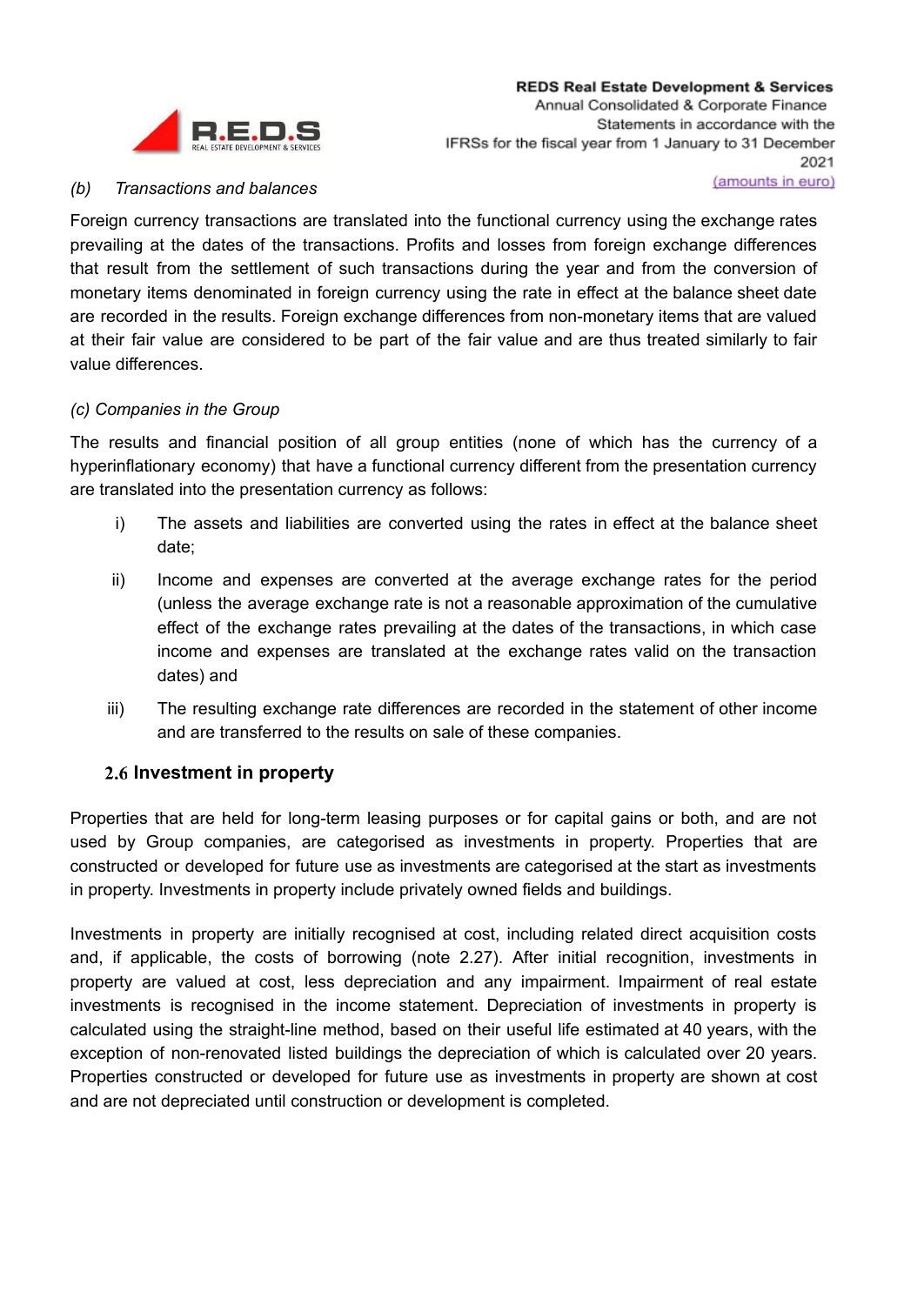

Subsequent expenditure is added to the book value of the property only if it is probable that future in financial benefits related to the property in question will flow to the Group, and their cost can be reliably measured. The repair and maintenance cost is booked in the results when such is incurred.

If an investment in property is modified to an asset for own use, then it is classified in tangible assets.

# **Leases**

#### <span id="page-89-0"></span>**(a) The Group as lessee**

Assets and liabilities arising from leases are initially measured at the present value of future leases. The liabilities from financial leases are shown in the table below:

- Fixed sum payments with deduction of any receivables related to rent incentives
- Variable sum payments based on an index or percentage
- Payments that are expected to be made by the lessee as guaranteed residual values
- Payments related to the price for exercising the right of purchase, when the exercise of the right by the lessee is almost certain
- Payments for penalties for early termination of the lease, if it is considered reasonable that the lessee will proceed to the termination of the contract

Rent payments are discounted using the imputed rental rate. If this interest rate cannot be determined, then the lessee uses the incremental borrowing rate, which is the rate at which the lessee would borrow funds to purchase an asset of similar value in a similar economic environment and under the same commercial terms and conditions.

The right to use an asset is measured at cost and includes the following sums:

- The sum arising from initial measurement of the lease liability
- Lease payments made before or at the commencement of the lease with deduction of any lease incentives received
- Any initial costs directly related to the lease
- Costs related to the restoration of the lease

Each rent payment is divided between the liability and the financial cost. The financial expense is charged to the income statement at the time of the lease and is calculated at a fixed interest rate on the balance of the liability for each period. The value of the right of use asset is amortised using the straight-line method in equal installments charged either over the useful life of the asset having the right of use, or over the term of the contract, whichever is the shorter. In the event that the right of use pertains to an investment property, then the value of the right of use is depreciated through the income statement as a change in the fair value of investments in property.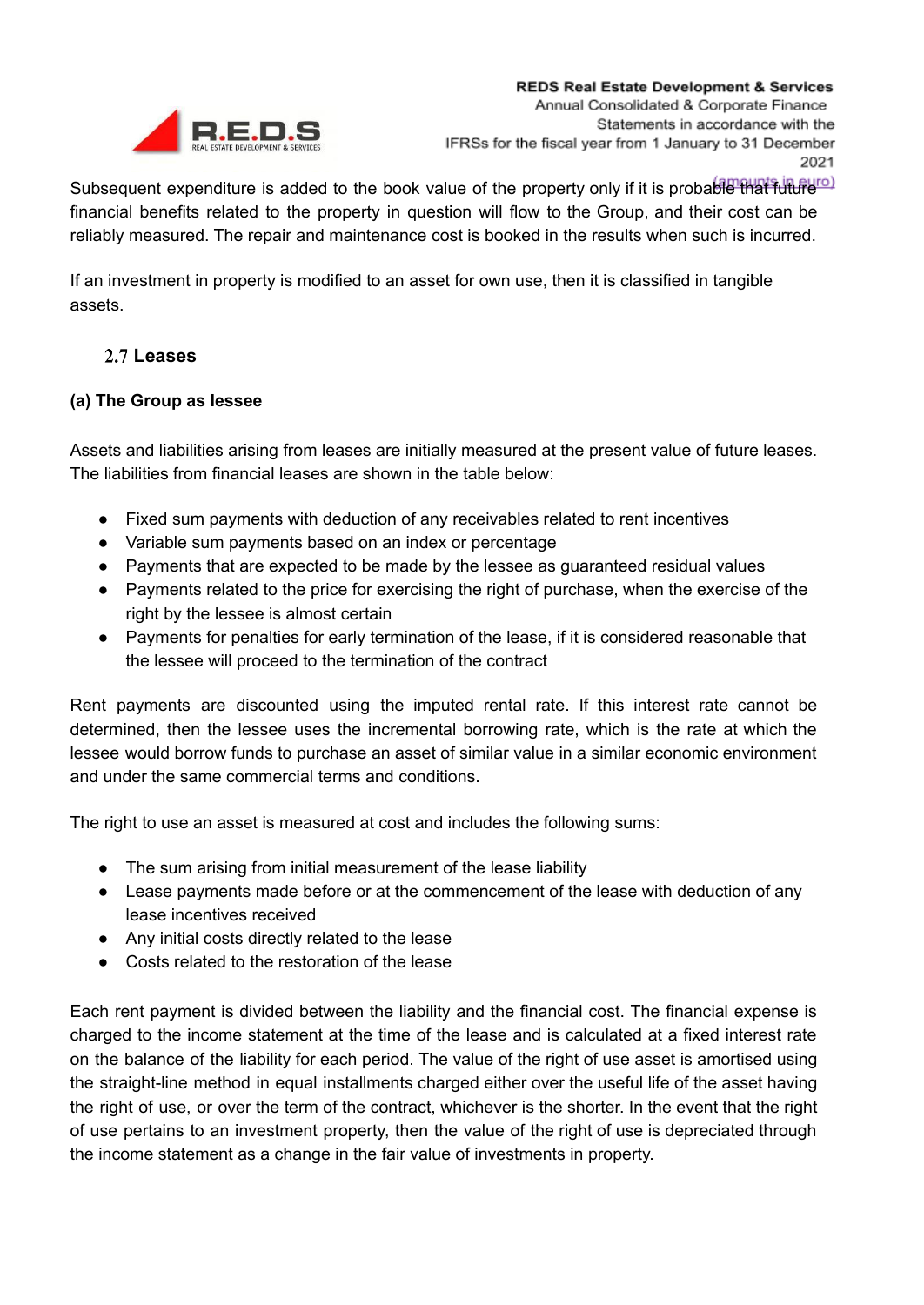

Payments related to short-term leases, as well as for contracts where the asset is of small value, are recognised as an expense in the income statement over the term of the lease. Leases with a duration of up to 12 months are treated as short-term contracts. Small value assets mainly include office and computer equipment.

#### **(b) Group company as Lessor**

Properties leased through operating leases are included in investments in property and are measured at cost (Note 2.6). Note 2.22 describes the accounting principle used for recognition of income from leases.

### **Property, Plant and Equipment**

<span id="page-90-0"></span>Fixed assets are reported in the financial statements at acquisition cost minus accumulated depreciation and possible impairment. Acquisition costs include all costs directly attributable to the acquisition of the items.

Subsequent costs are included in the asset's carrying amount or recognised as a separate asset, as appropriate, only when it is probable that future economic benefits associated with the item will flow to the Group and the cost of the item can be measured reliably. The repair and maintenance cost is recorded in the results when such is incurred.

Land is not depreciated. Depreciation of other PPE is calculated using the straight-line method over their useful life as follows:

| - Transportation | $6 - 9$ year  |
|------------------|---------------|
| equipment        |               |
| Other equipment  | $5 - 10$ year |
|                  | s             |

The residual values and useful economic life of PPE are subject to reassessment at least at each balance sheet date.

When the book values of tangible assets exceed their recoverable value, the difference (impairment) is posted in the income statement as expense.

Upon the sale of PPE, any difference between the proceeds and the depreciable amount is recorded as profit or loss in the results.

<span id="page-90-1"></span>Financial expenses related to the construction of assets are capitalised for the period required for the completion of construction (note 2.27).

#### **Intangible assets**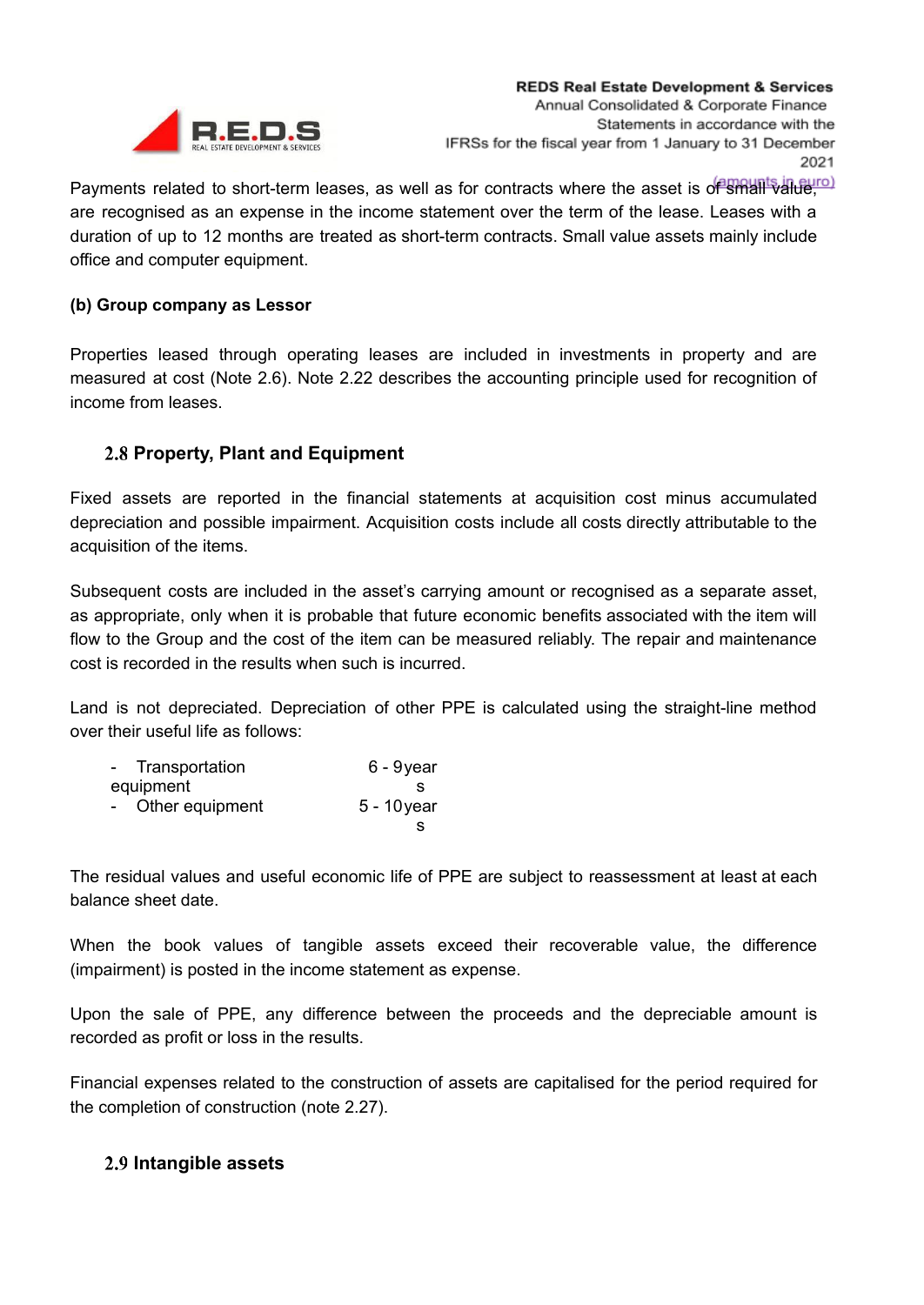

Intangible assets mainly include software licences, which are valued at acquisition cost lessrol depreciation and any impairment. Impairment loss is recognised in the income statement. Depreciation is accounted for using the straight line method over the useful life of the assets in question, which ranges from 1 to 10 years.

#### **Impairment of non-financial assets**

<span id="page-91-0"></span>Assets which are depreciated are subject to impairment audits when there are indications that their book value is not recoverable. Impairment loss is recognised for the amount by which the fixed asset's carrying value exceeds its recoverable value. The recoverable value is the higher of fair value, reduced by the cost required for the disposal, and value in use (current value of anticipated cash flows to be generated, based on the management's estimates of future financial and operating conditions). {\expndtw-2 F}or {\expndtw-2 t}{\expndtw-3 h}e ca{\expndtw-2 l}c{\expndtw-3 u}{\expndtw-2 l}a{\expndtw-2 ti}on of i{\expndtw-5 m}pa{\expndtw-2 i}r{\expndtw-3 m}e{\expndtw-3 n}t {\expndtw-2 l}os{\expndtw-2 s}es, assets are classified as {\expndtw-3 m}i{\expndtw-3 n}i{\expndtw-3 m}um ca{\expndtw-2 s}h {\expndtw-3 g}e{\expndtw-3 n}era{\expndtw-2 t}i{\expndtw-3 n}g u{\expndtw-3 n}i{\expndtw-2 ts}. Any non-financial assets that have been impaired, apart from goodwill, are reassessed for potential reversal of impairment on each balance sheet date.

#### 2.11 Financial assets

<span id="page-91-1"></span>During the current and comparative periods, the Group holds the following financial assets:

- Trade receivables (note 2.13)
- Cash and cash equivalents and committed deposits (notes 2.14 and 2.15)
- Investments in equity

#### *(a) Classification*

The Group classifies financial assets in the following categories for measurement purposes:

- Financial assets at fair value (either through other comprehensive income or through the income statement);
- Financial assets at amortised cost

The classification depends on the business model of the Company as far as management of financial assets is concerned, and the characteristics of the contractual cash flows of the financial asset.

#### *(b) Recognition and derecognition*

Typical purchases and sales of investments are recognised as of the date on which the transaction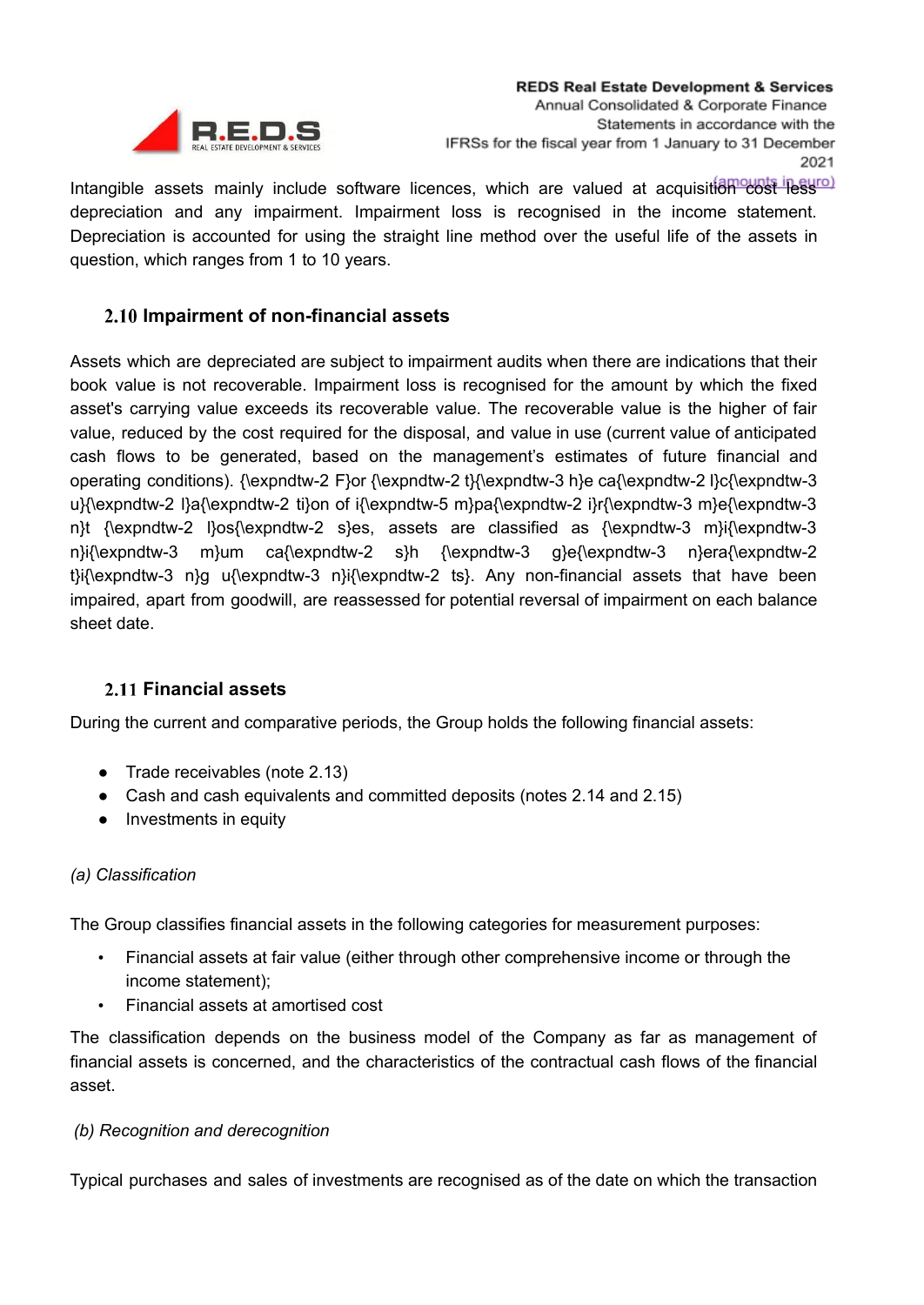

takes place, i.e. the date on which the Group commits to purchase or sell the asset.<sup>4</sup> investiments<sup>to)</sup> cease to be recognised when the cash flow rights from the financial assets expire or are transferred and the Group has materially transferred all the risks and rewards associated with ownership thereof.

#### *(c) Measurement*

On initial recognition, in the event that the financial asset is not measured at fair value through the income statement, the Group measures will value said financial asset at fair value plus transaction costs. The transaction costs of financial assets not measured at fair value through profit or loss are entered directly in the income statement.

#### Investments in debt securities

The Group has not held any debt securities during the current or comparative periods. Investments

#### in equity

The Group measures all equity instruments at fair value. When the Group chooses to recognise any gains or losses from the measurement of equity instruments at fair value in other comprehensive income, any gains or losses are not reclassified in the income statement after the investment is derecognised. Dividends are recognised in the income statement under the item "income from shares" when the Group's right to receive payment is established.

Changes in the fair value of financial assets measured at fair value through profit or loss are recognised in the income statement as they arise. Impairment losses (and any reversal of impairment losses) deriving from equity shares valued at fair value through other comprehensive income are not presented separately from other changes in fair value.

Note 3.2 provides information regarding determination of the fair value of financial assets.

#### *(d) Impairment*

The Group determines the impairment loss against the expected credit losses for financial assets that are measured at amortised cost. The relevant methodology depends on whether there is a significantly increased credit risk.

The Group holds the following financial assets that fall under the expected credit losses model:

- Cash and cash equivalents
- Committed deposits
- Trade receivables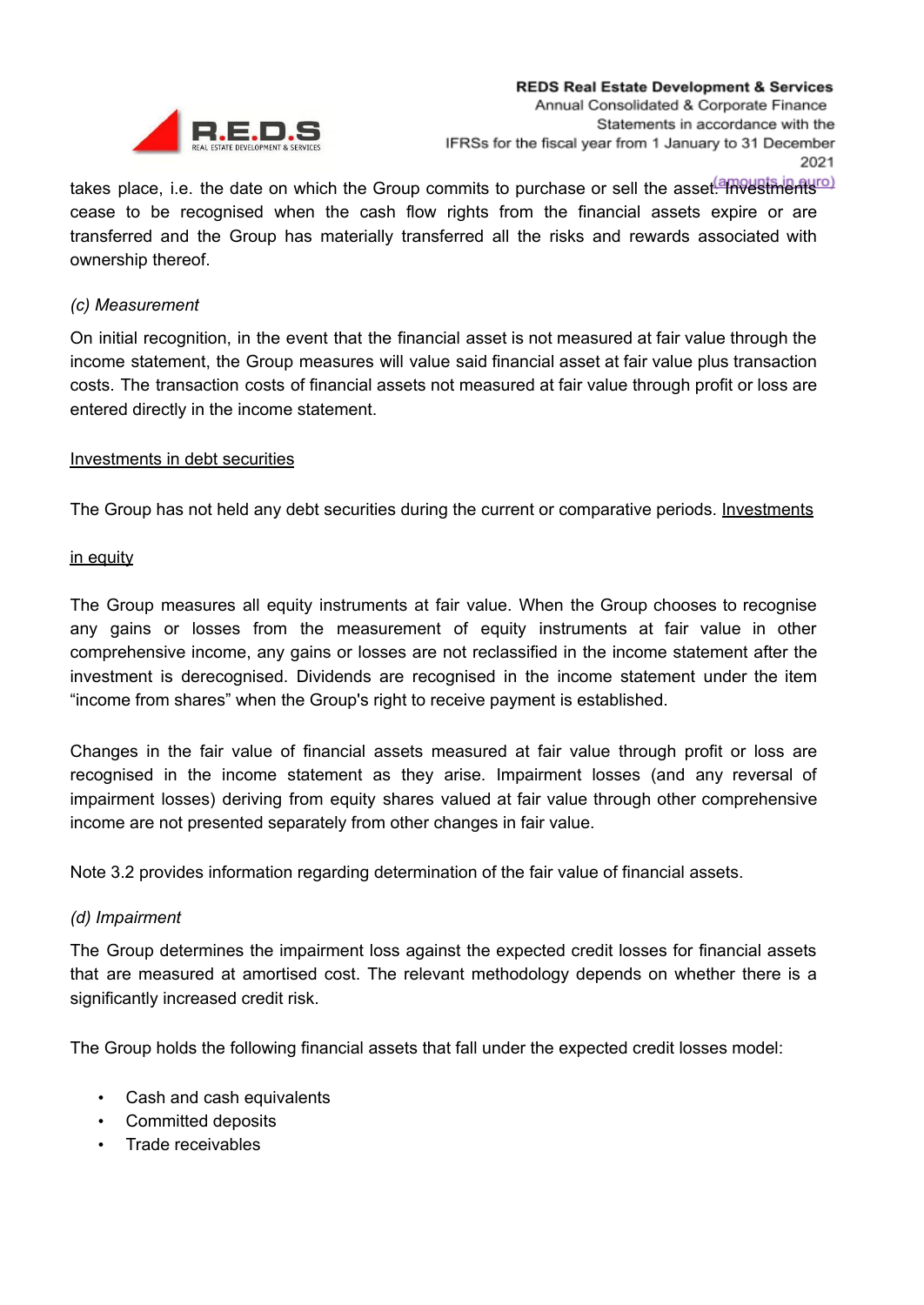

For trade receivables, the company applies the simplified approach indicated under the provisions of by IFRS 9. Based on this approach, the Group recognises the expected credit losses from initial recognition and over the life of the trade receivables (expected lifetime losses). To determine expected credit losses, the customer base is grouped according to the credit profile of customers using historical data, taking into account future factors in relation to debtors and the financial environment.

#### **2.12 Inventory**

<span id="page-93-0"></span>Investments in properties to which a construction initiates aiming at a future sale are re-classified as inventories at book value at the balance sheet date. They are subsequently measured at the lower of cost and net realisable value. Net realisable value is calculated on the basis of current selling prices for inventories in the ordinary course of business, less any costs of sale.

#### **Trade and other receivables**

<span id="page-93-1"></span>Trade receivables are the amounts owed by customers for provision of services during the normal operation of the business. Trade receivables are initially recognised at the amount of the price not subject to conditions, unless they contain an important source of funding, in which case they are recognised at fair value. The Group retains its trade receivables for the purpose of collecting contractual cash flows, and as such it subsequently measures them at amortised cost using the effective interest method, less any impairment losses. See note 2.11 for a description of the impairment policies applied by the Group.

#### **Cash and cash equivalents**

<span id="page-93-2"></span>Cash and cash equivalents include cash, sight deposits and short-term, highly liquid investments of up to 3 months that are readily convertible to specific cash sums and present minimal risk of changes in value. Cash and cash equivalents are subsequently measured at amortised cost using the effective interest method.

### **Committed deposits**

<span id="page-93-3"></span>Committed deposits are cash equivalents not readily available for use. These cash equivalents may not be used by the Group until a certain point in time or an event is reached or occurs in the future. In the cases where restricted cash is expected to be used within one year from the date of the statement of financial position, these are classified as a short-term asset. However, if they are not expected to be used within one year from the date of the statement of financial position, they are classified as a long-term asset. Committed deposits are disclosed in a separate line in the statement of financial position, but are taken into consideration together with cash and cash equivalents and time deposits of more than 3 months when calculating the gearing ratio. Cash and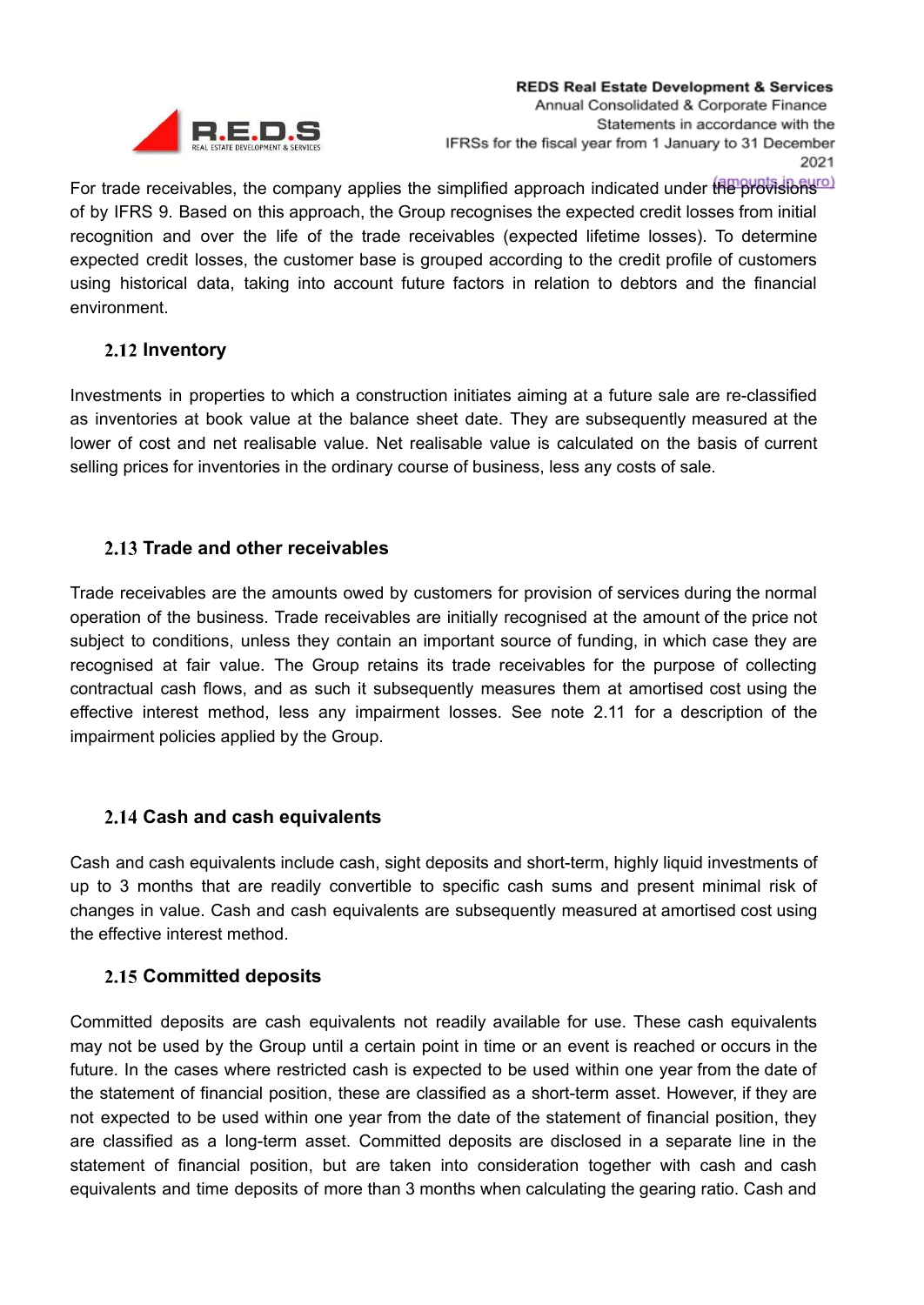

cash equivalents are subsequently measured at amortised cost using the effective interest method.<sup>ro)</sup>

#### 2.16 Share capital

<span id="page-94-0"></span>The share capital includes the common shares of the Company. Direct expenses for the issue of shares are shown following subtraction of the relevant income tax, reducing the proceeds from the issue.

### 2.17 Borrowings

<span id="page-94-1"></span>Borrowings are initially recorded at fair value, net of direct transaction costs incurred. Borrowings are subsequently stated at net book cost, using the effective interest rate method. Any difference between the proceeds collected (net of respective costs) and the repayment value is recognised in the income statement over the period of the loan using the effective interest rate method.

Loans are derecognised from the statement of financial position when, and only when, they are repaid i.e. when the obligation specified in the contract is fulfilled, cancelled or expires. The difference between the book value of a financial liability that is settled or transferred to another party and the consideration paid, including any transferred non-cash assets or any liabilities, is recognised in the income statement, in other income, or in financial expenses.

When the contractual cash flows of a loan are renegotiated or otherwise modified, and the renegotiation or modification does not result in the termination of the loan in question, the Company recalculates its book values and recognises gains or losses from the modification in the income statement. The book value of the loan is recalculated as the present value of contractual cash flows, following renegotiation or modification, which have been discounted at the original effective interest rate. Any costs or fees incurred constitute an adjustment to the book value of the modified loan agreement and are amortised over its remaining life.

Borrowings are classified as current liabilities unless the Group has an unconditional right to defer settlement of the liability for at least 12 months after the balance sheet date.

#### **Financial derivatives**

<span id="page-94-2"></span>Group companies evaluate, on a case by case basis, the making of financial derivative contracts to hedge the exposure to rate fluctuations connected to long-term loan agreements.

Upon commencement of a transaction, the Group establishes the relation between the hedging instruments and hedged assets, as well as the risk management strategy to take various hedging actions. This process involves linking all derivatives that are defined as hedging instruments against specific assets and liabilities, or specific commitments, or prospective future transactions. In addition, the likely effectiveness of derivatives used in the hedging transactions in neutralising fluctuations in current values or cash flows of hedged items is assessed at the onset of hedging and on an ongoing basis.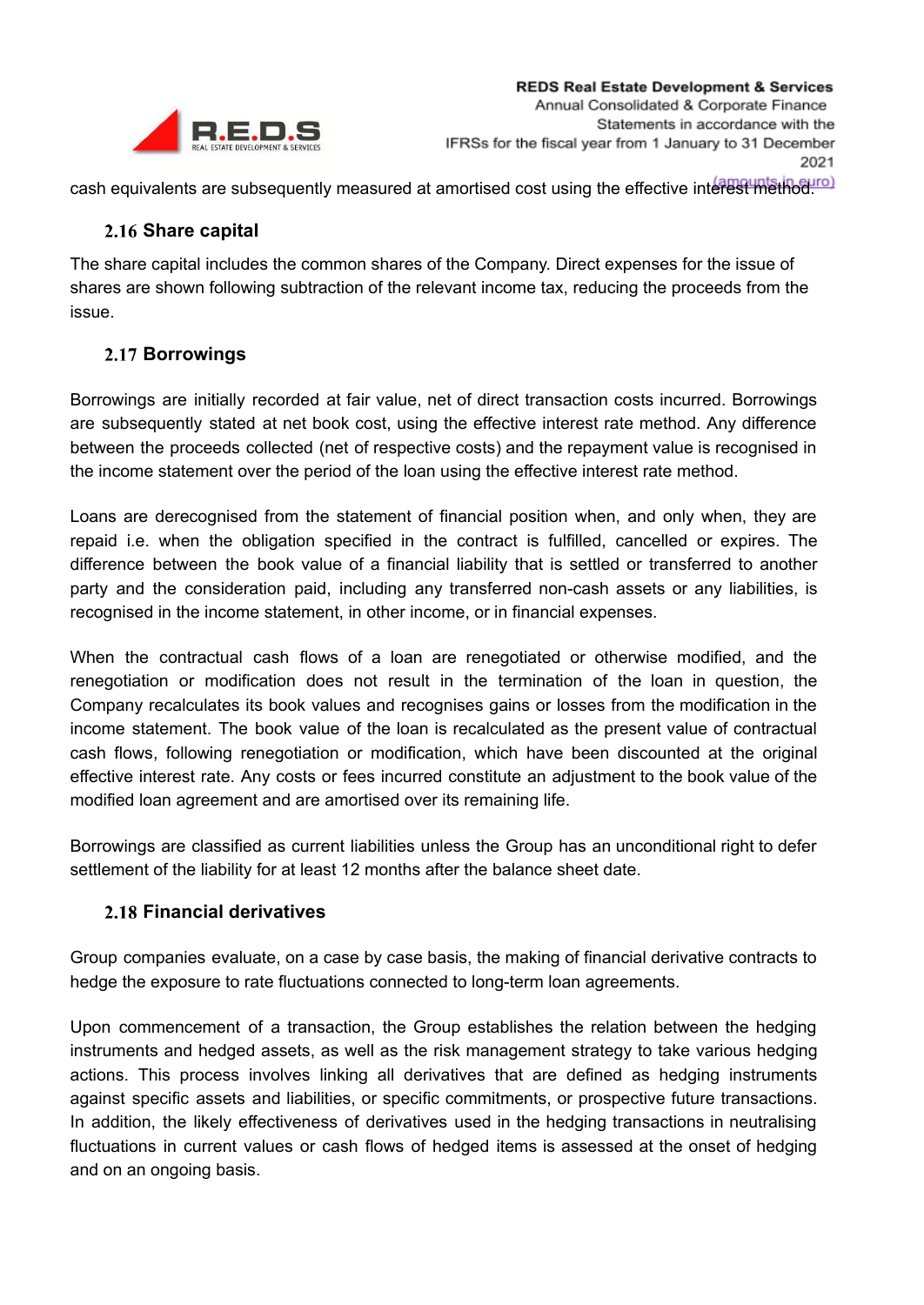

The total fair value of hedging derivatives is classified under non-current assets <sup>[31] The</sup> liabilities when the remaining hedged asset has a maturity over 12 months, or under current assets or short-term liabilities when the residual maturity of the hedged asset is less than 12 months.

#### **Cash flow hedge**

IFRS 9 includes the continued application of IAS 39 requirements with regard to hedge accounting as an accounting policy option, which the Group has chosen to take advantage of.

Derivative assets are initially recognised at fair value as of the date of the respective agreement.

The portion of the change in the derivative's fair value considered effective and meeting the cash flow hedging criteria is recognised in Statement of Comprehensive Income. Profit or loss associated with the non-effective portion of the change is recognised directly in the income statement under 'Financial expenses (income) - net'.

The cumulative amount recorded in equity is transferred to the Income Statement in the periods during which the hedged item affects the profit or loss of the respective period. The gain or loss associated with the effective part of the hedge of floating rate swaps is recognised in the Income Statement at the same time as the interest on the hedged loan is recognised under the heading 'Financial expenses (income ) - net'.

When a financial product matures or is sold, or when a hedging relationship no longer meets the criteria for hedge accounting, the cumulative profit or loss which is shown up to that point in time under equity will remain in equity, and will be recognised when the expected transaction is ultimately transferred to the Income Statement. When a prospective transaction is no longer expected to be made, the cumulative profits or losses posted under Equity are directly transferred to the Income Statement under "Other operating income/ (expenses) (net)".

#### **Current and deferred taxation**

<span id="page-95-0"></span>Income tax for the period is the tax calculated on the taxable income of the current period based on the tax rate applicable in each country, adjusted for any changes in deferred tax receivables and liabilities due to temporary differences and unused tax losses.

The liability arising from current income tax is calculated on the basis of legislation currently in force or which was in force at the end of the fiscal year in the countries where the Company and the Group's subsidiary companies and related entities generate taxable income. Management periodically reviews positions in tax declarations with regard to circumstances where tax legislation is open to interpretation. It also makes provisions, where necessary, in relation to the amounts that are expected to be payable to the tax authorities.

Deferred income tax is calculated using the liability method which arises from temporary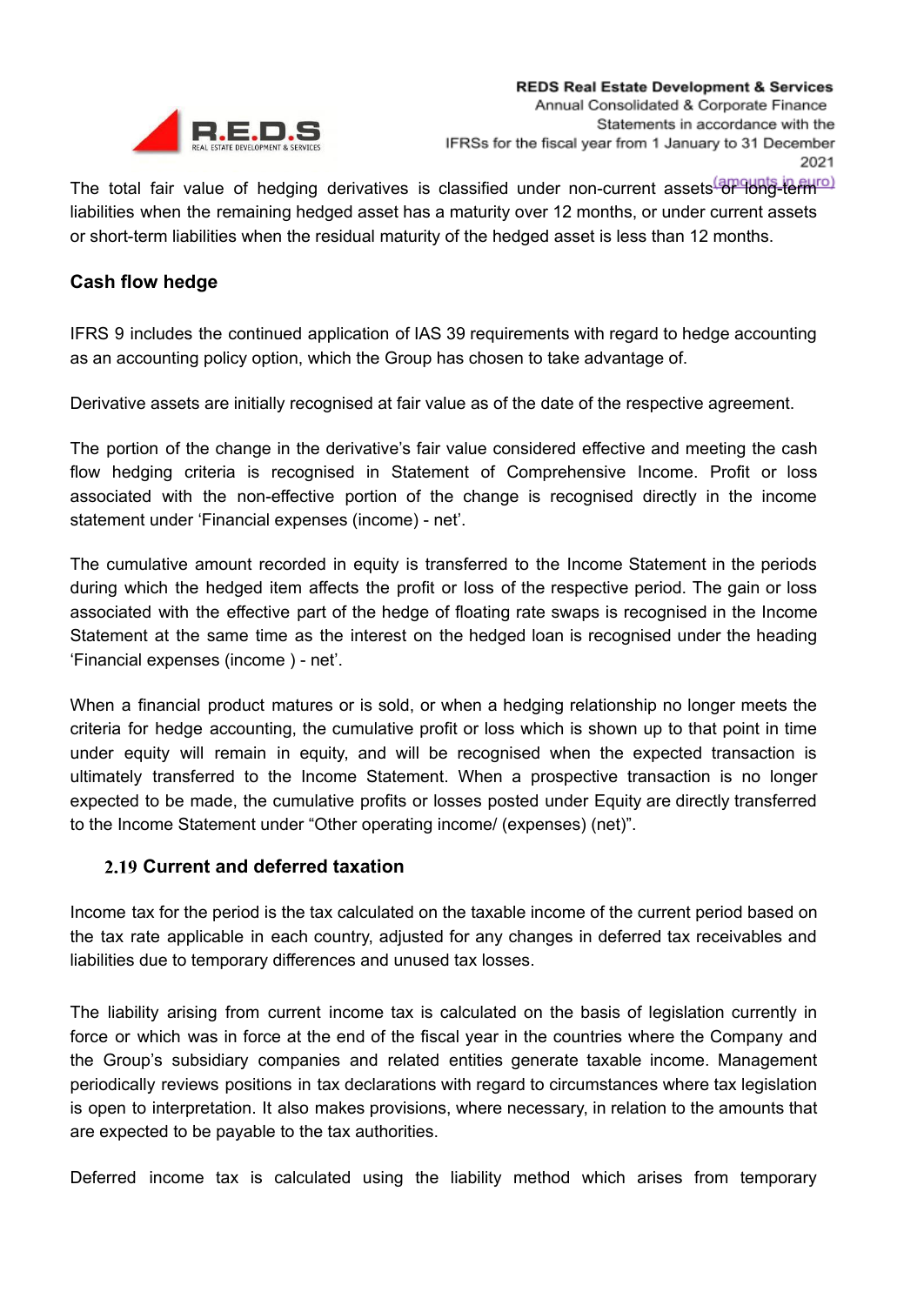

differences between the book value and the tax base of assets and liabilities. Deferred income tax is not taken into account if it arises from initial recognition of an asset or liability in a transaction, other than a business combination, which at the time of the transaction did not affect accounting or taxable profit or loss. Deferred tax is valued taking into consideration the tax rates that have been put into effect or are essentially in effect at the balance sheet date.

Deferred tax receivables are recognised to the extent that there are going to be future taxable gains so that the temporary difference that gives rise to the deferred tax assets can be utilised.

Deferred income tax is recognised for temporary differences arising from investments in subsidiaries and associates, unless the reversal of temporary differences is controlled by the Group and it is probable that the temporary differences will not be reversed in the foreseeable future.

Deferred tax receivables and liabilities are offset when there is a legally enforceable right to offset current tax receivables against liabilities and when deferred income taxes relate to the same tax authority. Current tax receivables and liabilities may be offset when there is a legally enforceable right to offset and there is intent to make a settlement on a net basis or to acquire the asset and settle the liability at the same time.

Current and deferred tax are recognised in the income statement unless they relate to items recognised in other comprehensive income or directly in equity. In this case, tax is also recognised in other comprehensive income or directly in equity, respectively.

### **Employee benefits**

#### <span id="page-96-0"></span>*(a) Short-term liabilities*

Liabilities for wages and salaries that are expected to be fully settled within 12 months of the end of the period in which the employees provide the relevant service are recognised as employee services provided until the end of the reporting period, and are calculated among the amounts expected to be paid in settlement of liabilities. The liabilities are presented in the statement of financial position under other liabilities.

#### *(b) Post-employment benefits*

Post-employment benefits include defined contribution programmes and defined benefit schemes. The Group participates in various pension plans. Payments are determined by respective local legislation and the regulations of the social insurance funds.

A defined benefit scheme is a pension plan that defines a specific amount to a pension to be received by an employee when he retires, which usually depends on one or more factors such as age, years of service and level of salary.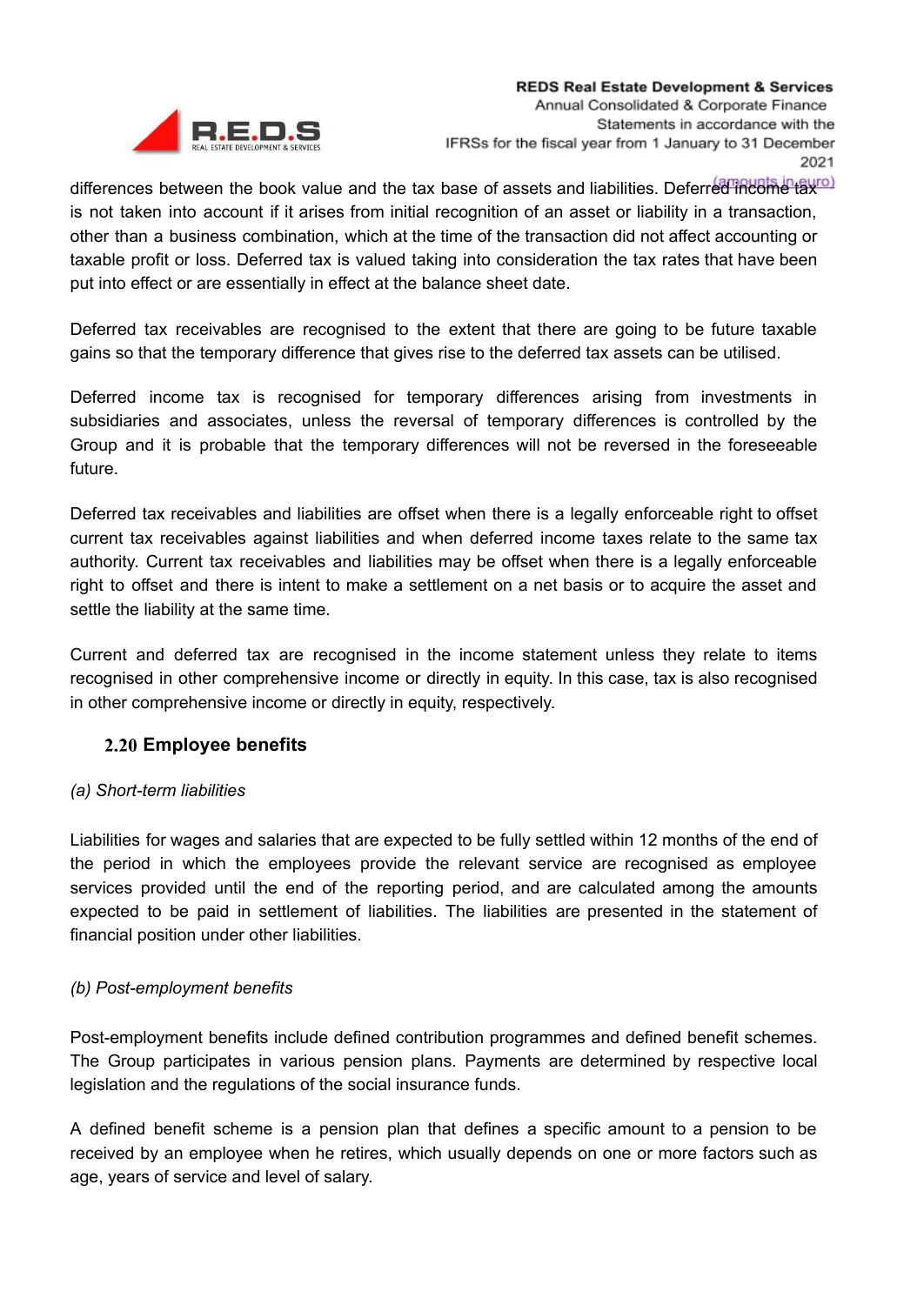

A defined contribution scheme is a pension plan under which the Group makes fixed payments to a separate legal entity. The Group has no legal obligation to pay additional contributions, if the fund does not have sufficient assets to pay all employees the benefits related to their service in the present and previous periods.

For defined contribution plans, the Group pays contributions to public social security funds on a mandatory basis. The Group has no obligation other than paying its contributions. Contributions are recognised as personnel costs when the debt arises. Prepaid contributions are recognised as an asset if there is a cash refund possibility or offsetting against future debts.

The liability recorded in the balance sheet for defined benefit plans is the present value of the defined benefit obligation at the balance sheet date. The defined benefit obligation is calculated annually by an independent actuary using the projected unit credit method. The present value of the defined benefit obligation is determined by discounting future cash flows at the same rate as long-term high-quality (investment-grade) corporate bonds with a maturity date approximately equal to that of the pension scheme.

The financial cost is calculated by applying the discount rate to the balance of the defined benefit obligation. These costs are included in the income statement under employee benefits.

Actuarial gains or losses arising from empirical adjustments and changes in actuarial assumptions are charged or credited to the statement of comprehensive income for the period in which they arise.

Changes in the present value of the defined benefit obligations resulting from modifications or reductions in the plan are recognised directly in the income statement.

#### *(c) Employment termination benefits*

Termination benefits become payable when the Group terminates employment before the normal retirement date or when the employee accepts voluntary retirement in exchange for these benefits. The Group recognises these benefits at the earliest of the following dates: (a) when the Group can no longer withdraw the offer of such benefits, and b) when the Company recognises restructuring costs falling within the scope of IAS 37, and duly includes the payment of termination benefits. In the event of an offer made to encourage voluntary redundancy, retirement benefits are calculated based on the number of employees expected to accept the offer. When such termination benefits are deemed payable in periods that exceed 12 months from the Balance Sheet date, then they must be discounted at their current value.

#### **2.21 Provisions**

<span id="page-97-0"></span>Provisions are recognised when an actual legal or assumed commitment exists as a result of past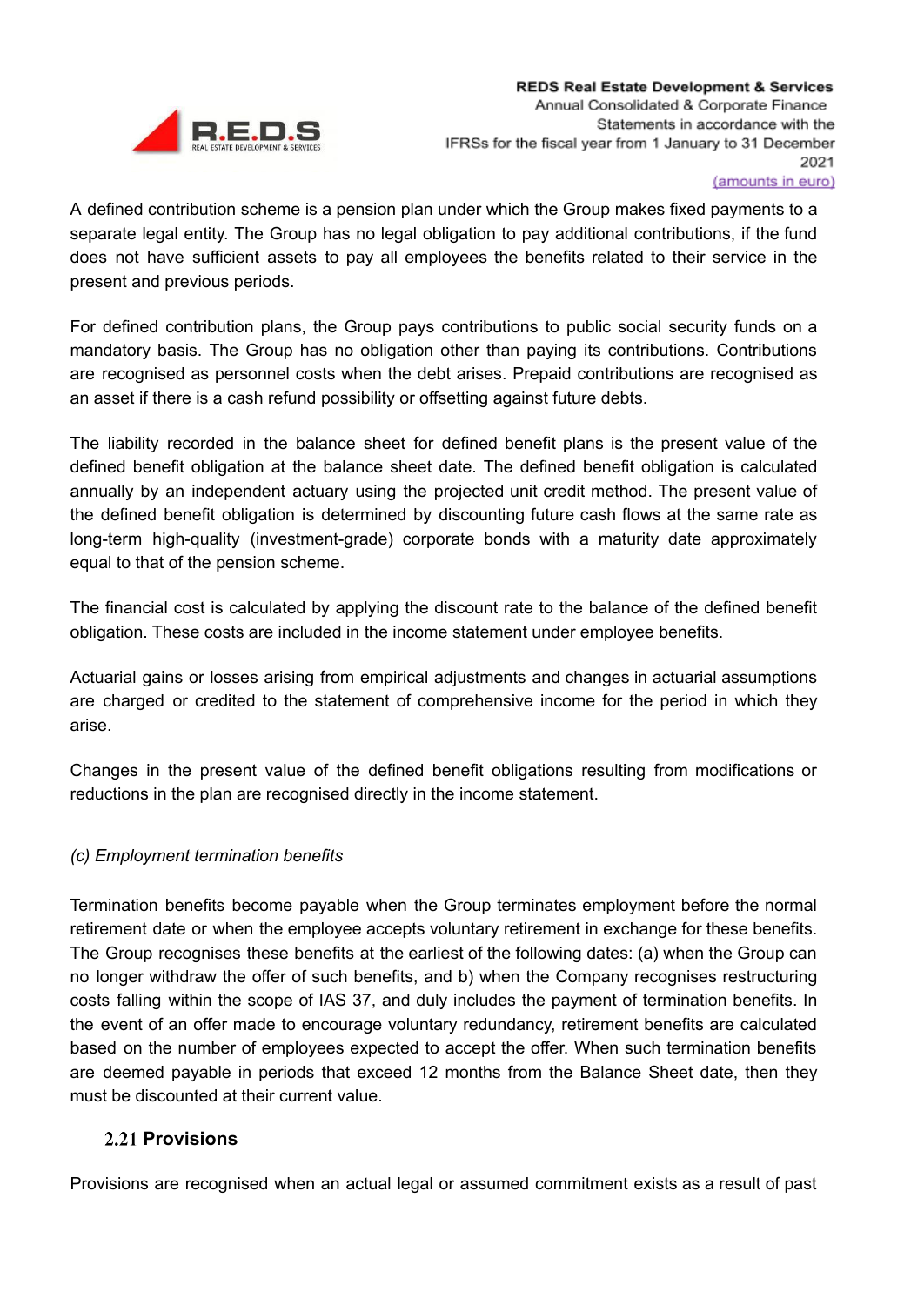

events, when settlement of such commitment will likely require an outflow of resources, and when the required amount can be reliably estimated.

#### **2.22 Recognition of revenues**

<span id="page-98-0"></span>Revenues mainly derive from the sale of property, operating leases of property, the provision of services and construction projects.

Revenues from operating leases are recognised in the income statement using the straight line method over the duration of the lease period. When the Group provides incentives to its clients, the cost of these incentives is recognised through the lease period with the straight line method deductively of the income from the lease.

Variable leases, such as rents based on lessees' sales turnover, are recorded in revenue in the periods incurred and on the basis of the lease agreement with the respective lessee.

Income from the provision of services and real estate management are recorded in the period during which the services are rendered, based on the stage of completion of the service in relation to total services to be provided.

In cases where the Group acts as representative, it is commission, and not gross revenue, that is accounted for as revenue.

<span id="page-98-1"></span>Dividends are accounted for as income when the right to receive payment is established.

#### **Distribution of dividends**

The distribution of dividends to the shareholders of the parent company is recognised as a liability on the date on which the distribution is approved by the General Meeting of shareholders.

#### **Trade and other payables**

<span id="page-98-2"></span>Trade and other payables are initially recognised at fair value and subsequently measured at amortised cost using the effective interest method. Accounts payable are classified as short-term if payment is due within one year or less. Otherwise they are shown as long-term liabilities.

#### 2.25 Borrowing costs

<span id="page-98-3"></span>General costs of borrowing as well as borrowing costs incurred specifically for the acquisition, construction or production of an eligible asset are capitalised, as part of the cost of that asset, for the necessary period until the asset is ready for use or sale. An eligible asset is an asset that requires an extended period of time until it is ready for use as intended or for sale.

Interest income from the provisional placement of borrowing that has been specifically committed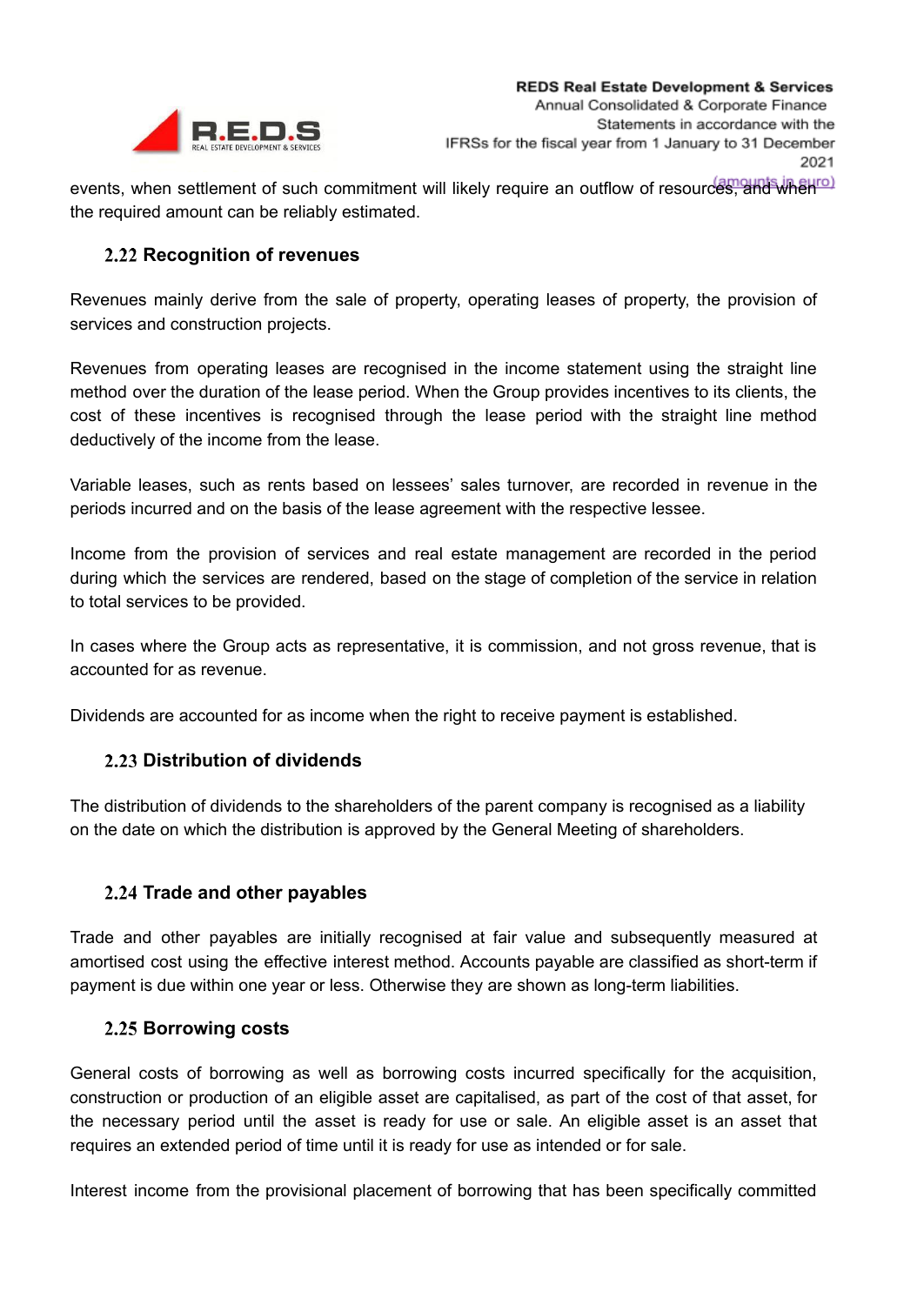

to the acquisition, construction or production of an asset is deducted from borrowing costs that canno be capitalised.

<span id="page-99-0"></span>All other borrowing costs are recognised in the income statement.

#### **Interest Income and Expenses**

Interest income is recognised on an accrual basis using the effective rate method. Where a financial asset or group of similar financial assets is impaired, interest income is recognised using the interest rate that discounts future cash flows for the purpose of calculating the impairment loss.

Interest on loans is recognised under 'Financial expenses' in the income statement using the effective interest method. Exempted are costs of borrowing that are directly attributable to the acquisition, construction or production of fixed assets that require a significant period of construction time, which serve to increase the cost of the fixed assets until they are effectively ready for use or sale.

The effective rate method is a method for calculating the amortised cost of a financial asset or liability and for allocating the interest income or expenses over the term of the respective reporting period. The effective interest rate is the rate at which future cash payments or receipts are accurately discounted over the life of the financial instrument, or a shorter period if required, at the net book value of the financial asset or liability. When calculating the effective interest rate, the Group calculates cash flows taking into account all contractual terms governing the financial instrument (for example advance payment rights) but does not take into account future credit losses. The calculation includes all fees paid or received among the parties, which form an integral part of the effective interest rate, any transaction costs and surcharges or discounts.

# **3 Financial risk management**

### <span id="page-99-1"></span>**Financial risk factors**

<span id="page-99-2"></span>The Group is exposed to various financial risks such as market risk, which includes foreign exchange risk and interest rate risk, credit risk and liquidity risk. Financial risks are associated with the following financial instruments: accounts receivable, cash and cash equivalents, trade and other payables and debt liabilities. The accounting principles relating to the above financial instruments are described in Note 2.

Risk management is monitored by the Finance Division and is determined under the rules approved by the Board of Directors. The Financial Management Division identifies and assesses the financial risks in cooperation with the departments facing the risks in question. The Board of Directors provides directions and guidelines for general risk management, as well as specific instructions for the management of specific risks such as interest rate risk, credit risk, the use of derivative and non-derivative financial instruments, and short-term investment of cash and cash equivalents.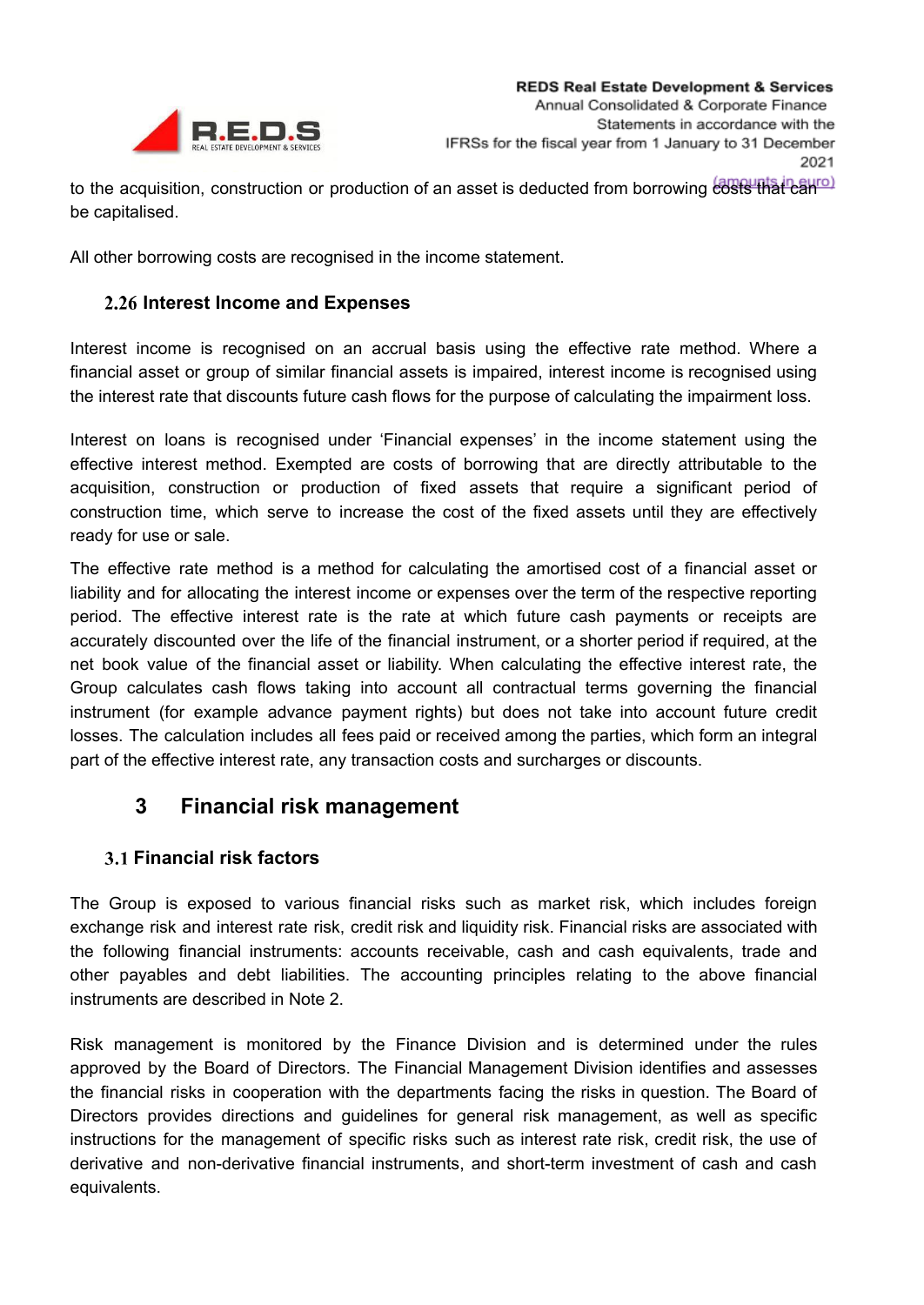

#### *(a) Market risk*

#### *i) Currency risk*

Given that the Group actively operates abroad (Romania), it is exposed to currency risk that the local currency-euro rate involves.

Transactions are made in local currency. If as of 31 December 2021 and 31 December 2020, the New Romanian Lev (RON) had risen or fallen by five percent (5%) in relation to the euro, all other variables being equal, earnings before taxes for the Group for 2021 would be increased or decreased by EUR 1,916 and EUR 1,735 respectively. For 2020, the pre-tax losses of the Group for 2021 would have risen or fallen by €2,579 and €2,335, due to the foreign exchange losses or gains during conversion of receivables, liabilities and cash and cash equivalents in companies established in Romania, from RON to euros.

#### **31/12/2020**

|                               | Exchange         |                                  |        |        |                   |                   |
|-------------------------------|------------------|----------------------------------|--------|--------|-------------------|-------------------|
|                               | Rate             |                                  |        |        |                   |                   |
| <b>Financial assets</b>       | Amounts in       | <b>31-Dec-</b> Amounts<br>$-5\%$ |        | $+5%$  | Difference        | Difference        |
|                               | <b>RON</b><br>20 | in $\epsilon$                    |        |        | in $\epsilon$ -5% | in $\epsilon$ +5% |
| Receivables                   | 345,4064.87      | 70.950                           | 74.684 | 67.572 | 3,734             | (3,379)           |
| Cash and cash equivalents     | 44.8914.87       | 9,221                            | 9.706  | 8,782  | 485               | (439)             |
| <b>Total</b>                  | 390.298          | 80.171                           | 84.391 | 76.354 | 4,220             | (3,818)           |
| <b>Financial liabilities</b>  |                  |                                  |        |        |                   |                   |
| Loans                         | $-4.87$          |                                  |        |        |                   |                   |
| Suppliers / Other liabilities | 151,6494.87      | 31,149                           | 32.790 | 29,667 | 1,640             | (1,482)           |
| <b>Total</b>                  | 151,649          | 31,149                           | 32,790 | 29,667 | 1,640             | (1, 482)          |

#### **31/12/2021**

|                               | Exchange<br>Rate                          |                          |        |        |                                 |                                 |
|-------------------------------|-------------------------------------------|--------------------------|--------|--------|---------------------------------|---------------------------------|
| <b>Financial assets</b>       | 31-Dec-<br>Amounts in<br><b>RON</b><br>21 | Amounts<br>in $\epsilon$ | $-5\%$ | $+5%$  | Difference<br>in $\epsilon$ -5% | Difference<br>in $\epsilon$ +5% |
| <b>Receivables</b>            | 238.7494.95                               | 48.251                   | 50.790 | 45.953 | 2.540                           | (2,298)                         |
| Cash and cash equivalents     | 11,6144.95                                | 2,347                    | 2,471  | 2,235  | 124                             | (112)                           |
| <b>Total</b>                  | 250,363                                   | 50,598                   | 53.261 | 48.188 | 2,663                           | (2, 409)                        |
| <b>Financial liabilities</b>  |                                           |                          |        |        |                                 |                                 |
| Loans                         | $-4.95$                                   |                          |        |        |                                 |                                 |
| Suppliers / Other liabilities | 70.1654.95                                | 14.179                   | 14.927 | 13.505 | 747                             | (674)                           |
| <b>Total</b>                  | 70,165                                    | 14.179                   | 14.927 | 13.505 | 747                             | (674)                           |

*ii)* Cash flow risk and risk from changes in fair value due to changes in interest rates

The interest rate risk to which the Group is exposed arises primarily from long-term loans with floating interest rates, which expose the Group to cash flow risk due to changes in interest rates.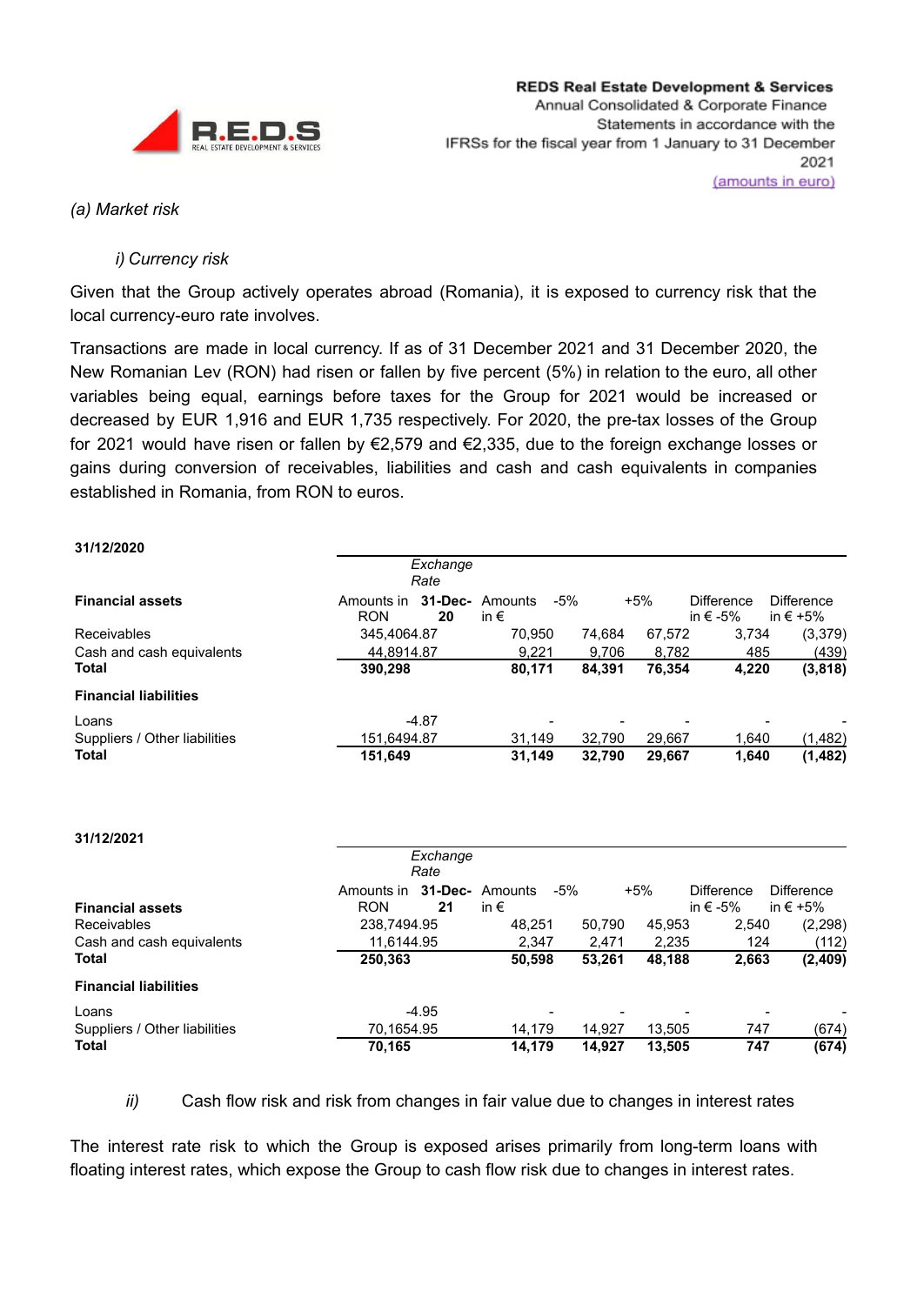

The Group's policy is to maintain the majority of loans at a fixed interest rate by concluding interestion rate swaps for this purpose, wherever deemed necessary.

All Group loans have been taken out at floating interest rates, and all borrowings are in euros. Interest rate risk is therefore linked to fluctuations in euro interest rates.

#### **Interest Rate Sensitivity Analysis of Group Borrowings**

A reasonable potential change in interest rates by twenty five base points would lead to an increase/decrease in losses before taxes for fiscal year 2021, all other variables being equal, of EUR 50 thousand. (2020: increase/decrease in losses by EUR 52 thousand). The calculation does not include the bank loan of YIALOU SA, for which the risk is hedged through an interest rate swap contract. It is noted that the aforementioned change in results before taxes is calculated on the loan balances at the end of the year and does not include the positive effect of interest income from cash deposits and cash equivalents.

#### *(b) Credit risk*

The Group has concentrations of credit risk with regard to income from rents arising from operating property lease contracts. The Group has developed policies to ensure that transactions are undertaken with customers that have adequate creditworthiness.

Potential credit risk exists in both cash and cash equivalents, committed deposits and investments. In such cases, the risk may arise from counterparty failure to fulfil their obligations towards the Group. Credit risk of these categories is considered limited, as the Group chooses to deal with systemic credit institutions that have a higher credit rating.

The Group's exposure to credit risk by category of financial assets is as follows:

|                                              | 31-Dec-21  | 31-Dec-20 |
|----------------------------------------------|------------|-----------|
| Receivables from rents                       | 1.093.945  | 1.271.220 |
| <b>Other Receivables</b>                     | 2.255.927  | 1.924.898 |
| Cash and cash equivalents/Committed deposits | 10.643.531 | 8.201.831 |

#### *(c) Liquidity risk*

To manage the liquidity risk, the Group budgets and monitors its cash flows and acts accordingly so as to have adequate cash available and bank credit lines in place. Group possesses significant non utilised credit lines in order to fulfill its needs for cash in hand that may arise. The Group's liquidity is monitored on a regular basis by the Management.

The following table presents an analysis of Group debt maturities as of 31 December 2021 and 2020 respectively.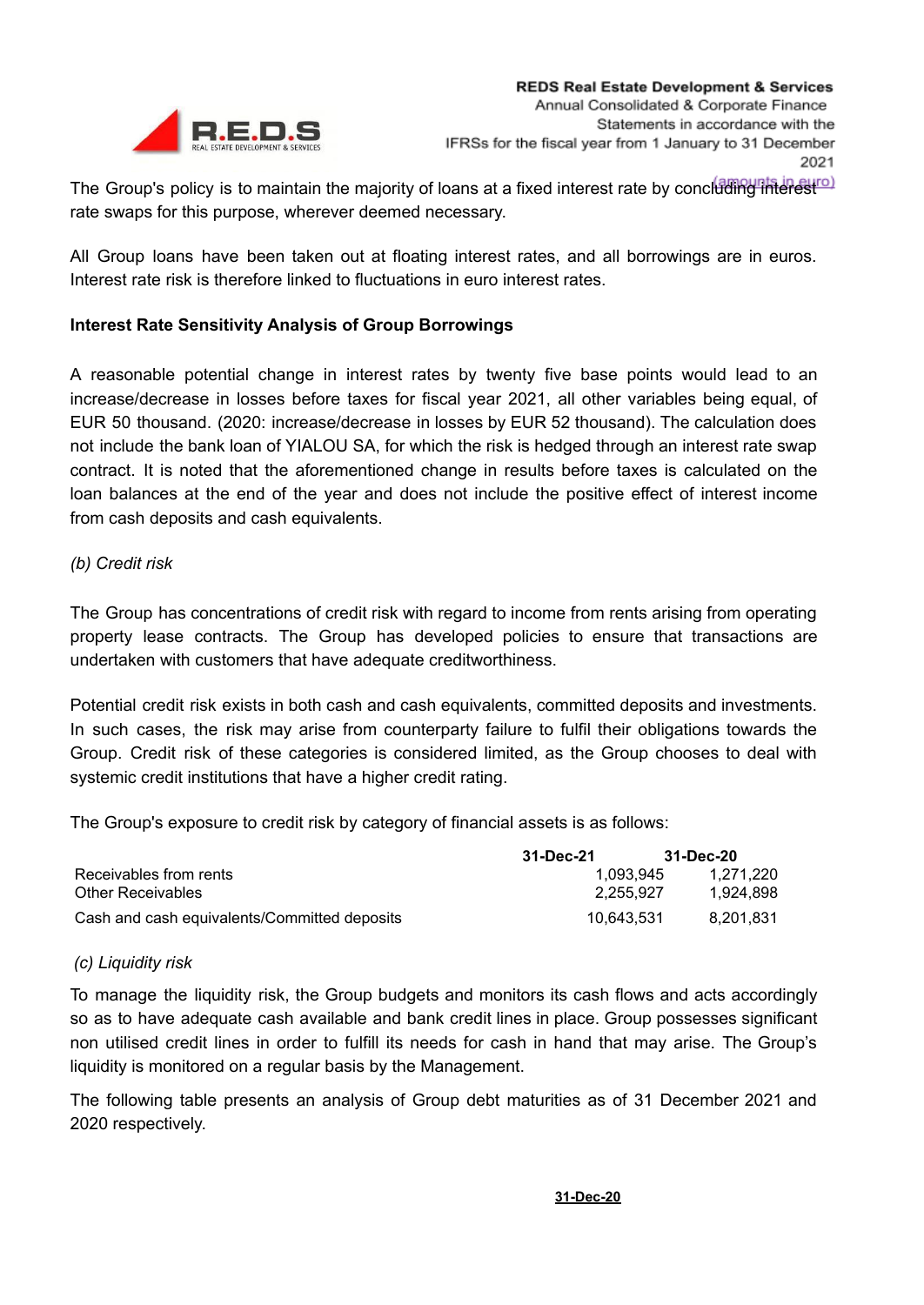#### **REDS Real Estate Development & Services**



Annual Consolidated & Corporate Finance Statements in accordance with the IFRSs for the fiscal year from 1 January to 31 December 2021 (amounts in euro)

#### **MATURITY OF FINANCIAL LIABILITIES**

|                          | <b>Nithin 1 year</b> | Between 1                | Between 2 rer 5 years |           |                       |
|--------------------------|----------------------|--------------------------|-----------------------|-----------|-----------------------|
|                          |                      | and 2 years and 5 years  |                       |           | Total                 |
| Trade and other payables | 2,096,171            |                          | 19.093478.737         | 574.366   | 3.168.367             |
| Borrowings (capital)     | 3,182,889            |                          | 4.671.58914.276.349   |           | 14,685,588 36,816,415 |
| Borrowings (interest)    | 1.345.462            |                          | 1,214,6052,514,446    | 1.022.500 | 6,097,013             |
| Financial derivatives    |                      | $\overline{\phantom{a}}$ | -833.979              | 125.469   | 959.448               |
| Lease liabilities        |                      | $\overline{\phantom{a}}$ | 51.94476.577          |           | 128.521               |

#### **31-Dec-21**

| <b>MATURITY OF FINANCIAL LIABILITIES</b> |                      |                         |                     |                          |                      |
|------------------------------------------|----------------------|-------------------------|---------------------|--------------------------|----------------------|
|                                          | <b>Nithin 1 year</b> | <b>Between 1</b>        | Between 2           | rer 5 vears              |                      |
|                                          |                      | and 2 years and 5 years |                     |                          | Total                |
| Trade and other payables                 | 5.449.076            |                         | 19.810496.728       | 595.951                  | 6.561.565            |
| Borrowings (capital)                     | 5.671.589            |                         | 3.253.21414.880.589 |                          | 9,849,896 33,655,288 |
| Borrowings (interest)                    | 1,191,876            |                         | 978,7571,969,898    | 536.431                  | 4,676,962            |
| <b>Financial derivatives</b>             |                      | -                       | -485.436            | $-26.107$                | 459.329              |
| Lease liabilities                        |                      | $\blacksquare$          | 55,38339,900        | $\overline{\phantom{a}}$ | 95.284               |

The above amounts are presented in the contractual, non-discounted cash flows and therefore are not equivalent to the respective amounts shown in the financial statements, with respect to the items Trade and other payables and borrowings.

#### **Fair value determination**

<span id="page-102-0"></span>Financial assets and liabilities are classified under the following levels, depending on the method by which their fair value is determined:

- Level 1: for assets traded in an active market and whose fair value is determined by the (unadjusted) market prices of similar assets.

- Level 2: for assets and liabilities whose fair value is determined by factors related to market data, either directly (that is, as prices) or indirectly (that is, derived from prices).

- Level 3: for assets and liabilities whose fair value is not based on observable market data, but is mainly based on internal estimates.

The financial asset figures of the Company and the Group are as follows:

- Financial assets measured at fair value through other comprehensive income (note 11) and
- the derivative financial product.

|                              | ∟evel 1 | Level 2 | ∟evel 3 | Total                    |         |
|------------------------------|---------|---------|---------|--------------------------|---------|
| <b>Financial derivatives</b> | -       |         | 459.329 | $\overline{\phantom{0}}$ | 459.329 |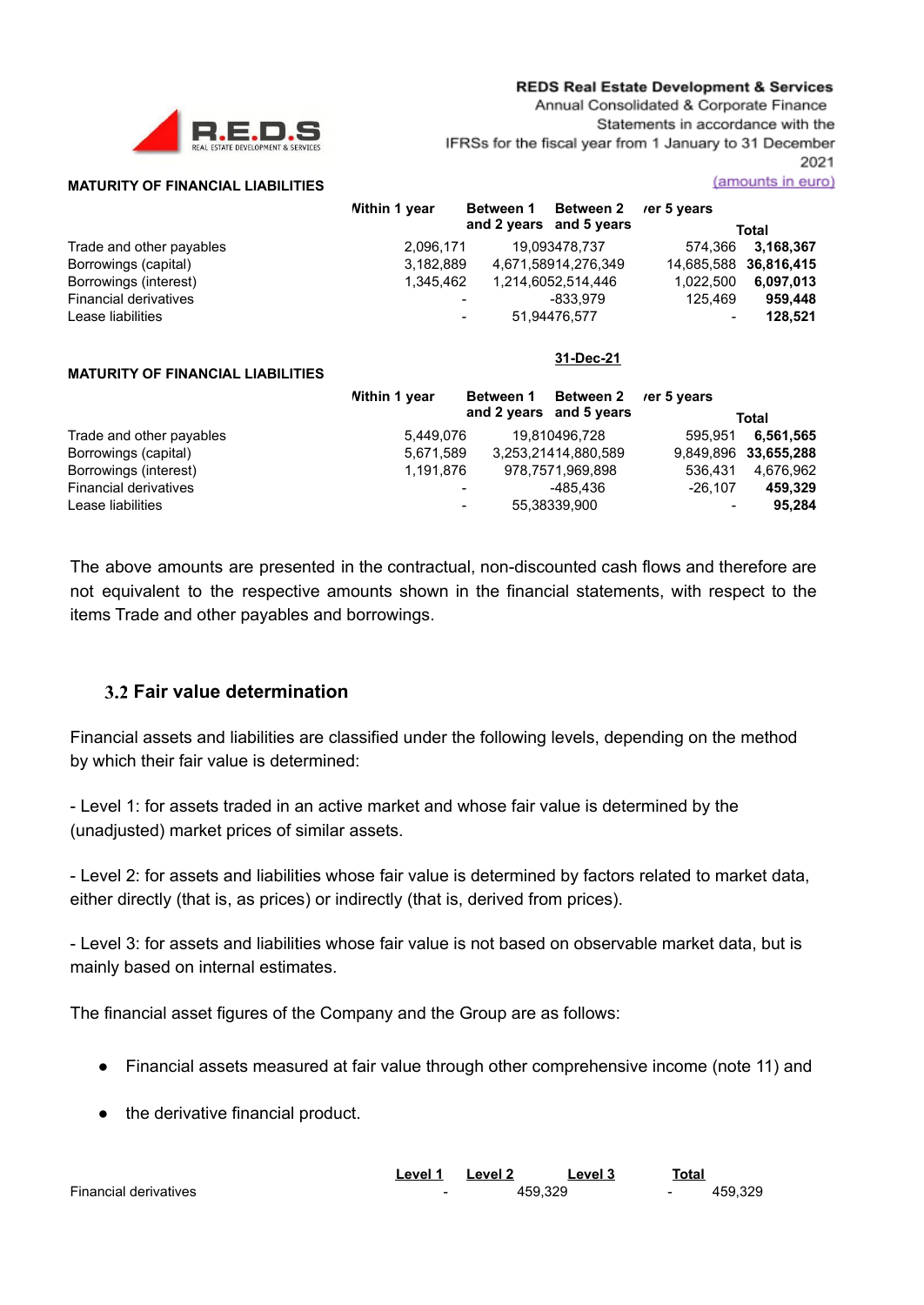

|                      | Financial assets measured at fair value through other |  |  |                          |               | tamoun |
|----------------------|-------------------------------------------------------|--|--|--------------------------|---------------|--------|
| comprehensive income |                                                       |  |  | $\overline{\phantom{0}}$ | $\sim$ $\sim$ |        |
|                      |                                                       |  |  |                          |               |        |

**Total - 459,329 1,166,612 1,625,941**

The financial data measured at fair value through other total income pertains to our holdings of 11.66% in the Company ATHENS METROPOLITAN EXPO SA.

During the fiscal year there were no transfers between levels 1 and 2, nor any transfers in or out of level 3 for measurement of fair value.

#### **Fund management**

<span id="page-103-0"></span>The Group's goals in relation to capital management is to ensure smooth operations for the Group in the future, with an aim of providing satisfactory returns to shareholders and other stakeholders, and maintain optimum capital allocation, thus reducing the cost of capital.

Net borrowing for the Group as of 31.12.2021 compared to 31.12.2020, is analysed in the table below:

|                                 | <b>GROUP</b> |                       | <b>COMPANY</b> |      |            |  |
|---------------------------------|--------------|-----------------------|----------------|------|------------|--|
|                                 | 31-Dec-21    | 31-Dec-20             | 31-Dec-21      |      | 31-Dec-20  |  |
| Short-term borrowing            | 5,671,588    | 3,192,889             | 5,137,500      |      | 3,000,001  |  |
| Long-term borrowing             |              | 27,983,700 33,623,527 |                |      | 2,137,500  |  |
| Total borrowings                | 33,655,288   | 36,816,415            | 5.137.500      |      | 5,137,501  |  |
| Less: Non recourse<br>debt      |              |                       |                |      |            |  |
| Total non-recourse debt         | 33,655,288   | 36.816.415            | 5.137.500      |      | 5,137,500  |  |
| Less: Committed deposits        | 9.683.445    | 6.539.990             | 3,588,489      |      |            |  |
| Less: Cash and cash equivalents | 960.086      | 1.661.841             | 96.146         |      | 481,135    |  |
| <b>Net Borrowing</b>            | 23,011,757   | 28,614,585            | 1,452,864      |      | 4,656,365  |  |
| <b>Total Equity</b>             | 94,897,078   | 93,793,806            | 37,475,448     |      | 41,002,845 |  |
| <b>Total Capital</b>            | 117,908,835  | 122,408,391           | 38,928,312     |      | 45,659,210 |  |
| <b>Gearing Ratio</b>            | 19.5%        | 23.4%                 |                | 3.7% | 10.2%      |  |

The gearing ratio as of 31.12.2021 for the Group is calculated at 19.5% (31.12.2020: 23.4%), respectively, the gearing ratio as of 31.12.2021 for the company is calculated at 3.7% (31.12.2020 : 10.2%). This ratio is defined as the quotient of net corporate debt (i.e. total long and short-term bank borrowings) less cash and cash equivalents to total capital (i.e. total equity plus net debt).

#### *Compliance with financial covenants of loan agreements*

REDS SA is obliged to meet the financial compliance conditions of the loan agreement of 29.04.2014 with EUROBANK ERGASIAS SA (as Paying Agent and Bondholders' Representative) and the Bond Lenders, which concerns a common bond loan of €10.4 million and subsidiary YIALOU EMPORIKI SINGLE-PERSON SA, respectively, is obliged to meet the financial compliance conditions of the loan agreement of 01.05.2020 with the NATIONAL BANK OF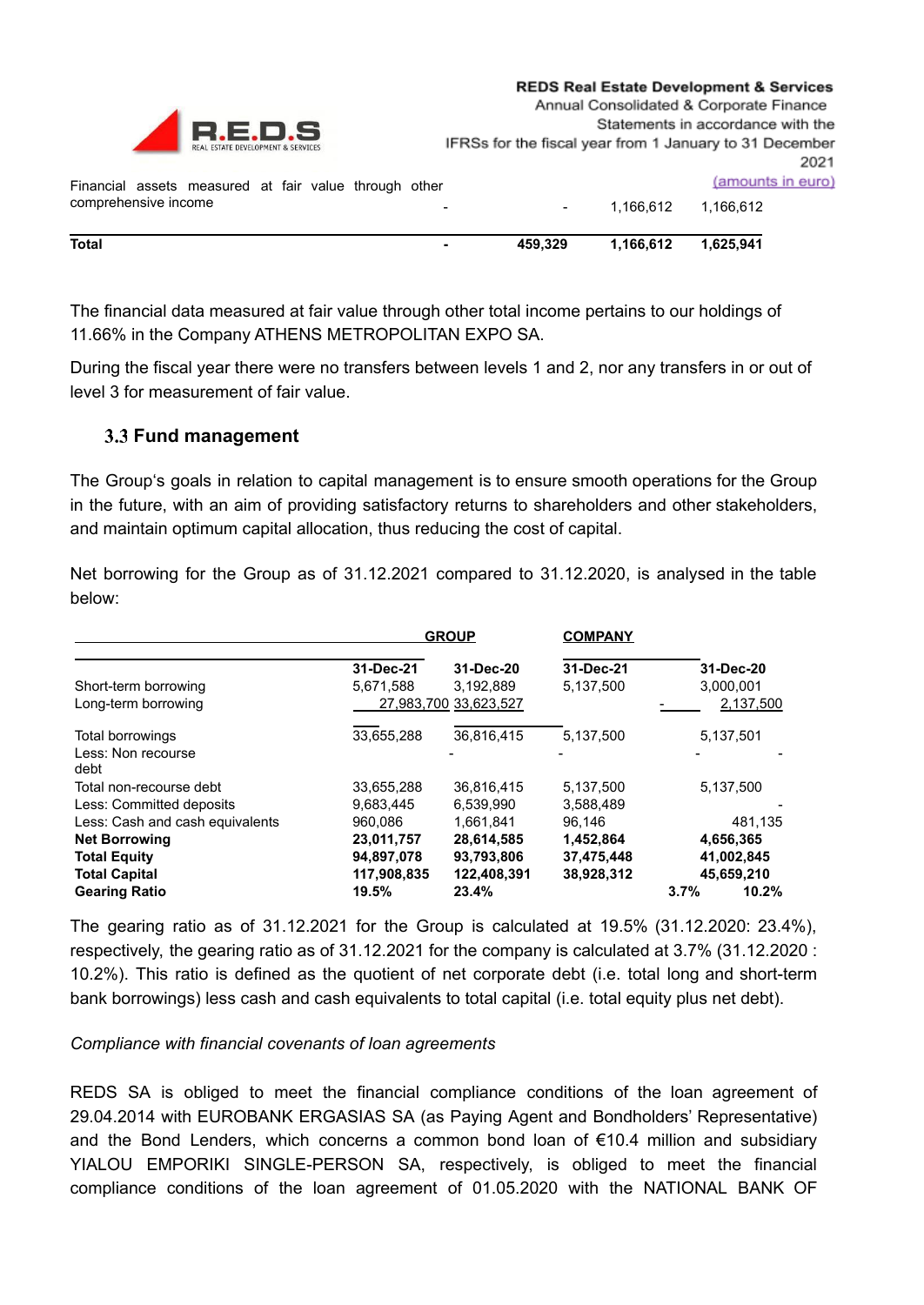

GREECE (as Paying Agent and Bondholders' Representative) and the Bond Lenders, which conconcerns a common bond loan of €41.5 million. As of December 31, 2021 and December 31, 2020, the Company and the Group were in full compliance with the aforementioned financial terms.

# **4 Critical accounting estimates and judgments of the management**

<span id="page-104-0"></span>Estimates and judgments are continuously evaluated and are based on historic data and expectations for future events, as considered reasonable under the circumstances.

#### *(α) Estimates of potential impairments to investment properties belonging to the Group*

The Group measures investments in real estate property at acquisition cost, less accumulated depreciation and any accumulated impairment losses. The management assigns the valuation of investments in property at fair value to certified external appraisers, in order to determine whether there is possible impairment of their value, as well as for the purposes of disclosing fair values in financial statements. The fair values of real estate investment properties are determined by applying cash flow, real estate market and residual value valuation methods. The Group uses assumptions which are primarily based on prevailing market conditions at the balance sheet preparation date.

The main assumptions underlying management's estimates of fair value are those relating to the collection of contractual rents, expected future market rent levels, vacancy periods, maintenance obligations, the appropriate discount rates, as well as returns on capital invested. These estimates are systematically compared against actual facts from the market, transactions already carried out by the Group and market transactions.

Expected future rents are determined on the basis of current market rents for similar properties, in the same location and condition.

In certain cases, mainly for the purpose of calculating values for plots of land, the valuation is based on the real estate market method. In accordance with this method, the determination of the value of a property is made on the basis of comparative data regarding properties that show the greatest similarity of characteristics with the property in question, as well as opinions formed regarding prevailing property values and the general market situation (level of supply and demand, trends, etc.).

In order to better determine the value of plots of land, the residual value method is used in addition to the real estate market method. Valuation based on residual value is applied primarily to calculate the value of land suitable for development, or properties that need renovation, in order to proceed with their further exploitation. This method is based on the concept of determining the maximum price that an investor would be willing to pay for a property in its current condition in order to make full use of it and then to exploit its use. Application of the optimal scenario for development of the property is used to determine its expected current value.

Given the uncertainty created by the spread of the pandemic and the potential future impact on real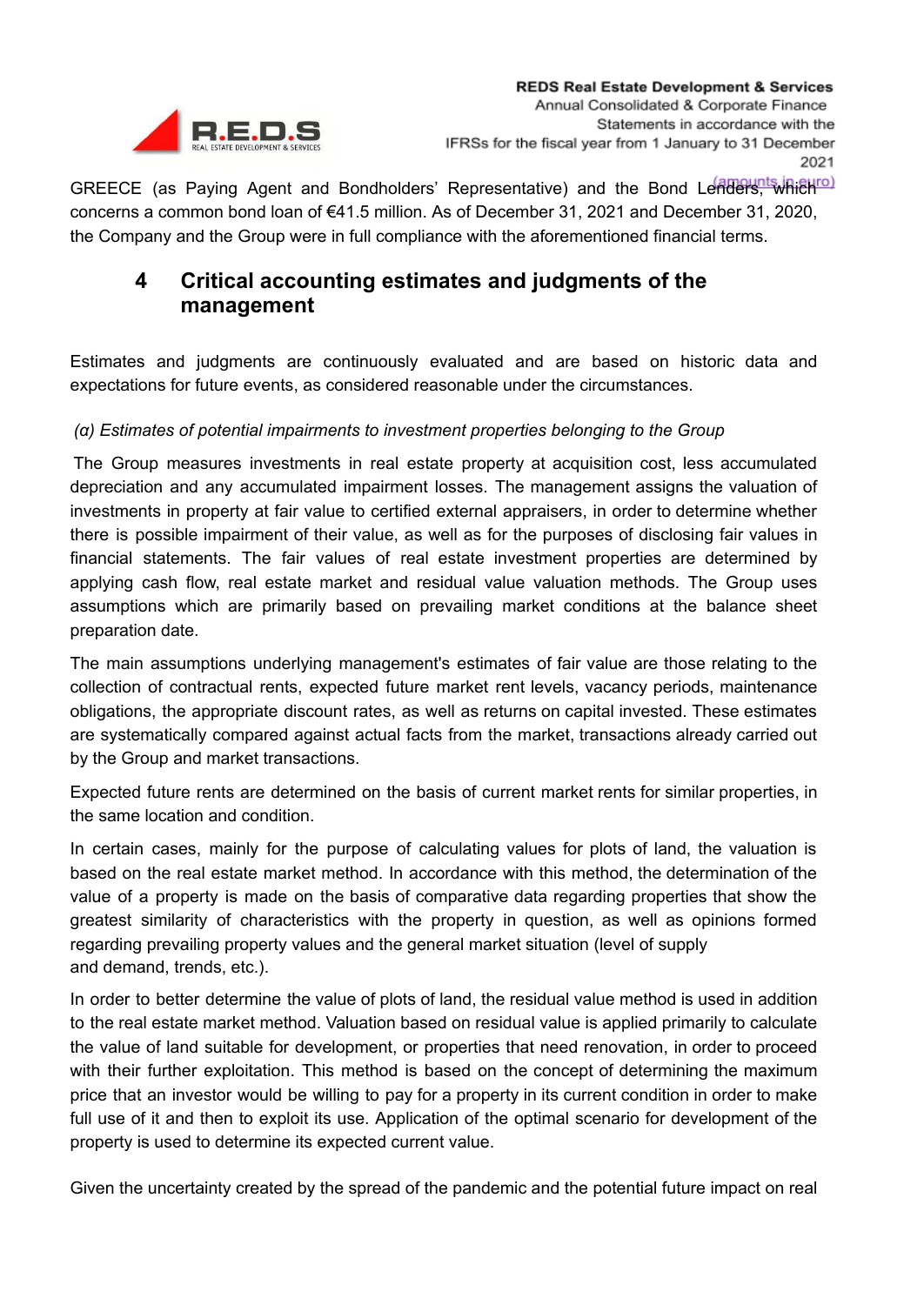

estate markets not only in our country but internationally, and also given the absence of sufficient of comparative data, conditions of estimation uncertainty are created. However, with regard to the values of the Group's real estate investment properties, the risk of impairment due to the impact of COVID-19 is limited, since investment properties are measured at cost and not at fair value, in accordance with the accounting principles adopted by the Group. Further disclosures regarding assumptions for determining fair values of investment property are included in Note 6.

#### *(b) Income tax*

Estimates are required in determining the provision for income taxes. There are many transactions and calculations for which determination of taxes ultimately remains uncertain. If the final outcome of the tax audit is different from that initially recognised, the difference will affect income tax and the provision for deferred taxes for the fiscal year. Further disclosures are included in Notes 27 and 32.

#### *(c) Estimation of the book value of holdings in subsidiaries*

Management examines whether there is evidence of impairment of investments in subsidiaries on an annual basis. Where there are indications, Management estimates the recoverable amount of the investment, which it compares against the recorded book value in order to decide whether any provision for impairment is required. Further notices are included in note 10.

#### *(d) Provisions for legal disputes and other litigation*

The companies of the Group are involved in various legal disputes and other litigation and the status of each important case is periodically reviewed by the Management in order to assess any probable outflow of funds, based in part on the opinion of legal advisors. If the outflow of funds due to legal disputes and other litigation is considered likely, and the amount can be estimated reliably, the companies of the Group will make provisions in the financial statements. The judgment of Management is substantially required in order to determine both the likelihood and whether the amount can be estimated reliably. When additional information becomes available, Management will review such contingent liabilities, and may revise its estimates with regard to the likelihood of an adverse outcome and the related estimate of the amount of any potential outflow of funds. Such revisions to estimates may have a material effect on the financial position and results of the Group and the Company. Further disclosures are included in Notes 12 and 17.

### **5 Information by segment**

<span id="page-105-0"></span>The internal financial reports are reviewed by the Group's management by geographical area of activity.

Results per geographic region for 2021 were as follows:

| Consolidated information by segment for the period<br>01/01-31/12/2021 | Greece    | Romania | Total          |           |
|------------------------------------------------------------------------|-----------|---------|----------------|-----------|
| Total gross sales                                                      | 7.449.010 |         | $\blacksquare$ | 7.449.010 |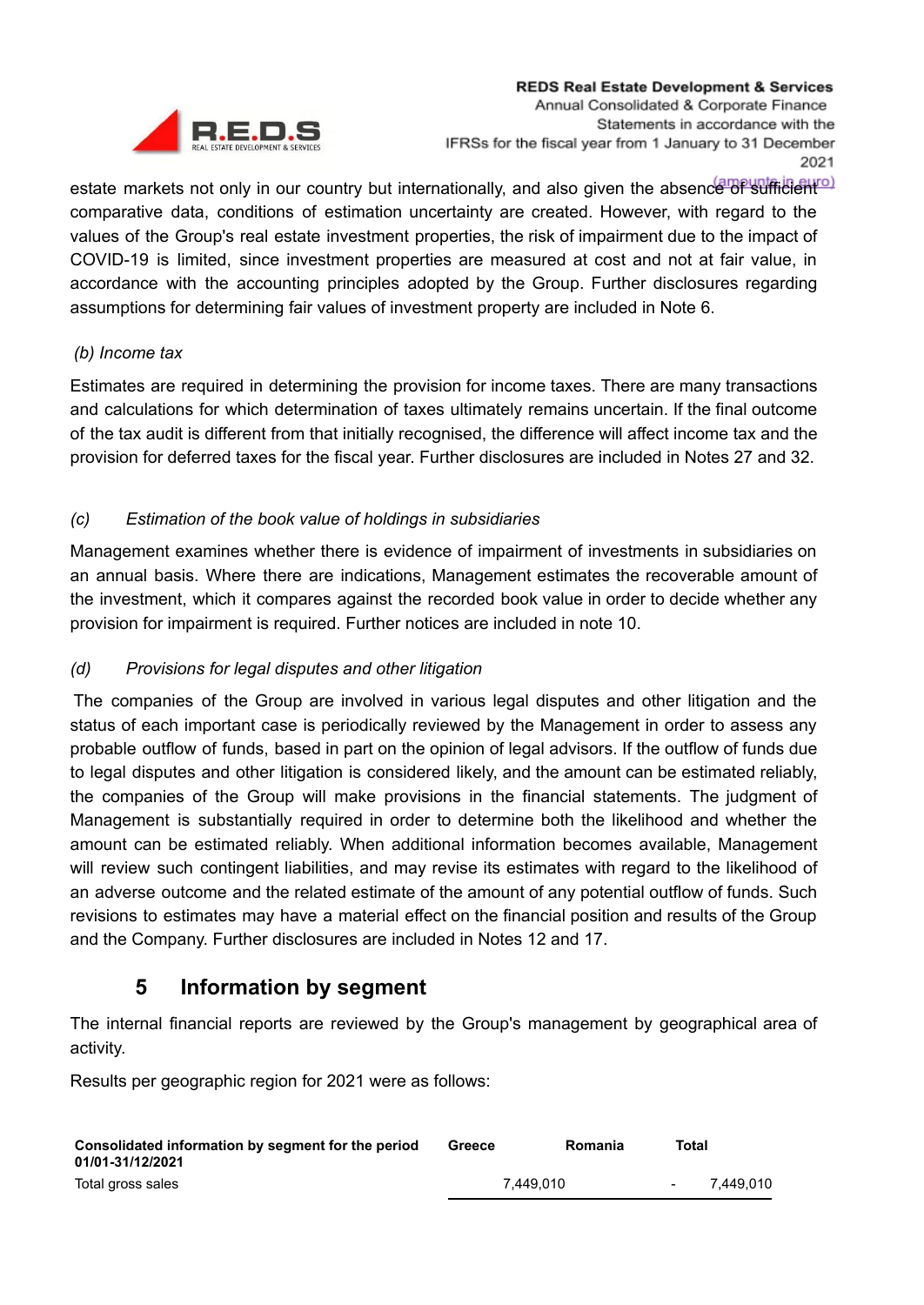# RED.S

#### **REDS Real Estate Development & Services**

Annual Consolidated & Corporate Finance Statements in accordance with the IFRSs for the fiscal year from 1 January to 31 December 2021

| <b>Net sales</b>                       | 7,449,010   |           | <b>7-449-010</b> |
|----------------------------------------|-------------|-----------|------------------|
| Gross earnings/ (losses) per segment   | 5,125,827   |           | 5,125,827        |
| Administrative expenses                | (2,975,200) | (70, 677) | (3,045,877)      |
| Impairment                             | (388, 509)  | 1,092,494 | 703,985          |
| Other operating income/(expenses)- net | 417,689     |           | 417,689          |
| <b>Operating profits</b>               | 2,179,807   | 1,021,817 | 3,201,624        |
| Income from participating interests    | 135,326     |           | 135,326          |
| Financial income                       | 1.040       |           | 1.040            |
| Finance (expenses)                     | (2,001,730) | 1,785     | (1,999,945)      |
| Profit/(Loss) before taxes             | 314,443     | 1,023,602 | 1,338,044        |
| Income tax                             | (285, 507)  | -         | (285, 507)       |
| Net earnings/ (losses)                 | 28,935      | 1,023,602 | 1,052,537        |
|                                        |             |           |                  |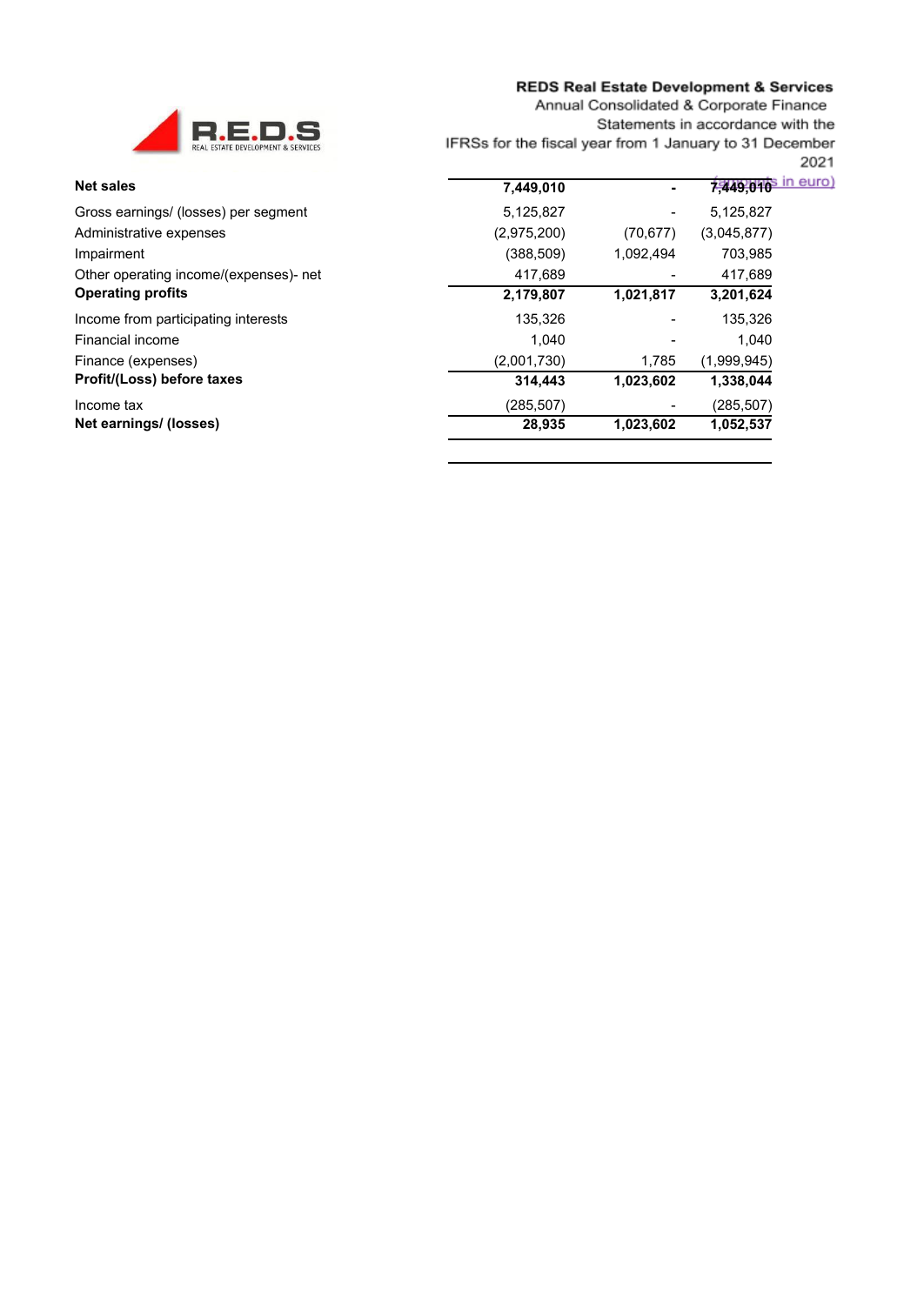

Total assets and liabilities geographically allocated for the year to 31 December 2021 are as follows:

|                          | Greece      | Romania | Total      |
|--------------------------|-------------|---------|------------|
| <b>Total Assets</b>      | 128.108.807 |         |            |
| <b>Total Liabilities</b> | 44.209.500  | 14.180  | 44.223.680 |

The results by geographical sector for the year 2020 were as follows:

| Consolidated information by segment for the period Greece<br>01/01-31/12/2020 * |             | Romania   | Total       |
|---------------------------------------------------------------------------------|-------------|-----------|-------------|
| Total gross sales                                                               | 6,501,090   |           | 6,501,090   |
| Intra-group sales                                                               |             |           |             |
| <b>Net sales</b>                                                                | 6,501,090   |           | 6,501,090   |
| Gross earnings/ (losses) per segment                                            | 4,005,529   |           | 4,005,529   |
| Administrative expenses                                                         | (2,346,716) | (76, 369) | (2,423,084) |
| Impairment                                                                      |             |           |             |
| Other operating income/(expenses)- net                                          | 676,899     |           | 676,899     |
| <b>Operating profits</b>                                                        | 2,335,713   | (76, 369) | 2,259,344   |
| Income from participating interests                                             | 338,372     |           | 338,372     |
| Financial income                                                                | 29,736      |           | 29,736      |
| Finance (expenses)                                                              | (1,905,710) | (1,212)   | (1,906,922) |
| Profit/(Loss) before taxes                                                      | 798,110     | (77, 581) | 720,530     |
| Income tax                                                                      | (609, 533)  |           | (609, 533)  |
| Net earnings/ (losses)                                                          | 188,577     | (77, 581) | 110,996     |

Total assets and liabilities geographically allocated for the year to 31 December 2020 are as follows:

|                   | Greece      | Romania | Total                  |
|-------------------|-------------|---------|------------------------|
| Total Assets      | 127.880.523 |         | 10,026,651 137,907,174 |
| Total liabilities | 44.007.218  |         | 106.150 44.113.368     |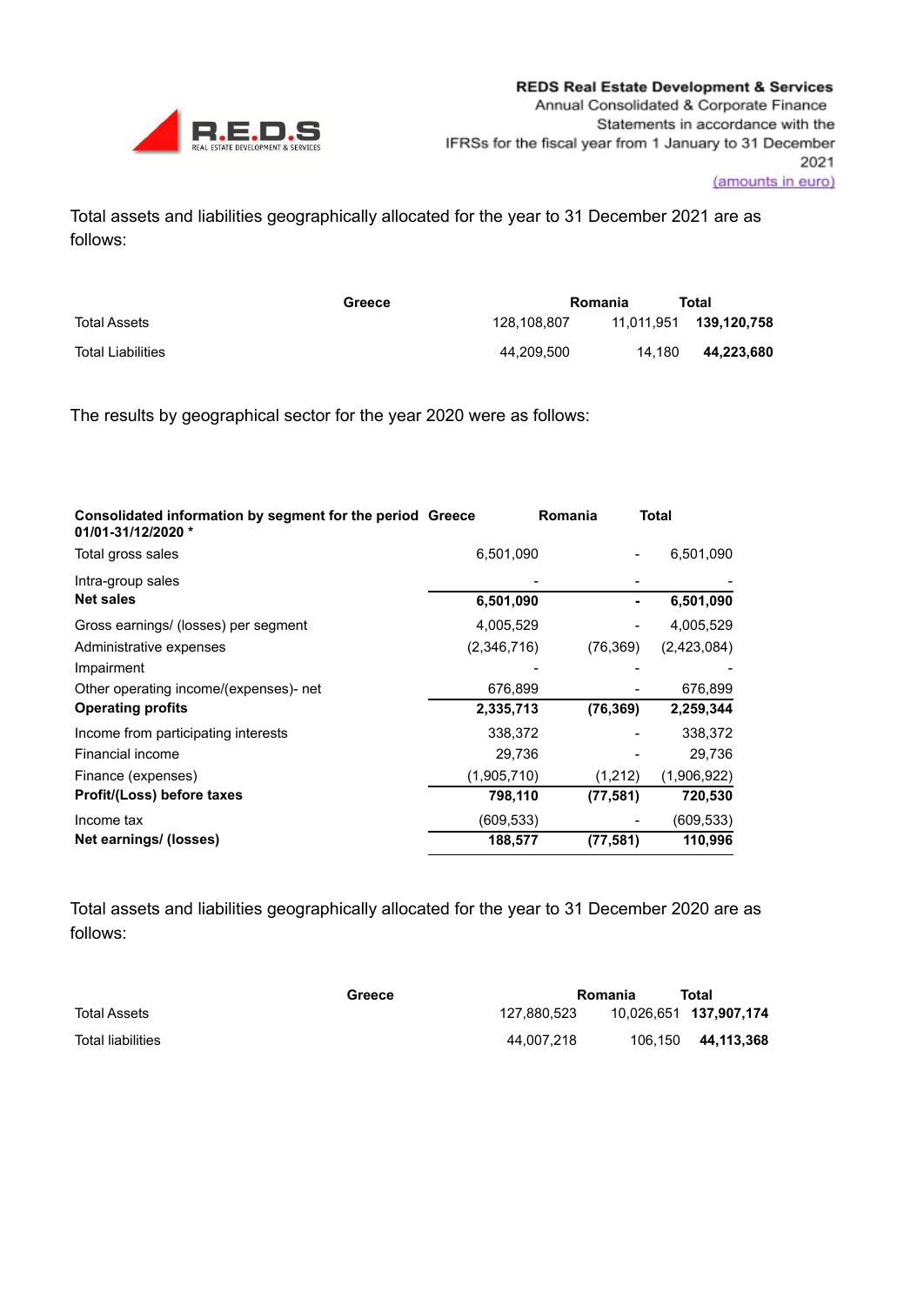

## **6 Investments in real estate property**

The main investments in real estate owned by the Group in the current and comparative period are the following:

- Shopping center "Smart Park" on the property of the subsidiary company 'YIALOU EMPORIKI & TOURISTIKI SINGLE-PERSON SA' in Spata Attica
- Kamba Estate in Kantza, Attica.
- Plot of land Office building in Akadimia Platonos, Athens.
- Plot of land Mixed-use building complex in the Splaiul Unirii area of Bucharest.
- Plot of land Mixed-use building complex in the Straoulesti-Baneasa area, Bucharest.

|                                       | <b>CONSOLIDATED DATA</b> | <b>COMPANY FIGURES</b> |
|---------------------------------------|--------------------------|------------------------|
| Cost                                  |                          |                        |
| 1 January 2020                        | 137,922,242              | 9,007,982              |
| Foreign exchange differences          | (322, 444)               |                        |
| Additions                             | 1,033,517                |                        |
| Impairment                            |                          |                        |
| Reversal of impairment                |                          |                        |
| 31 December 2020                      | 138,633,316              | 9,007,982              |
| 1 January 2021                        | 138,633,316              | 9,007,982              |
| Foreign exchange differences          | (306, 984)               |                        |
| Additions                             |                          |                        |
| Impairment (*)                        | (2,898,356)              | (2,857,857)            |
| Reversal of impairment                | 3,602,341                |                        |
| 31 December 2021                      | 139,030,317              | 6,150,125              |
| <b>Accumulated depreciation</b>       |                          |                        |
| 1 January 2020                        | (12,069,042)             | (252, 369)             |
| Depreciation for the period           | (1,641,578)              | (15,500)               |
| 31 December 2020                      | (13,710,620)             | (267, 869)             |
| 1 January 2021                        | (13,710,620)             | (267, 869)             |
| Depreciation for the period           | (1,633,876)              | (15,500)               |
| 31 December 2021                      | (15, 344, 496)           | (283, 369)             |
| Net book value as of 31 December 2020 | 124,922,696              | 8,740,113              |
| Unamortised value at 31 December 2021 | 123,685,821              | 5,866,756              |

● During 2020, the company YIALOU EMPORIKI & TOURISTIKI SINGLE-PERSON SA completed in 2020 the construction of the second phase of the retail park with an expansion of 15,200 thousand  $m^2$ , plus additions for use amounting to EUR 1,0 million.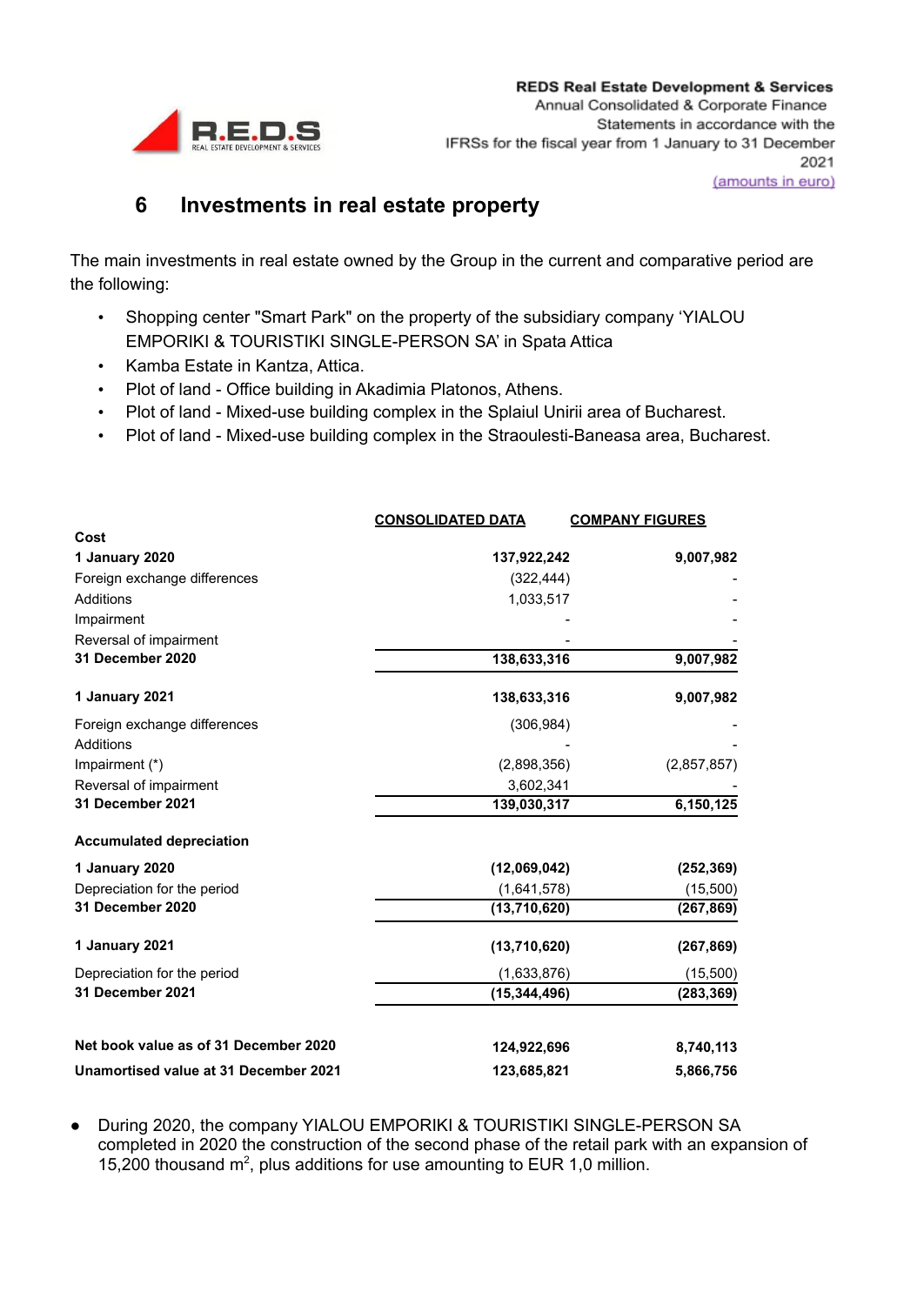

#### (amounts in euro)

The properties of the Group REDS SA are not burdened by liens, with the exception of real estate property of the subsidiary company "YIALOU EMPORIKI & TOURISTIKI SINGLE-PERSON SA ", namely on the blocks and OTE71 and OTE72 located at Yialou in Spata, Attica, where mortgage No 8947/17.06.2020 was registered in the amount of EUR 49.8 million, as collateral for the Bond Loan Agreement of 14/05/2020 and of subsidiary "KANTZA EMPORIKI SINGLE-PERSON SA", and, in particular, on the company's properties on the "Kamba" Estate, amounting to a total of approximately EUR 14.6 million, to secure the Bond Loan Agreement of 29/4/2014, amounting to EUR 10.4 million.

Information regarding valuation methods for investments in property of the Group by operating sector category and geographical area is presented in the following tables.

The following table analyses the Group's investment in property by operating sector, and by geographical area for the Company and the Group:

| ls/N      | Country | Sector                              | Property<br>category            | Sensitivity<br>analysis<br>- Min<br>(In EUR<br>thousands) | air value<br>(in EUR<br>thousands) | <b>Sensitivity</b><br>analysis<br>- Max<br>l(In EUR<br>thousands) | <b>Valuation method</b>                                                                   | Value determination and<br>price range (in EUR)                                                                                                                                                                                                                      |
|-----------|---------|-------------------------------------|---------------------------------|-----------------------------------------------------------|------------------------------------|-------------------------------------------------------------------|-------------------------------------------------------------------------------------------|----------------------------------------------------------------------------------------------------------------------------------------------------------------------------------------------------------------------------------------------------------------------|
| $\vert$ 1 | Greece  | Real estate<br>development          | Plots                           | 4,556                                                     | 5,361                              |                                                                   | 6,165 Comparative method                                                                  | Plots: 700 - 1300 EUR per $m2$                                                                                                                                                                                                                                       |
| 2         | Greece  | Real estate<br>development          | Plots of land<br>with buildings |                                                           | 9721,143                           | 1.315                                                             | barative method /<br>Residual<br>value method                                             | Plots: $300 - 450$ EUR per m <sup>2</sup><br>Residential property: 2600 -<br>3000 EUR per m <sup>2</sup>                                                                                                                                                             |
| 3         | Greece  | Real estate<br>development Plots    |                                 | 26.076                                                    | 39,801                             | 53,561                                                            | Residual value under<br>income capitalisation<br>method - cash flow<br>discount technique | Plots: 300 - 350 EUR per $m2$<br>Offices: $15 - 20$ EUR per m <sup>2</sup> ,<br>per month<br>Stores: 15-<br>30 EUR per m <sup>2</sup> , per month<br>Supermarkets: 12-15 EUR per<br>$m2$ , per month<br>Discount rate: 9.8%<br>Capitalisation interest rate:<br>7.5% |
| 4         | Greece  | Real estate<br>development parcels  | Agricultural                    | 1.409                                                     | 1.657                              |                                                                   | 1,905 Comparative method                                                                  | Agricultural parcels: 20 - 50<br>EUR per $m2$                                                                                                                                                                                                                        |
| 5         | Greece  | Real estate<br>development          | Shopping mall                   | 80,000                                                    | 92,629                             | 120,000                                                           | Method<br>- Cash flow discount<br>technique                                               | Income Capitalisation ores: 10-70 EUR per m2, per<br>lmonth<br>Discount rate 9.5%<br>Capitalisation interest rate<br>7.5%                                                                                                                                            |
| 6         | Greece  | Real estate<br>development          | Plot                            | 160                                                       | 188                                |                                                                   | 216 Comparative method                                                                    | Plots: 110 - 180 EUR per m <sup>2</sup>                                                                                                                                                                                                                              |
| 17        | Romania | Real estate<br>development building | Plot with                       | 9,400                                                     | 10,200                             |                                                                   | 11,100 Comparative method                                                                 | Plots: 950 - 1400 EUR per m <sup>2</sup>                                                                                                                                                                                                                             |
| 8         | Romania | Real estate<br>development Plot     |                                 | 4,900<br>127,473                                          | 5.100<br>156,079                   | 5.300<br>199,562                                                  | barative method /<br>Residual<br>value method                                             | Plots: $350 - 500$ EUR per m <sup>2</sup><br>Residential property: 2,000 -<br>2,400 EUR per $m2$                                                                                                                                                                     |

#### **GROUP DETAILS**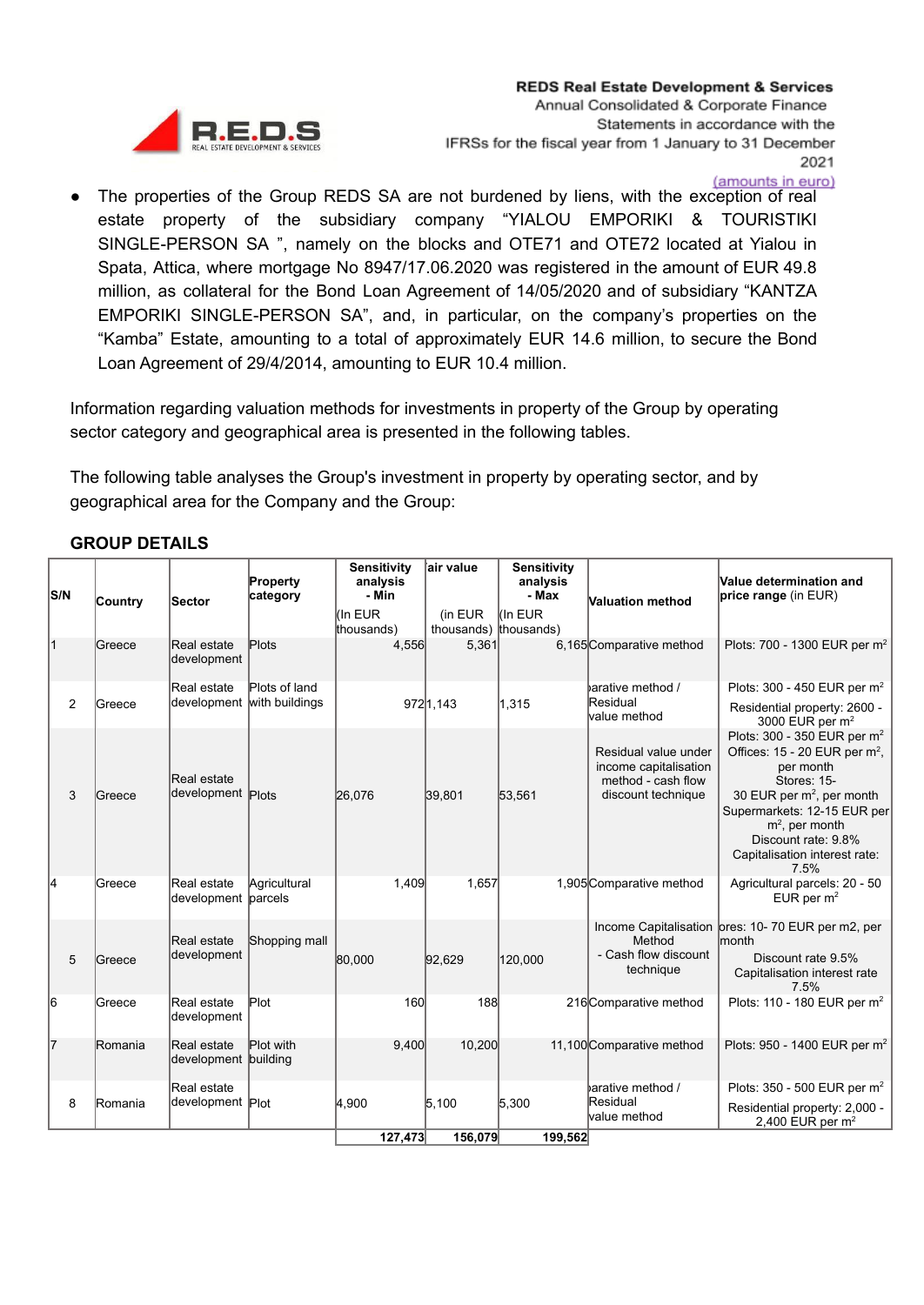

#### **COMPANY FIGURES**

| S/N          | Country        | Sector                             | Property<br>category                        | <b>Sensitivity</b><br>analysis<br>- Min<br>In EUR | ∣air value | <b>Sensitivity</b><br>analysis<br>- Max<br>( $\ln$ EUR( $\ln$ EUR | Valuation method                         | Value determination and<br>price range (in EUR)                                                                                                                                                                                                                                                                              |
|--------------|----------------|------------------------------------|---------------------------------------------|---------------------------------------------------|------------|-------------------------------------------------------------------|------------------------------------------|------------------------------------------------------------------------------------------------------------------------------------------------------------------------------------------------------------------------------------------------------------------------------------------------------------------------------|
|              |                |                                    |                                             | thousands)                                        |            | thousands) thousands)                                             |                                          |                                                                                                                                                                                                                                                                                                                              |
| $\mathbf{1}$ | Greece         | Real estate<br>development         | <b>Plots</b>                                | 4,556                                             | 5,361      |                                                                   |                                          | 6,165 Comparative method Plots: 700 - 1300 EUR per $m2$                                                                                                                                                                                                                                                                      |
|              |                |                                    |                                             |                                                   |            |                                                                   |                                          | Comparative method $ P$ lots: 300 - 450 EUR per m <sup>2</sup>                                                                                                                                                                                                                                                               |
| 2            | lGreece        | Real estate                        | Plots of land<br>development with buildings |                                                   | 9721,143   | 1,315                                                             | / Residual value<br>Imethod              | Residential property: 2600 -<br>3000 EUR per $m2$                                                                                                                                                                                                                                                                            |
| 3            | <b>Screece</b> | Real estate<br>development         | <b>Plots</b>                                |                                                   | 571872     | 1,174                                                             | method - cash flow<br>discount technique | Residual value under Plots: 300 - 350 EUR per m <sup>2</sup><br>income capitalisation Offices: 15 - 20 EUR per m <sup>2</sup> ,<br>lper month<br>Stores: $15 - 30$ EUR per m <sup>2</sup> ,<br>per month<br>Supermarkets: 12-15 EUR per<br>$m^2$ , per month<br>Discount rate: 9.8%<br>Capitalisation interest rate:<br>7.5% |
| 4            | <b>Greece</b>  | Real estate<br>development parcels | Agricultural                                | 246                                               | 290        |                                                                   |                                          | 333 Comparative method Agricultural parcels: 20 - 50<br>$E$ UR per m <sup>2</sup>                                                                                                                                                                                                                                            |
|              |                |                                    |                                             | 6,345                                             | 7,666      | 8,987                                                             |                                          |                                                                                                                                                                                                                                                                                                                              |

At the valuation date, a restart of the real estate market is recorded with a sufficient number of transactions on which the appraisal company relied in terms of the estimated value of the real estate. However, the continuation of the pandemic and the Russo-Ukrainian conflict restore the possibility of significant changes in market prices. This is the reason for price sensitivity analysis.

#### **Sensitivity analysis on the rental income of the Group's investments in property**

A reasonably possible change of 250 basis points  $(+/-)$  in the discount rate for the existing development of the Smart Park Retail Park would result in an increase/decrease in its fair value for 2021 of approximately EUR 3 million.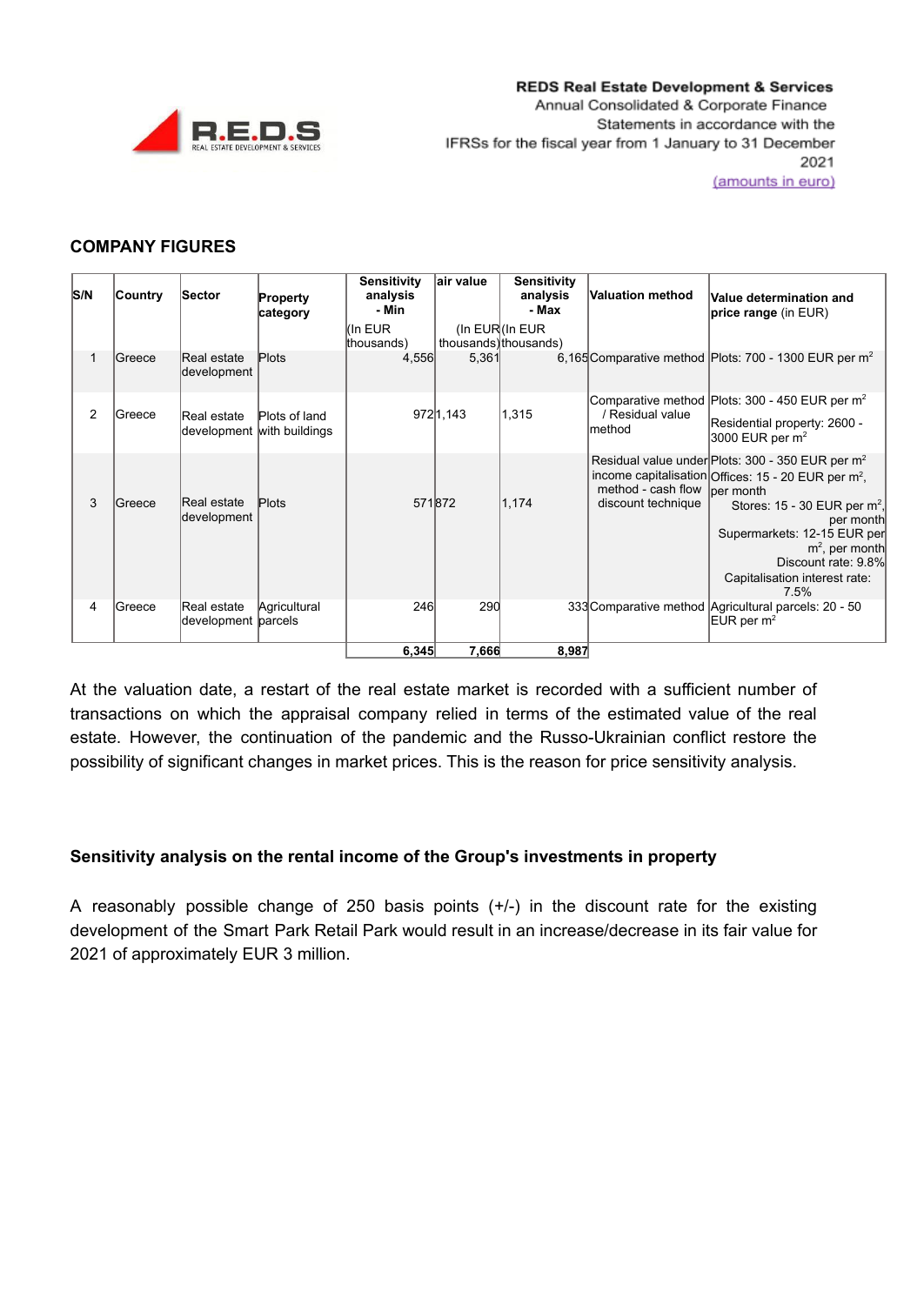

# **7 Property, Plant and Equipment**

#### **CONSOLIDATED DATA**

|                                          | <b>Transportation</b><br>means | <b>Mechanical</b><br><b>Equipment</b> | <b>Furniture and</b><br>fittings | <b>Total</b> |
|------------------------------------------|--------------------------------|---------------------------------------|----------------------------------|--------------|
| Cost                                     |                                |                                       |                                  |              |
| 1 January 2020                           | 22,336                         | 70,303                                | 757,283                          | 849,923      |
| Additions/ purchases                     |                                |                                       | 98,729                           | 98,729       |
| Foreign exchange differences             |                                |                                       | (845)                            | (845)        |
| 31 December 2020                         | 22,336                         | 70,303                                | 855,167                          | 947,806      |
| 1 January 2021                           | 22,336                         | 70,303                                | 855,167                          | 947,806      |
| Additions/ purchases                     |                                |                                       |                                  |              |
| Foreign exchange differences             |                                |                                       |                                  |              |
| 31 December 2021                         | 22,336                         | 70,303                                | 855,167                          | 947,806      |
| <b>Accumulated depreciation</b>          |                                |                                       |                                  |              |
| 1 January 2020                           | (16, 362)                      | (55, 512)                             | (552, 273)                       | (624, 147)   |
| Depreciation for the year                | (1,571)                        | (6, 562)                              | (44, 937)                        | (53,070)     |
| Foreign exchange differences             |                                |                                       | 837                              | 837          |
| 31 December 2020                         | (17, 933)                      | (62, 074)                             | (596, 373)                       | (676, 379)   |
| 1 January 2021                           | (17, 933)                      | (62, 074)                             | (596, 373)                       | (676, 379)   |
| Depreciation for the year                | (1,571)                        | (6, 562)                              | (62,091)                         | (70, 223)    |
| Foreign exchange differences             |                                |                                       |                                  |              |
| <b>31 December 2021</b>                  | (19, 503)                      | (68, 635)                             | (658, 464)                       | (746, 603)   |
| Net book value as of 31 December         |                                |                                       |                                  |              |
| 2020                                     | 4,403                          | 8,230                                 | 258,794                          | 271,426      |
| Net book value as of 31 December<br>2021 | 2,832                          | 1,668                                 | 196,703                          | 201,203      |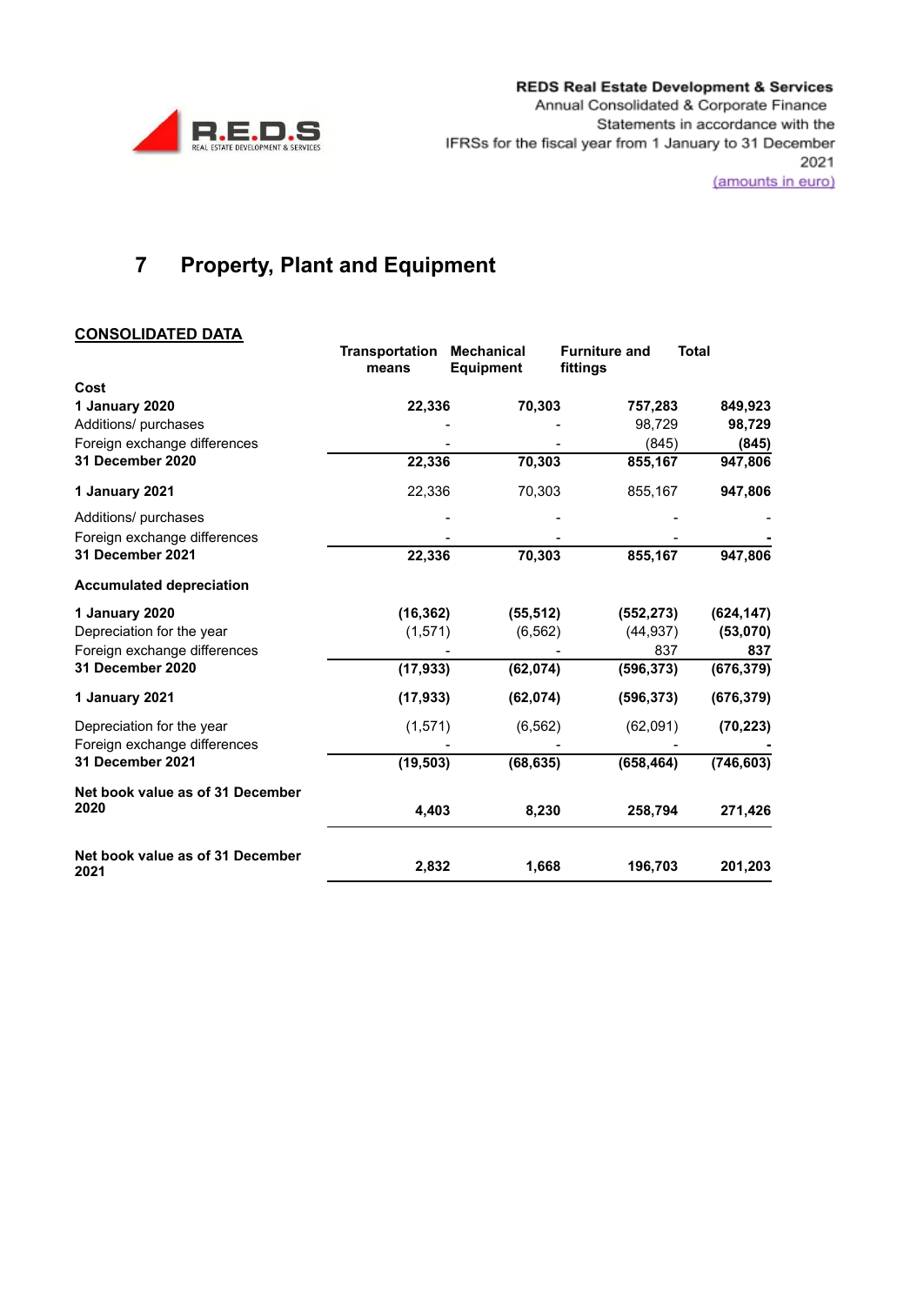

#### **COMPANY FIGURES**

|                                       | nsportation<br>equipment | <b>Mechanical</b><br>equipment | equipment | <b>Furniture &amp; other Total</b> |            |
|---------------------------------------|--------------------------|--------------------------------|-----------|------------------------------------|------------|
| Cost                                  |                          |                                |           |                                    |            |
| 1 January 2020                        | 11,465                   |                                | 103       | 456,824                            | 468,392    |
| Additions/ purchases                  |                          |                                |           |                                    |            |
| 31 December 2020                      | 11,465                   |                                | 103       | 456,824                            | 468,392    |
| 1 January 2021                        | 11,465                   |                                | 103       | 456,824                            | 468,392    |
| Additions/ purchases                  |                          |                                |           |                                    |            |
| Foreign exchange differences          |                          |                                |           |                                    |            |
| 31 December 2021                      | 11,465                   |                                | 103       | 456,824                            | 468,392    |
| <b>Accumulated depreciation</b>       |                          |                                |           |                                    |            |
| 1 January 2020                        | (11, 464)                |                                | (103)     | (456, 824)                         | (468, 391) |
| Depreciation for the year             |                          |                                |           |                                    |            |
| 31 December 2020                      | (11, 464)                |                                | (103)     | (456, 824)                         | (468, 391) |
| 1 January 2021                        | (11, 464)                |                                | (103)     | (456, 824)                         | (468, 391) |
| Depreciation for the year             |                          |                                |           |                                    |            |
| 31 December 2021                      | (11, 464)                |                                | (103)     | (456, 824)                         | (468, 391) |
| Net book value as of 31 December 2020 |                          |                                |           |                                    |            |
| Unamortised value at 31 December 2021 |                          |                                |           |                                    |            |

There are no encumbrances or liens on the Group's property, plant and equipment.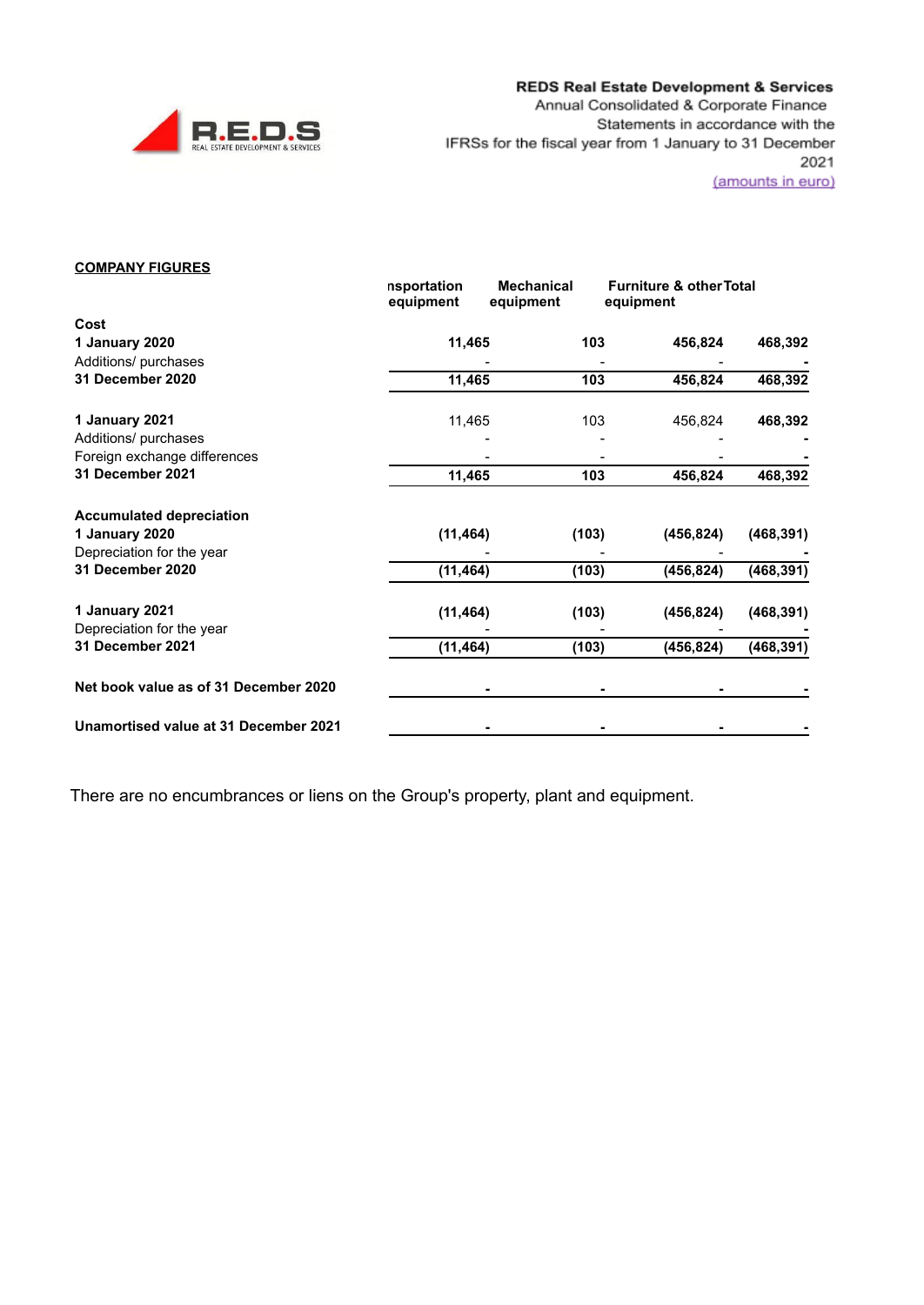

# **8 Intangible assets**

|                                              | <b>CONSOLIDATED COMPANY FIGURES</b><br><b>FIGURES</b> |                 |           |  |
|----------------------------------------------|-------------------------------------------------------|-----------------|-----------|--|
|                                              | <b>Software</b>                                       | <b>Software</b> |           |  |
| Cost                                         |                                                       |                 |           |  |
| 1 January 2020                               | 141,403                                               |                 | 90,504    |  |
| <b>Additions</b>                             | 21,778                                                |                 |           |  |
| Foreign exchange differences                 | (194)                                                 |                 |           |  |
| <b>31 December 2020</b>                      | 162,986                                               |                 | 90,504    |  |
| 1 January 2021<br><b>Additions</b>           | 162,986                                               |                 | 90,504    |  |
| Foreign exchange differences                 |                                                       |                 |           |  |
| 31 December 2021                             | 162,986                                               |                 | 90,504    |  |
| <b>Accumulated depreciation</b>              |                                                       |                 |           |  |
| 1 January 2020                               | (108, 409)                                            |                 | (90, 504) |  |
| Depreciation for the year                    | (11, 266)                                             |                 |           |  |
| Foreign exchange differences                 |                                                       | 194             |           |  |
| 31 December 2020                             | (119, 481)                                            |                 | (90, 504) |  |
| 1 January 2021                               | (119, 481)                                            |                 | (90, 504) |  |
| Depreciation for the year                    | (16, 513)                                             |                 |           |  |
| Foreign exchange differences                 |                                                       |                 |           |  |
| 31 December 2021                             | (135, 994)                                            |                 | (90, 504) |  |
| Net book value as of 31 December 2020        | 43,504                                                |                 |           |  |
| <b>Unamortised value at 31 December 2021</b> | 26,991                                                |                 |           |  |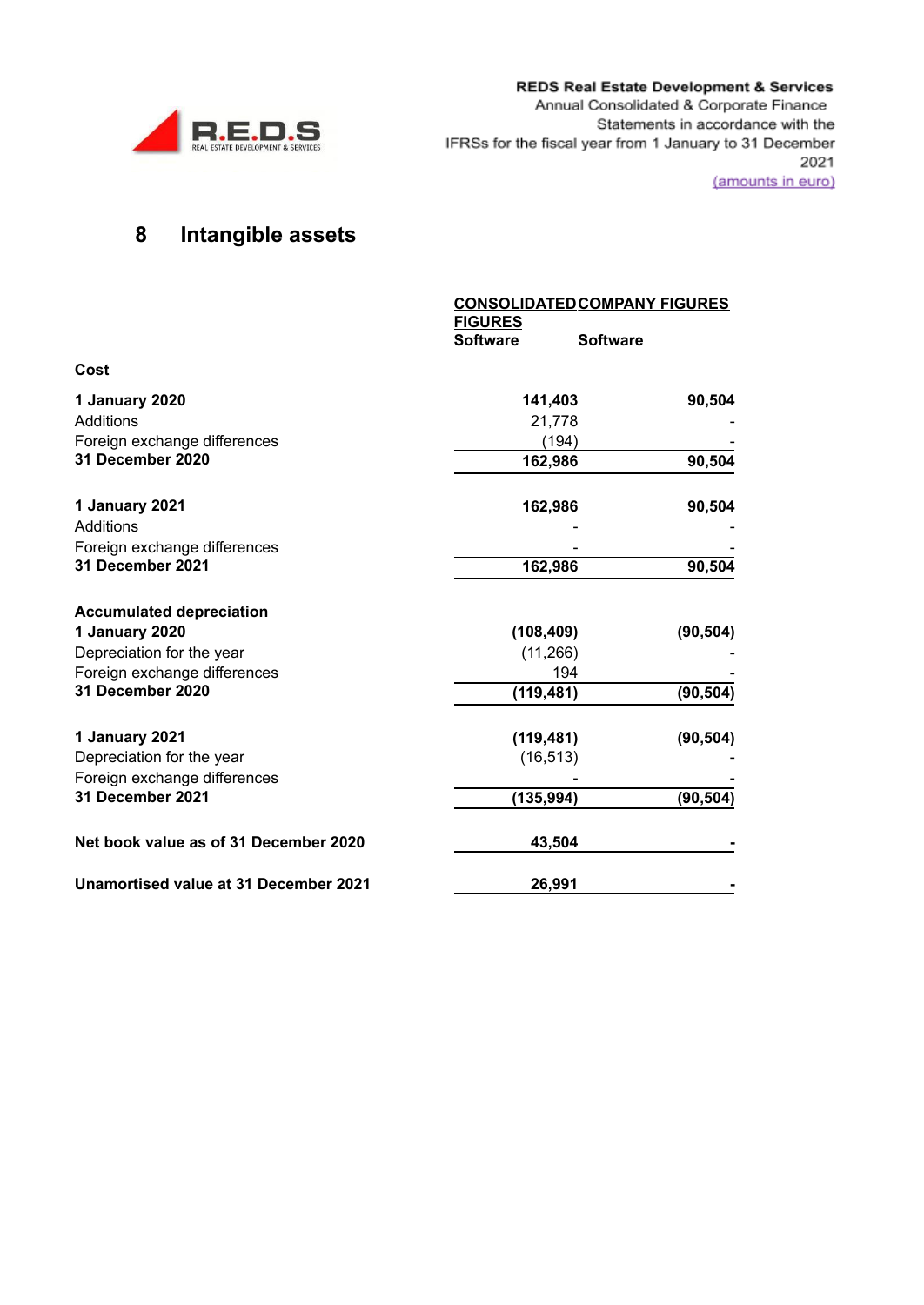

## **9 Right of use assets – IFRS 16 Leases**

The Group has entered into lease agreements for operating leases, mainly for cars. The Group leases cars from leasing companies, the lease term of which does not exceed 4 years. The conditions of the leases are renegotiated anew on each occasion and contain differing terms and conditions. Lease agreements do not incorporate specific clauses, and leased assets cannot be used as collateral against borrowing.

For the Group in 2021, the amount of €10.8 thousand was recorded in financial lease expenses and the amount of €58.2 thousand in depreciation of right to use assets, while the Company recorded an amount of €1.9 thousand in financial lease expenses, and the amount of €23.5 thousand in depreciation of right to use assets. The lease liabilities of the Company and the Group exclusively concern cars.

#### **Right of use assets**

|                                       | <b>CONSOLIDATED</b><br><b>FIGURES</b> | <b>COMPANY</b><br><b>FIGURES</b> |
|---------------------------------------|---------------------------------------|----------------------------------|
| Cost                                  |                                       |                                  |
| 1 January 2020                        | 227,479                               | 96,866                           |
| Additions for the period              |                                       |                                  |
| 31 December 2020                      | 227,479                               | 96,866                           |
| 1 January 2021                        | 227,479                               | 96,866                           |
| Additions for the period              |                                       |                                  |
| 31 December 2021                      | 227,479                               | 96,866                           |
| <b>Accumulated depreciation</b>       |                                       |                                  |
| 1 January 2020                        | (57, 882)                             | (23, 741)                        |
| Depreciation for the period           | (64,607)                              | (25,850)                         |
| 31 December 2020                      | (122,490)                             | (49,591)                         |
| 1 January 2021                        | (122, 490)                            | (49, 591)                        |
| Depreciation for the period           | (58, 260)                             | (23,495)                         |
| 31 December 2021                      | (180, 750)                            | (73,086)                         |
|                                       |                                       |                                  |
| Net book value as of 31 December 2020 | 104,989                               | 47,275                           |
| Unamortised value at 31 December 2021 | 46,729                                | 23,780                           |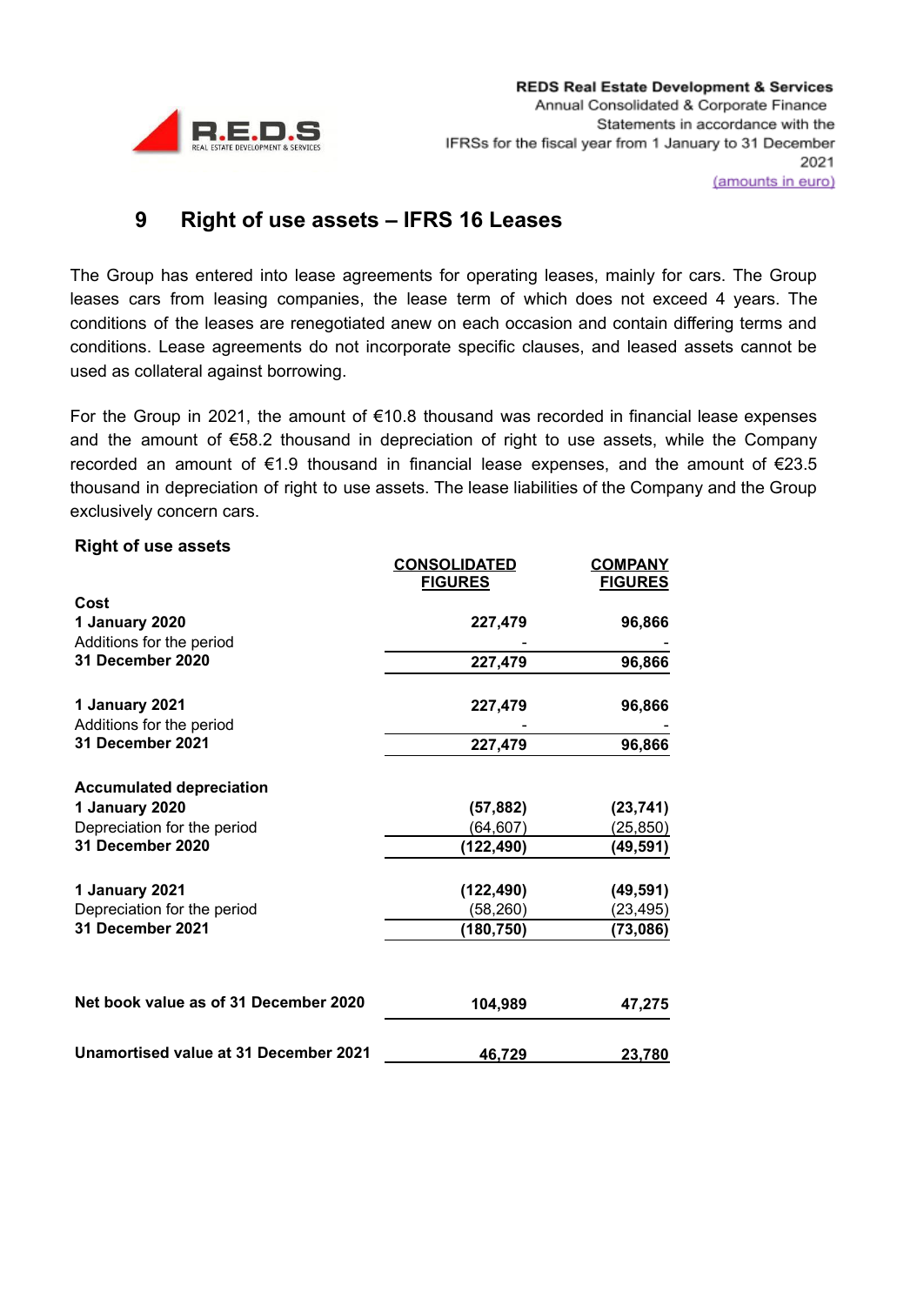

| Liabilities from leases as at<br>1 January 2020                                            | <b>CONSOLIDATED</b><br><b>FIGURES</b><br>180,084 | <b>COMPANY FIGURES</b>  | 76,448           |
|--------------------------------------------------------------------------------------------|--------------------------------------------------|-------------------------|------------------|
| Debit interest<br>Rent payments<br>Derecognition of leases<br>Additions during fiscal year | (58, 855)                                        | 7,291<br>(22,090)       | 2,642            |
| Liabilities from leases as at<br><b>31 December 2020</b>                                   | 128,520                                          |                         | 57,000           |
| Lease liabilities as at 1 January 2021                                                     | 128,520                                          |                         | 57,000           |
| Debit interest<br>Rent payments<br>Derecognition of leases<br>Additions during fiscal year | (44, 058)                                        | 10,821<br>(15, 112)     | 1,900            |
| Liabilities from leases as at<br>31 December 2021                                          |                                                  | 95,283                  | 43,789           |
| Short-term liabilities<br>Non-current liabilities                                          |                                                  | 55,383<br><u>39.900</u> | 23,713<br>20.076 |
| <b>Total</b>                                                                               |                                                  | 95,283                  | 43,789           |

The Group and the Company do not face any significant liquidity risk with regard to lease liabilities, and there are no significant lease agreements that have not entered into force before the end of the reporting period.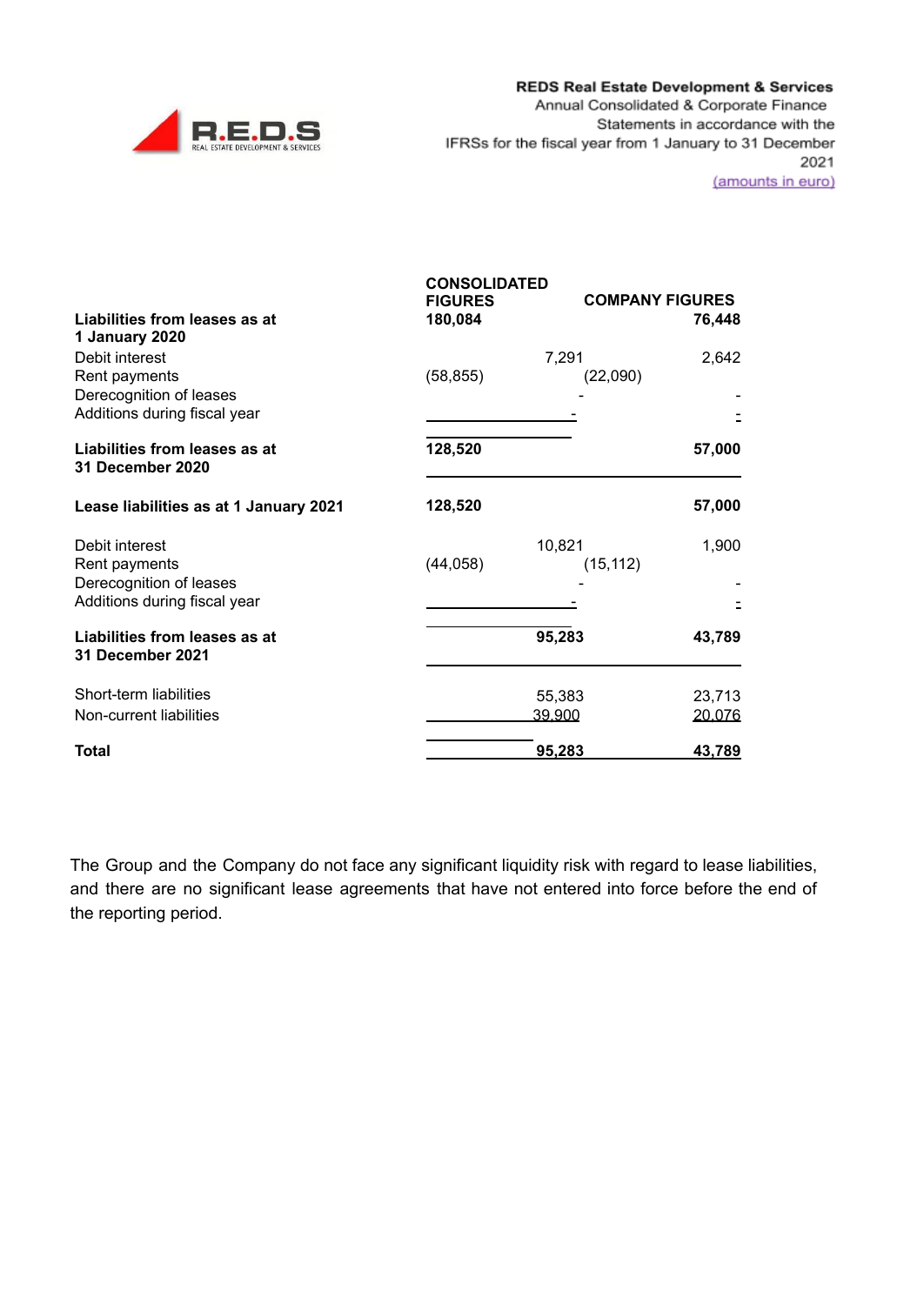

# **10 Investments in subsidiaries**

The companies of the Group consolidated with the full consolidation method are:

| <b>COMPANY</b>                                   | % participation | <b>Participation</b><br>value<br>31.12.2021 | Participation<br>lvalue<br>31.12.2020 | <b>Registered</b><br>office | <b>Unaudited fiscal</b><br>years |
|--------------------------------------------------|-----------------|---------------------------------------------|---------------------------------------|-----------------------------|----------------------------------|
| KANTZA COMMERCIAL SA                             | 100%            | 13,209,499                                  | 13,170,023                            | <b>GREECE</b>               | 2012-2014 (*), 2015-<br>2021     |
| YIALOU EMPORIKI &<br><b>TOURISTIKI</b><br>S.A.   | <b>100%</b>     | 12,653,110                                  | 12,653,110                            | <b>GREECE</b>               | 2012-2021 (*)                    |
| <b>PMS PROPERTY</b><br><b>MANAGEMENT</b><br>S.A. | 100%            | 244.296                                     | 244.296                               | <b>GREECE</b>               | 2012-2013 (*),<br>2014-2021      |
| <b>CLH ESTATE Srl</b>                            | 100%            | 4,295,920                                   | 4,295,920                             | <b>ROMANIA</b>              | 2006-2021                        |
| <b>PROFIT CONSTRUCT Srl</b>                      | 100%            | 6.004.901                                   | 6.004.901                             | <b>ROMANIA</b>              | 2006-2021                        |
| <b>Total</b>                                     |                 | 36,407,726                                  | 36,368,250                            |                             |                                  |

Fiscal years for which Group companies subject to mandatory audit by audit firms have obtained tax compliance certificates are marked with an asterisk (\*).

The Extraordinary General Meeting of the company "KANTZA EMPORIKI SINGLE-PERSON S.A." held of 30 December 2021 decided to increase its share capital by an amount of €39,475.

# **11 Financial assets at fair value through other comprehensive income**

The financial assets measured at fair value through other comprehensive income pertain to our holdings of 11.66% in the Company ATHENS METROPOLITAN EXPO SA.

|                  | <b>CONSOLIDATED FIGURES</b> | <b>COMPANY FIGURES</b> |           |
|------------------|-----------------------------|------------------------|-----------|
| 1 January 2020   | 1,166,612                   |                        | 1,166,612 |
| 31 December 2020 | 1,166,612                   |                        | 1,166,612 |
| 1 January 2021   | 1,166,612                   |                        | 1,166,612 |
| 31 December 2021 | 1,166,612                   |                        | 1,166,612 |

ATHENS METROPOLITAN EXPO SA, by virtue of a decision of its Ordinary General Meeting dated 31 May 2021, distributed dividends totalling an amount of EUR 135,326 for fiscal year 2020. The above title is not negotiable in a regulated market.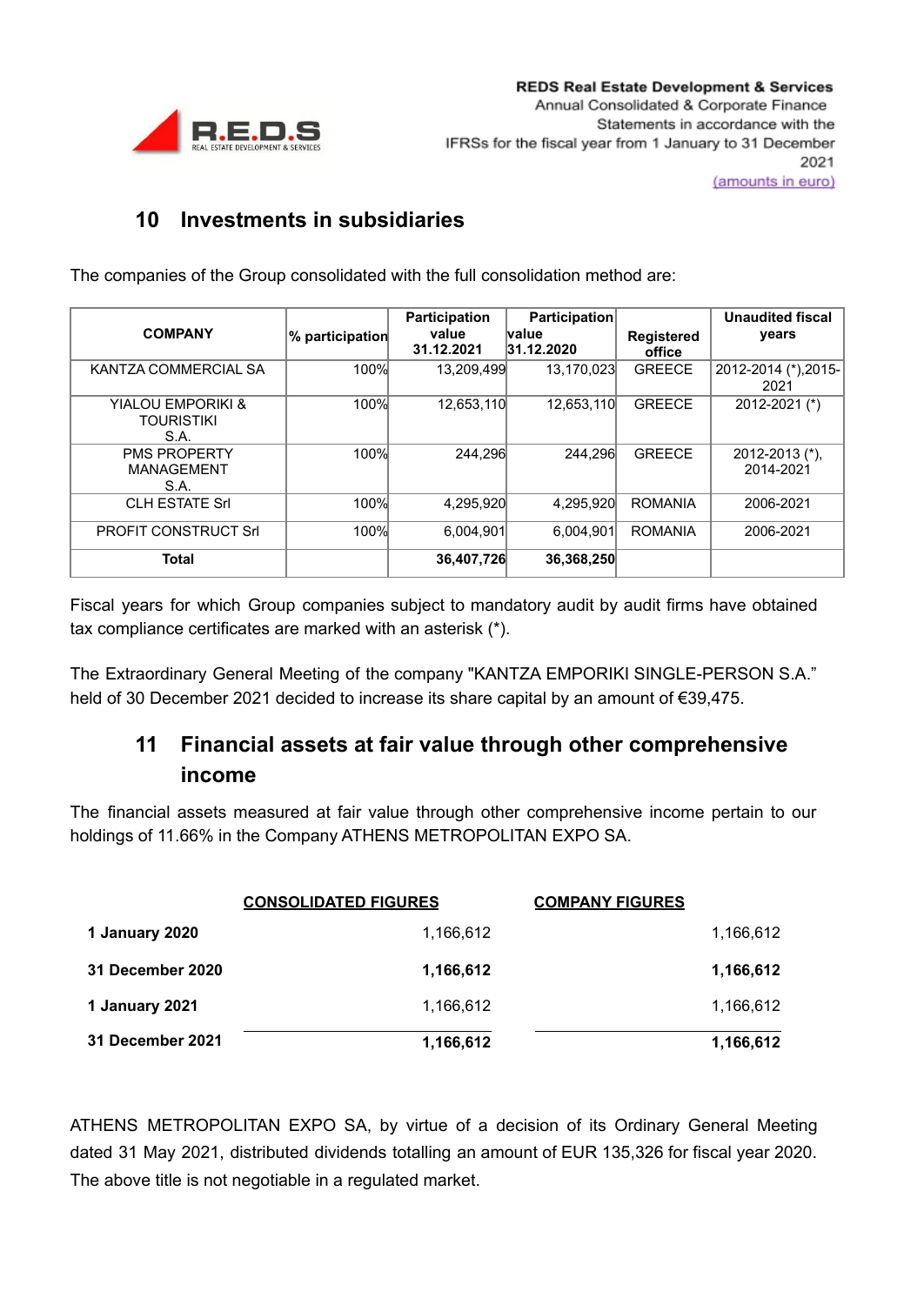

## **12 Trade and other receivables**

There is no concentration of credit risk in relation to receivables from customers, since these concern a large number of customers mainly from contract-based sales and pertain to lessees with good creditworthiness. With regard to substantial outstanding balances, guarantees have been obtained as collateral to reduce credit risk.

|                                  | <b>CONSOLIDATED DATACOMPANY FIGURES</b> |           |           |           |  |  |
|----------------------------------|-----------------------------------------|-----------|-----------|-----------|--|--|
|                                  | 31-Dec-21                               | 31-Dec-20 | 31-Dec-21 | 31-Dec-20 |  |  |
| Customers                        | 1,154,137                               | 1,316,830 | 45,510    | 45,510    |  |  |
| Customers - Related parties      | 138,642                                 | 964.087   | 780.428   | 713,173   |  |  |
|                                  | 1,292,778                               | 2,280,917 | 825,938   | 758,683   |  |  |
| Receivables from the Greek State | 151.949                                 | 36,870    |           |           |  |  |
| <b>Other Receivables</b>         | 1,905,144                               | 675,285   | 767.634   | 590,171   |  |  |
| Dividends received               |                                         | 203.046   |           | 203,046   |  |  |
| Total                            | 3,349,872                               | 3,196,118 | 1,593,572 | 1,551,900 |  |  |
| Long-term receivables            | 6.700                                   | 6.700     | 3.100     | 3,100     |  |  |
| Short-term receivables           | 3,343,171                               | 3.189.418 | 1.590.472 | 1,548,799 |  |  |
| <b>Total</b>                     | 3,349,872                               | 3,196,118 | 1,593,572 | 1,551,900 |  |  |

The account "Other receivables" is analysed as follows:

| <b>CONSOLIDATED DATA</b>                       | <b>COMPANY FIGURES</b> |         |           |           |  |  |
|------------------------------------------------|------------------------|---------|-----------|-----------|--|--|
| Other receivables                              | 31-Dec-21 31-Dec-20    |         | 31-Dec-21 | 31-Dec-20 |  |  |
| Greek State: withheld and pre-payable<br>taxes | 746.251                | 6.294   | 7         | 1.605     |  |  |
| Greek State: Debit VAT                         | 108.999                | 125.383 | 146.348   | 82.196    |  |  |
| Withheld tax on dividend                       | 6.966                  | 6,966   | 6.966     | 6,966     |  |  |
| Advance payments & credits management account  |                        | 4.475   | 89        | 793       |  |  |
| Prepaid expenses                               | 99.259                 | 61,666  |           | 11.789    |  |  |
| Sundry debtors (*)                             | 920.761                | 408.827 | 603.605   | 479,950   |  |  |
| <b>Total</b>                                   | 1,905,144              | 675,285 | 767,634   | 590,171   |  |  |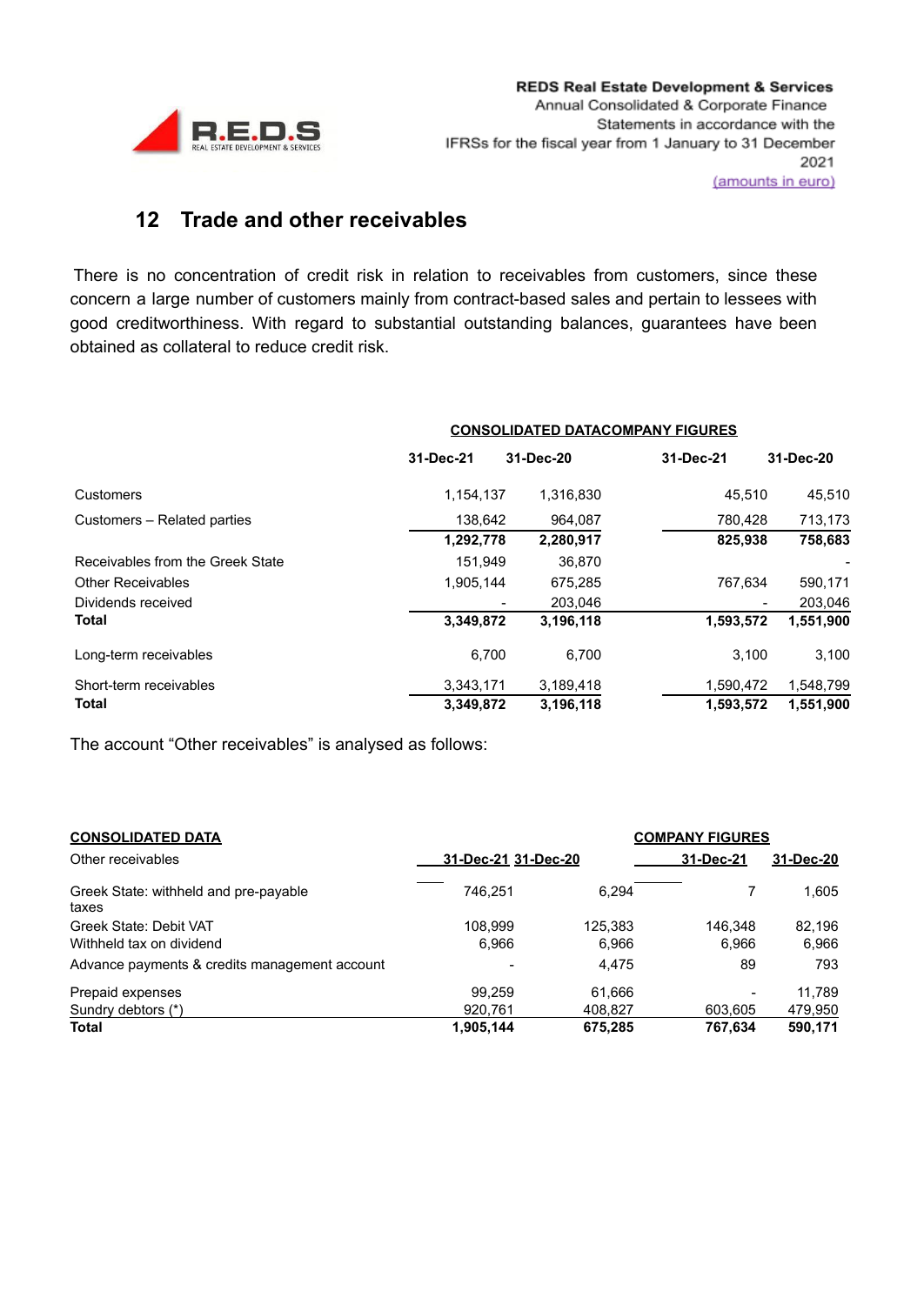

(\*) The line "Other debtors" includes the sum of  $€401,850$  which concerns a claim by the Municipality of Pallini, due to a legal dispute pending court hearing which, according to the Municipality, amounts to the sum of

EUR 750 thousand, for which a relevant provision has been made.

The maturity analysis of balances as of 31 December 2021 and 31 December 2020 is as follows:

| <b>CONSOLIDATED DATA</b>       | 31-Dec-21 | 31-Dec-20 | <b>COMPANY FIGURES</b><br>31-Dec-21<br>31-Dec-20 |                          |  |
|--------------------------------|-----------|-----------|--------------------------------------------------|--------------------------|--|
|                                |           |           |                                                  |                          |  |
| 0-3 months                     | 1,083,896 | 1,950,139 | 35,650                                           |                          |  |
| 3-6 months                     | 23.202    | 153.258   |                                                  |                          |  |
| 6 months $-1$ year             | 42,742    | 24.979    | 31,605                                           | $\overline{\phantom{0}}$ |  |
| 1-2 years                      | 7.331     | 3,775     | 2.976                                            | 2,976                    |  |
| 2-3 years                      | 979       |           |                                                  |                          |  |
| Over 3 years                   | 806.719   | 820,859   | 1,427,799                                        | 1,427,799                |  |
|                                | 1,964,870 | 2,953,009 | 1,498,030                                        | 1,430,775                |  |
| Less: Provision for impairment | (672,092) | (672,092) | (672,092)                                        | (672,092)                |  |
| Net trade receivables          | 1,292,778 | 2,280,917 | 825,937                                          | 758,683                  |  |

Group trade and other receivables as of 31.12.2021 stood at €3,196,118 of which €48,251 were denominated in Romanian RON. In the previous year, as of 31.12.2020, out of the amount of €3,196,118, the amount of €70,950 was denominated in Romanian RON.

# **13 Cash and cash equivalents**

| <b>CONSOLIDATED DATA</b> |           |                    | <b>COMPANY FIGURES</b> |           |
|--------------------------|-----------|--------------------|------------------------|-----------|
|                          | 31-Dec-21 | 31-Dec-2031-Dec-21 |                        | 31-Dec-20 |
| Cash in hand             | 1.076     | 8.659              | 424                    | 385       |
| Sight deposits           | 959.010   | 1.653.182          | 95.722                 | 480,750   |
| Total                    | 960,086   | 1,661,841          | 96,146                 | 481,135   |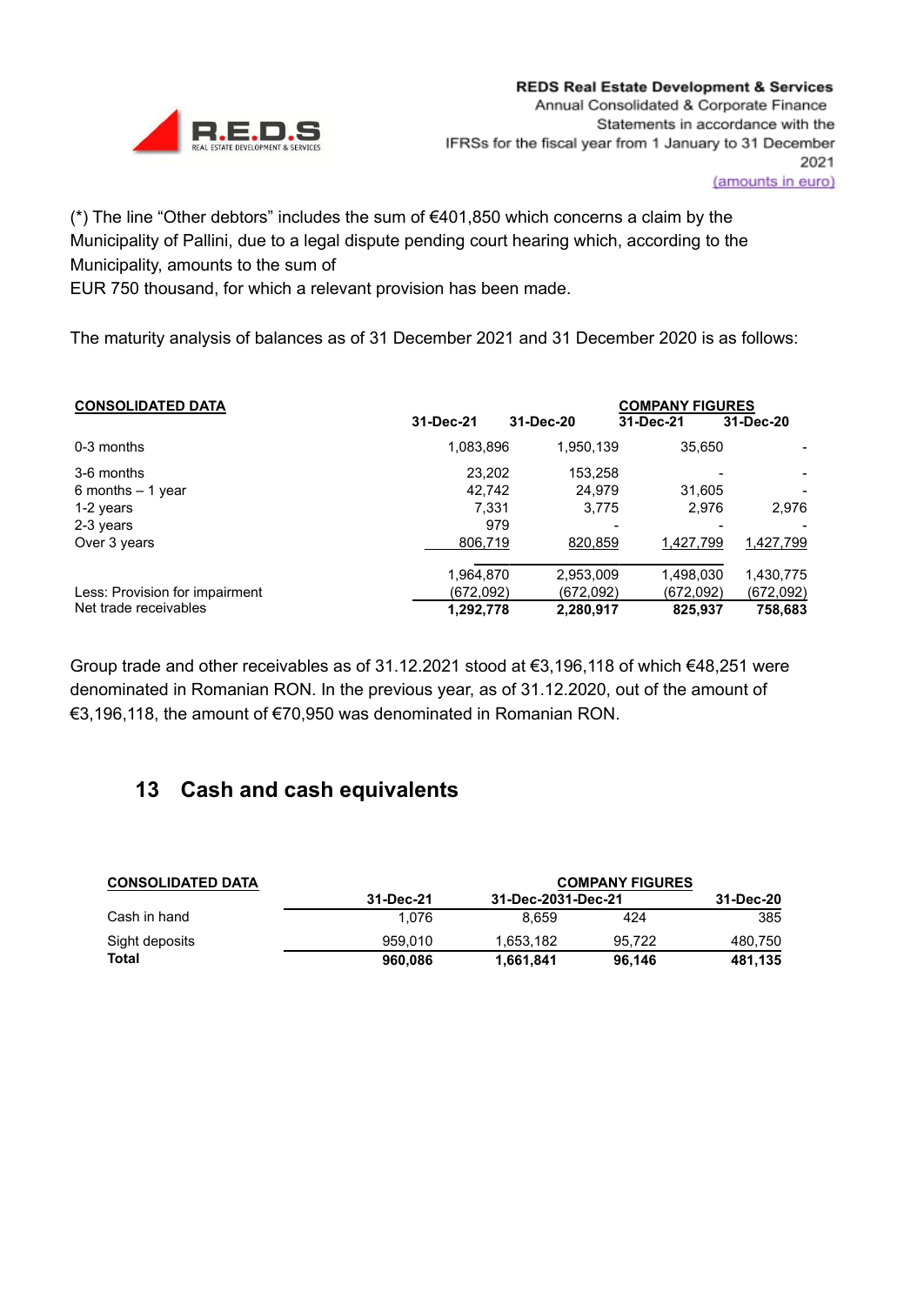

The following table shows the percentage deposits per credit rating class according to Standard & Poor's (S&P) as of 31.12.2021 and 31.12.2020, respectively.

| <b>Financial Institution Rating</b><br>$(S\&P)$ | Sight and time<br>deposits in % as of<br>31.12.2021 | Sight and time<br>deposits in % as of<br>31.12.2020 |
|-------------------------------------------------|-----------------------------------------------------|-----------------------------------------------------|
| IB                                              | 1.0%                                                | 92.9%                                               |
| B-                                              | 0.0%                                                | 6.7%                                                |
| lB+                                             | 99.0%                                               | 0.4%                                                |
| <b>TOTAL</b>                                    | 100.00%                                             | 100.00%                                             |

Cash and cash equivalents are broken down into the following currencies:

| <b>CONSOLIDATED DATA</b> |           |                    | <b>COMPANY FIGURES</b>   |           |
|--------------------------|-----------|--------------------|--------------------------|-----------|
|                          | 31-Dec-21 | 31-Dec-2031-Dec-21 |                          | 31-Dec-20 |
| <b>EURO</b>              | 957.739   | 1.652.620          | 96.146                   | 481,135   |
| ROMANIA NEW LEU (RON)    | 2.347     | 9.221              | $\overline{\phantom{0}}$ | -         |
| Total                    | 960.086   | 1,661,841          | 96.146                   | 481,135   |

## **14 Committed deposits**

The Group's committed deposits stood at EUR 9,683,445 on 31.12.2021 and EUR 6,539,990 thousand on 31.12.2020 respectively. The amount of EUR 6,094,956 comes from the subsidiary company YIALOU EMPORIKI & TOURISTIKI SA and the balance of EUR 3,588,489 from the Company.

Committed deposits for self-financed or co-financed projects (e.g. Smart Park) relate to either revenue accounts where project revenue is deposited before approved expenses are covered, or accounts to service short-term loans and settle subsequent loan installments.

The committed amount of the company concerns a collateral for the issuance of a letter of guarantee.

## **15 Share capital and premium reserve**

The share capital of the Company amounts to EUR 75,239,698 and is divided into 57,434,884 common registered shares, with a nominal value of EUR 1.31 each. All the Company's shares are listed on the Athens Stock Exchange. As of 31/12/2021, the Company held no treasury shares.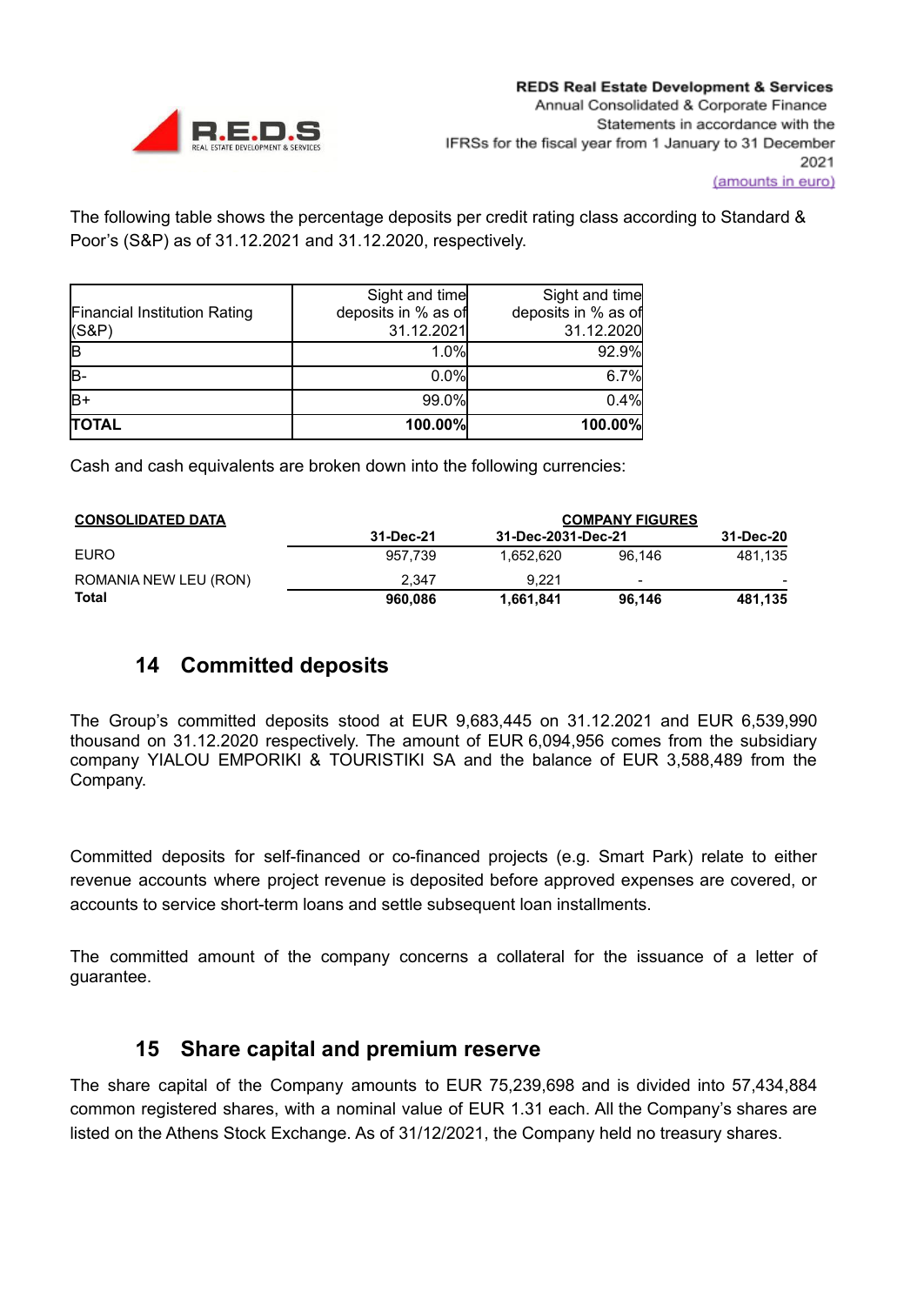**REDS Real Estate Development & Services** 



Annual Consolidated & Corporate Finance Statements in accordance with the IFRSs for the fiscal year from 1 January to 31 December 2021

|                  | Number of<br><b>Shares</b> | Face value of<br>shares | <b>Share capital</b> | <b>Premium</b><br>reserve | tampunis in euro) |
|------------------|----------------------------|-------------------------|----------------------|---------------------------|-------------------|
| 1 January 2020   | 57,434,884                 | 1.31                    | 75,239,698           | 1,434,519                 | 76,674,217        |
| 31 December 2020 | 57,434,884                 | 1.31                    | 75,239,698           | 1,434,519                 | 76,674,217        |
| 1 January 2021   | 57,434,884                 | 1.31                    | 75,239,698           | 1,434,519                 | 76,674,217        |
| 31 December 2021 | 57,434,884                 | 1.31                    | 75,239,698           | 1,434,519                 | 76,674,217        |

## **16 Other reserves**

|                                                                                                                                                |                             |                                                   |                | <b>CONSOLIDATED</b><br><b>FIGURES</b> |                                   |                                        |                                               |              |
|------------------------------------------------------------------------------------------------------------------------------------------------|-----------------------------|---------------------------------------------------|----------------|---------------------------------------|-----------------------------------|----------------------------------------|-----------------------------------------------|--------------|
|                                                                                                                                                | <b>Statutory</b><br>reserve | Special &<br>extraordinary Tax-exempt<br>reserves | reserves       | Other<br>reserves                     | <b>FX differences</b><br>reserves | <b>Cash flow</b><br>hedging<br>reserve | <b>Actuarial</b><br>profit/(loss)<br>reserves | <b>Total</b> |
| Balance as at 1<br>January 2020                                                                                                                | 1,639,723                   | 3,380,223                                         | 453,540        | 361,759                               | (2,720,148)                       | (696, 537)                             | (42, 441)                                     | 2,376,119    |
| Decision of the IFRS<br>Interpretations<br>Committee -<br>Way of measuring the<br>provision of<br>post-retirement benefits<br>(see<br>Note 35) |                             |                                                   |                |                                       |                                   |                                        | 42,441                                        | 42,441       |
| <b>Balance as at</b><br>01/01/2020<br>(restated)                                                                                               | 1,639,723                   | 3,380,223                                         | 453,540        | 361,759                               | (2,720,148)                       | (696, 537)                             |                                               | $-2,418,560$ |
| Other comprehensive<br>income                                                                                                                  | $\blacksquare$              | $\blacksquare$                                    | $\blacksquare$ | $\blacksquare$                        | (325, 568)                        | 48,141                                 | (5,570)                                       | (282, 997)   |
| Balance as at 31<br>December 2020                                                                                                              | 1,639,723                   | 3,380,223                                         | 453,540        | 361,759                               | (3,045,716)                       | (648, 396)                             | (5,571)                                       | 2,135,564    |
| Change of tax rate                                                                                                                             | $\blacksquare$              |                                                   | $\rightarrow$  |                                       |                                   |                                        | (147)                                         | (147)        |
| Other comprehensive<br>income                                                                                                                  |                             |                                                   |                | $\blacksquare$                        | (310, 536)                        | 360,587                                | 831                                           | 50,882       |
| Statutory reserve<br>formation                                                                                                                 | 65,565                      |                                                   |                |                                       |                                   |                                        |                                               | 65,565       |
| <b>Balance as at 31</b><br>December 2021                                                                                                       | 1,705,288                   | 3,380,223                                         | 453,540        | 361,759                               | (3,356,252)                       | (287, 809)                             | (4,886)                                       | 2,251,864    |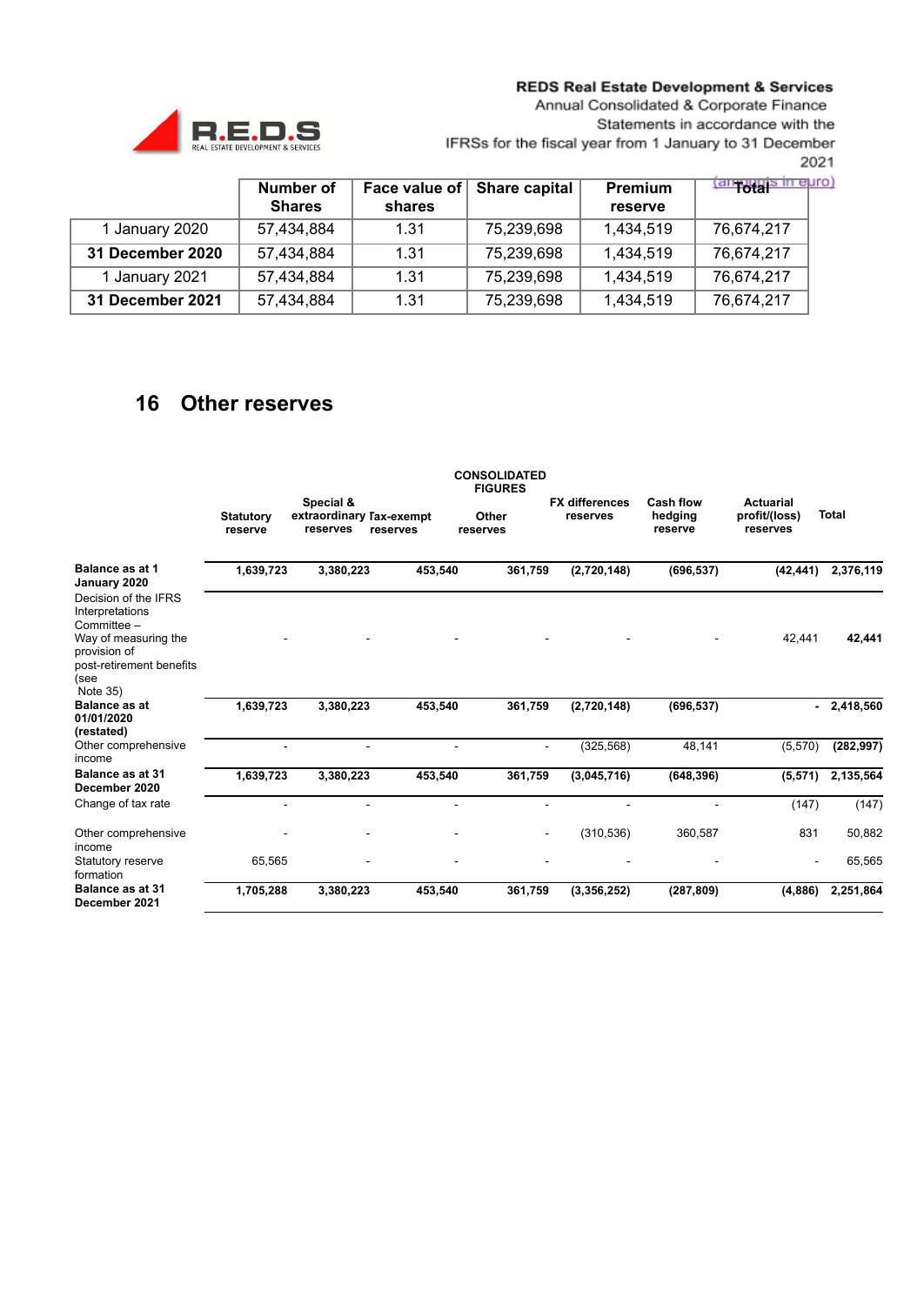

#### **REDS Real Estate Development & Services**

Annual Consolidated & Corporate Finance Statements in accordance with the IFRSs for the fiscal year from 1 January to 31 December 2021 (amounts in euro)

**COMPANY FIGURES**

|                                                                                                                                 | <b>Statutory</b><br>reserve | Special &<br>extraordinary<br>reserves | Tax-exempt<br>reserves | Other<br>reserves             | <b>Actuarial</b><br>profit/(loss)<br>reserve | Total     |
|---------------------------------------------------------------------------------------------------------------------------------|-----------------------------|----------------------------------------|------------------------|-------------------------------|----------------------------------------------|-----------|
| Balance as of 1 January 2020                                                                                                    | 1,240,002                   | 3,387,277                              | 453,540                | 359,600                       | (36,904)                                     | 5,403,515 |
| Decision of the IFRS Interpretations Committee -<br>Way of measuring the provision of post-retirement<br>benefits (see Note 35) |                             |                                        |                        |                               | 36.904                                       | 36,904    |
| Balance 01/01/2020 (restated)                                                                                                   | 1,240,002                   | 3,387,277                              | 453,540                | 359,600                       | $\blacksquare$                               | 5,440,419 |
| Other comprehensive income                                                                                                      |                             |                                        |                        |                               | (1,987)                                      | (1,987)   |
| Balance as of 31 December 2020                                                                                                  | 1,240,002                   | 3,387,277                              | 453,540                | 359,600                       | (1,987)                                      | 5,438,432 |
| Change of tax rate                                                                                                              |                             |                                        |                        |                               | (52)                                         | (52)      |
| Other comprehensive income                                                                                                      |                             |                                        |                        | ٠<br>$\overline{\phantom{a}}$ | 203                                          | 203       |
| Balance as of 31 December 2021                                                                                                  | 1,240,002                   | 3,387,277                              | 453.540                | 359,600                       | (1,837)                                      | 5,438,582 |

#### **(a) Statutory reserve**

The provisions of Articles 158-160 of Law 4548/2018 regulate the manner in which statutory reserves are formed and used, as follows: At least 5% of each year's actual (book) net earnings must be withheld to form a statutory reserve, until the statutory reserve's accumulated amount equals at least 1/3 of the share capital. Upon decision of the Ordinary General Meeting of Shareholders, the statutory reserve may be used to cover losses, and therefore may not be used for any other purpose.

#### **(b) Extraordinary reserves**

Reserves in this category have been created by decisions of the Ordinary General Meeting in past years. They do not have any specific designated purpose, and may therefore be allocated for any use by decision of the Ordinary General Meeting.

#### **(c) Tax-free reserves**

The above reserves may be capitalised and distributed (having taken into account any applicable restrictions) by decision of the Ordinary General Meeting of Shareholders.

In the event of a decision to distribute, the company will be liable for payment of the corresponding tax.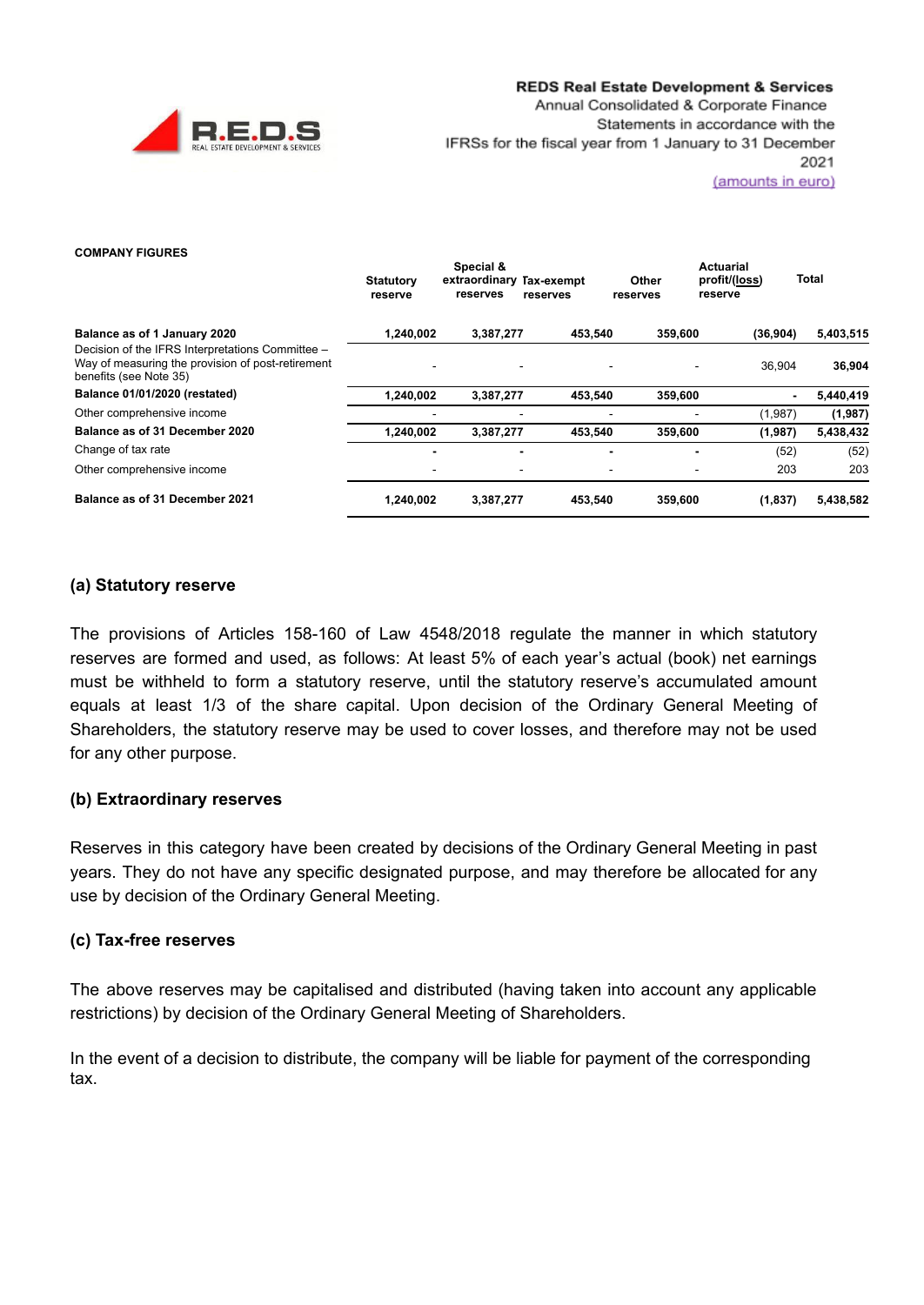

#### **(d) Actuarial profit/(losses) reserves**

These reserves include the actuarial profit/(loss) (and the respective deferred taxation) arising from recalculations of the present value of defined benefit commitments, which, in accordance with the revised standard IAS 19, are recognised in the statement of comprehensive income.

#### **(e) Cash flow hedging reserve**

The above reserve represents the actual effect of cash flow hedge derivative valuations.

#### **(f) Foreign exchange reserve**

The above reserve refers to exchange rate differences arising from currency conversion in the financial statements of foreign subsidiaries which have a functional currency other than the euro.

# **17 Provisions for other liabilities & expenses (long-term liabilities)**

The amount of this provision was recognised in a previous year and pertains to payment of the special contribution pursuant to Law 2947/2001, which according to the Municipality of Pallini reaches a sum of EUR 750 thousand. The obligation of the Company to pay the amount in question remains pending, and is awaiting the final decision of the Council of State following an appeal filed by the Company against Decision No 327/2017 of the Administrative Court of Appeal of Athens.

| <b>CONSOLIDATED DATA</b>   |           | <b>COMPANY FIGURES</b> |           |           |  |
|----------------------------|-----------|------------------------|-----------|-----------|--|
|                            | 31-Dec-21 | 31-Dec-20              | 31-Dec-21 | 31-Dec-20 |  |
| Other long term provisions | 750.000   | 750.000                | 750.000   | 750.000   |  |
|                            | 750.000   | 750,000                | 750.000   | 750.000   |  |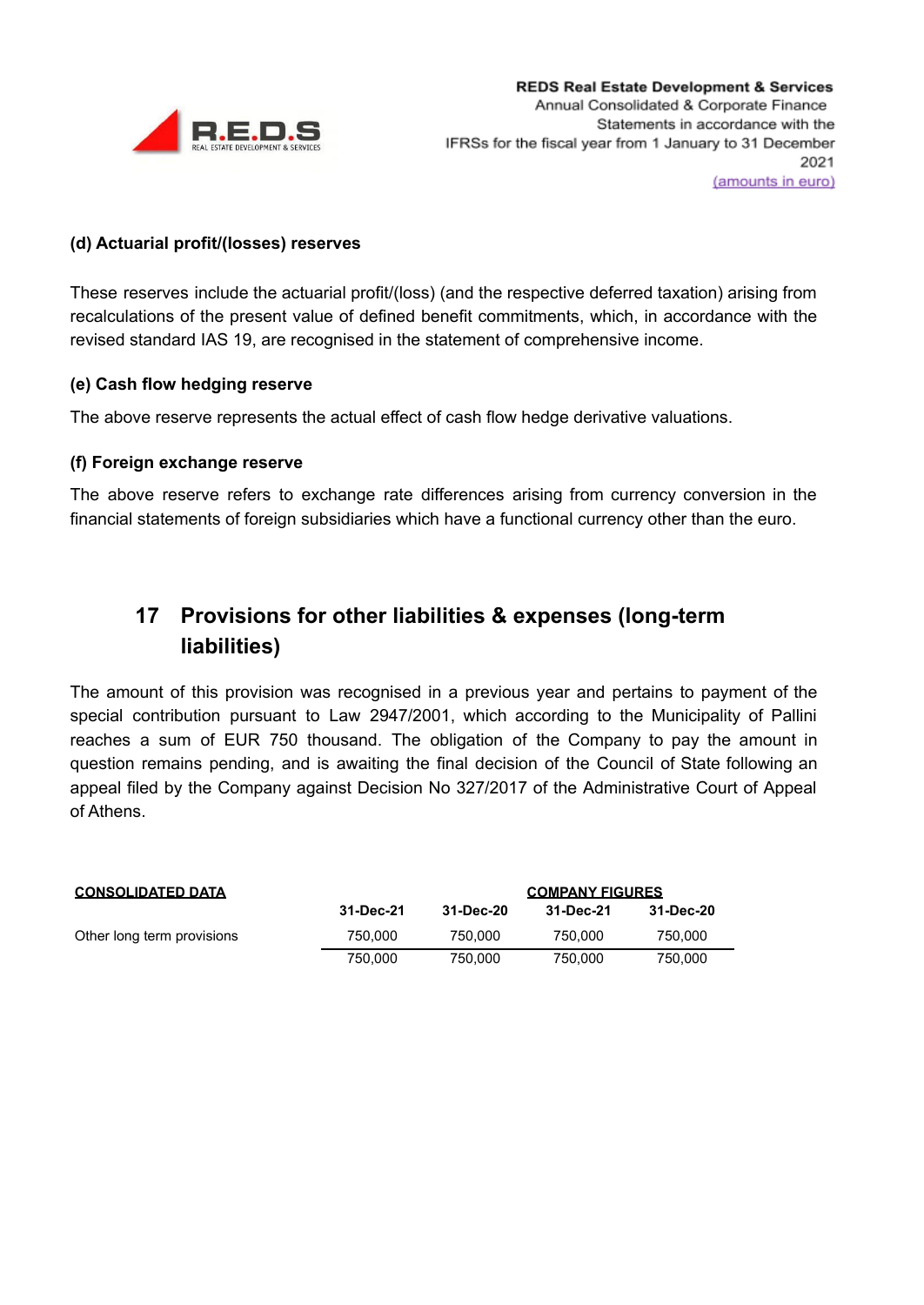

## **18 Trade and other payables**

| <b>CONSOLIDATED DATA</b>                          | <b>COMPANY FIGURES</b> |           |           |                     |  |  |  |
|---------------------------------------------------|------------------------|-----------|-----------|---------------------|--|--|--|
|                                                   | 31-Dec-21              | 31-Dec-20 | 31-Dec-21 | 31-Dec-20           |  |  |  |
| <b>Suppliers</b>                                  | 1,162,451              | 697,361   | 408,555   | 8,836               |  |  |  |
| Accrued interest                                  | 3,014                  | 3.741     |           | 414                 |  |  |  |
| Accrued expenses                                  | 327,164                | 87,964    | 64.000    | 13,600              |  |  |  |
| Insurance organisations and<br>other taxes/duties | 614.759                | 564.967   | 119.011   | 85,391              |  |  |  |
| Real estate guarantees received                   | 1,251,486              | 1,206,159 |           |                     |  |  |  |
| Other liabilities                                 | 680,853                | 250,665   | 263.985   | 148,709             |  |  |  |
| Payables to related                               |                        |           |           |                     |  |  |  |
| parties                                           | 3,223,597              | 922,475   | 4,472,796 | 1,106,043           |  |  |  |
| <b>Total</b>                                      | 7,263,323              | 3,733,334 |           | 5,328,346 1,362,994 |  |  |  |
| Non-current liabilities                           | 1,251,486              | 1,206,159 |           |                     |  |  |  |
| Short-term liabilities                            | 6,011,838              | 2,527,175 | 5,328,346 | 1,362,994           |  |  |  |
| Total                                             | 7,263,324              | 3,733,334 |           | 5,328,346 1,362,994 |  |  |  |

Payables to related parties as at 31 December 2021 include an advance received from the related party Aktor Concessions SA amounting to €2.5 million based on a contract concerning the participation of Aktor Concessions in the project in Gournes, Heraklion-Crete.

The "Other liabilities" account can be broken down as follows:

| <b>CONSOLIDATED DATA</b>                               | <b>COMPANY FIGURES</b> |           |           |           |  |
|--------------------------------------------------------|------------------------|-----------|-----------|-----------|--|
| <b>Other liabilities</b>                               | 31-Dec-21              | 31-Dec-20 | 31-Dec-21 | 31-Dec-20 |  |
| Advance payments from customers                        | 28.427                 | 24.525    |           |           |  |
| Fees to beneficiaries payable for<br>services rendered | 157,440                | 96.505    | 147.317   | 36.928    |  |
| Amounts due to subcontractors<br><b>Beneficiaries</b>  | 66.128                 | 74.123    | 60.883    | 68.520    |  |
| of financial guarantees                                |                        | 11.804    |           |           |  |
| Other creditors                                        | 428.858                | 43.708    | 55.784    | 43,261    |  |
| <b>Total</b>                                           | 680,853                | 250,665   | 263,985   | 148.709   |  |

Company and Group liabilities from trade activities are interest free.

Group suppliers and other receivables as of 31.12.2021 stood at €7,263,324 of which €14,180 was in Romanian RON. In the corresponding fiscal year, as of 31.12.2020 total liabilities amounted to EUR 3,733,334 of which 31,149 was in Romanian RON. The book value of liabilities does not differ significantly from their fair value.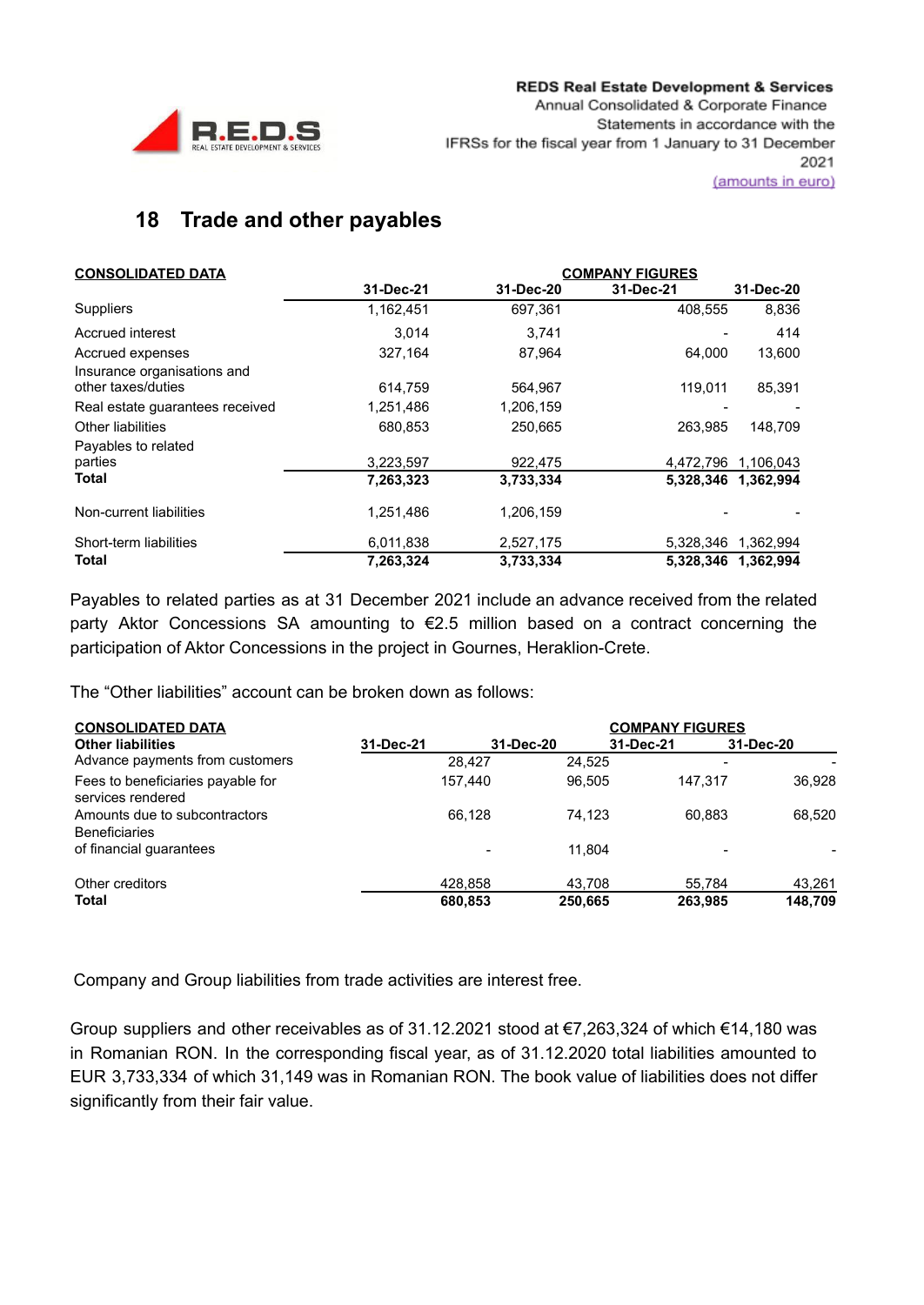

## **19 Loans**

All loans carry floating interest rates. The Group is exposed due to floating interest rates prevailing in the market, which affect both the financial position and cash flows. The cost of borrowing may increase or fall as a result of these fluctuations. For this reason, it was decided that derivatives and cash flow hedging arrangements should be used.

| <b>CONSOLIDATED DATA</b>             |            |        | <b>COMPANY FIGURES</b> |           |  |           |
|--------------------------------------|------------|--------|------------------------|-----------|--|-----------|
|                                      | 31-Dec-21  |        | 31-Dec-20              | 31-Dec-21 |  | 31-Dec-20 |
| Long-term borrowing                  |            |        |                        |           |  |           |
| Bond loan                            | 27,983,700 |        | 33,623,527             |           |  | 2,137,500 |
| From affiliated parties              |            |        |                        |           |  |           |
| <b>Total long-term loans</b>         | 27,983,700 |        | 33,623,527             |           |  | 2,137,500 |
| <b>Short-term loans</b><br>Bond loan |            |        |                        |           |  |           |
|                                      | 5,661,589  |        | 3,182,889              | 3,137,500 |  | 1,000,000 |
| From affiliated parties              |            | 10,000 | 10,000                 | 2,000,000 |  | 2,000,000 |
| Total short-term loans               | 5,671,589  |        | 3,192,889              | 5,137,500 |  | 3,000,000 |
| <b>Total borrowings</b>              | 33,655,289 |        | 36,816,416             | 5,137,500 |  | 5,137,500 |

On 14 May 2020, the subsidiary company, YIALOU EMPORIKI & TOURISTIKI SINGLE-PERSON SA, proceeded to conclude a long-term syndicated loan maturing on 31 December 2029, in the amount of EUR 41.5 million, which included refinancing of existing loans of the company amounting to approximately EUR 15.3 million.

With the disbursement of the loan, the company proceeded to settle the open revolving account credit agreement (bridge finance), which had been used to finance the new expansion of the buildable surface area of the Smart Park shopping centre.

On 22 April 2015 the Company proceeded with the issue of a bond loan to subsidiary company YIALOU EMPORIKI & TOURISTIKI SINGLE-PERSON SA and the related entity YIALOU ANAPTYXIAKI SINGLE-PERSON SA, for a maximum amount of EUR 2 million. On 31 December 2021, the due amount of the loan to the subsidiary YIALOU EMPORIKI & TOURISTIKI SINGLE-PERSON SA amounted to the sum of EUR 1,990,000, and the outstanding balance to the related entity YIALOU ANAPTYXIAKI SINGLE-PERSON SA amounted to the sum of EUR 10,000.

On 29 April 2014, the company proceeded to the conclusion of a bond loan with "EUROBANK ERGASIAS S.A." (as a Power of Attorney and Representative of the Bondholders) and the Bond Lenders, which concerns a common bond loan of EUR 10.4 million. The amount due on 31 December 2021 was €3,137,500. The company made a request on 16 November 2021 to the bank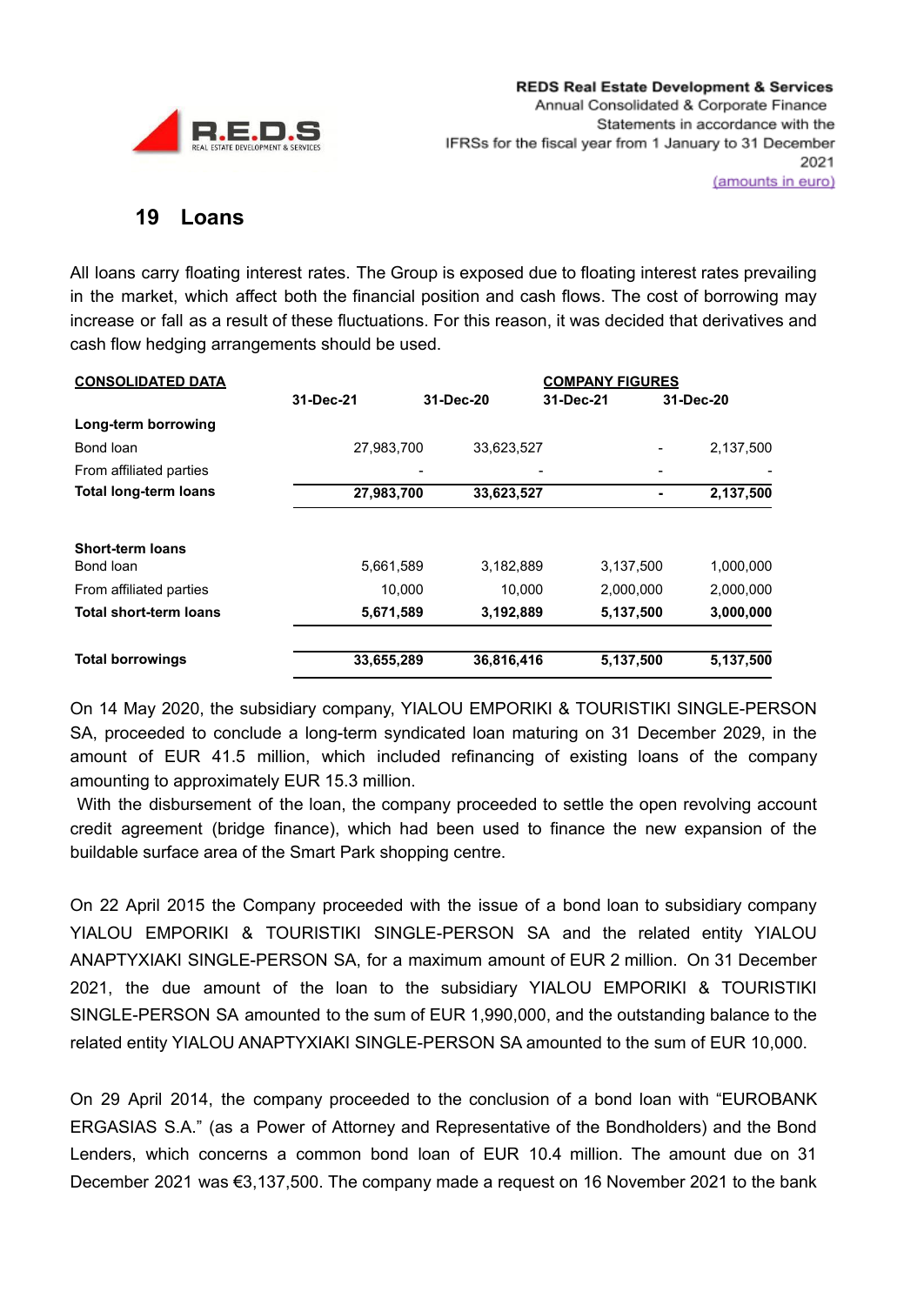

for a three-month extension of the payment of a bond loan installment of EUR 1 million ending our of 31 December 2021, which was accepted by the bank on 24 February 2022 by offering to it a two-month extension, i.e. for 28 February 2022. The amount was normally paid by the company until the agreed date, i.e.28 February 2022.

The exposure of the Group's loan liabilities to interest rate changes and contractual revaluation dates is restricted to a maximum revaluation period of 6 months.

The following table presents a breakdown of the long-term loan maturities:

| <b>CONSOLIDATED DATA</b> |            | <b>COMPANY FIGURES</b> |            |           |                          |           |
|--------------------------|------------|------------------------|------------|-----------|--------------------------|-----------|
|                          | 31-Dec-21  |                        | 31-Dec-20  | 31-Dec-21 |                          | 31-Dec-20 |
| Between 1 and 2 years    | 3,253,215  |                        | 4,661,589  |           | ۰.                       | 2,137,500 |
| Between 2 and 5 years    | 14,880,589 |                        | 14,276,349 |           | $\overline{\phantom{a}}$ |           |
| More than 5 years        | 9.849.896  |                        | 14.685.589 |           | $\overline{\phantom{0}}$ |           |
|                          | 27,983,700 |                        | 33,623,527 |           | ۰                        | 2,137,500 |

The fair value of loans is calculated by discounting expected future cash flows using discount rates that reflect current banking market conditions, and is categorised as Level 2 in the fair value hierarchy.

The book value of long term and short-term borrowings approximates their fair value. Due to the fluctuating nature of the loans, lending rates, which are redetermined at regular intervals, are equivalent to discount rates as per market data.

All Group and Company loans are expressed in euros.

Changes in liabilities from financing activities are as follows:

|                                | <b>CONSOLIDATED</b><br><b>FIGURES</b> |                   | <b>COMPANY FIGURES</b> |
|--------------------------------|---------------------------------------|-------------------|------------------------|
|                                | <b>Borrowings</b>                     | <b>Borrowings</b> |                        |
| Balance as at 1 January 2020   | 35,585,121                            |                   | 7,137,500              |
| Cash flows                     |                                       | 1,196,459         | (2,000,000)            |
| Capitalised interest           |                                       | 3,074             |                        |
| Other non-cash changes         |                                       | 31,761            |                        |
| Balance as at 31 December 2020 | 36,816,416                            |                   | 5,137,500              |
|                                | <b>Borrowings</b>                     |                   | <b>Borrowings</b>      |
| Balance as at 1 January 2021   | 36,816,416                            |                   | 5,137,500              |
| Cash flows                     | (3,222,637)                           |                   |                        |
| Other non-cash changes         |                                       | 61,511            |                        |
| Balance as at 31 December 2021 | 33,655,290                            |                   | 5,137,500              |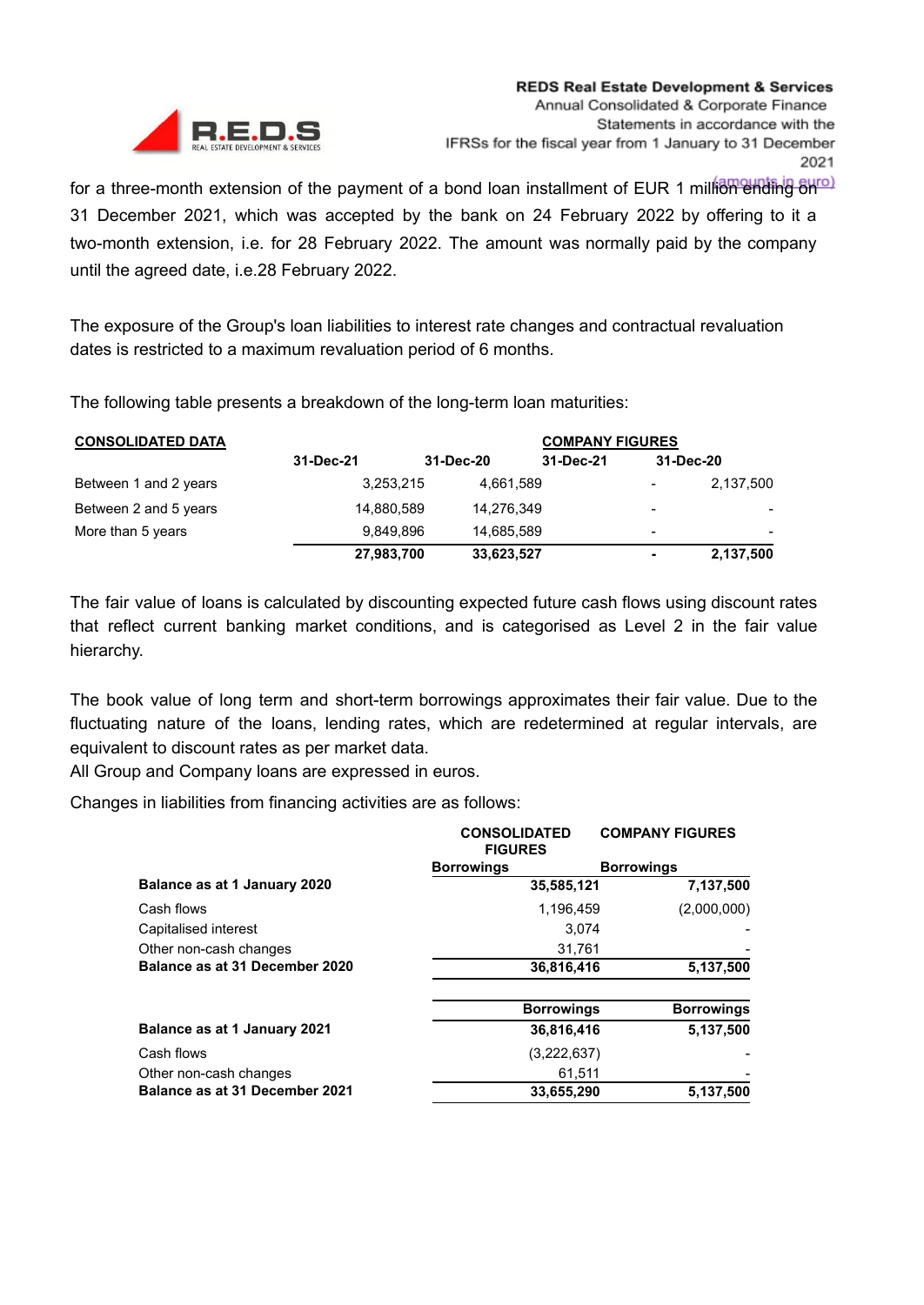

## **20 Financial derivatives**

The Group, through the subsidiary company YIALOU EMPORIKI & TOURISTIKI SINGLE-PERSON SA, concluded an interest rate swap agreement with the National Bank on 28 February 2013, which matures on 28 February 2025. In the context of the issue of the new common bond loan, the company entered into a supplemental interest rate swap agreement with the National Bank on 19 October 2020, which matures on 31 December 2029.

Under the original interest rate swap agreement, the company pays interest on the nominal value, which is determined on a semi-annual basis as per the contract at a fixed interest rate of 1.73% and receives interest at a floating interest rate (6-month Euribor), and similarly, based on the supplementary interest rate swap contract, the company pays interest on the nominal value, determined on a semi-annual basis as per the contract at a fixed interest rate of 0.407%. Payments are made on a net basis.

The nominal value of interest rate swaps on 31.12.2021 amounts to the sums of EUR 11,329,510 and EUR 4,859,628 with corresponding fixed interest rates of 1.73% and 0.407%.

|                                     | 31-Dec-21          |                          |             | <b>GROUP</b> | <b>GROUP</b><br>31-Dec-20    |                    |
|-------------------------------------|--------------------|--------------------------|-------------|--------------|------------------------------|--------------------|
| Amounts in $\epsilon$               | <b>Receivables</b> |                          | Liabilities |              | <b>Receivables</b>           | <b>Liabilities</b> |
| Cash flow hedging (IRS) derivatives |                    | -                        | 459,329     |              | $\qquad \qquad \blacksquare$ | 959,448            |
| <b>Total</b>                        |                    | $\overline{\phantom{0}}$ | 459,329     |              | ۰                            | 959,448            |
| Non-current                         |                    | -                        | 459,329     |              | -                            | 959,448            |
| <b>Total</b>                        |                    | ۰                        | 459,329     |              | ٠                            | 959,448            |

|                                                                                   | <b>CONSOLIDATED DATACOMPANY FIGURES</b> |           |                          |           |  |  |
|-----------------------------------------------------------------------------------|-----------------------------------------|-----------|--------------------------|-----------|--|--|
| Amounts in $\epsilon$                                                             | 31-Dec-2131-Dec-20                      |           | $31 - Dec-$<br>21        | 31-Dec-20 |  |  |
| Cash flow hedging (IRS) Valuation 31/12/2020                                      | 959.448                                 | 1.039.313 | -                        |           |  |  |
| Valuation (profit)/loss charged to the Statement of Other<br>Comprehensive Income | (484.167)                               | (63.344)  | $\overline{\phantom{0}}$ |           |  |  |
| Total (credit)/debit to results                                                   | (15.952)                                | (16, 521) | -                        |           |  |  |
| <b>Closing balance</b>                                                            | 459.329                                 | 959.448   | ۰                        |           |  |  |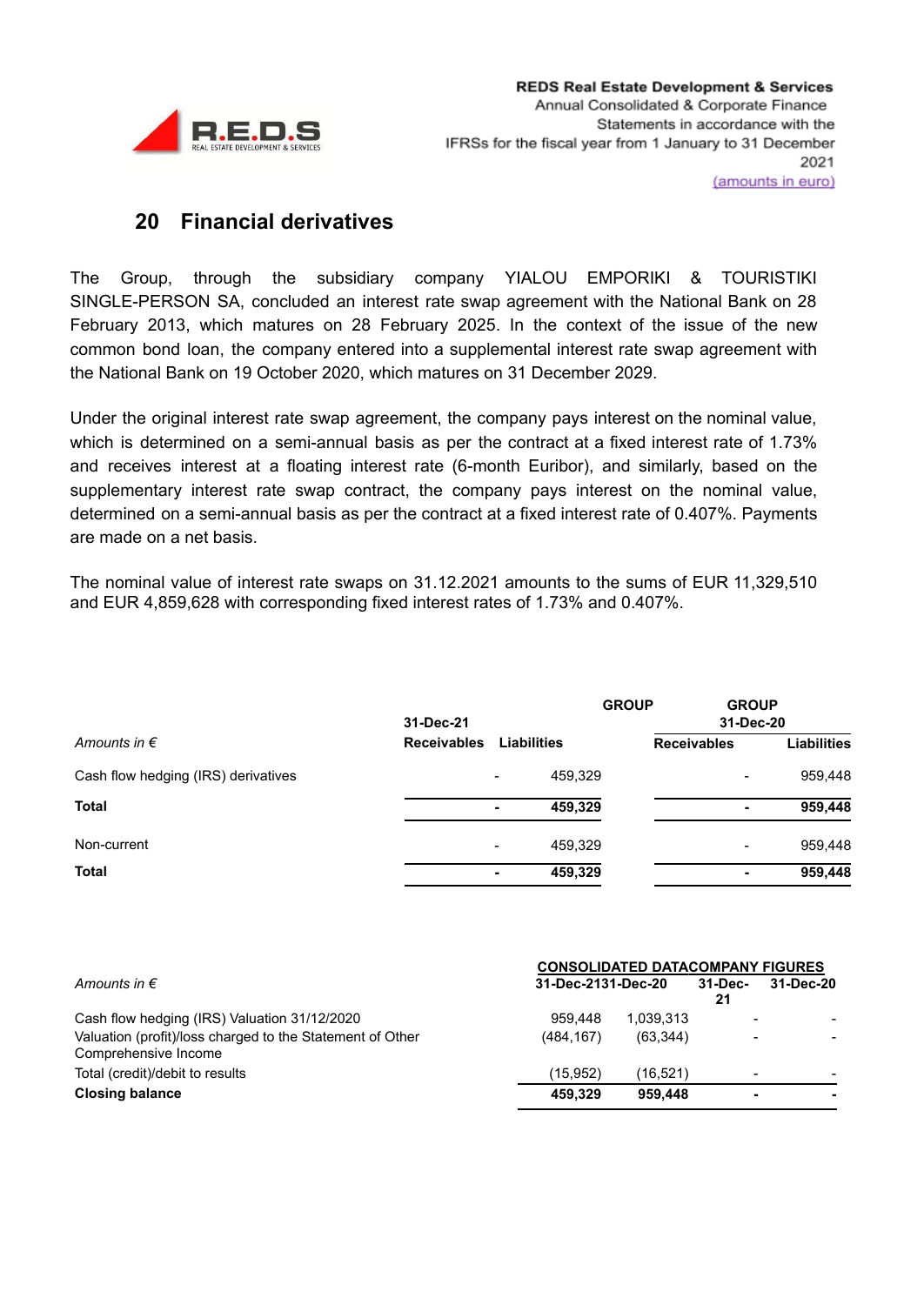

## **21 Deferred taxation**

| <b>CONSOLIDATED DATA</b>                               |             | <b>COMPANY FIGURES</b> |                  |           |                          |                  |
|--------------------------------------------------------|-------------|------------------------|------------------|-----------|--------------------------|------------------|
|                                                        | 31-Dec-21   |                        | $31 - Dec - 20*$ | 31-Dec-21 |                          | $31 - Dec - 20*$ |
|                                                        | (2,071,247) |                        | (1,883,820)      |           | $\overline{\phantom{a}}$ |                  |
| Deferred tax liabilities:<br>Deferred tax receivables: |             | 155.077                | 313.251          |           | 2.256                    | 14.194           |
| Total                                                  | (1,916,168) |                        | (1,570,569)      |           | 2,256                    | 14.194           |

The balances of the deferred tax Liabilities/Receivables shown in the table above are set off in the balance sheet at company level.

Total change in deferred income tax is presented below.

| <b>CONSOLIDATED DATA</b>                                                      |            | <b>COMPANY FIGURES</b> |           |             |  |  |
|-------------------------------------------------------------------------------|------------|------------------------|-----------|-------------|--|--|
|                                                                               | 31/12/2021 | 31/12/2020*31/12/2021  |           | 31/12/2020* |  |  |
| <b>Opening balance</b>                                                        | 1,570,569  | 1,262,216              | (14, 194) | (11, 724)   |  |  |
| Debit/ (credit) through profit and loss<br>Change of tax rate                 | (150, 198) |                        | 1.131     |             |  |  |
| Debit/ (credit) through profit and loss                                       | 371.837    | 294.910                | 10.698    | (1,842)     |  |  |
| Debit/(credit) in the statement of<br>comprehensive income Change of tax rate | 19.336     |                        | 52        |             |  |  |
| Debit/(credit) in the statement of<br>comprehensive income                    | 104.626    | 13.443                 | 57        | (628)       |  |  |
| <b>Closing balance</b>                                                        | 1,916,168  | 1.570.569              | (2, 256)  | (14, 194)   |  |  |

Changes in deferred tax receivables and liabilities during the year, without taking into account offsetting of balances with the same tax authority, are the following: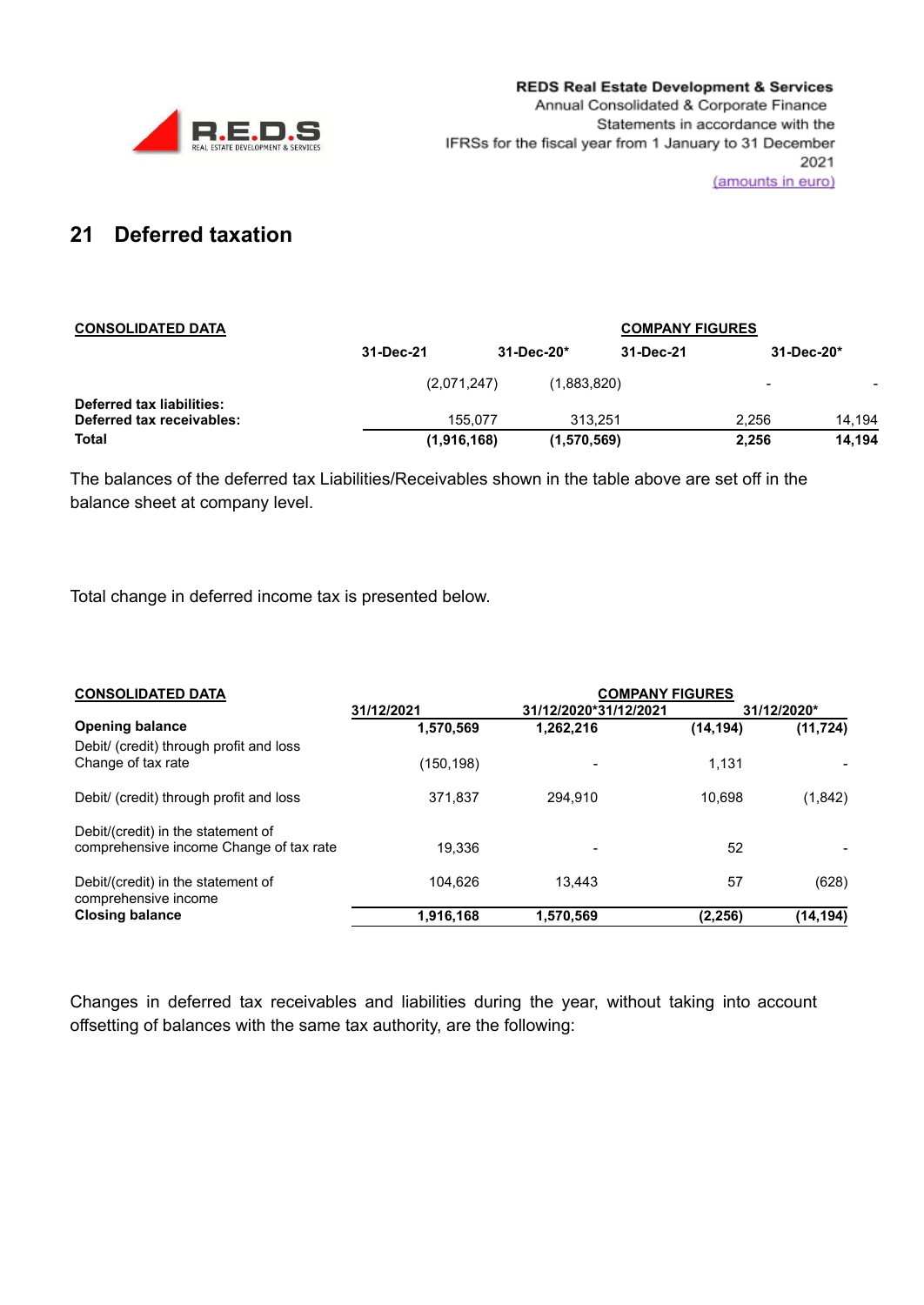

Deferred tax liabilities:

|                                                                                |                                    | <b>CONSOLIDATED DATA</b> |                   | <b>COMPANY FIGURES</b> |
|--------------------------------------------------------------------------------|------------------------------------|--------------------------|-------------------|------------------------|
|                                                                                | <b>Various tax</b><br>depreciation |                          |                   |                        |
|                                                                                |                                    | <b>Other</b>             | <b>TotalOther</b> | <b>Total</b>           |
| 1 January 2020 (restated)                                                      | 1,597,744                          | -                        | 1,597,744         |                        |
| Debit/(credit) in the income statement                                         |                                    |                          |                   |                        |
|                                                                                | 286,076                            |                          | 286,076           |                        |
| Debit/(credit) in equity                                                       |                                    |                          |                   |                        |
| 31 January 2020 (restated)                                                     | 1,883,820                          |                          | 1,883,820         |                        |
| 1 January 2021<br>Debit/(credit) in the income statement<br>Change of tax rate | 1,883,820                          |                          | 1,883,820         |                        |
| Debit/(credit) in the income statement                                         | (156, 985)                         |                          | (156, 985)        |                        |
|                                                                                | 344.411                            |                          | 344.411           |                        |
| 31 December 2021                                                               | 2,071,247                          |                          | 2,071,247         |                        |
|                                                                                |                                    |                          |                   |                        |

Deferred tax receivables:

#### **CONSOLIDATED DATA**

| <u>UUNUULIUMI LU UMIM</u>                                |                                                              | <b>Cash flow</b> |                          |              |              |
|----------------------------------------------------------|--------------------------------------------------------------|------------------|--------------------------|--------------|--------------|
| Different tax depreciation                               | hedging reserve<br><b>Actuarial</b><br>profit/(loss) reserve |                  |                          |              |              |
|                                                          |                                                              |                  |                          | <b>Other</b> | <b>Total</b> |
| 1 January 2020 (restated)                                | 70,127                                                       | 249,435          |                          | 15,966       | 335,528      |
| Debit/(credit) in the income statement                   | (7, 563)                                                     | (3,965)          |                          | 2,694        | (8, 834)     |
| (Debit)/credit to equity                                 |                                                              | (15, 202)        | 1,759                    |              | (13, 443)    |
| 31 December 2020<br>(restated)                           | 62,564                                                       | 230,267          | 1,759                    | 18,660       | 313,251      |
| 1 January 2021<br>Debit/(credit) in the income statement | 62,564                                                       | 230,267          | 1,759                    | 18,660       | 313,251      |
| Change of tax rate                                       | (5,232)                                                      |                  | $\overline{\phantom{0}}$ | (1, 555)     | (6, 787)     |
| Debit/(credit) in the income statement                   | (6, 451)                                                     | (5,635)          |                          | (15,340)     | (27, 426)    |
| (Debit)/credit to equity<br>Change of tax rate           |                                                              | (19, 189)        | (147)                    | ٠            | (19, 336)    |
| (Debit)/credit to equity                                 |                                                              | (104, 391)       | (234)                    |              | (104, 626)   |
| <b>31 December 2021</b>                                  | 50,882                                                       | 101,052          | 1,378                    | 1,765        | 155,077      |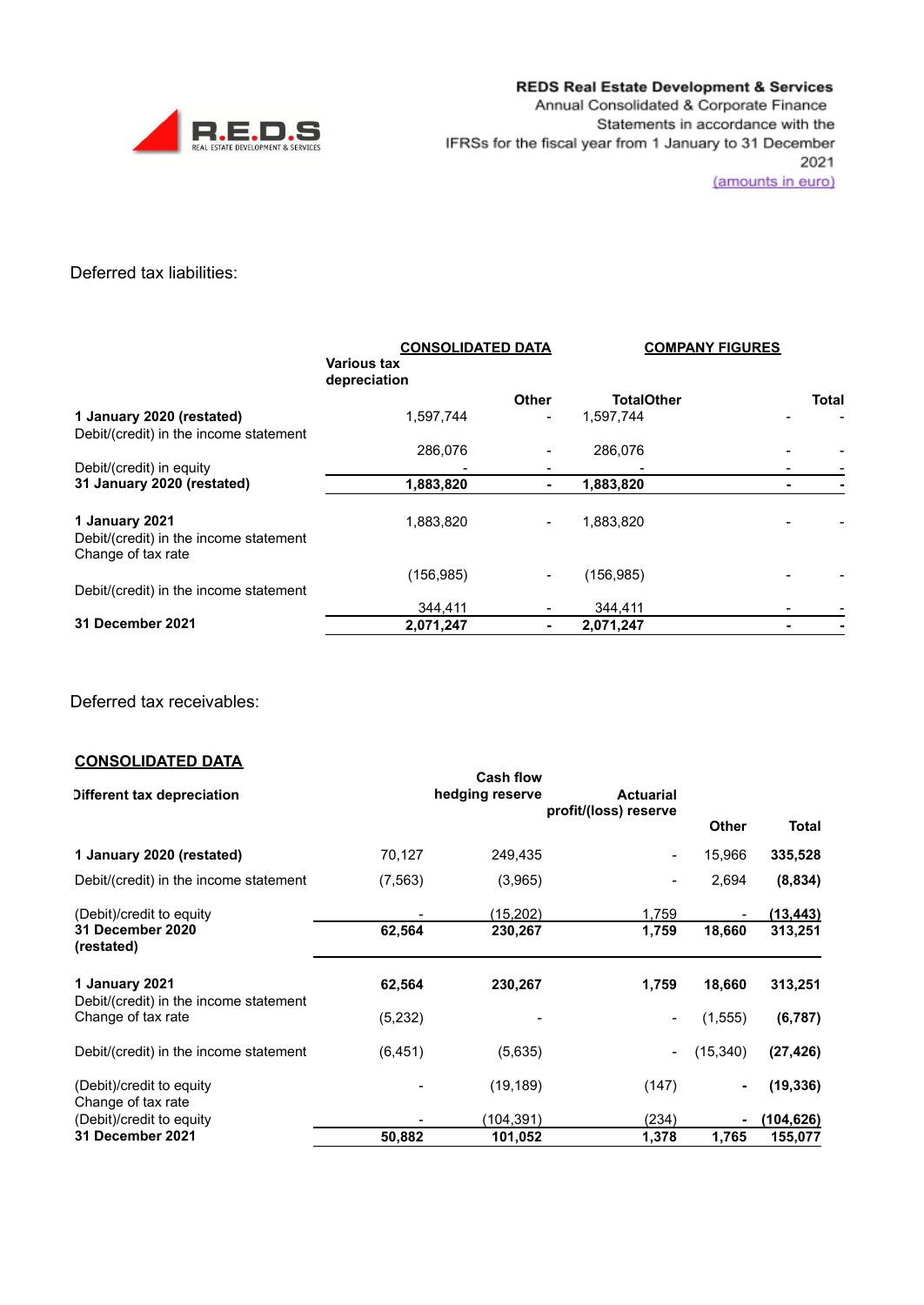

#### **COMPANY FIGURES**

|                                                              | <b>Actuarial profit/(loss)</b> |          |          |
|--------------------------------------------------------------|--------------------------------|----------|----------|
|                                                              | reserve <sub>Other</sub>       | Total    |          |
| 1 January 2020 (restated)                                    |                                | 11,724   | 11,724   |
| Income statement debit/(credit)                              |                                | 1,842    | 1,842    |
| (Debit)/credit to equity                                     | 628                            |          | 628      |
| 31 December 2020                                             | 628                            | 13,566   | 14,194   |
| 1 January 2021                                               | 628                            | 13,566   | 14,194   |
| Income statement debit/(credit)                              |                                | (10,698) | (10,698) |
| Debit/(credit) in the income statement Change of tax<br>rate |                                | (1, 131) | (1, 131) |
| (Debit)/credit to equity                                     | (57)                           |          | (57)     |
| (Debit)/credit to equity<br>Change of tax rate               | (52)                           |          | (52)     |
| 31 December 2021                                             | 518                            | 1,738    | 2,256    |

The following are also noted:

- The Company and the Group have not formed deferred tax claims for accumulated tax losses.
- Most deferred tax liabilities and receivables are recoverable after 12 months because they relate primarily to temporary differences related to differential depreciation, changes in fair values of investments in real estate and inventory and personnel compensation provisions.

## **22 Employee Benefit Liabilities**

The amounts entered in the statement of financial position are the following:

| <b>CONSOLIDATED DATA</b> |           | <b>COMPANY FIGURES</b> |                     |        |                  |  |
|--------------------------|-----------|------------------------|---------------------|--------|------------------|--|
|                          | 31-Dec-21 |                        | 31-Dec-20*31-Dec-21 |        | $31 - Dec - 20*$ |  |
| Retirement benefits      |           | 14.287                 | 85.081              | 10.255 | 59.140           |  |
| Total                    |           | 14.287                 | 85.081              | 10.255 | 59,140           |  |

The amounts recognised in the Income Statement are the following: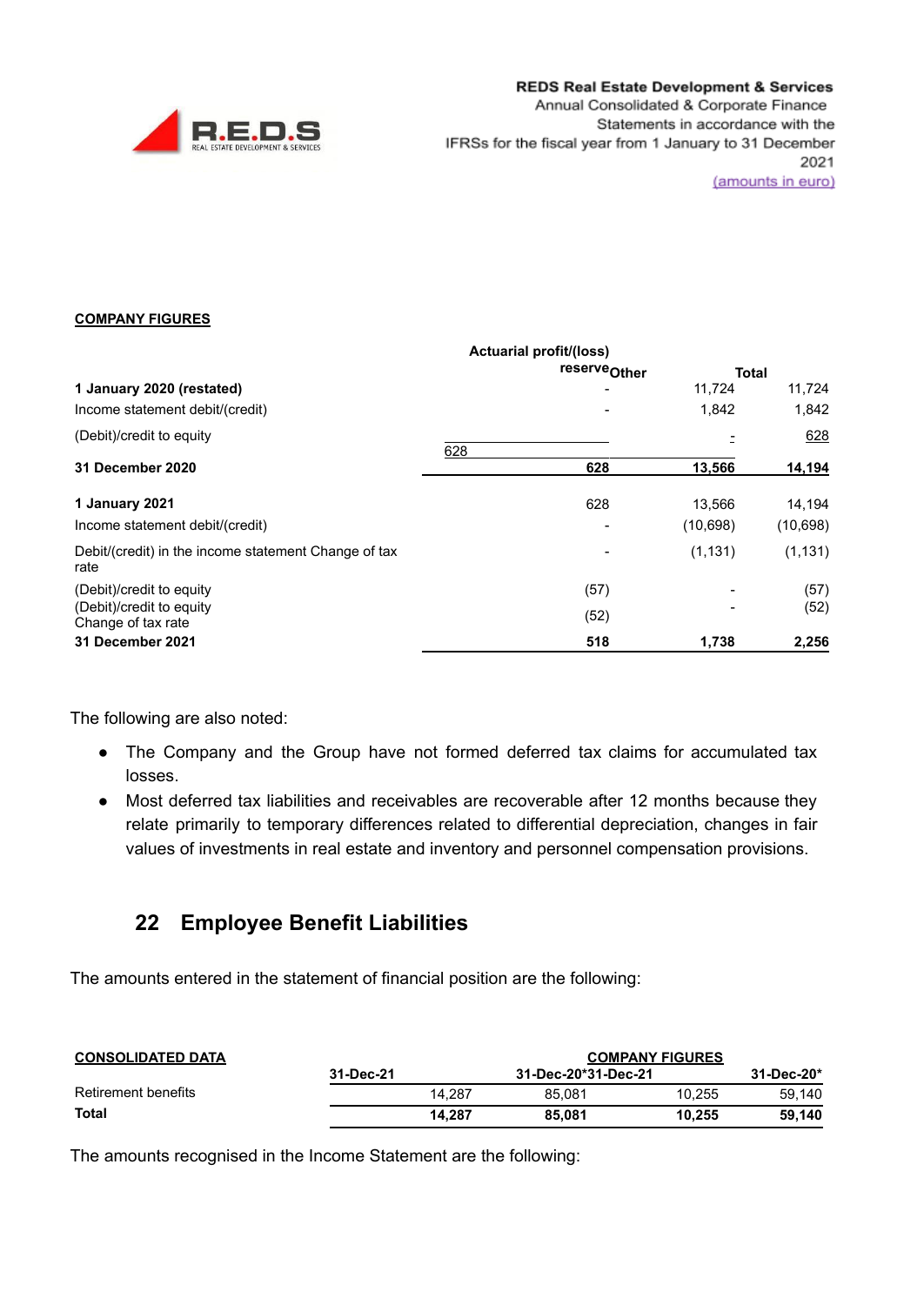

| <b>CONSOLIDATED DATA</b> |           |           | <b>COMPANY FIGURES</b> |           |                  |
|--------------------------|-----------|-----------|------------------------|-----------|------------------|
|                          | 31-Dec-21 |           | 31-Dec-20*31-Dec-21    |           | $31 - Dec - 20*$ |
| Retirement benefits      |           | (69, 729) | (11.226)               | (48, 625) | (7,674)          |
| <b>Total</b>             |           | (69, 729) | (11, 226)              | (48, 625) | (7,674)          |

The amounts entered in the income statement are the following:

| <b>CONSOLIDATED DATA</b>             |           | <b>COMPANY FIGURES</b> |           |            |            |  |  |
|--------------------------------------|-----------|------------------------|-----------|------------|------------|--|--|
|                                      | 31-Dec-21 | 31-Dec-20*             | 31-Dec-21 |            | 31-Dec-20* |  |  |
| Current service cost                 |           | 11,809                 | 10.694    | 7,667      | 7,283      |  |  |
| Financial cost                       |           | 255                    | 532       | 177        | 391        |  |  |
| Absorption / (Movement) of Personnel |           | (23, 217)              |           | 3<771      |            |  |  |
| Cost of past service                 |           | 1.666                  |           |            |            |  |  |
| Losses from staff cut-backs          |           | 89.888                 |           | 89.888     |            |  |  |
| Compensation paid                    |           | (150,129)              |           | (150, 129) |            |  |  |
| <b>Total</b>                         |           | (69, 729)              | 11,226    | (48, 625)  | 7,674      |  |  |

Change to liabilities as presented in the Balance Sheet is as follows:

| <b>CONSOLIDATED DATA</b>                                                   |           | <b>COMPANY FIGURES</b> |           |           |            |  |  |
|----------------------------------------------------------------------------|-----------|------------------------|-----------|-----------|------------|--|--|
|                                                                            | 31-Dec-21 | 31-Dec-20*             | 31-Dec-21 |           | 31-Dec-20* |  |  |
| <b>Opening balance</b>                                                     |           | 85,081                 | 66.525    | 59.140    | 48.851     |  |  |
| Indemnities paid                                                           |           | (150, 129)             |           | (150,129) |            |  |  |
| Actuarial profit/(loss)                                                    |           |                        |           |           |            |  |  |
| (remeasurements) recognised in the                                         |           | (1.066)                | 7.329     | (260)     | 2.615      |  |  |
| Statement of Other Comprehensive                                           |           |                        |           |           |            |  |  |
| Income                                                                     |           |                        |           |           |            |  |  |
|                                                                            |           | 80.400                 | 11.226    | 101.503   | 7.674      |  |  |
|                                                                            |           |                        |           |           |            |  |  |
|                                                                            |           |                        |           | 10,255    | 59,140     |  |  |
| Total expense charged in the income<br>statement<br><b>Closing balance</b> |           | 14,287                 | 85.081    |           |            |  |  |

Sensitivity analysis of pension benefits in relation to changes in main assumptions is shown below: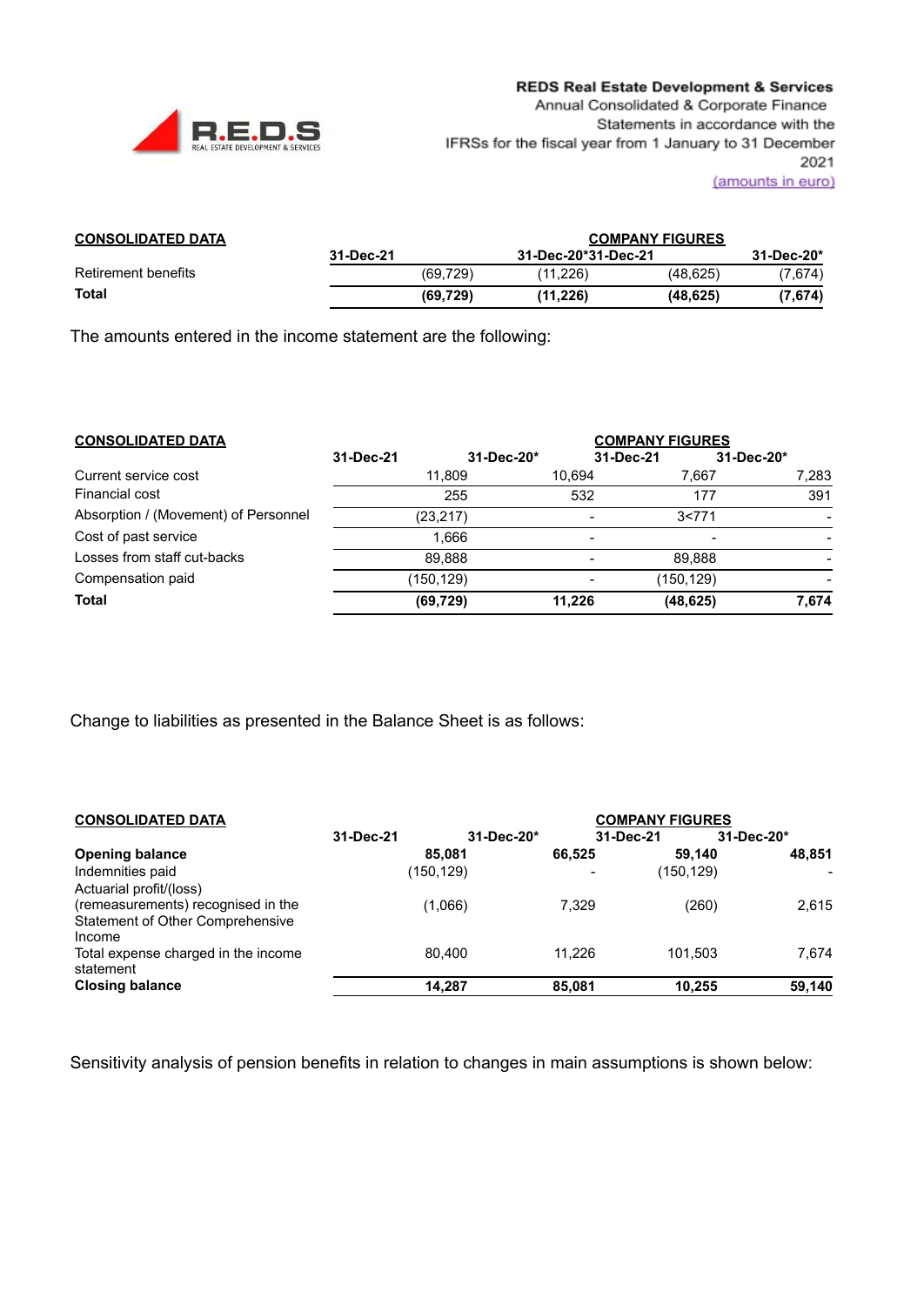

**Effect on retirement benefits**

|                     | Change in the<br>assumption<br>according to | Increase in the<br>assumption | Decrease in the<br>assumption |  |
|---------------------|---------------------------------------------|-------------------------------|-------------------------------|--|
| Discount rate       | 0.50%                                       | $(4.70\%)$                    | 4.70%                         |  |
| Payroll change rate | 0.50%                                       | 4.90%                         | $(4.90\%)$                    |  |

The main actuarial assumptions used for accounting purposes are:

|                                                   | 31-Dec-21 | 31-Dec-20 |
|---------------------------------------------------|-----------|-----------|
| Discount rate                                     | $1.00\%$  | $0.30\%$  |
| Future salary raises                              | 1.70%     | 1.70%     |
| Average annualised long-term rise of<br>inflation | 1.70%     | 1.70%     |

The average weighted duration of retirement benefits is 11.45 years.

Analysis of expected maturity of non-discounted pension benefits:

| <b>CONSOLIDATED DATA</b> |           |                          | <b>COMPANY FIGURES</b> |           |
|--------------------------|-----------|--------------------------|------------------------|-----------|
|                          | 31-Dec-21 | 31-Dec-20                | 31-Dec-21              | 31-Dec-20 |
| Under one year           |           | $\overline{\phantom{0}}$ |                        | -         |
| More than 5 years        | 15,754    | 87.229                   | 11,390                 | 60,704    |
| Total                    | 15.754    | 87,229                   | 11.390                 | 60,704    |

Actuarial (profit)/losses recognised in the Statement of Other Comprehensive Income can be broken down as follows:

| <b>CONSOLIDATED DATA</b>         | <b>COMPANY FIGURES</b> |           |           |           |  |  |
|----------------------------------|------------------------|-----------|-----------|-----------|--|--|
|                                  | 31-Dec-21              | 31-Dec-20 | 31-Dec-21 | 31-Dec-20 |  |  |
| (Profit)/loss from the change in |                        |           |           |           |  |  |
| financial assumptions            | (1,010)                | 3.441     | (781)     | 2.504     |  |  |
| Net (profit)/ loss               | (56)                   | 3.888     | 520       | 111       |  |  |
| Other                            |                        |           |           |           |  |  |
| <b>Total</b>                     | (1,066)                | 7,329     | (260)     | 2,615     |  |  |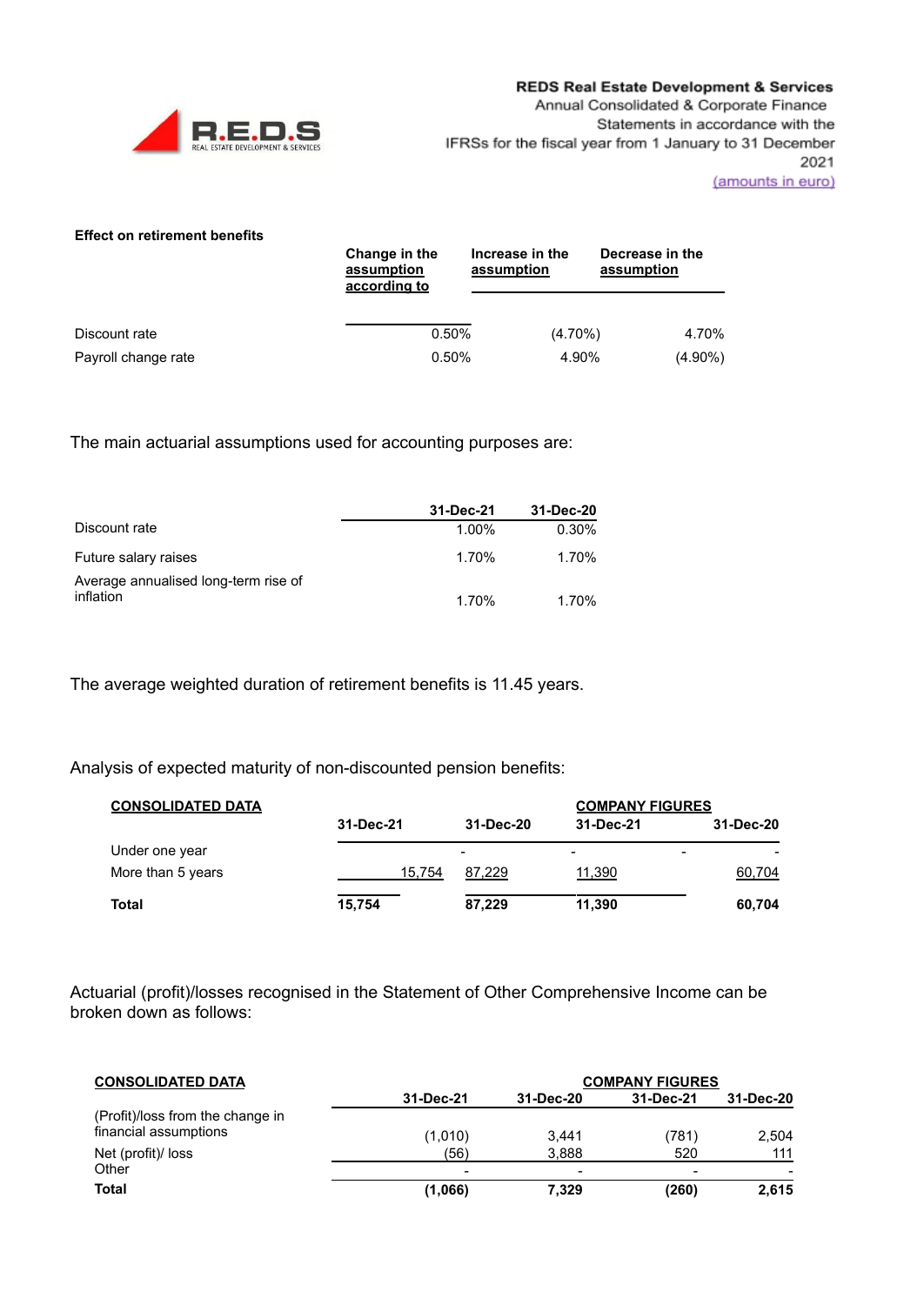#### **REDS Real Estate Development & Services**



Annual Consolidated & Corporate Finance Statements in accordance with the IFRSs for the fiscal year from 1 January to 31 December 2021 (amounts in euro)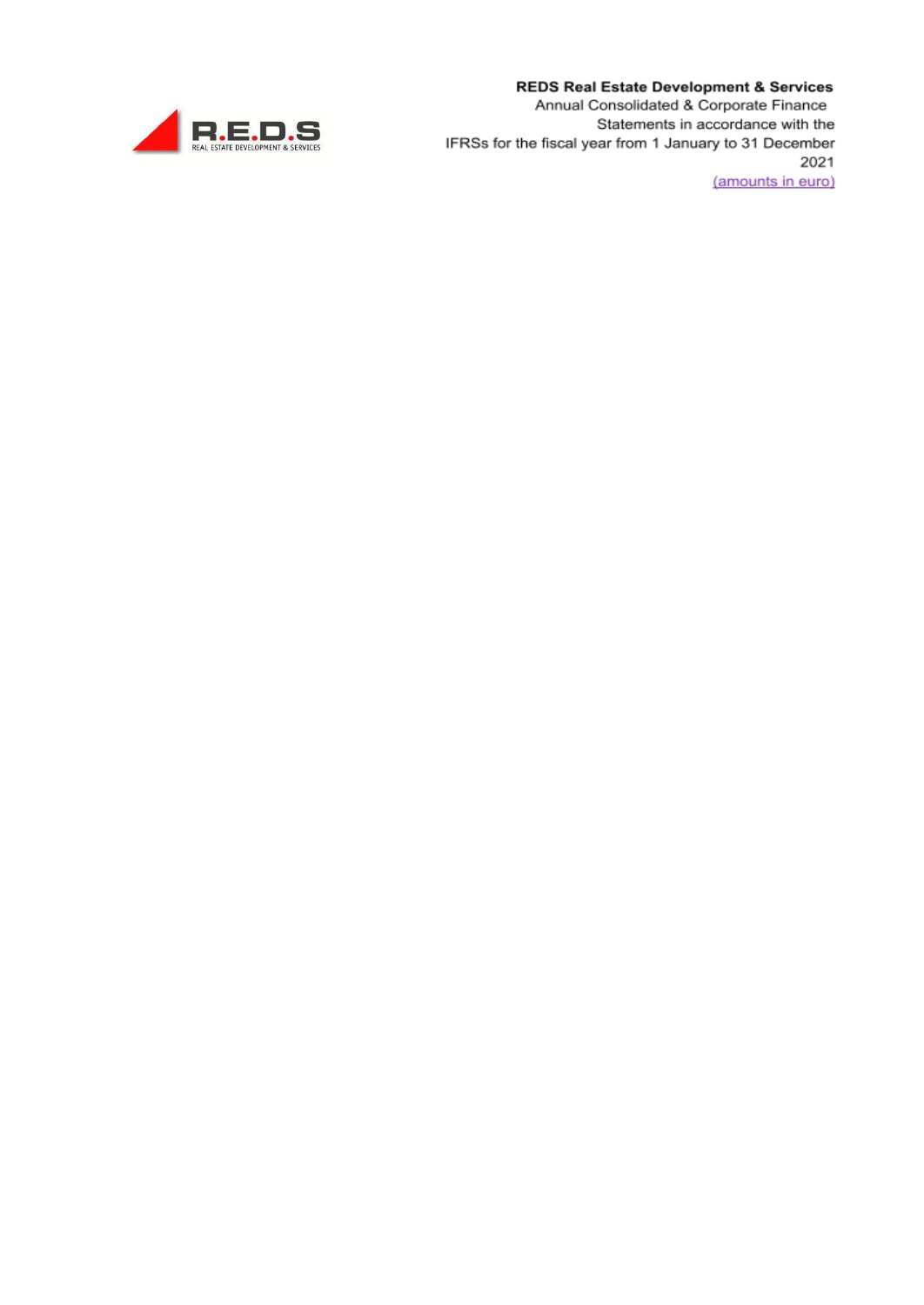

## **23 Rental income from real estate investments**

The rental income of real estate investments for the Group in the fiscal year 2021 is 7.5 million euros, while for fiscal year 2020 the respective amount reached 6.5 million euros.

The operating lease term of real estate investments (located in Greece) is in most cases 12 years. The rents are adjusted annually in accordance with contractual terms in relation to the Consumer Price Index, increased by up to 1%.

The Group's rental income is not subject to seasonal fluctuations.

The total minimum guaranteed (non-cancellable) leases that are collectable under operating lease agreements per year are the following:

| <b>CONSOLIDATED DATA</b> |            |            |  |  |  |  |
|--------------------------|------------|------------|--|--|--|--|
|                          | 31-Dec-21  | 31-Dec-20  |  |  |  |  |
| Up to 1 year             | 7,985,380  | 6,288,340  |  |  |  |  |
| Year 2                   | 7,214,124  | 5,908,074  |  |  |  |  |
| Year 3                   | 5,586,046  | 5,220,117  |  |  |  |  |
| Year 4                   | 4,603,308  | 3,735,394  |  |  |  |  |
| Year 5                   | 3,948,199  | 2,980,508  |  |  |  |  |
| More than 5 years        | 10.565.946 | 11,379,557 |  |  |  |  |
| Total                    | 39,903,003 | 35,511,990 |  |  |  |  |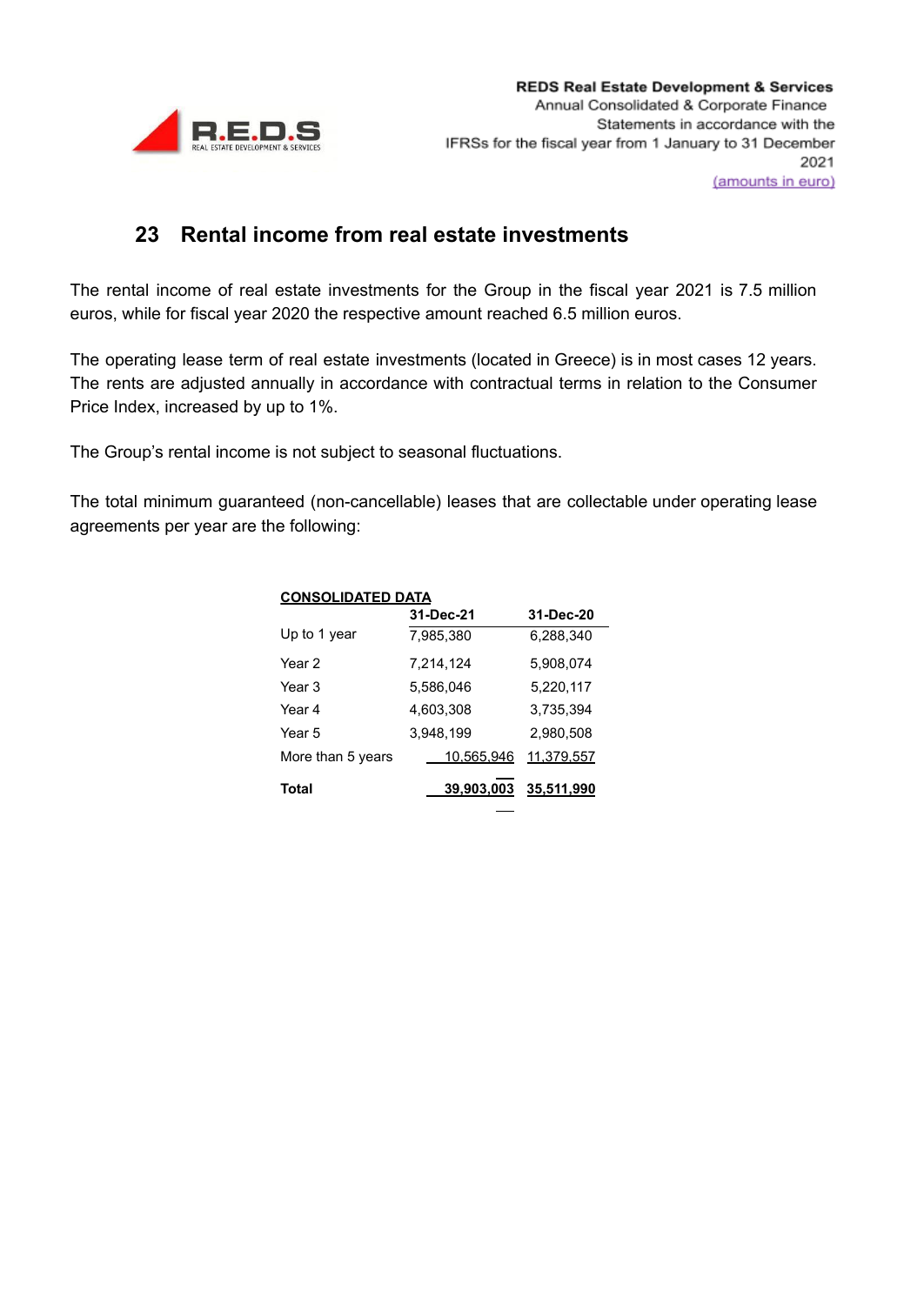

# **24 Financial income / (expenses)**

|                                                      | <b>CONSOLIDATED DATACOMPANY FIGURES</b> |                        |                        |            |           |           |
|------------------------------------------------------|-----------------------------------------|------------------------|------------------------|------------|-----------|-----------|
|                                                      | 31-Dec-21                               |                        | 31-Dec-20              | 31-Dec-21  |           | 31-Dec-20 |
| Interest expenses                                    |                                         |                        |                        |            |           |           |
| - Loans with banks & other liabilities               |                                         |                        | (1,696,697)(1,800,481) | (272,976)  |           | (366,556) |
| - Interest expenses related to financial leases      | (10, 821)                               |                        | (7, 291)               | (1,900)    |           | (2,642)   |
|                                                      |                                         |                        | (1,707,518)(1,807,772) | (274, 876) |           | (369,198) |
| Income from interest/ securities                     |                                         | 1,040                  | 29.736                 |            | 46        | 234       |
| Net interest (expenses)/ income                      |                                         | (1,706,479)(1,778,037) |                        | (274, 830) |           | (368,964) |
| <b>Other financial expenses</b>                      |                                         |                        |                        |            |           |           |
| - Guarantee letter commissions                       | (194, 398)                              |                        | (58, 470)              | (179, 398) |           | (43, 470) |
| - Various bank expenses                              | (99, 814)                               |                        | (42,504)               | (56,088)   |           | (10, 731) |
|                                                      | (294, 211)                              |                        | (100, 974)             | (235, 486) |           | (54, 201) |
| Net foreign exchange differences profit/ (loss) from |                                         |                        |                        |            |           |           |
| borrowings                                           |                                         | 1.784                  | 1.824                  |            |           |           |
| Total                                                | (1,998,906)(1,877,186)                  |                        | (510,316)              |            | (423,165) |           |
|                                                      |                                         |                        |                        |            |           |           |

# **25 Expenses by category**

## **CONSOLIDATED DATA**

|                                                                          |    |                                 | 31-Dec-21                    |           |           | 31-Dec-20*                      |                       |           |
|--------------------------------------------------------------------------|----|---------------------------------|------------------------------|-----------|-----------|---------------------------------|-----------------------|-----------|
|                                                                          |    | <b>Exploitation</b><br>expenses | <b>Operating</b><br>expenses |           | Total     | <b>Exploitation</b><br>expenses | Operating<br>expenses | Total     |
| Employee benefits                                                        | 27 |                                 |                              | 1,058,856 | 1,058,856 |                                 | 947,669               | 947,669   |
| Depreciation of rights of use<br>for fixed assets                        | 9  |                                 |                              | 58,260    | 58,260    |                                 | 57,882                | 57,882    |
| Depreciation of tangible assets                                          | 7  | 70,223                          |                              |           | 70,223    | 53,070                          | 6,726                 | 59,795    |
| Amortisation of intangible assets                                        | 9  | 16,513                          |                              |           | 16,513    | 11,266                          |                       | 11,266    |
| Depreciation of investment<br>properties<br>Rental fees & expenses under | 6  | 1,502,870                       |                              | 131,007   | 1,633,877 | 1,510,572                       | 131,007               | 1,641,578 |
| long-term operating leases                                               |    | 32                              |                              | 12,446    | 12,478    |                                 | 8,018                 | 8,018     |
| Other third party benefits                                               |    | 60,498                          |                              | 27,674    | 88,172    | 63,344                          | 118,448               | 181,792   |
| Third party fees and expenses                                            |    |                                 |                              | 402,373   | 402,373   | 63,497                          | 481,809               | 545,306   |
| Technicians' fees and expenses                                           |    | 61,049                          |                              | 878,782   | 939,831   |                                 | 255,438               | 255,438   |
| Subcontractor fees                                                       |    |                                 |                              | 527       | 527       |                                 | 5,656                 | 5,656     |
| Advertising & promotion costs                                            |    | 220,747                         |                              | 287,913   | 508,659   |                                 |                       |           |
| Taxes - Duties                                                           |    | 389,172                         |                              | 112,044   | 501,216   | 393,943                         | 112,309               | 506,252   |
| Perishable supplies and communal<br>property services charges            |    | 2,080                           |                              | 10,072    | 12,152    | 398,581                         | 118,655               | 517,236   |
| Other expenses                                                           |    |                                 |                              | 65,924    | 65,924    | 1,289                           | 179,468               | 180,757   |
| <b>Total</b>                                                             |    | 2,323,183                       |                              | 3,045,879 | 5,369,062 | 2,495,561                       | 2,423,084             | 4,918,645 |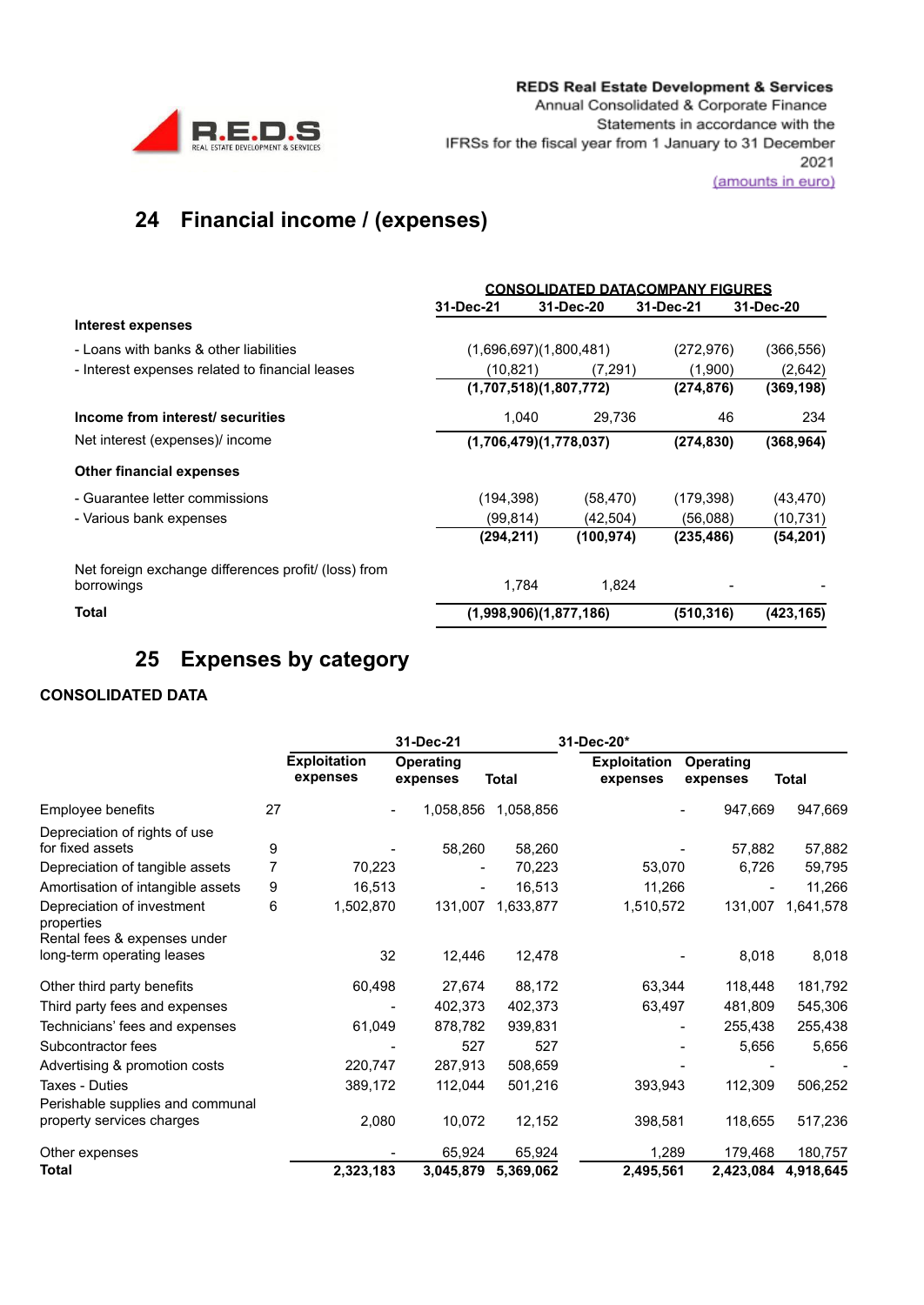**REDS Real Estate Development & Services** 



Annual Consolidated & Corporate Finance Statements in accordance with the IFRSs for the fiscal year from 1 January to 31 December 2021 (amounts in euro)

#### **COMPANY FIGURES**

|                                        |                                 | 31-Dec-21                    |              | 31-Dec-20*                      |                              |         |
|----------------------------------------|---------------------------------|------------------------------|--------------|---------------------------------|------------------------------|---------|
|                                        | <b>Exploitation</b><br>expenses | <b>Operating</b><br>expenses | <b>Total</b> | <b>Exploitation</b><br>expenses | <b>Operating</b><br>expenses | Total   |
| Employee benefits                      |                                 | 892,702                      | 892,702      |                                 | 630,801                      | 630,801 |
| Inventories used                       | 27                              |                              |              |                                 |                              |         |
| Depreciation of rights of use assets   |                                 | 23.495                       | 23,495       |                                 | 25,850                       | 25,850  |
| Depreciation of investment properties  | 9                               | 15,500                       | 15,500       |                                 | 15,500                       | 15,500  |
| Rental fees & expenses under long-term | 6                               |                              |              |                                 |                              |         |
| operating leases                       |                                 | 9,673                        | 9,673        |                                 | 4,796                        | 4,796   |
| Other third party benefits             |                                 | 16,873                       | 16,873       |                                 | 36,132                       | 36,132  |
| Third party fees and expenses          |                                 | 255,162                      | 255,162      |                                 | 114,823                      | 114,823 |
| Technicians' fees and expenses         |                                 | 140,374                      | 140,374      |                                 | 79,378                       | 79,378  |
| Subcontractor fees                     |                                 |                              |              |                                 | 400                          | 400     |
| Advertising & promotion costs          |                                 | 286,725                      | 286,725      |                                 |                              |         |
| Taxes - Duties                         |                                 | 29,354                       | 29,354       |                                 | 30,394                       | 30,394  |
| Perishable supplies and communal       |                                 |                              |              |                                 |                              |         |
| property services charges              |                                 | 8,768                        | 8,768        |                                 | 12,944                       | 12,944  |
| Other expenses                         |                                 | 29,334                       | 29,334       |                                 | 33,538                       | 33,538  |
| Total                                  |                                 | 1,707,960                    | 1,707,960    |                                 | 984,556                      | 984,556 |

(\*) 'Exploitation expenses' of the Group pertain to the parent company and YIALOU EMPORIKI KAI TOURISTIKI SINGLE-PERSON S.A.

## **26 Employee benefits**

| <b>CONSOLIDATED DATA</b>                  |           |           | <b>COMPANY FIGURES</b> |           |           |  |
|-------------------------------------------|-----------|-----------|------------------------|-----------|-----------|--|
|                                           | 31-Dec-21 | 31-Dec-20 |                        | 31-Dec-21 | 31-Dec-20 |  |
| Wages and salaries                        |           | 859.015   | 773.131                | 713.852   | 532.397   |  |
| Payment of social insurance contributions |           | 84.630    | 137.423                | 54.945    | 85.375    |  |
| Cost of defined benefit plans             |           | 80.400    | 11.227                 | 101.503   | 7.674     |  |
| Other employee benefits                   |           | 34.811    | 25.889                 | 22.402    | 5.354     |  |
| <b>Total</b>                              |           | 1,058,856 | 947.669                | 892.702   | 630.801   |  |

## **27 Income tax**

Pursuant to Article 22 of Law 4646/2019, the income tax rate for legal entities in Greece was fixed at 22% for the year 2021 (2020: 24%).

| <b>CONSOLIDATED DATA</b> |           |           | <b>COMPANY FIGURES</b>   |           |
|--------------------------|-----------|-----------|--------------------------|-----------|
|                          | 31-Dec-21 | 31-Dec-20 | 31-Dec-21                | 31-Dec-20 |
| Tax for the year         | 63.869    | 314.623   |                          | -         |
| Extraordinary levy       |           | -         | $\overline{\phantom{0}}$ | -         |
| Deferred tax             | 221.62    | 94.910    | 11.828                   | (1.842)   |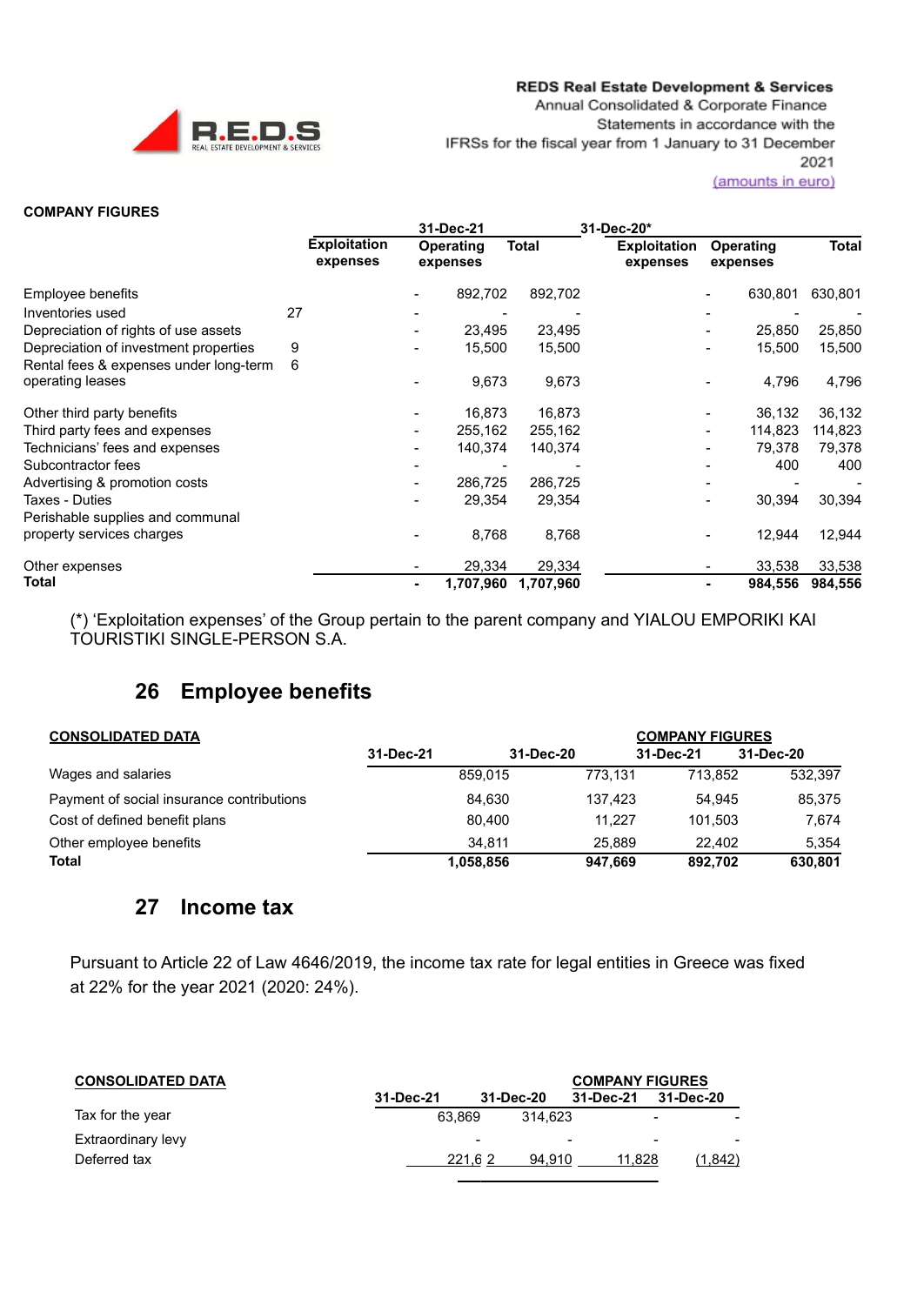**REDS Real Estate Development & Services** 



Annual Consolidated & Corporate Finance Statements in accordance with the IFRSs for the fiscal year from 1 January to 31 December 2021 **Total 285,508 609,533 11,828 (1,842)**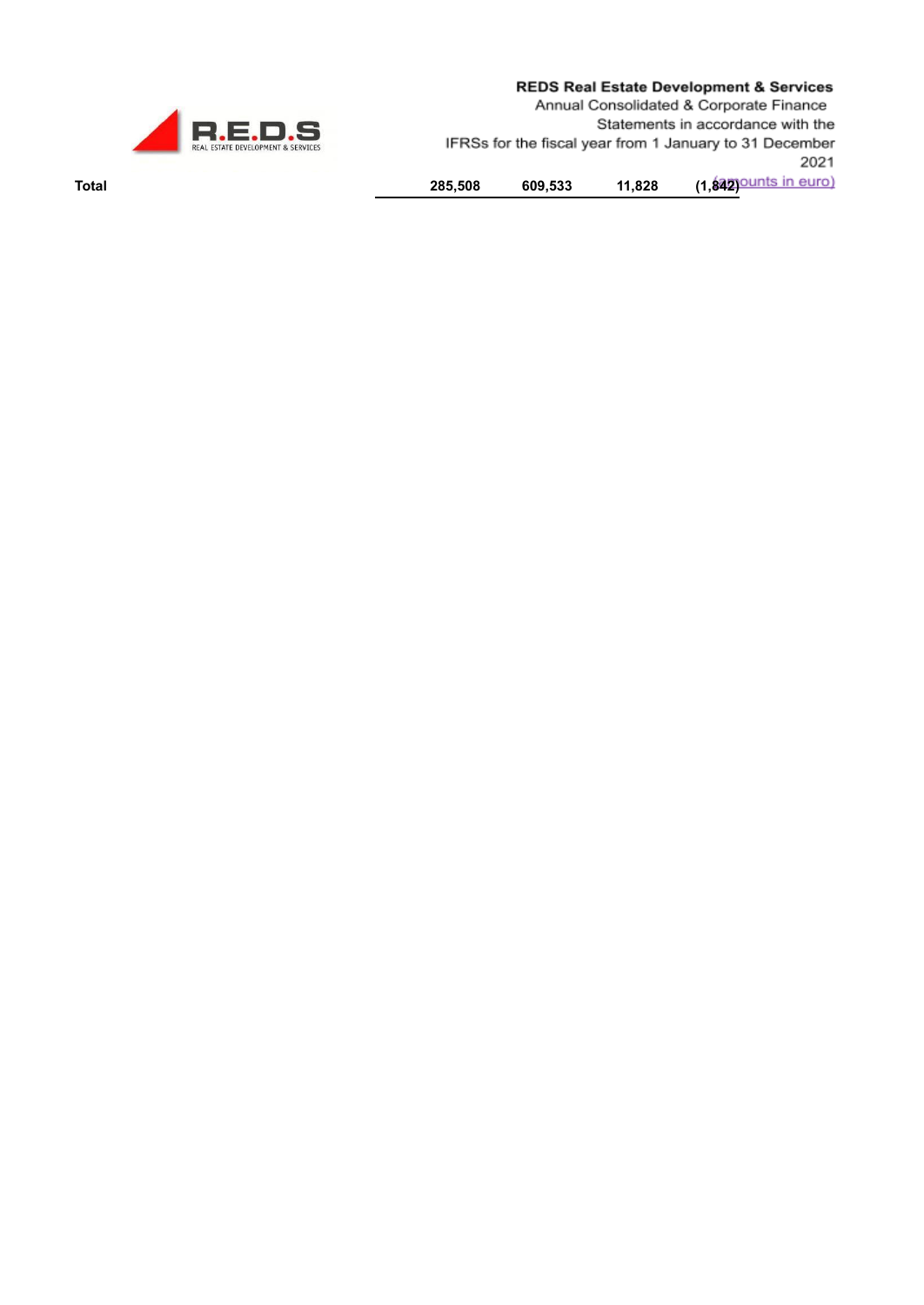

With regard to the financial years 2011 through 2015, Greek Sociétés Anonyme whose financial statements must be audited by statutory auditors, were required to be audited by the same Statutory Auditor or audit firm that reviewed their annual financial statements, and obtain a "Tax Compliance Report", as laid down in [Article](https://eur02.safelinks.protection.outlook.com/?url=http%3A%2F%2Fwww.e-forologia.gr%2Flawbank%2Fdocument.aspx%3Fdigest%3DD2510C09ACCA3910.2CCCF4E1B778%26show%3Dlast&data=04%7C01%7Cthioti%40ellaktor.com%7C30168a9d21854c37f5a308d8fa98f983%7Cc5d6c03433574763a4d71780733cdcc8%7C0%7C0%7C637534882224022994%7CUnknown%7CTWFpbGZsb3d8eyJWIjoiMC4wLjAwMDAiLCJQIjoiV2luMzIiLCJBTiI6Ik1haWwiLCJXVCI6Mn0%3D%7C1000&sdata=LEypDDpbsgL7lG9Dvtw1NKijgR3DV%2BP8ETHDxI37ZK0%3D&reserved=0) 82(5) of Law [2238/1994](https://eur02.safelinks.protection.outlook.com/?url=http%3A%2F%2Fwww.e-forologia.gr%2Flawbank%2Fdocument.aspx%3Fdigest%3DD2510C09ACCA3910.2CCCF4E1B778%26show%3Dlast&data=04%7C01%7Cthioti%40ellaktor.com%7C30168a9d21854c37f5a308d8fa98f983%7Cc5d6c03433574763a4d71780733cdcc8%7C0%7C0%7C637534882224022994%7CUnknown%7CTWFpbGZsb3d8eyJWIjoiMC4wLjAwMDAiLCJQIjoiV2luMzIiLCJBTiI6Ik1haWwiLCJXVCI6Mn0%3D%7C1000&sdata=LEypDDpbsgL7lG9Dvtw1NKijgR3DV%2BP8ETHDxI37ZK0%3D&reserved=0) and Article 65A of Law 4174/2013. With regard to fiscal years from 2016 onwards, the tax audit and the issue of a "Tax Compliance Report" are optional. The Group has chosen to continue having tax audits performed by statutory auditors, now optional, for its most important subsidiaries. It is noted that in accordance with relevant fiscal provisions applicable as of 31 December 2020, fiscal years up to 2014 inclusive are considered time-barred.

As of 31.12.2021 and 31.12.2020, a provision of EUR 70 thousand has been made for unaudited fiscal years at a consolidated level.

The tax rate for subsidiary companies in Romania is 16%.

Pre-tax profits for the Company differ from the theoretical sum that would apply if the weighted average tax rate of the company's country of origin was used, as follows:

| <b>CONSOLIDATED DATA</b>                                                                 |            | <b>COMPANY FIGURES</b> |             |            |  |  |  |
|------------------------------------------------------------------------------------------|------------|------------------------|-------------|------------|--|--|--|
|                                                                                          | 31-Dec-21  | 31-Dec-20              | 31-Dec-21   | 31-Dec-20  |  |  |  |
| Accounting profit / (losses) before tax                                                  | 1,338,044  | 720,530                | (3,515,719) | 684,025    |  |  |  |
| Tax calculated on profits under current tax<br>rates applied in the respective countries | 294.370    | 172.927                | (773, 458)  | 164,166    |  |  |  |
| <b>Adjustments</b>                                                                       |            |                        |             |            |  |  |  |
| Untaxed income                                                                           | (248, 312) | 383,647                | (386, 657)  |            |  |  |  |
| Expenses not deductible for tax purposes                                                 | 40.764     | 154,089                | 14,053      | 2,399      |  |  |  |
| Use of tax losses from prior financial years                                             |            | (168, 407)             |             | (168, 407) |  |  |  |
| Fiscal year tax losses for which no deferred tax<br>was recognised                       | 348,902    | 67,277                 | 1,159,021   |            |  |  |  |
| Impact of change in tax rate to 22%                                                      | (150,216)  |                        | (1, 131)    |            |  |  |  |
| <b>Taxes</b>                                                                             | 285,508    | 609,534                | 11,828      | (1, 842)   |  |  |  |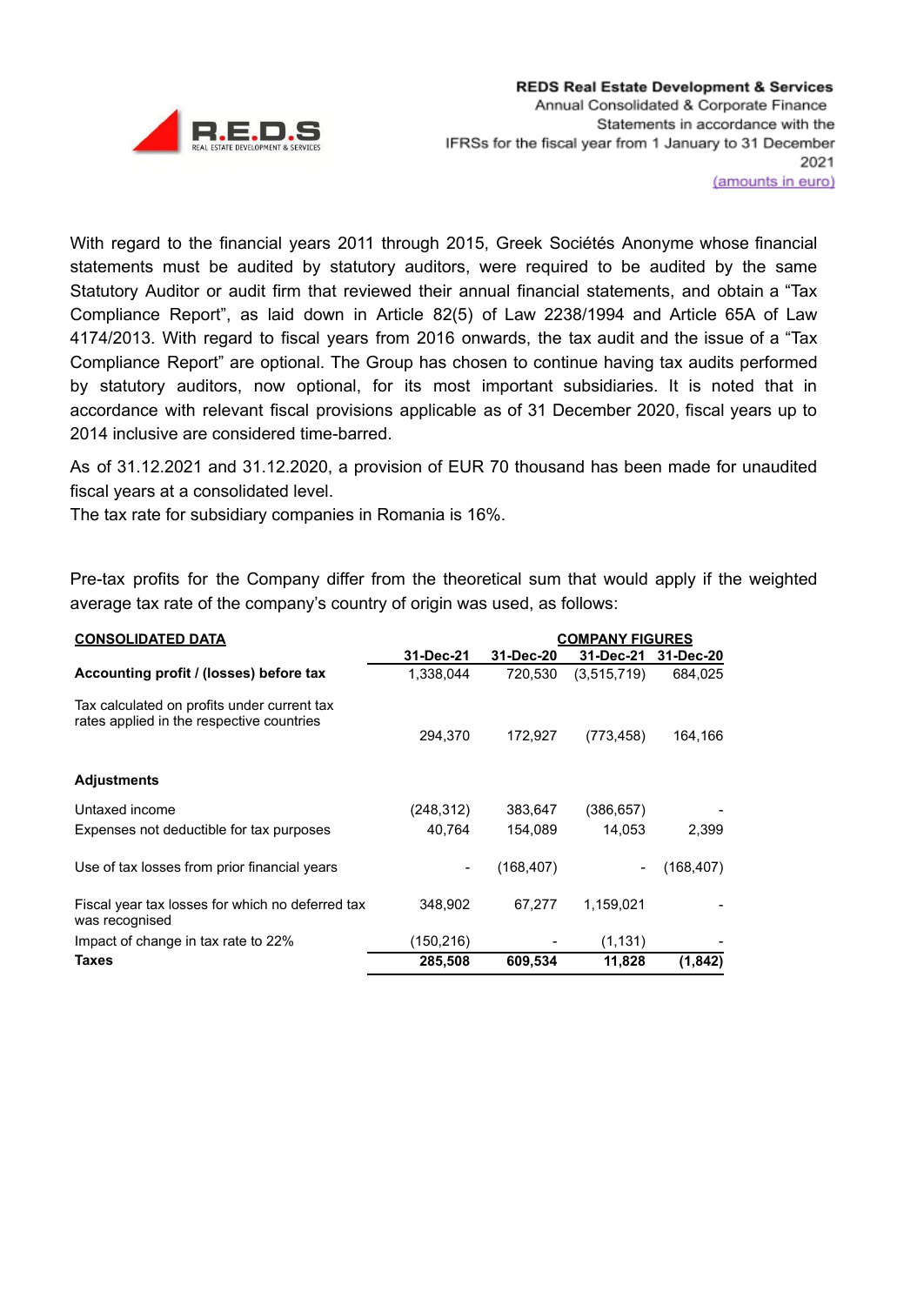

## **28 Income from dividends**

ATHENS METROPOLITAN EXPO SA, in accordance with the decision of the Ordinary General Meeting of 31 May 2021 with regard to fiscal year 2020, duly distributed dividends of EUR 135,326.

YIALOU EMPORIKI & TOURISTIKI SINGLE-PERSPN SA, by decision of the Extraordinary General Meeting of 18 May 2021 and 13 September 2021, returned previous fiscal year profits amounting to EUR 965,000 to its parent company REDS SA.

## **29 Other income/operating expenses**

|                                        | <b>CONSOLIDATED DATACOMPANY FIGURES</b> |           |             |           |  |  |  |  |
|----------------------------------------|-----------------------------------------|-----------|-------------|-----------|--|--|--|--|
|                                        | 31-Dec-21                               | 31-Dec-20 | 31-Dec-21   | 31-Dec-20 |  |  |  |  |
| Impairment of investment properties    | (2,898,356)                             |           | (2,857,857) |           |  |  |  |  |
| Reversal of impairments                | 3,602,341                               |           |             |           |  |  |  |  |
| Impairment of investment properties    | 703,985                                 |           | (2,857,857) |           |  |  |  |  |
| Income from provision of services      | 364.150                                 | 794.367   | 431.877     | 183,963   |  |  |  |  |
| Shared costs of investment properties  | (102,276)                               | (78,024)  |             |           |  |  |  |  |
| Extraordinary and non-operating income | 131,303                                 |           |             |           |  |  |  |  |
| Other operating income                 | 24,512                                  |           | 28.211      |           |  |  |  |  |
| Other operating expenses               |                                         | (39,444)  |             | (30,589)  |  |  |  |  |
| Other exploitation income/ (expenses)  | 417,689                                 | 676,899   | 460,088     | 153,374   |  |  |  |  |

# **30 Profit / (loss) per share**

The basic earnings per share are calculated by dividing the profit attributable to shareholders of the parent company by the weighted average of ordinary shares outstanding during the year, excluding treasury ordinary shares held by subsidiaries (treasury shares). Where the number of shares is increased following an issue of bonus shares, the new number of shares is used through comparative information.

The Company holds no convertible securities which operate in the reduction of earnings. For this reason, the adjusted earnings per share are equal to the basic earnings per share.

|                                                                                      | 31-Dec-21  | 31-Dec-20  | <b>CONSOLIDATED DATACOMPANY FIGURES</b><br>31-Dec-21 | 31-Dec-20  |
|--------------------------------------------------------------------------------------|------------|------------|------------------------------------------------------|------------|
| Earnings/ (losses) attributable to parent equity holders<br>(amounts in $\epsilon$ ) | 1.052.537  | 110.997    | (3.527.547)                                          | 685.866    |
| Weighted average of ordinary shares                                                  | 57,434,884 | 57.434.884 | 57.434.884                                           | 57,434,884 |
| Profit/ (loss) after taxes per share - basic (in $\epsilon$ )                        | 0.0183     | 0.0019     | (0.0614)                                             | 0.0119     |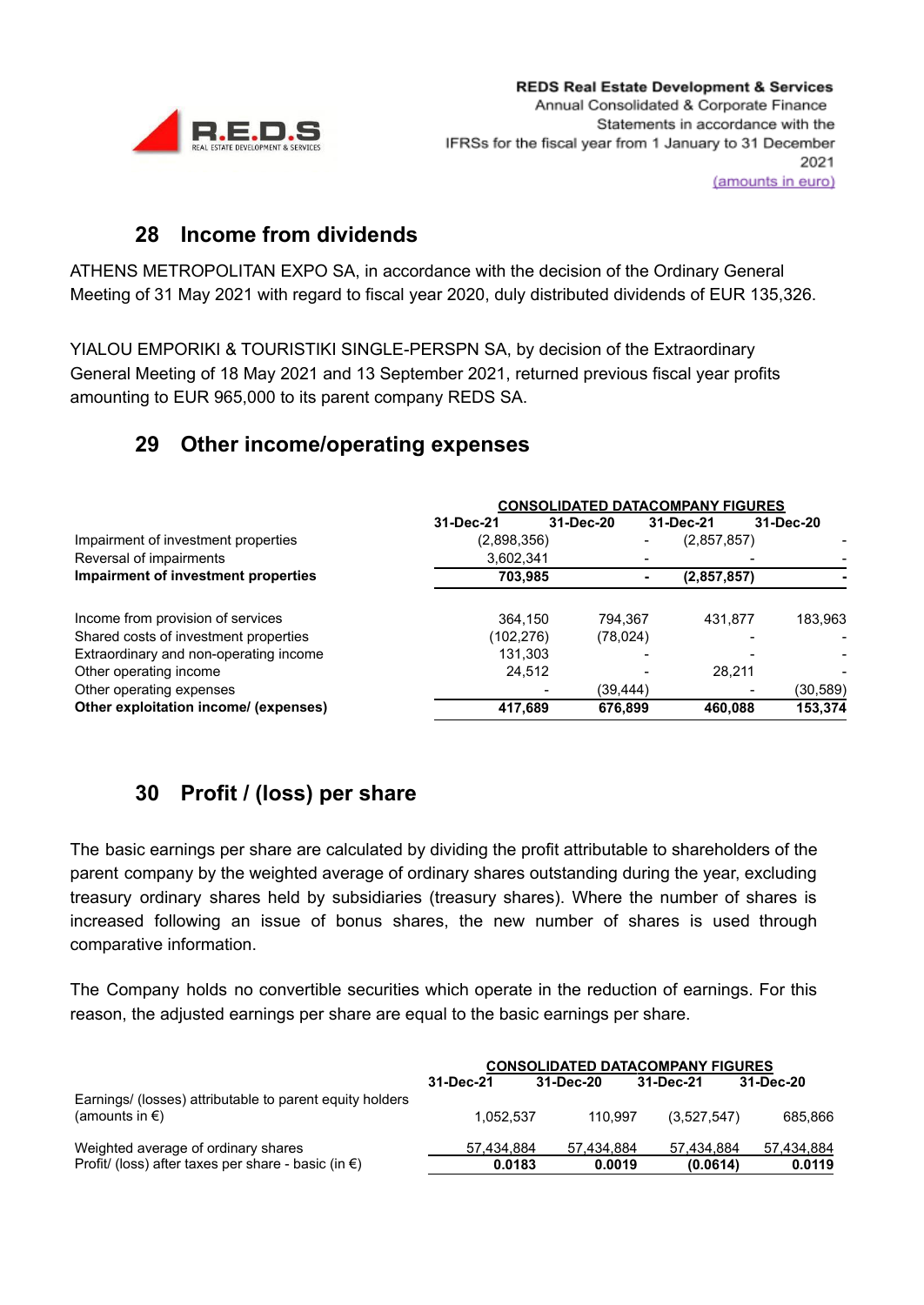

## **31 Dividends per share**

The company will not distribute dividends for 2021 due to losses.

## **32 Contingent liabilities**

The Group's contingent liabilities relate to bank, other guarantees and other matters arising in the ordinary course of business, in addition to contingent liabilities for which provisions have been formed. Substantial burdens are not expected to arise from any liabilities other than those already incurred.

With regard to the financial years 2011 through 2015, Greek Sociétés Anonyme whose financial statements must be audited by statutory auditors, were required to be audited by the same Statutory Auditor or audit firm that reviewed their annual financial statements, and obtain a "Tax Compliance Report", as laid down in [Article](https://eur02.safelinks.protection.outlook.com/?url=http%3A%2F%2Fwww.e-forologia.gr%2Flawbank%2Fdocument.aspx%3Fdigest%3DD2510C09ACCA3910.2CCCF4E1B778%26show%3Dlast&data=04%7C01%7Cthioti%40ellaktor.com%7C30168a9d21854c37f5a308d8fa98f983%7Cc5d6c03433574763a4d71780733cdcc8%7C0%7C0%7C637534882224022994%7CUnknown%7CTWFpbGZsb3d8eyJWIjoiMC4wLjAwMDAiLCJQIjoiV2luMzIiLCJBTiI6Ik1haWwiLCJXVCI6Mn0%3D%7C1000&sdata=LEypDDpbsgL7lG9Dvtw1NKijgR3DV%2BP8ETHDxI37ZK0%3D&reserved=0) 82(5) of Law [2238/1994](https://eur02.safelinks.protection.outlook.com/?url=http%3A%2F%2Fwww.e-forologia.gr%2Flawbank%2Fdocument.aspx%3Fdigest%3DD2510C09ACCA3910.2CCCF4E1B778%26show%3Dlast&data=04%7C01%7Cthioti%40ellaktor.com%7C30168a9d21854c37f5a308d8fa98f983%7Cc5d6c03433574763a4d71780733cdcc8%7C0%7C0%7C637534882224022994%7CUnknown%7CTWFpbGZsb3d8eyJWIjoiMC4wLjAwMDAiLCJQIjoiV2luMzIiLCJBTiI6Ik1haWwiLCJXVCI6Mn0%3D%7C1000&sdata=LEypDDpbsgL7lG9Dvtw1NKijgR3DV%2BP8ETHDxI37ZK0%3D&reserved=0) and Article 65A of Law 4174/2013. With regard to fiscal years from 2016 onwards, the tax audit and the issue of a "Tax Compliance Report" are optional. The Group has chosen to continue having tax audits performed by statutory auditors, now optional, for its most important subsidiaries. It is noted that in accordance with relevant fiscal provisions applicable as of 31 December 2021, fiscal years up to 2015 inclusive are considered time-barred.

Note 10 presents detailed tables for the unaudited fiscal years of all consolidated companies and the fiscal years for which Group companies subject to audits by audit firms have received a certificate of tax compliance. The Group's tax liabilities for these years have not been finalised; therefore, it is possible that additional charges are imposed when the relevant audits are performed by the tax authorities. The provision formed by the Group with regard to unaudited fiscal years amounts to EUR 70 thousand. The parent company has been audited for tax purposes in accordance with Law 2238/1994 for fiscal years 2011, 2012, and 2013, and in accordance with Law 4174/2013 for fiscal years 2015 to 2020, and has received a tax compliance certificate from PricewaterhouseCoopers SA without qualification. The audit for fiscal year 2021 is underway, without expecting any findings that will affect the amounts shown in the financial statements.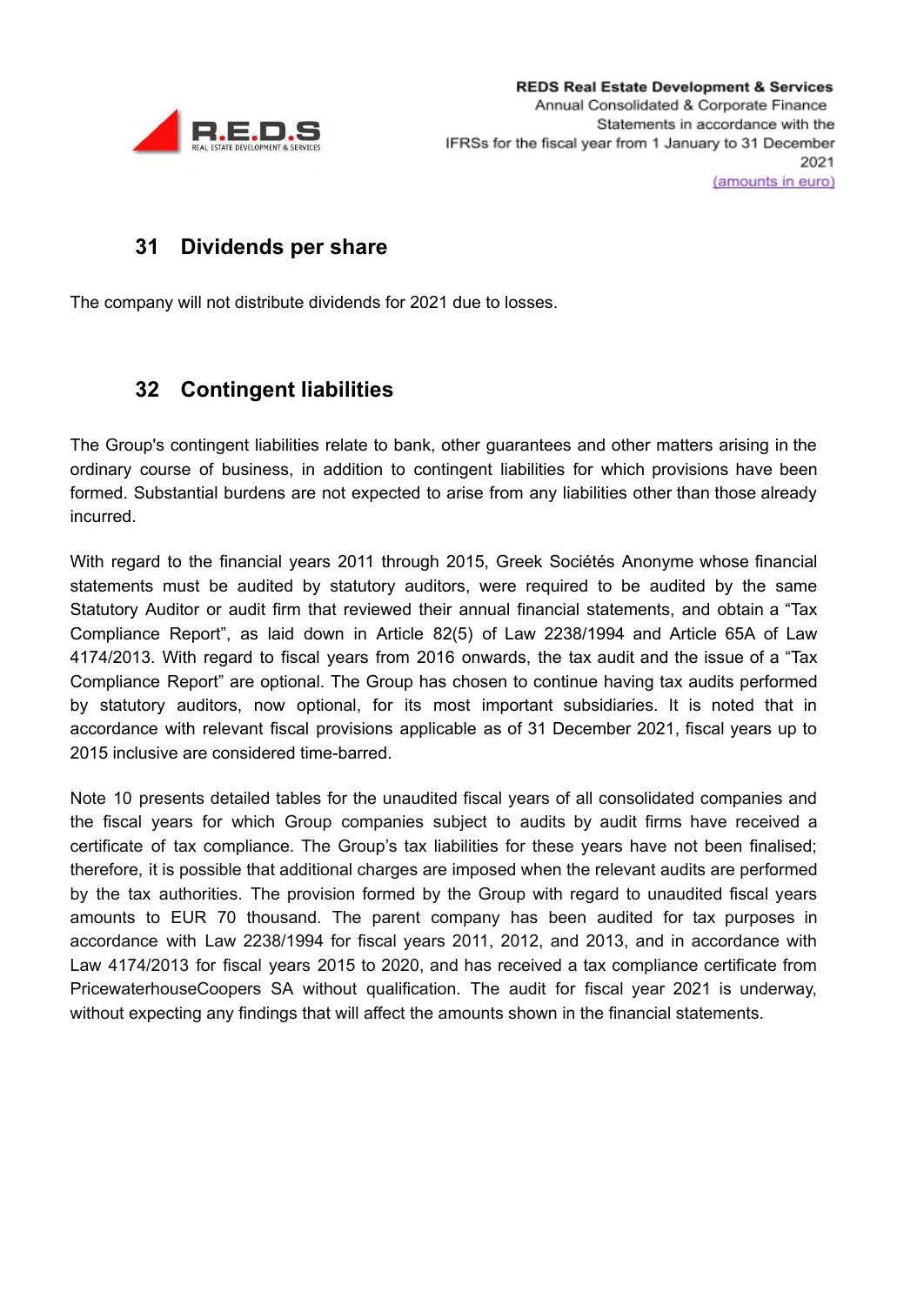

## **33 Transactions with related parties**

| Sales/ Purchases of goods and services                | <b>CONSOLIDATED DATA</b> | <b>COMPANY FIGURES</b> |                        |           |  |
|-------------------------------------------------------|--------------------------|------------------------|------------------------|-----------|--|
|                                                       | 31-Dec-21                | 31-Dec-20              | 31-Dec-21              | 31-Dec-20 |  |
| Sales of goods & services to parent                   |                          |                        | 4,750                  |           |  |
| Sales of goods & services to subsidiaries             |                          |                        | 299,562                | 116,963   |  |
| Sales of goods & services to other                    |                          |                        |                        |           |  |
| related parties                                       | 375,602                  | 787,000                | 163,565                | 67,000    |  |
| Purchases of goods & services from the parent company | 131,604                  | 58,453                 | 71,808                 | 8,039     |  |
| Purchases of goods & services from subsidiaries       |                          |                        | 120,525                | 121,390   |  |
| Purchases of goods & services from other              |                          |                        |                        |           |  |
| related parties                                       | 406,550                  | 715,886                | 87,271                 | 9,183     |  |
| Income from dividends                                 | 135,326                  |                        | 965,000                | 1,600,000 |  |
|                                                       |                          |                        | <b>COMPANY FIGURES</b> |           |  |
|                                                       | <b>CONSOLIDATED DATA</b> |                        |                        |           |  |
| Related party receivables/ liabilities                | 31-Dec-21                | 31-Dec-20              | 31-Dec-21              | 31-Dec-20 |  |
| Receivables from parent                               | 6,692                    | 21,823                 | 5,890                  |           |  |
| Receivables from subsidiaries                         |                          |                        | 792,786                | 716,786   |  |
| Receivables from affiliates                           | 131,950                  | 964,087                | 132,751                | 71,387    |  |
| Obligations to parent                                 | 110,680                  | 92,392                 | 110,680                | 92,392    |  |
| Payables to subsidiaries                              |                          |                        | 1,549,248              | 680,140   |  |
| Loans with subsidiaries                               |                          |                        | 1,990,000              | 1,990,000 |  |
| Loans with other related parties                      | 10,000                   | 10,000                 | 10,000                 | 10,000    |  |

| Transactions & fees of directors & managers | <b>CONSOLIDATED DATA</b> | <b>COMPANY FIGURES</b> |           |
|---------------------------------------------|--------------------------|------------------------|-----------|
|                                             | 31-Dec-2131-Dec-20       | 31-Dec-21              | 31-Dec-20 |
| Transactions & fees of directors & managers | 423.781444.721           | 423.781                | 329.984   |
|                                             |                          |                        |           |

At Group level, liabilities to and purchases from other related parties show a significant increase mainly due to the undertaking of the project of expansion of the 'Smart Park' shopping center, by "TOMI SA" and "AKTOR FM", Ellaktor group companies, as well as the receipt of an advance payment of EUR 2.5 million from Aktor Concessions under a contract concerning its participation in the project of Gournes, Heraklion-Crete.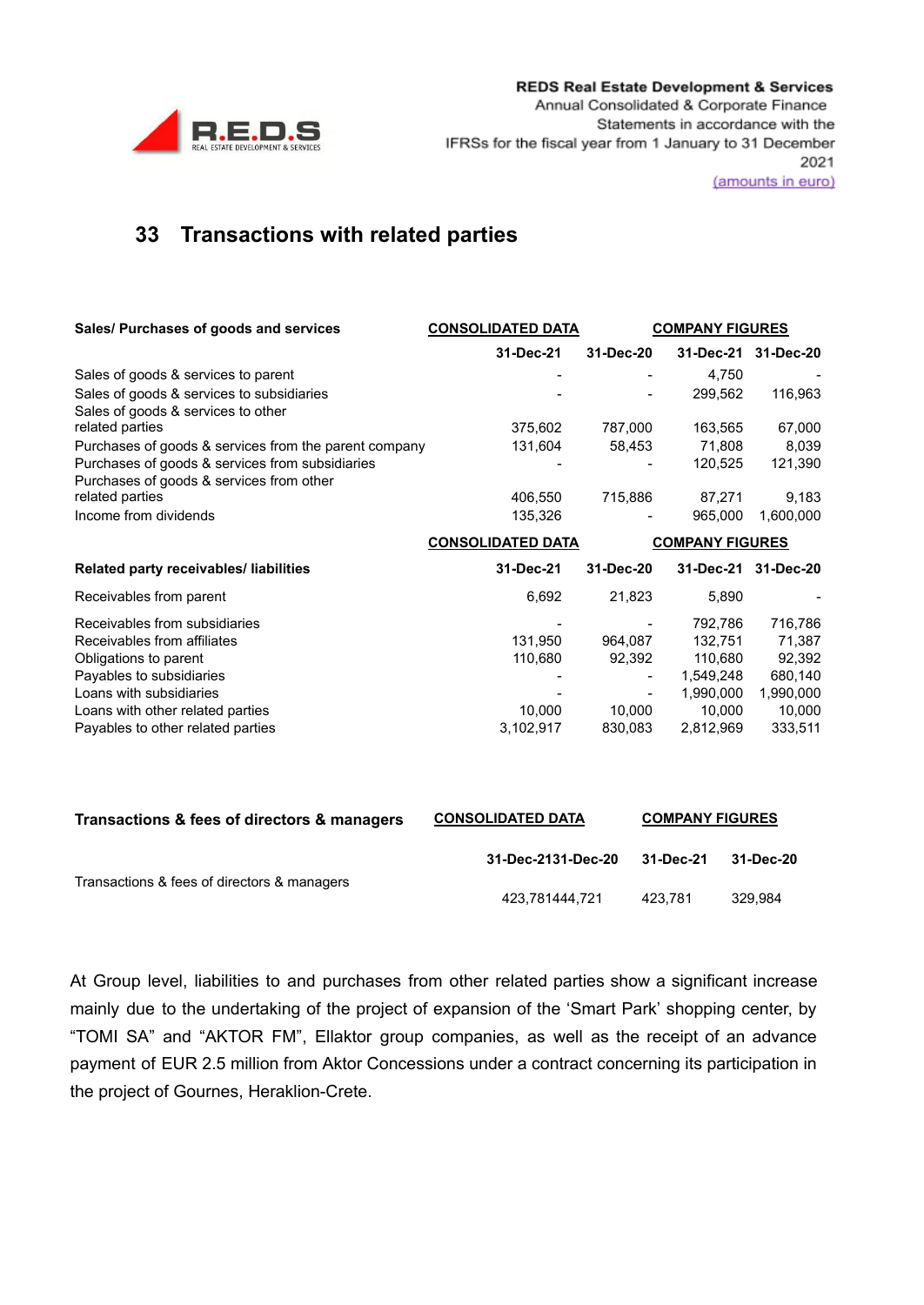

## **34 Other information**

- As of 31 December 2021, 22 administrative/clerical personnel were employed by the Group, and 7 administrative/clerical personnel were employed by the Company. Respectively, as of 31.12.2020, 23 persons were employed as administrative/clerical personnel by the Group, and 7 persons were employed in administrative/clerical capacities by the Company.
- The total fees payable to the Group's statutory auditors for the mandatory audit on the annual financial statements for FY 2021 stand at EUR 100.570 thousand (2020: EUR 92,570).

More specifically, audit and other fees paid to the PricewaterCoopers SA audit firm with registered offices in Greece for services provided to the Company and the Group amounted to the following:

|                                         | <b>CONSOLIDATED DATA</b> |                | <b>COMPANY FIGURES</b> |                |  |
|-----------------------------------------|--------------------------|----------------|------------------------|----------------|--|
|                                         | 1/1-31/12/2021           | 1/1-31/12/2020 | 1/1-31/12/2021         | 1/1-31/12/2020 |  |
| Fees for auditing services              | 57,000                   | 57,000         | 42,000                 | 42,000         |  |
| Fees payable for Annual Tax Certificate | 32,000                   | 32,000         | 22,000                 | 22,000         |  |
| Other authorised non-audit services     | 11.570                   | 3.570          | 11.000                 | 3,000          |  |
| <b>Total</b>                            | 100,570                  | 92,570         | 75,000                 | 67,000         |  |

# **35 Adjustments due to amendment of IAS 19**

#### **Recast following a decision of the IFRS Interpretations Committee ("EU")**

Decision of the International Financial Reporting Standards Interpretation Committee (IFRIC) on the distribution of staff benefits over periods of service under a defined benefit plan, in accordance with International Accounting Standard (IAS) 19 "Employee Benefits"

The IFRS Interpretations Committee issued in May 2021 the final decision on the agenda entitled "Distribution of benefits in periods of service in accordance with International Accounting Standard (IAS) 19", which includes explanatory material on how to distribute benefits in periods of service on a specific defined benefit plan similar to that set out in Article 8 of Law 3198/1955 regarding the provision of compensation due to retirement (the "Defined Benefit Plan under Labor Law").

Based on the above Decision, the way in which the basic principles of IAS 19 in this regard were applied in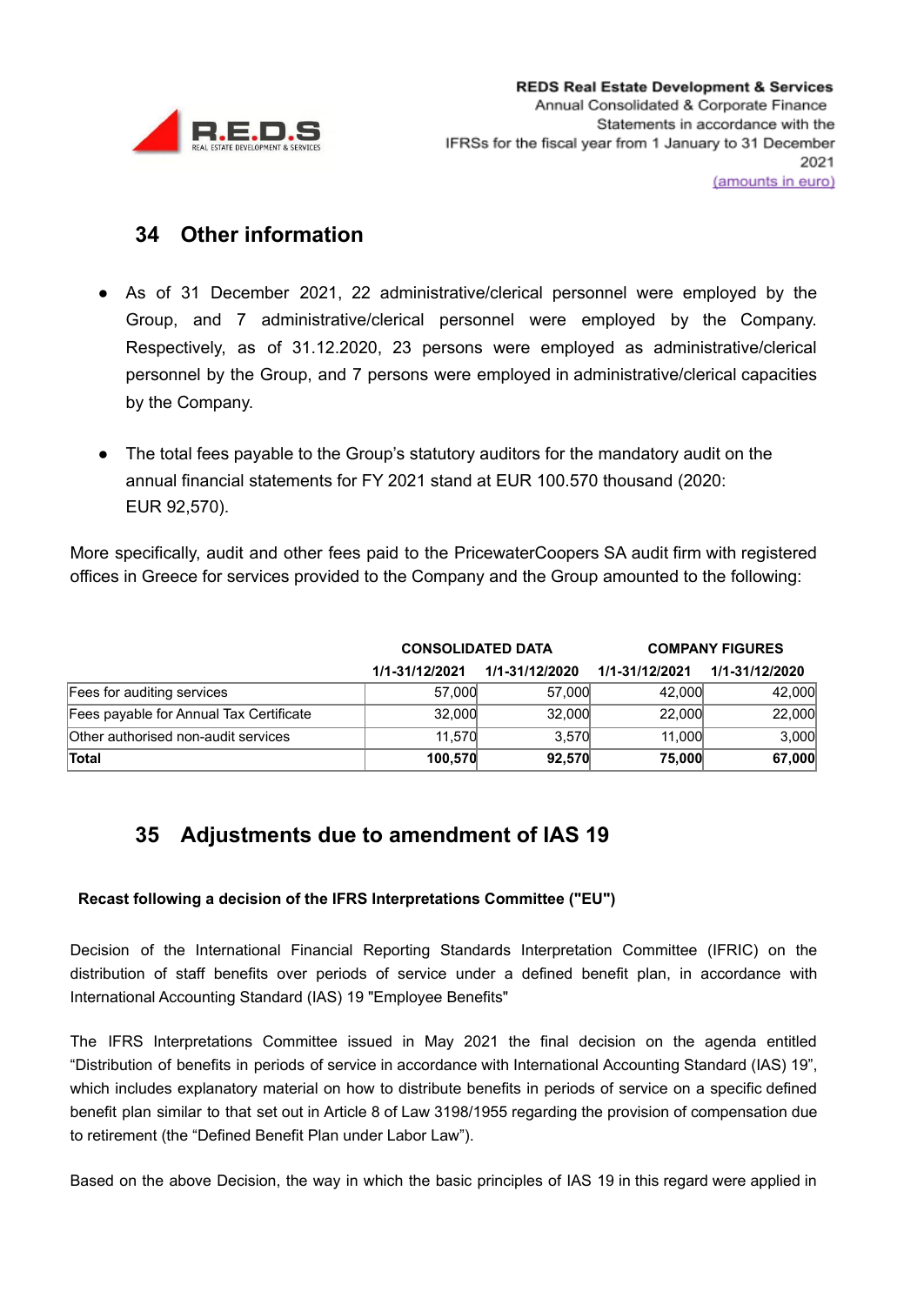

Greece in the past, and consequently, according to what is set out in the "IASB Due Process Handbook (payro) 8.6)", the entities that prepare their financial statements in accordance with the IFRS are required to amend their accounting policy in this regard.

Until the issuance of the decision on the agenda, the Company applied IAS 19 distributing the benefits set out in Article 8 of Law 3198/1955, Law 2112/1920, and its amendment by Law 4093/2012 in the period from the date of hiring to the date of retirement of the employees.

The application of this final Decision in the attached financial statements has now resulted in the distribution of benefits in the last 16 years until the date of retirement of employees following the scale of Law 4093/2012.

Based on the above, the implementation of the above final decision has been treated as a change in accounting policy, applying the change retroactively from the beginning of the first comparative period, i.e. 1.1.2020 - 31.12.2020, in accordance with paragraphs 19-22 of IAS 8.

The effect on the financial statements of the previous fiscal years is presented in the following tables.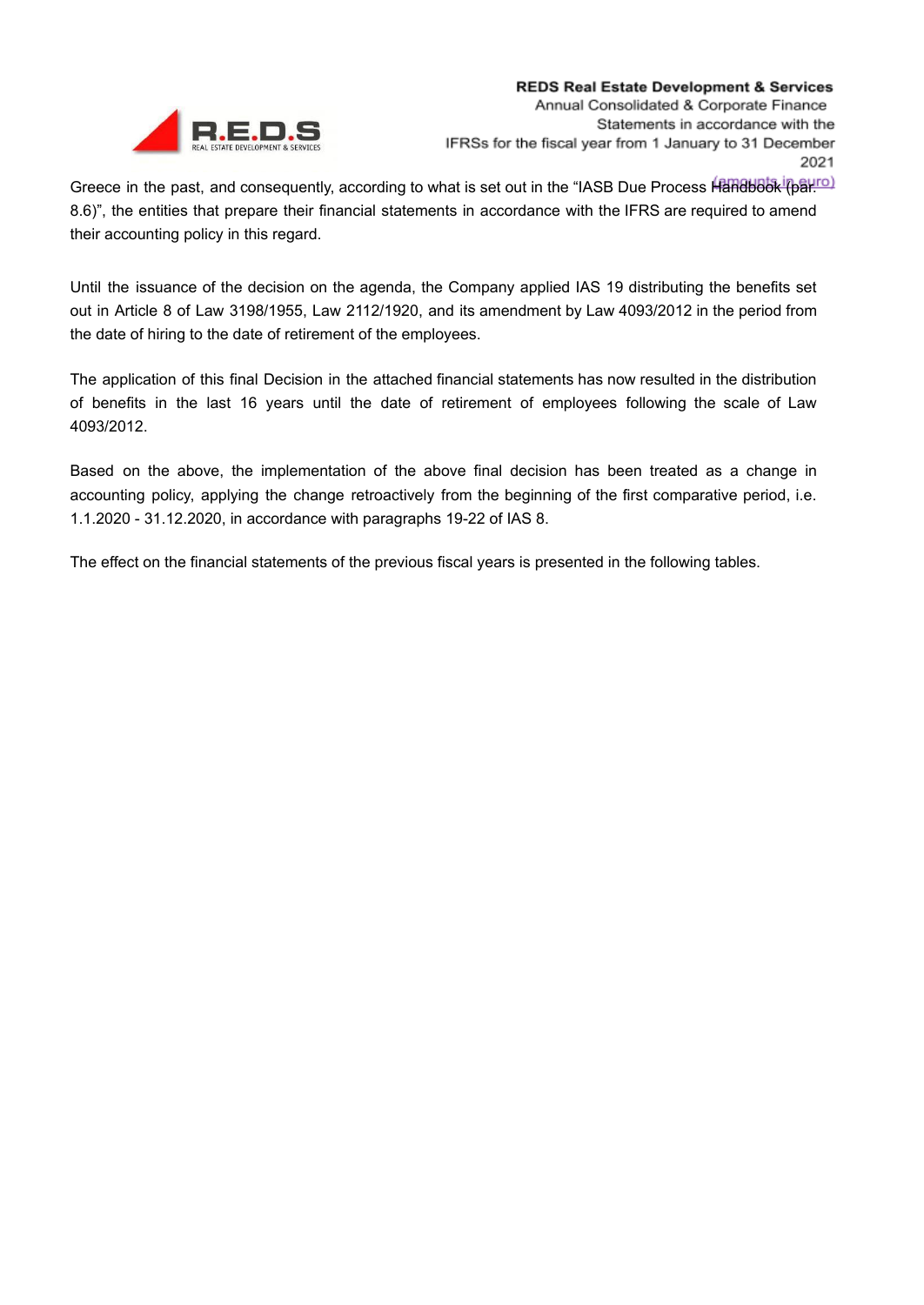

## **Statement of Financial Position for fiscal year 2020**

| <b>CONSOLIDATED DATA</b>                  |             |                                            |                                                                      |                                        | <b>COMPANY FIGURES</b>                     |                                                                      |                                        |  |
|-------------------------------------------|-------------|--------------------------------------------|----------------------------------------------------------------------|----------------------------------------|--------------------------------------------|----------------------------------------------------------------------|----------------------------------------|--|
|                                           | <b>Note</b> | 31/12/2020-<br><b>Published</b><br>figures | <b>Adjustment as</b><br>a result of<br>amendment of<br><b>IAS 19</b> | 31/12/2020-<br><b>Adjusted figures</b> | 31/12/2020-<br><b>Published</b><br>figures | <b>Adjustment as</b><br>a result of<br>amendment of<br><b>IAS 19</b> | 31/12/2020-<br><b>Adjusted figures</b> |  |
| ASSETS<br>Deferred tax<br>receivables     |             |                                            |                                                                      |                                        |                                            |                                                                      |                                        |  |
| <b>Total non-current</b>                  | 21          |                                            |                                                                      |                                        | 45,508                                     | (31, 314)                                                            | 14,194                                 |  |
| assets                                    |             |                                            |                                                                      |                                        |                                            |                                                                      |                                        |  |
|                                           |             | 129,354,406                                | $\blacksquare$                                                       | 129,354,406                            | 46,370,859                                 | (31, 314)                                                            | 46,339,545                             |  |
| <b>Total current assets</b>               |             |                                            |                                                                      |                                        |                                            |                                                                      |                                        |  |
|                                           |             | 8,552,768                                  |                                                                      | 8,552,768                              | 2,029,934                                  |                                                                      | 2,029,934                              |  |
| Total<br>Assets                           |             | 137,907,174                                |                                                                      | 137,907,174                            | 48,400,793                                 | (31, 314)                                                            | 48,369,479                             |  |
| <b>EQUITY AND</b><br><b>LIABILITIES</b>   |             |                                            |                                                                      |                                        |                                            |                                                                      |                                        |  |
| Other reserves<br>Profits carried forward | 16          | 2,080,648<br>14.901.859                    | 54,916<br>82.167                                                     | 2,135,564<br>14,984,025                | 5,395,238<br>41,165,771                    | 43,194<br>55,967                                                     | 5,438,432<br>(41,109,804)              |  |
| <b>Total equity</b>                       |             |                                            |                                                                      |                                        |                                            |                                                                      |                                        |  |
|                                           |             | 93,656,724                                 | 137,083                                                              | 93,793,806                             | 40,903,684                                 | 99,161                                                               | 41,002,845                             |  |
| Deferred tax liabilities                  |             |                                            |                                                                      |                                        |                                            |                                                                      |                                        |  |
|                                           | 21          | 1,527,280                                  | 43,289                                                               | 1,570,569                              |                                            |                                                                      |                                        |  |
| Provisions for staff<br>compensation      |             |                                            |                                                                      |                                        |                                            |                                                                      |                                        |  |
|                                           | 22          | 265,452                                    | (180,372)                                                            | 85,080                                 | 189,615                                    | (130, 475)                                                           | 59,140                                 |  |
| <b>Total</b><br>long-term liabilities     |             |                                            |                                                                      |                                        |                                            |                                                                      |                                        |  |
|                                           |             | 38,408,443                                 | (137, 083)                                                           | 38,271,360                             | 3,120,637                                  | (130, 475)                                                           | 2,990,162                              |  |
| <b>Total</b><br>short-term liabilities    |             |                                            |                                                                      |                                        |                                            |                                                                      |                                        |  |
|                                           |             | 5,842,007                                  |                                                                      | 5,842,007                              | 4,376,472                                  |                                                                      | 4,376,472                              |  |
| Total<br>liabilities                      |             | 44,250,450                                 | (137, 083)                                                           | 44, 113, 368                           | 7,497,109                                  | (130, 475)                                                           | 7,366,634                              |  |
| <b>Total</b><br>equity and liabilities    |             |                                            |                                                                      |                                        |                                            |                                                                      |                                        |  |
|                                           |             | 137,907,174                                |                                                                      | 137,907,174                            | 48,400,793                                 | (31, 314)                                                            | 48,369,479                             |  |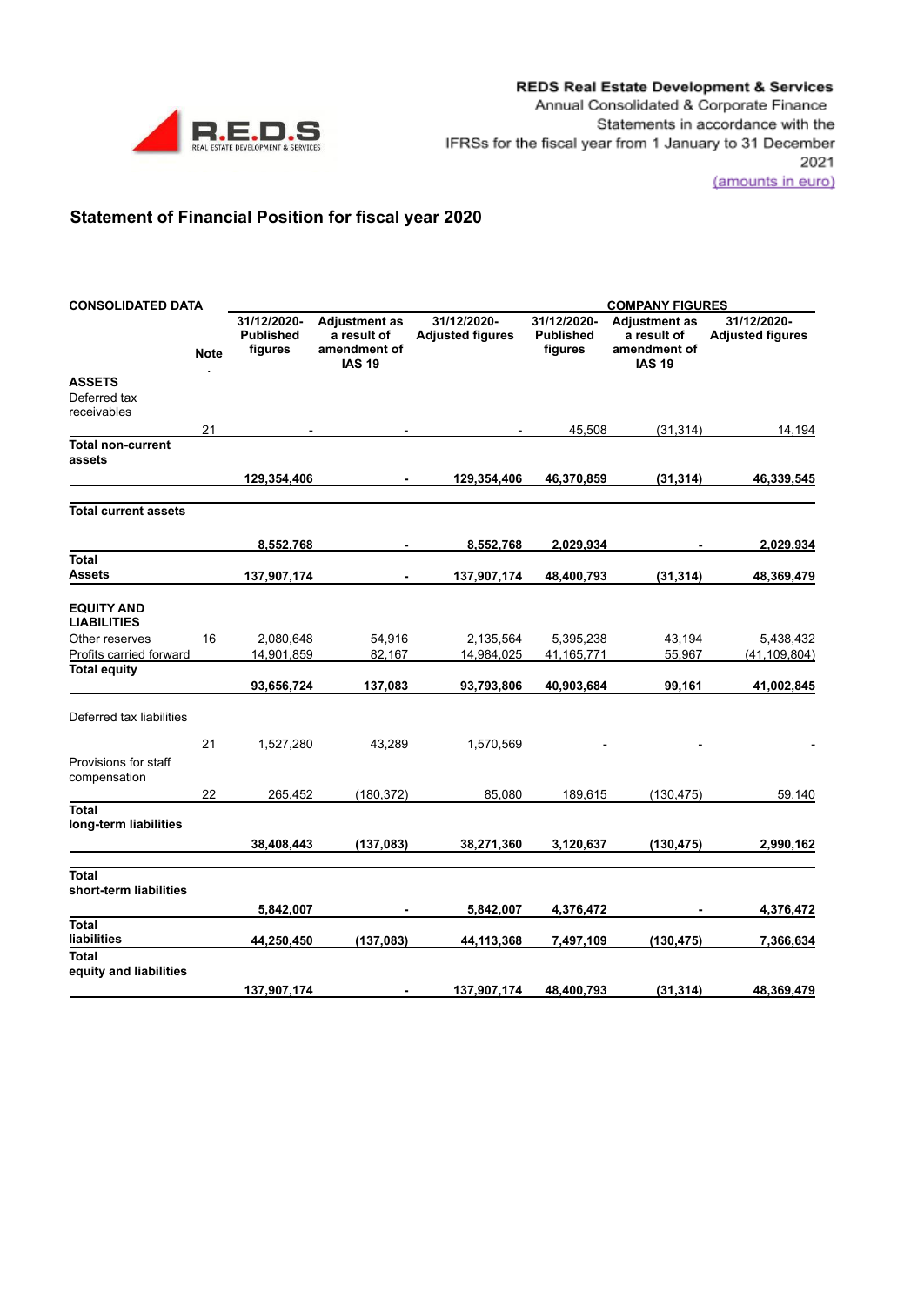

## **Statement of Comprehensive Income for the 12-month period of 2020**

| <b>CONSOLIDATED DATA</b>                            | <b>COMPANY FIGURES</b>                     |                                                             |                                        |                                            |                                                             |                                        |
|-----------------------------------------------------|--------------------------------------------|-------------------------------------------------------------|----------------------------------------|--------------------------------------------|-------------------------------------------------------------|----------------------------------------|
| Note<br>٠                                           | 31/12/2020-<br><b>Published</b><br>figures | diustment as a<br>result of<br><b>iendment of IAS</b><br>19 | 31/12/2020-<br><b>Adjusted figures</b> | 31/12/2020-<br><b>Published</b><br>figures | diustment as a<br>result of<br><b>iendment of IAS</b><br>19 | 31/12/2020-<br><b>Adjusted figures</b> |
| Actuarial<br>profit/(loss)<br>Other comprehensive   | (18, 044)                                  | 12.474                                                      | (5,570)                                | (8,277)                                    | 6,290                                                       | (1,987)                                |
| income / (Expenses) of the<br>financial year        | (295,471)                                  | 12,474                                                      | (282,997)                              | (8, 277)                                   | 6.290                                                       | (1, 987)                               |
| <b>Total Comprehensive</b><br>Income/<br>(Expenses) | (180.149)                                  | 8.148                                                       | (172.001)                              | 680.062                                    | 3.818                                                       | 683,880                                |

## **Statement of Financial Position for fiscal year 2019**

| <b>CONSOLIDATED DATA</b>                       |                                           |                                                               |                                       | <b>COMPANY FIGURES</b>                    |                                                               |                                       |  |
|------------------------------------------------|-------------------------------------------|---------------------------------------------------------------|---------------------------------------|-------------------------------------------|---------------------------------------------------------------|---------------------------------------|--|
|                                                | 31/1/2019-<br><b>Published</b><br>figures | Adjustment as a<br>result of<br>amendment of<br><b>IAS 19</b> | 31/1/2019-<br><b>Adjusted figures</b> | 31/1/2019-<br><b>Published</b><br>figures | Adjustment as a<br>result of<br>amendment of<br><b>IAS 19</b> | 31/1/2019-<br><b>Adjusted figures</b> |  |
| ASSETS<br>Deferred<br>tax assets               |                                           |                                                               |                                       |                                           |                                                               |                                       |  |
|                                                |                                           |                                                               |                                       | 41,833                                    | (30, 108)                                                     | 11,724                                |  |
| <b>Total non-current</b><br>assets             |                                           |                                                               |                                       |                                           |                                                               |                                       |  |
|                                                | 128,641,887                               |                                                               | 128,641,887                           | 47,766,563                                | (30, 108)                                                     | 47,736,455                            |  |
| <b>Total current assets</b>                    |                                           |                                                               |                                       |                                           |                                                               |                                       |  |
|                                                | 10,586,333                                |                                                               | 10,586,333                            | 1,702,098                                 |                                                               | 1,702,098                             |  |
| <b>Total Assets</b>                            | 139,228,221                               |                                                               | 139,228,221                           | 49,468,662                                | (30, 108)                                                     | 49,438,553                            |  |
| <b>EQUITY AND</b><br><b>LIABILITIES</b>        |                                           |                                                               |                                       |                                           |                                                               |                                       |  |
| Other reserves                                 | 2,376,119                                 | 42,442                                                        | 2,418,561                             | 5,403,515                                 | 36,904                                                        | 5,440,419                             |  |
| Profits carried forward<br><b>Total equity</b> | 14,786,537                                | 86.492                                                        | 14,873,029                            | (41, 854, 110)                            | 58,439                                                        | (41, 795, 671)                        |  |
|                                                | 93,836,873                                | 128,934                                                       | 93,965,807                            | 40,223,622                                | 95,343                                                        | 40,318,965                            |  |
| Deferred tax liabilities                       |                                           |                                                               |                                       |                                           |                                                               |                                       |  |
| Provisions for staff                           | 1,221,500                                 | 40,716                                                        | 1,262,216                             |                                           |                                                               |                                       |  |
| compensation                                   |                                           |                                                               |                                       |                                           |                                                               |                                       |  |
| <b>Total</b>                                   | 236,175                                   | (169, 650)                                                    | 66,525                                | 174,303                                   | (125, 452)                                                    | 48,851                                |  |
| long-term liabilities                          | 21,371,368                                | (128, 934)                                                    | 21,242,434                            | 4,129,398                                 | (125, 452)                                                    | 4,003,946                             |  |
|                                                |                                           |                                                               |                                       |                                           |                                                               |                                       |  |
| <b>Total</b><br>short-term liabilities         |                                           |                                                               |                                       |                                           |                                                               |                                       |  |
|                                                | 24,019,979                                |                                                               | 24,019,979                            | 5,115,642                                 |                                                               | 5,115,642                             |  |
| Total<br>liabilities                           | 45,391,347                                | (128, 934)                                                    | 45,262,413                            | 9,245,040                                 | (125, 452)                                                    | 9,119,588                             |  |
| Total<br>equity and liabilities                |                                           |                                                               |                                       |                                           |                                                               |                                       |  |
|                                                | 139,228,221                               |                                                               | 139,228,220                           | 49,468,662                                | (30, 108)                                                     | 49,438,554                            |  |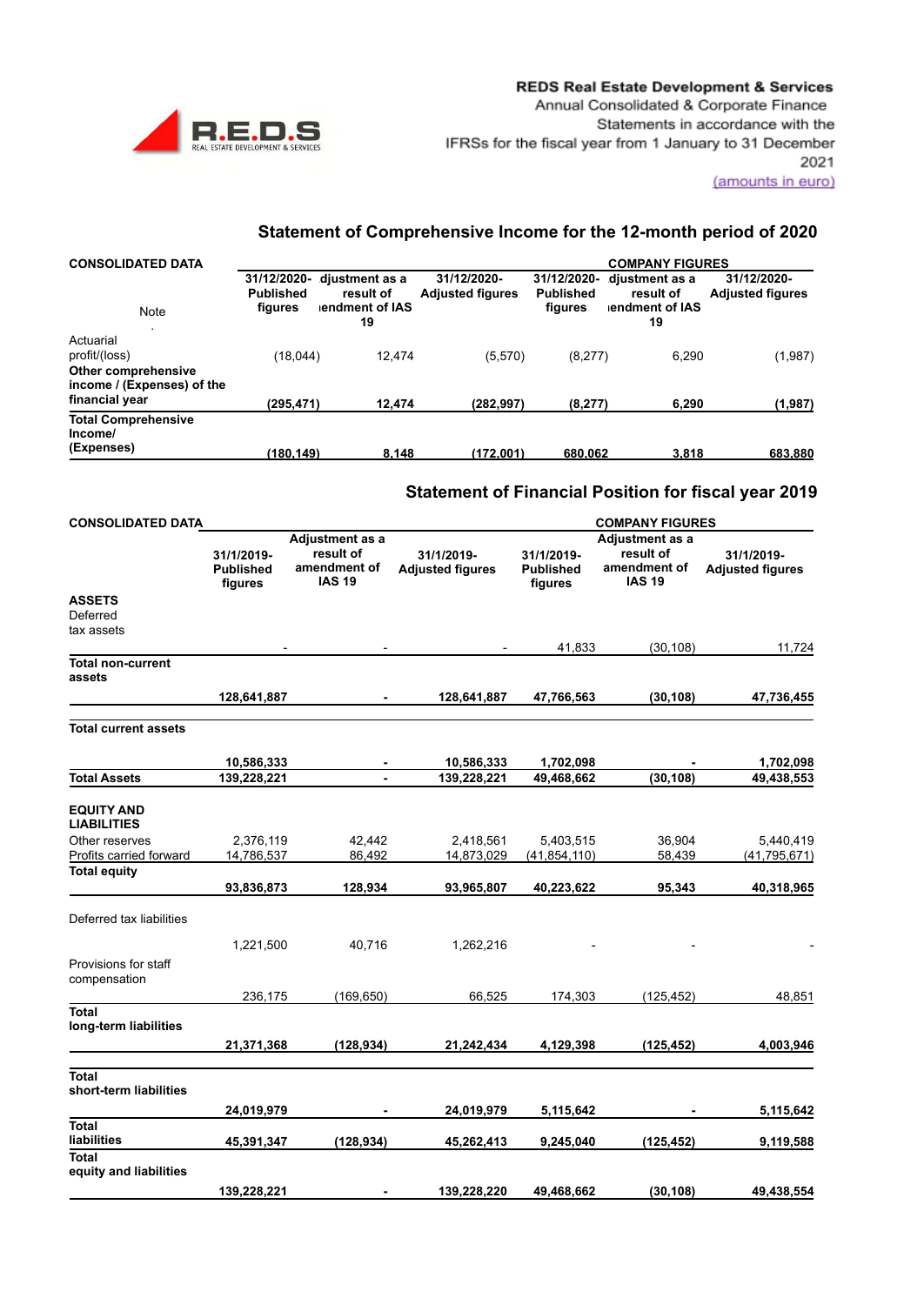#### **REDS Real Estate Development & Services**



Annual Consolidated & Corporate Finance Statements in accordance with the IFRSs for the fiscal year from 1 January to 31 December 2021 (amounts in euro)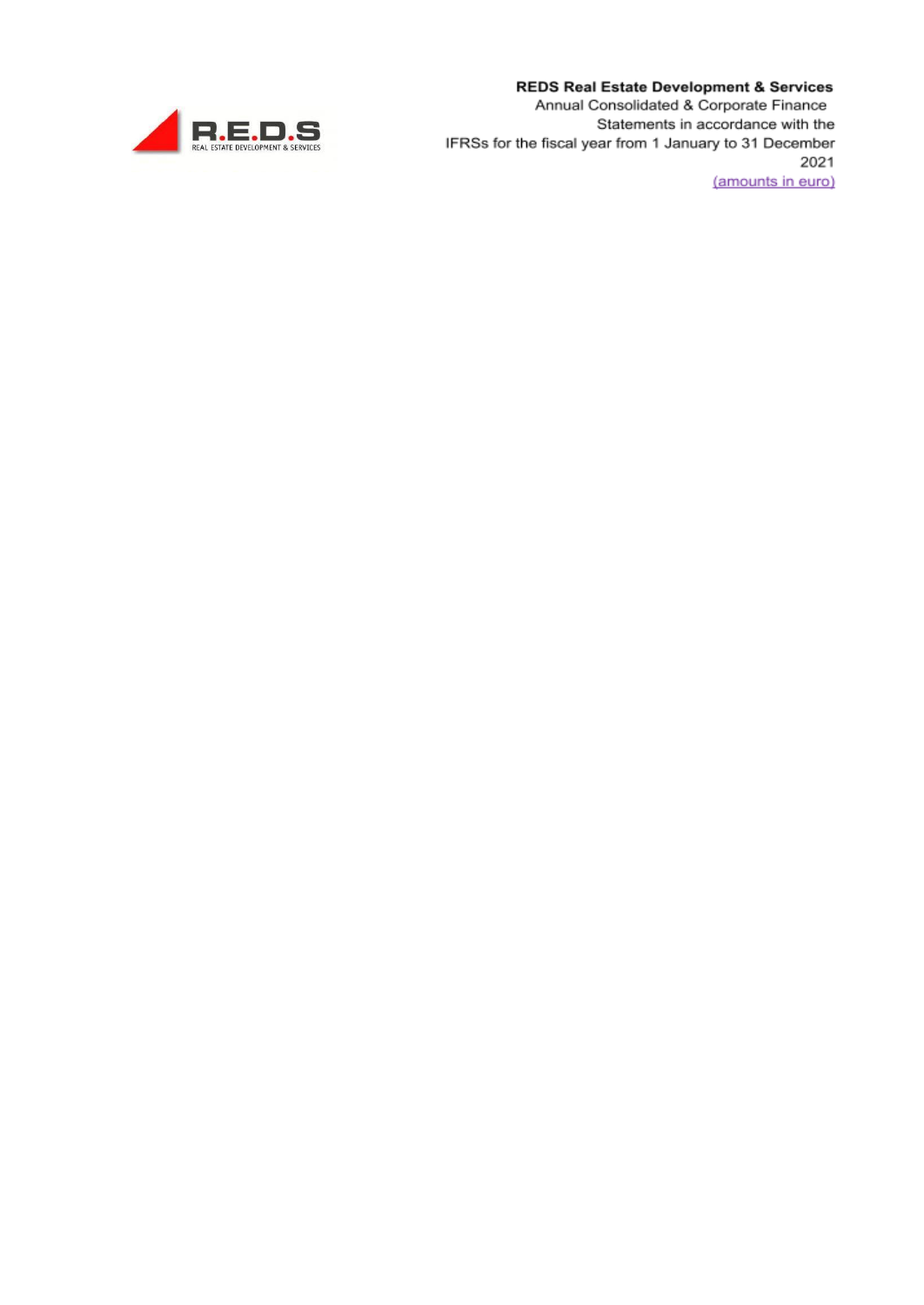

### **Cash flow statement**

|                           | <b>CONSOLIDATED DATA</b>                   |                                                             |                                        |                                            | <b>COMPANY FIGURES</b>            |                                                        |
|---------------------------|--------------------------------------------|-------------------------------------------------------------|----------------------------------------|--------------------------------------------|-----------------------------------|--------------------------------------------------------|
|                           | 31/12/2020-<br><b>Published</b><br>figures | djustment as a<br>result of<br><b>iendment of IAS</b><br>19 | 31/12/2020-<br><b>Adjusted figures</b> | 31/12/2020-<br><b>Published</b><br>figures | djustment as a<br>result of<br>19 | 31/12/2020-<br><b>iendment of IAS Adjusted figures</b> |
| Profit/ (loss) before tax |                                            |                                                             |                                        |                                            |                                   |                                                        |
| Provisions                | 726.221<br>5.536                           | 5.691<br>5.691                                              | 720.530<br>11.227                      | 687.278<br>4.421                           | (3,253)<br>3,253                  | 684,025<br>7.674                                       |

# **36 Post balance sheet events**

Given that the pandemic is coming to an end, not in terms of its evolution, but mainly in terms of the restrictive measures imposed, a greater emphasis is placed on the energy crisis and the Russian-Ukrainian conflict, which are the new challenges for 2022. The impact on the appetite and psychology of consumers towards non-inflexible expenses may decrease and, if this happens, it will have an impact on the company's revenues that are expected to affect its results. The Company's exposure to changes in energy costs is limited so not much diversification is expected in this regard. Companies have frozen their investment decisions and are reconsidering their strategies and budgets, cutting costs, and reassessing their projected revenues. Synergies between the state and the banking system will play an important role in reinforcing the smooth operation of companies. A swift return to a new normalcy in the post-pandemic era demands measures and decisions regarding implementation of financial support methods for companies. The Company has adapted the way it operates in order to meet the needs and limit the impact.

Despite the difficult situation, the Company keeps on trying to lease its entire exploitation area of the "Smart Park" Shopping Centre and considers to exploit neighbouring areas owned by it and owned by third parties with combined uses that will improve and increase traffic and expansion of consumption, and therefore the revenues of the Shopping Centre.

The company made a request on 16 November 2021 to the bank EUROBANK ERGASIAS SA for a three-month extension of the payment of a bond loan installment of EUR 1 million, which was accepted by the bank on 24 February 2022 by offering to it a two-month extension, i.e. for 28 February 2022. The amount was normally paid by the company until the agreed date, i.e.28 February 2022.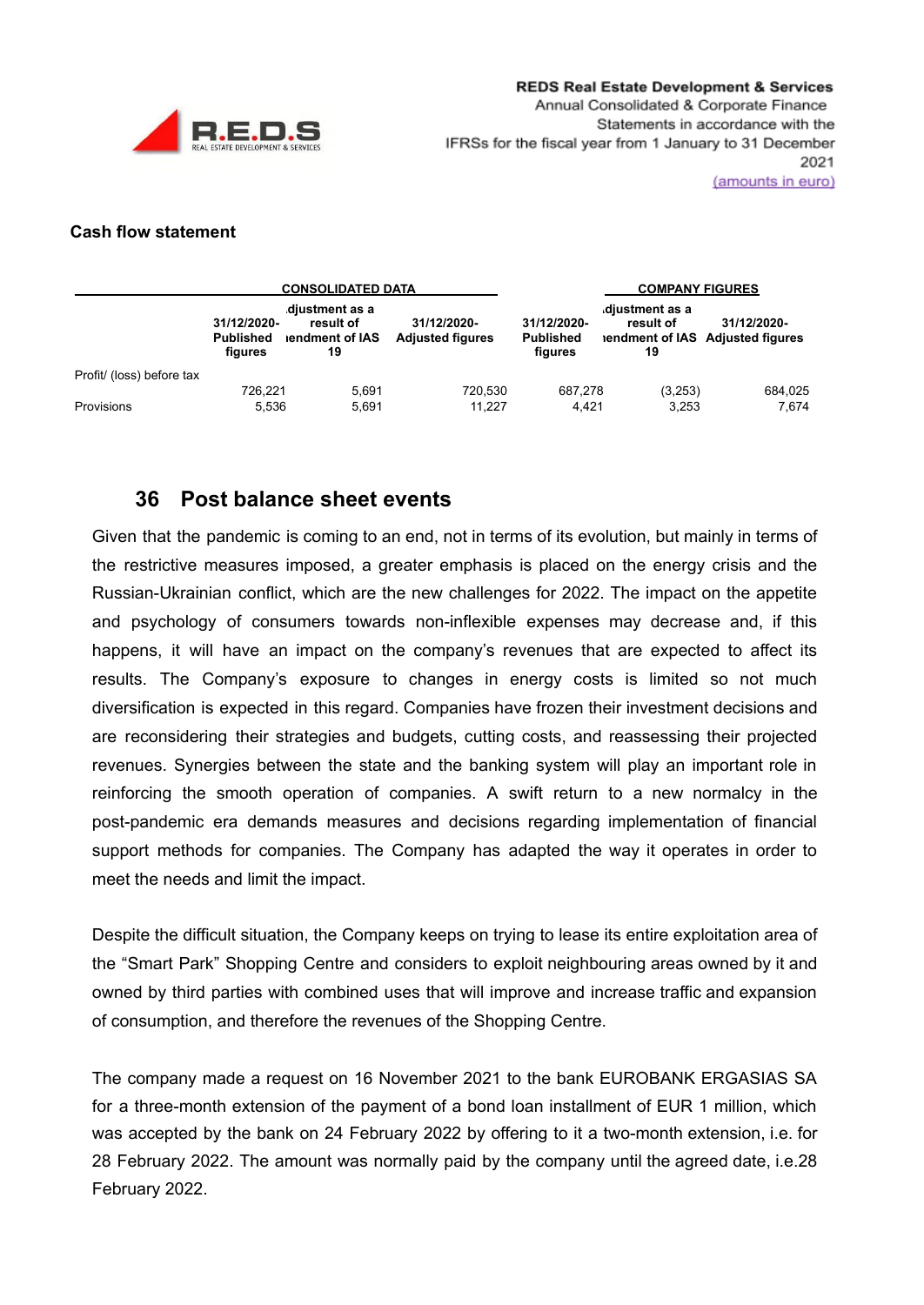

The Company is also at a late stage of discussions with the National Bank for the possibility of refinancing its existing borrowing at lower costs and improved terms in order to strengthen its cash flow.

Kifisia, 3 May 2021

THE CHAIRMAN OF THE BoD

THE MANAGING DIRECTOR .

THE HEAD OF FINANCIAL SERVICES

**CHRISTOS** PANAGIOTOPOULOS ID CARD No AZ 126362 ID CARD No ΑΚ 101775 OEE Lic. No. 119758

**GEORGIOS** KONSTANTINIDIS ANDREAS SKYRLAS